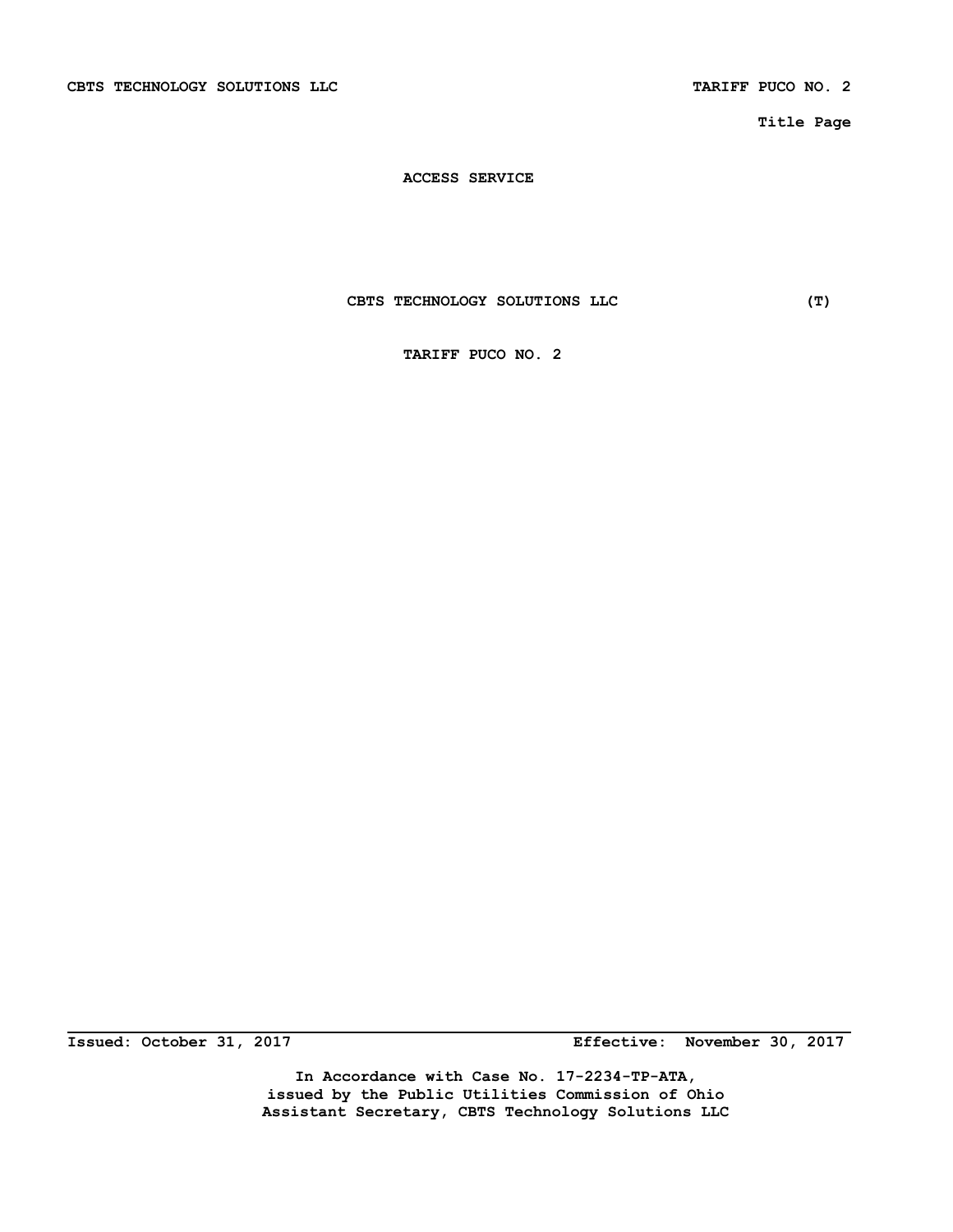**1st Revised Page 1 Replaces Original Page 1** 

# **ACCESS SERVICE**

# **TABLE OF CONTENTS**

|     |       |                                            | Page No. |
|-----|-------|--------------------------------------------|----------|
|     |       |                                            |          |
|     |       | <b>EXPLANATION OF SYMBOLS</b>              | 8        |
|     |       | APPLICATION OF TARIFF                      | 8        |
|     |       | GENERAL REGULATIONS                        |          |
| 2.1 |       | Undertaking of the Company                 |          |
|     | 2.1.1 | Scope                                      | 9        |
|     | 2.1.2 | Limitations                                | 10       |
|     | 2.1.3 | Liability                                  | 11       |
|     | 2.1.4 | Provision of Services                      | 14       |
|     |       | 2.1.5 Maintenance of Services              | 14       |
|     |       | 2.1.6 Changes and Substitutions            | 15       |
|     | 2.1.7 | Refusal and Discontinuance of Service      | 16       |
| 2.2 | Use   |                                            |          |
|     | 2.2.1 | Unlawful Use                               | 17       |
| 2.3 |       | Obligations of the Customer                |          |
|     | 2.3.1 | Damages                                    | 17       |
|     | 2.3.2 | Ownership of Facilities and Theft          | 18       |
|     | 2.3.3 | Equipment Space and Power                  | 18       |
|     | 2.3.4 | Availability for Testing                   | 18       |
|     | 2.3.5 | Design of Customer Services                | 18       |
|     |       | 2.3.6 References to the Company            | 19       |
|     |       | 2.3.7 Claims and Demands for Damages       | 19       |
| 2.4 |       | Payment Arrangements and Credit Allowances |          |
|     | 2.4.1 | Payment of Rates, Charges and Deposits     | 21       |
|     | 2.4.2 | Minimum Periods                            | 23       |
|     | 2.4.3 | Credit Allowance for Service Interruptions | 24       |

**Issued: October 31, 2017 Effective: November 30, 2017 In Accordance with Case No. 17-2234-TP-ATA, issued by the Public Utilities Commission of Ohio Assistant Secretary, CBTS Technology Solutions LLC**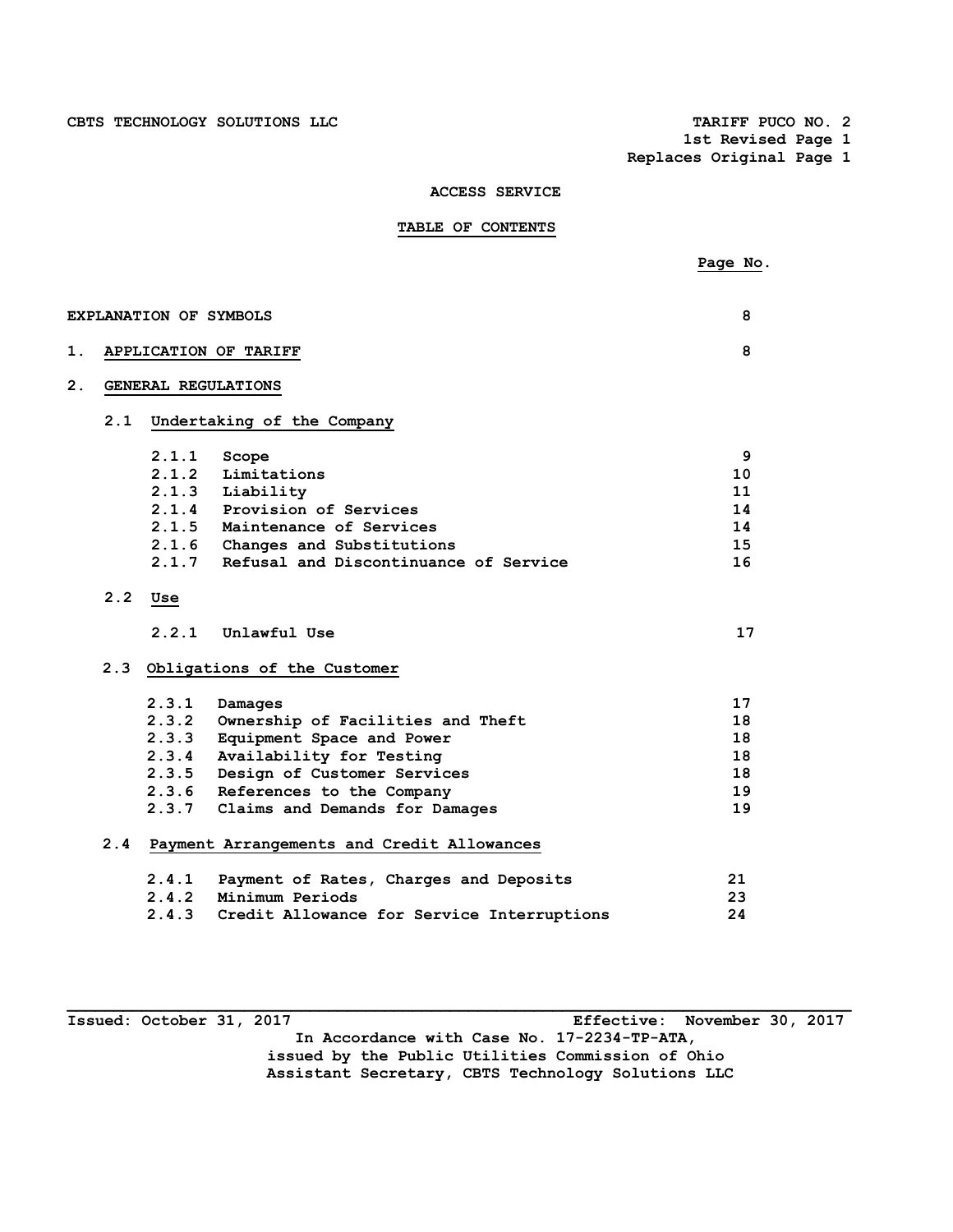**2.5 Definitions** 

 **1st Revised Page 2 Replaces Original Page 2** 

### **ACCESS SERVICE**

## **TABLE OF CONTENTS**

 $P_{\text{A}}$  **Page No.** 

 **Access Code 26 Access Minutes 26 Access Tandem 26 Access tandem trunk Port 26 Aggregator 26 Answer/Disconnect Supervision 27 Asynchronous Transfer Mode 27 Attenuation Distortion 27 Automatic Number Identification (ANI) 27 Balance (100 Type) Test Line 27 Bit** 27  **Cable Vault 28 Call** 28  **Call Gapping 28 Carrier or Common Carrier 28 Carrier Identification Parameter 28 Central Office 28 Central Office Prefix 28 Centralized Automatic Reporting on Trunks Testing 29 Channel(s) 29 Channel Service Unit 29 Channelize 29 C-Message Noise 29 C-Notched Noise 29 Committed Information Rate 30 Committed Burst Size 30** 30 **Common Channel Signaling 30 30 Common Channel Signaling Access Capability 30 Common Channel Signaling Access Capability Signaling Link 30 Common Line 31 Common Line Communications System 31 Conventional Signaling 31 Customer(s) 32**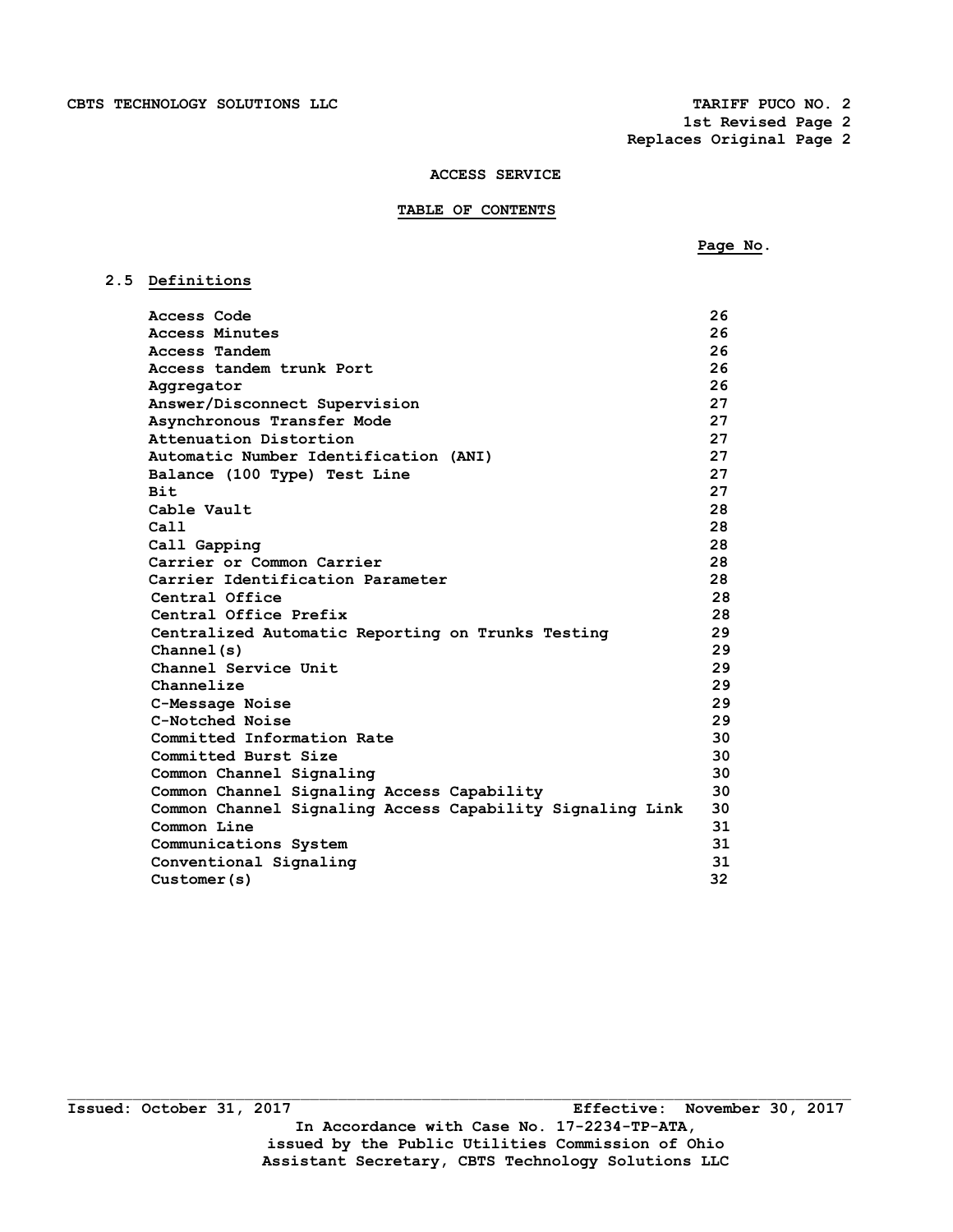**1st Revised Page 3 Replaces Original Page 3** 

### **ACCESS SERVICE**

## **TABLE OF CONTENTS**

# **Page No.**

# **2. GENERAL REGULATIONS (Cont'd)**

 **2.5 Definitions (Cont'd)** 

| Data Base Query                                            | 32 |
|------------------------------------------------------------|----|
| Data Transmission (107 Type) Test Line                     | 32 |
| Decibel                                                    | 32 |
| Decibel Reference Noise C-Message Referenced to 0          | 32 |
| Decibel Reference Noise C-Message Weighting                | 32 |
| Demarcation Point                                          | 32 |
| Design and Construction Work                               | 33 |
| Detail Billing                                             | 33 |
| Direct-Trunked Transport                                   | 33 |
| Echo Control                                               | 33 |
| Echo Path Loss                                             | 34 |
| Echo Return Loss                                           | 34 |
| Effective 2-Wire                                           | 34 |
| Effective 4-Wire                                           | 34 |
| 800 Access Service                                         | 35 |
| Emulated LANs                                              | 35 |
| End Office Switch                                          | 35 |
| End User                                                   | 35 |
| End User Port Charge                                       | 35 |
| Entrance Facility                                          | 35 |
| Envelope Delay Distortion                                  | 36 |
| Equal Level Echo Path Loss                                 | 36 |
| Ethernet LAN                                               | 36 |
| <b>Excess Burst Size</b>                                   | 36 |
| Exchange                                                   | 36 |
| Expected Measured Loss                                     | 36 |
| Exit Message                                               | 36 |
| First Point of Switching                                   | 37 |
| Flexible Automatic Number Identification (Flex ANI)        | 37 |
| Frame                                                      | 37 |
| Frequency Shift                                            | 37 |
| Grandfathered                                              | 37 |
| Host Computer                                              | 37 |
| Host Office                                                | 37 |
| Hundred Call Seconds                                       | 38 |
| Immediately Available Funds                                | 38 |
| Impedance Balance                                          | 38 |
| Impulse Noise                                              | 38 |
| Individual Case Basis                                      | 38 |
| Initial Address Message                                    | 39 |
| Inserted Connection Loss                                   | 39 |
| Interconnector Charge                                      | 39 |
| Interexchange Carrier (IC) or Interexchange Common Carrier | 39 |
| Intermodulation Distortion                                 | 39 |
| Interstate Communications                                  | 30 |
| Intrastate Communications                                  | 40 |
|                                                            |    |

**Issued: October 31, 2017 Effective: November 30, 2017 In Accordance with Case No. 17-2234-TP-ATA, issued by the Public Utilities Commission of Ohio Assistant Secretary, CBTS Technology Solutions LLC**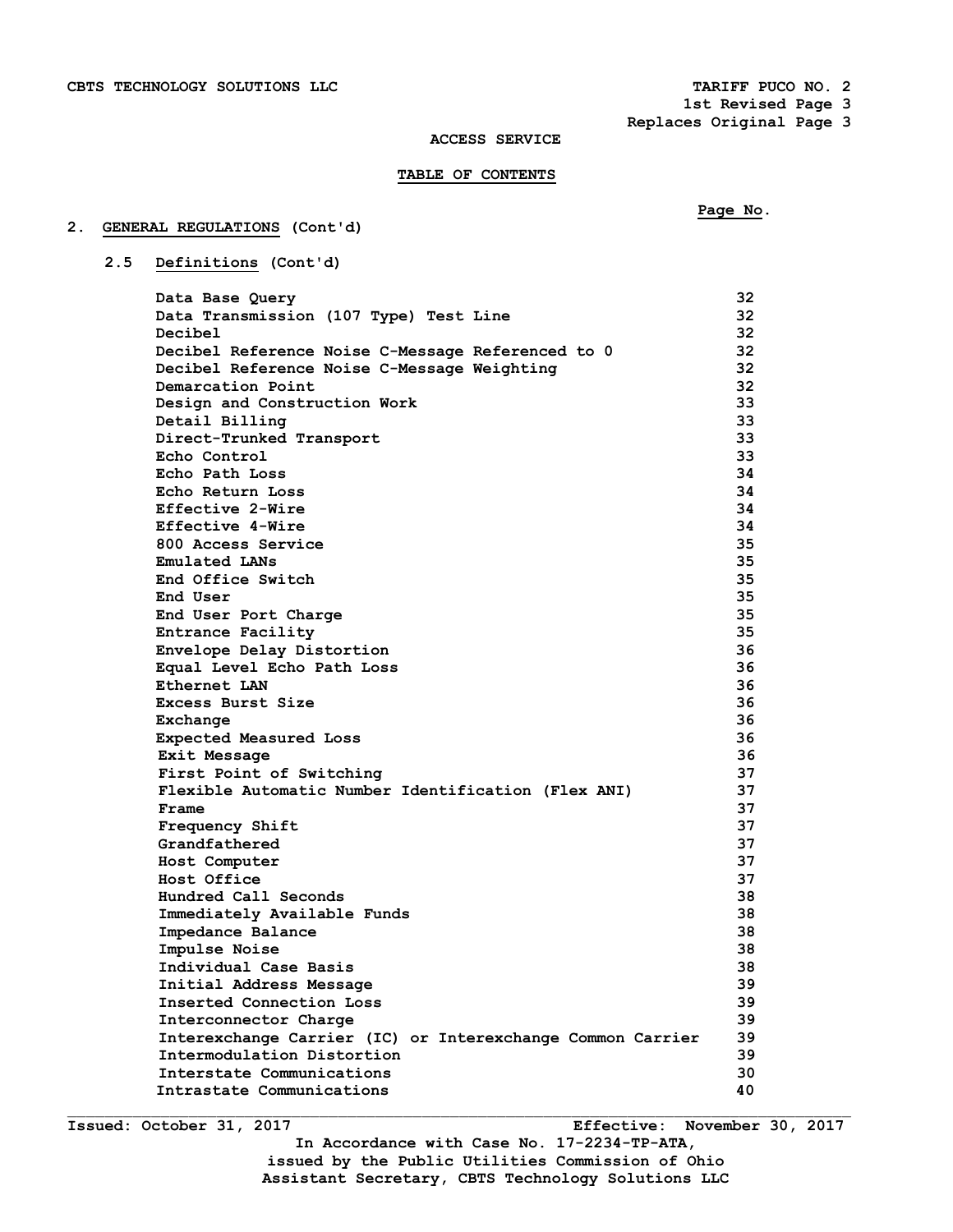## **TABLE OF CONTENTS**

 **Page No.** 

# **2. GENERAL REGULATIONS (Cont'd)**

 **2.5 Definitions (Cont'd)** 

| Letter of Authorization (LOA)          | 40. |
|----------------------------------------|-----|
| Line-Side Connection                   | 40  |
| Local Access and Transport Area        | 40  |
| Local Switching Common Trunk Port      | 40  |
| Local Switching Dedicated Trunk Port   | 40  |
| Local Tandem Switch                    | 40  |
| Loop Around Test Line                  | 41  |
| Loss Deviation                         | 41  |
| Major Fraction Thereof                 | 41  |
| Manhole                                | 41  |
| Metropolitan Area Network (MAN)        | 41  |
| Native Mode                            | 41  |
| LAN Advantage                          | 41  |
| Network Control Signaling              | 42  |
| Network Management Control             | 42  |
| North American Numbering Plan          | 42  |
| Off-Hook                               | 42  |
| $On-Hook$                              | 42  |
| Open Circuit Test Line                 | 42  |
| Originating Direction                  | 42  |
| Overlap Outpulsing                     | 43  |
| Peaked Service                         | 43  |
| Periodic Inspection                    | 43  |
| Phase Jitter                           | 43  |
| Point of Termination                   | 43  |
| Power, D.C.                            | 43  |
| Premises                               | 44  |
| Primary IC (PIC)                       | 44  |
| Prime Service Vendor                   | 44  |
| Protected Ports                        | 44  |
| Remote Switching Modules and/or Remote |     |
| Switching Systems                      | 44  |
| Return Loss                            | 44  |
| Registered Equipment                   | 44  |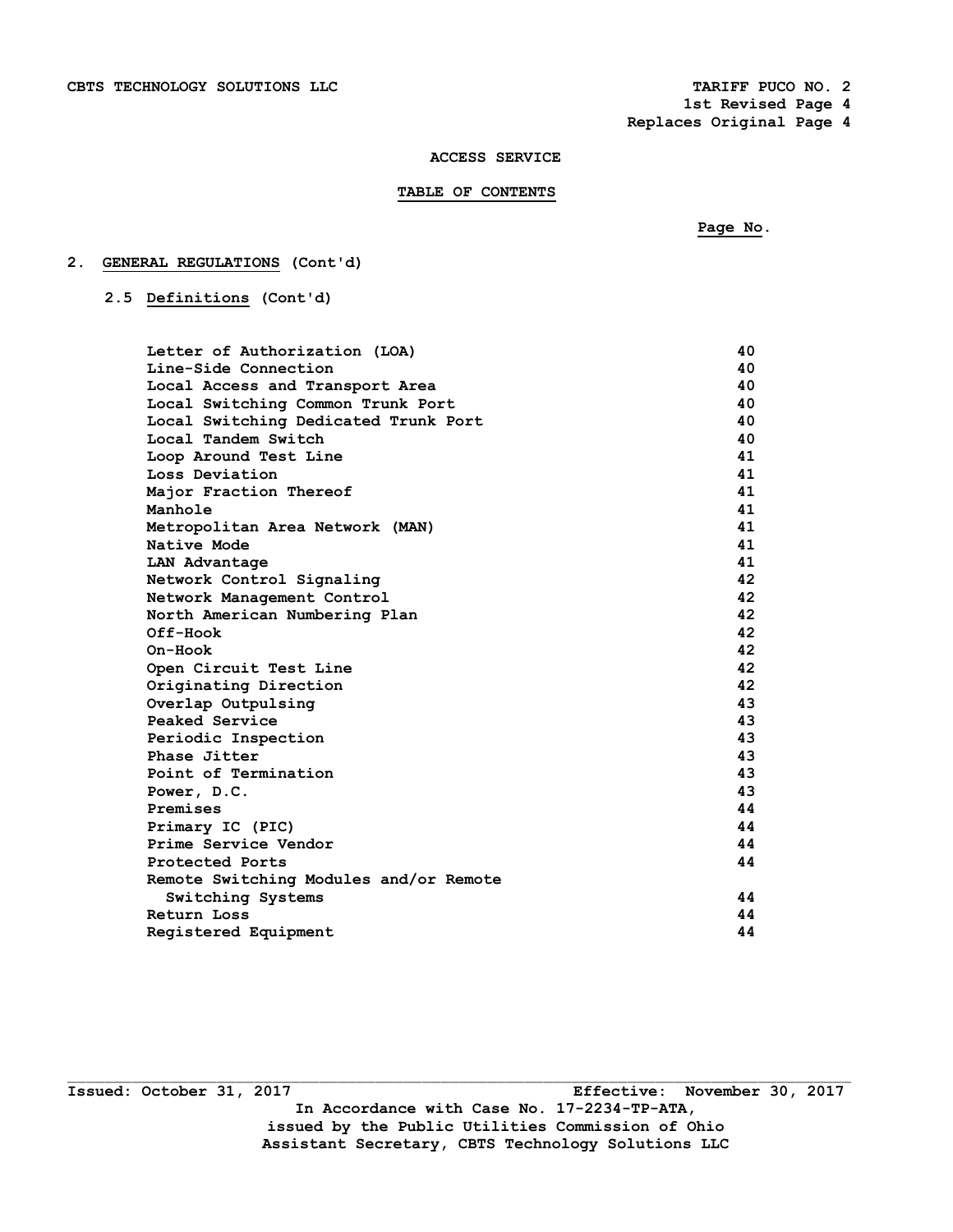## **TABLE OF CONTENTS**

 **Page No.** 

# **2. GENERAL REGULATIONS (Cont'd)**

 **2.5 Definitions (Cont'd)** 

| Service Switching Point                               | 45 |
|-------------------------------------------------------|----|
| Serving Wire Center                                   | 45 |
| Seven Digit Manual Test Line                          | 45 |
| Short Circuit Test Line                               | 45 |
| Signal-To-C-Notched Noise Ratio                       | 45 |
| Signaling Transfer Point                              | 45 |
| Signaling Transfer Point Port Termination             | 46 |
| Signaling Point of Interconnection                    | 46 |
| Signaling System 7                                    | 46 |
| Singing Return Loss                                   | 46 |
| Subcontractor                                         | 46 |
| Switching Systems                                     | 46 |
| Synchronous Optical Network (SONET)                   | 47 |
| Synchronous Transport signal (STS-1)                  | 47 |
| Tandem-Switched Transmission Charge                   | 47 |
| Tandem-Switching Charge                               | 47 |
| Terminating Direction                                 | 47 |
| Transmission Measuring (105 Type) Test Line/Responder | 48 |
| Transmission Path                                     | 48 |
| Trunk                                                 | 48 |
| Trunk Access Limitation                               | 48 |
| Trunk Group                                           | 48 |
| Trunk Side Connection                                 | 48 |
| Two-Wire to Four-Wire Conversion                      | 49 |
| Unauthorized PIC Change                               | 49 |
| Unbundled Network Elements                            | 49 |
| V and H Coordinates Method                            | 49 |
| Virtual LAN (VLAN)                                    | 49 |
| VLAN Tagging                                          | 49 |
|                                                       |    |

**Issued: October 31, 2017 Effective: November 30, 2017 In Accordance with Case No. 17-2234-TP-ATA, issued by the Public Utilities Commission of Ohio Assistant Secretary, CBTS Technology Solutions LLC**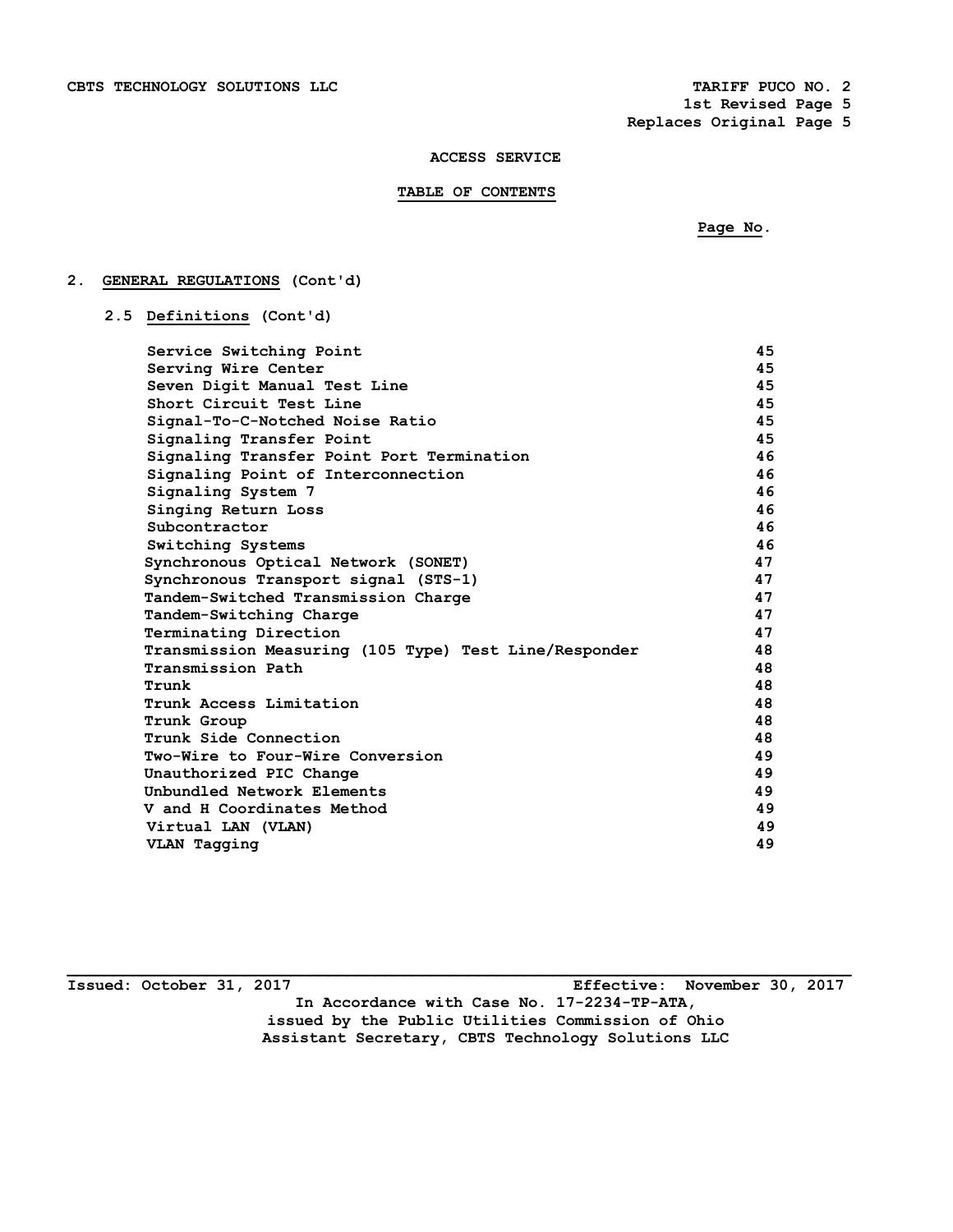# **TABLE OF CONTENTS**

# **3. SWITCHED ACCESS SERVICE**

 **3.1 General** 

|     |       | 3.1.1 Switched Access Arrangements and Manner of Provision     | 50 |
|-----|-------|----------------------------------------------------------------|----|
|     |       | 3.1.2 Rate Categories                                          | 52 |
|     |       | 3.1.3 Design Layout Report                                     | 61 |
|     |       | 3.1.4 Acceptance Testing                                       | 62 |
|     |       | 3.1.5 Ordering Options and Conditions                          | 62 |
|     |       | 3.1.6 CCSAC Testing Requirements                               | 62 |
|     |       | 3.2 Local Switching                                            |    |
|     |       | 3.2.1 Common Switching Optional Features                       | 63 |
|     |       | 3.3 Obligations of the Company                                 |    |
|     |       | 3.3.1 Network Management                                       | 70 |
|     |       | 3.3.2 Design and Traffic Routing of Switched Access            | 71 |
|     |       | Service<br>3.3.3 Determination of Number of Transmission Paths | 71 |
|     |       | 3.3.4 Determination of Number of End Office                    |    |
|     |       | Transport Terminations                                         | 71 |
|     |       |                                                                |    |
|     |       | 3.4 Obligations of the Customer                                |    |
|     | 3.4.1 | Supervisory Signaling                                          | 73 |
|     | 3.4.2 | Trunk Group Measurement Reports                                | 73 |
|     | 3.4.3 | Design of Switched Access Services                             | 73 |
|     |       | 3.5 Rate Regulations                                           |    |
|     | 3.5.1 | Description of Rates and Charges                               | 74 |
|     | 3.5.2 | Minimum Periods                                                | 80 |
|     | 3.5.3 | Minimum Monthly Charge                                         | 80 |
|     | 3.5.4 | Moves                                                          | 81 |
|     | 3.5.5 | Measuring Access Minutes                                       | 81 |
|     |       | 3.5.6 Network Blocking Charge for Feature Group D              | 85 |
|     |       | 3.5.7 Mileage Measurement                                      | 86 |
|     | 3.5.8 | Shared Use                                                     | 89 |
|     |       | 3.5.9 Data Base Query                                          | 90 |
| 3.6 |       | Ordering Service                                               |    |
|     |       | 3.6.1 Contact Information                                      | 90 |
| 3.7 |       | Rates and Changes                                              |    |
|     | 3.7.1 | Switched Transport                                             | 91 |
|     | 3.7.2 | Local Switching                                                | 95 |

**In Accordance with Case No. 17-2234-TP-ATA, issued by the Public Utilities Commission of Ohio Assistant Secretary, CBTS Technology Solutions LLC**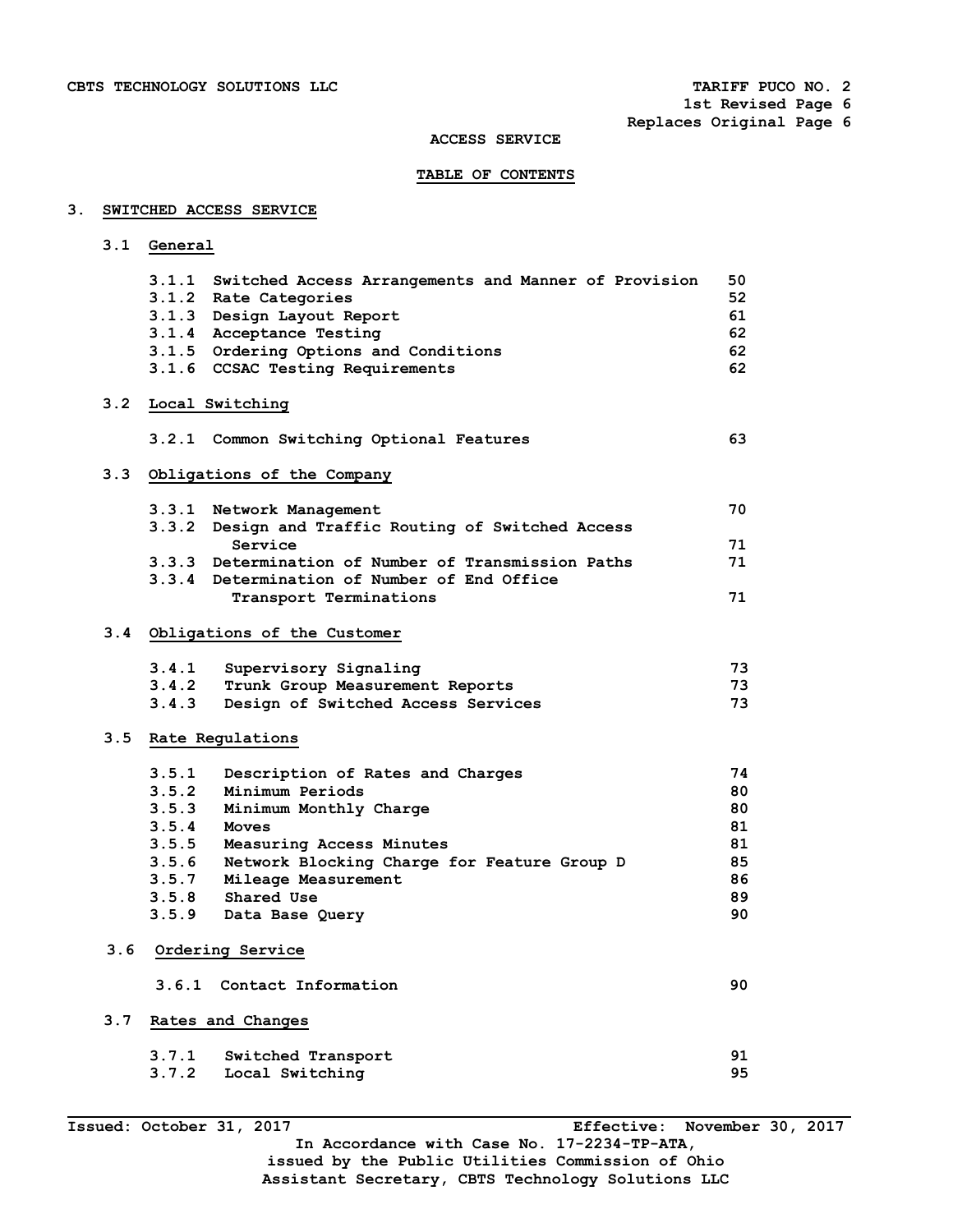# **TABLE OF CONTENTS**

|    |                             | Page No. |
|----|-----------------------------|----------|
| 4. | SPECIAL ACCESS SERVICE      |          |
|    | 4.1 General                 |          |
|    | 4.1.1 Rate Categories       | 96       |
|    | 4.2 Service Descriptions    |          |
|    | 4.2.1 High Capacity Service | 97       |
|    | 4.3 Ordering Service        |          |
|    | 4.3.1 Contact Information   | 97       |
|    | 4.4 Rates and Charges       |          |
|    | 4.4.1 High Capacity Service | 98       |

**Issued: October 31, 2017** Effective: November 30, 2017 **In Accordance with Case No. 17-2234-TP-ATA, issued by the Public Utilities Commission of Ohio Assistant Secretary, CBTS Technology Solutions LLC**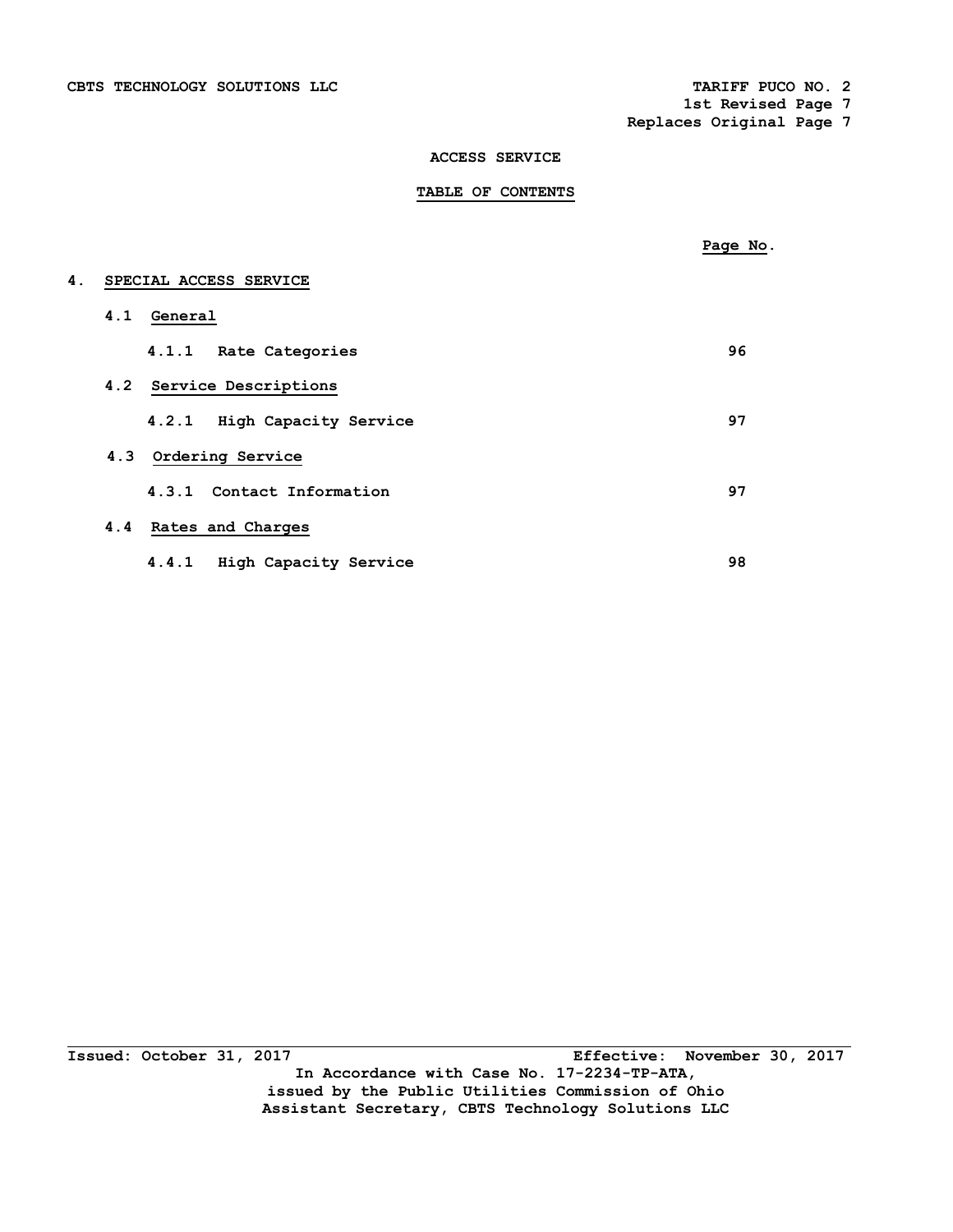## **EXPLANATION OF SYMBOLS**

| (C) | - To signify changed regulation                                   |
|-----|-------------------------------------------------------------------|
| (D) | - To signify discontinued rate or regulation                      |
| (I) | - To signify increase                                             |
| (M) | - To signify matter relocated without change                      |
| (N) | - To signify new rate or regulation                               |
| (R) | - To signify reduction                                            |
| (S) | - To signify reissued matter                                      |
| (T) | - To signify a change in text but no change in rate or regulation |
| (Z) | - To signify a correction                                         |

## **PRINCIPAL OFFICE**

**CBTS TECHNOLOGY SOLUTIONS LLC's principal office is located at 221 East Fourth Street, Cincinnati, Ohio 45202. This tariff is available for public inspection at the above address during regular business hours.** 

# **APPLICATION OF TARIFF**

**1. This tariff applies to Two Point Long Distance Service within the State of Ohio with the exception of the following Counties:** 

 **Butler, Clarke, Clermont, Clinton, Hamilton, Greene, Miami, Montgomery, Preble, Warren**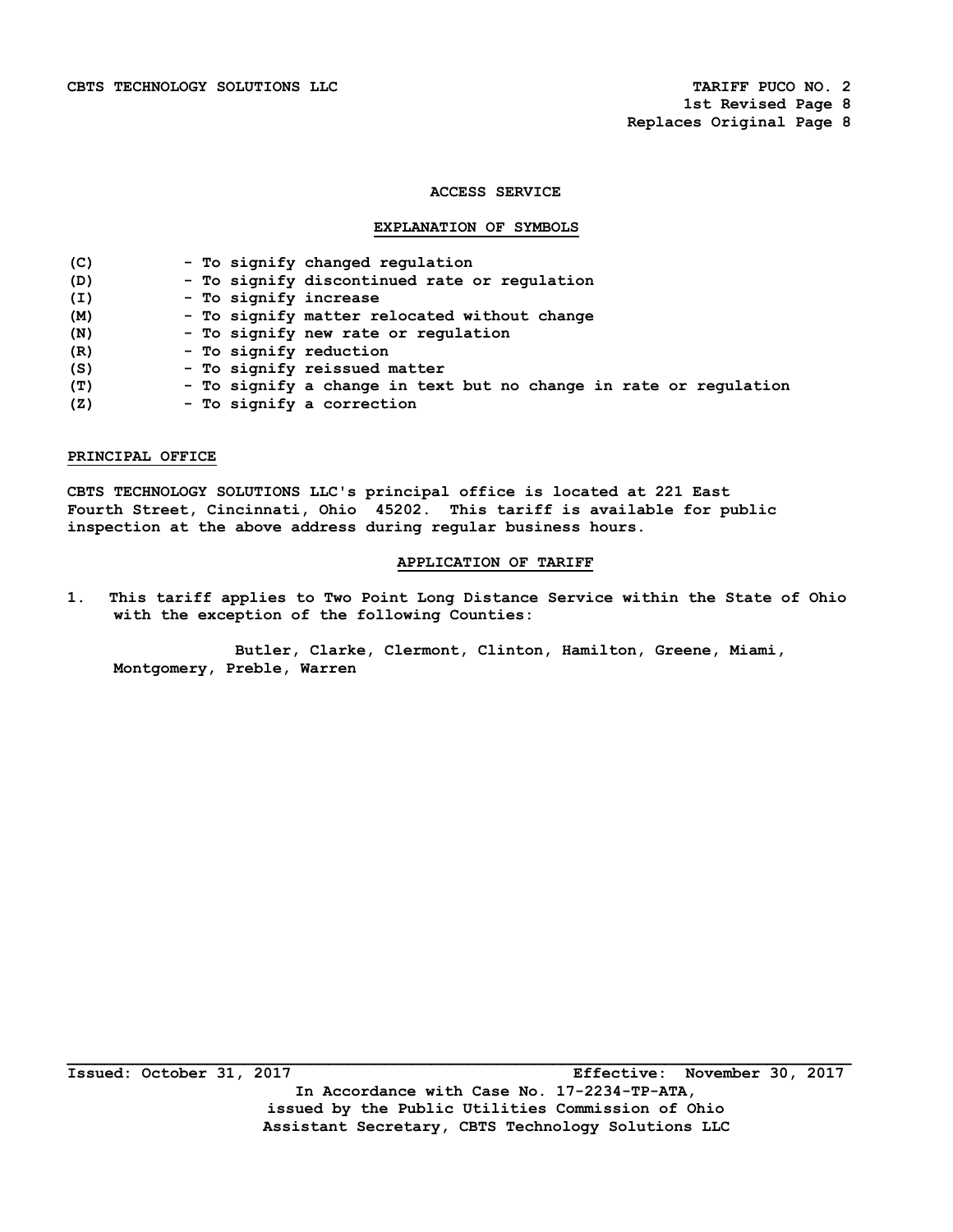# **2. General Regulations**

# **2.1 Undertaking of the Company**

- **2.1.1 Scope** 
	- **(A) The Company shall be responsible only for the installation, operation, and maintenance of the services it provides.**
	- **(B) The Company will, for maintenance purposes, test its services only to the extent necessary to detect and/or clear troubles.**
	- **(C) Services are provided 24 hours daily, seven days per week, where available, except as set forth in other applicable sections of this tariff.**
	- **(D) The Company does not warrant that its facilities and services meet standards other than those set forth in this tariff.**

**Issued: October 31, 2017 Effective: November 30, 2017 In Accordance with Case No. 17-2234-TP-ATA, issued by the Public Utilities Commission of Ohio Assistant Secretary, CBTS Technology Solutions LLC**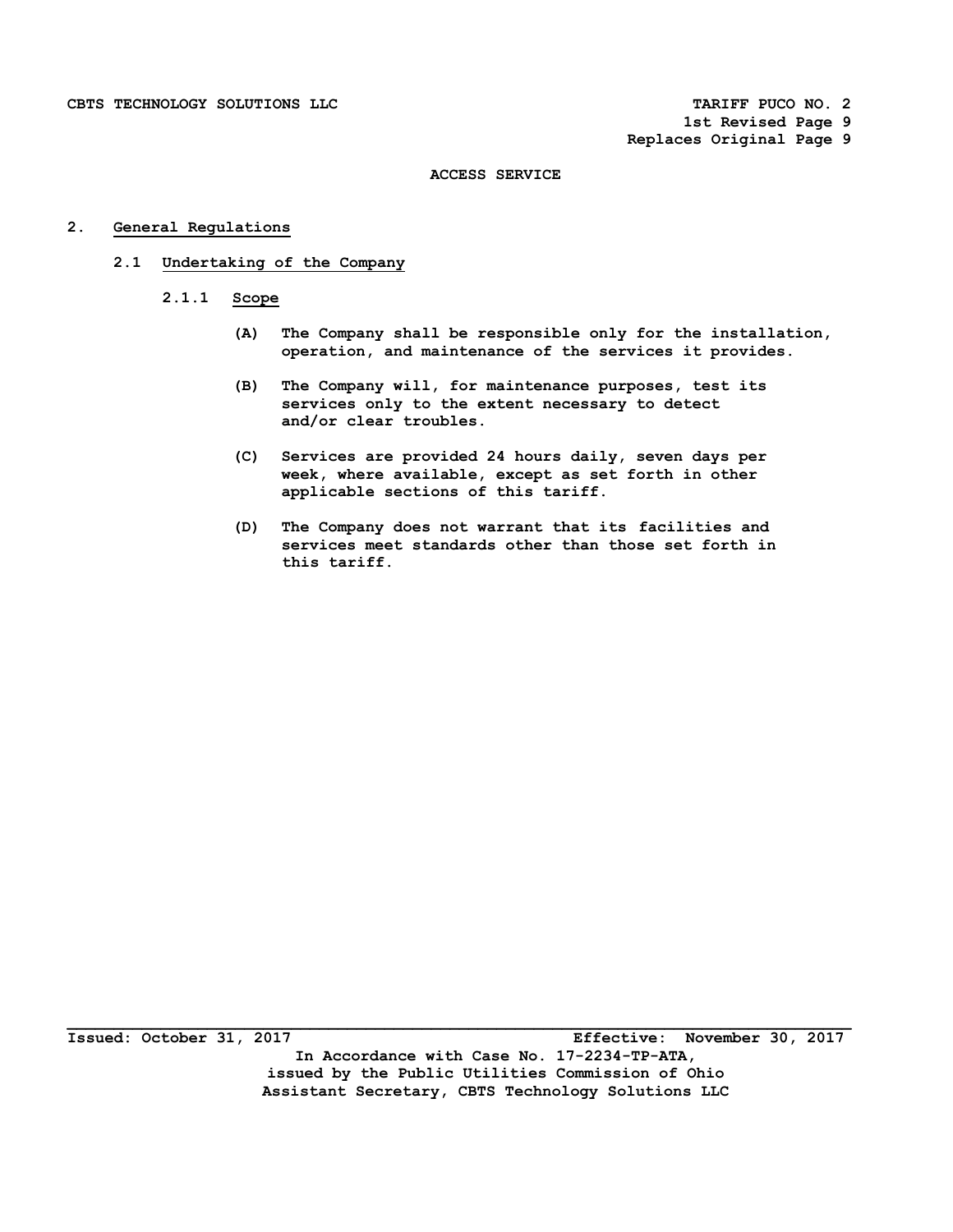## **2. General Regulations (Cont'd)**

### **2.1 Undertaking of the Company (Cont'd)**

## **2.1.2 Limitations**

- **(A) The customer may not assign or transfer the use of services provided under this tariff except as provided herein. Where there is no interruption of use or relocation of the services, such assignment or transfer may be made to:** 
	- **(1) another customer, whether an individual, partnership, association, or corporation, provided the assignee or transferee assumes all outstanding indebtedness for such services, and the unexpired portion of the minimum period and the termination liability applicable to such services, if any; or**
	- **(2) a court-appointed receiver, trustee, or other person acting pursuant to law in bankruptcy, receivership, reorganization, insolvency, liquidation, or other similar proceedings, provided the assignee or transferee assumes the unexpired portion of the minimum period and the termination liability applicable to such services, if any.**

 **In all cases of assignment or transfer, the written acknowledgment of the Company is required prior to such assignment or transfer which acknowledgment shall be made within 15 days from the receipt of notification. All regulations and conditions contained in this tariff shall apply to such assignee or transferee.** 

 **The assignment or transfer of services does not relieve or discharge the assignor or transferor from remaining jointly or severally liable with the assignee or transferee for any obligations existing at the time of the assignment or transfer.**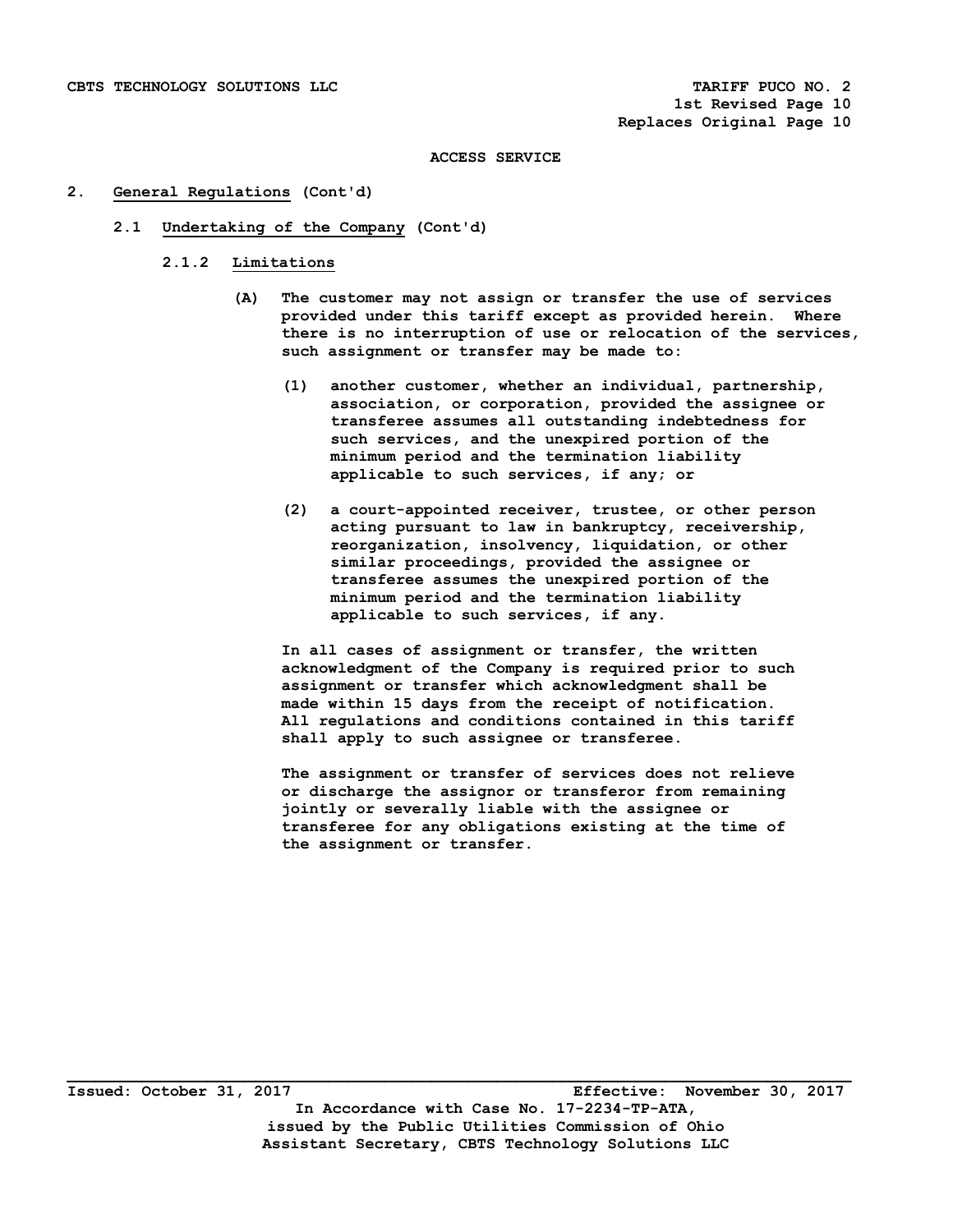## **2. General Regulations (Cont'd)**

- **2.1 Undertaking of the Company (Cont'd)** 
	- **2.1.2 Limitations (Cont'd)** 
		- **(B) Services offered herein will be provided to customers on a first-come, first-served basis.**

 **First-come first-served shall be based upon the received time and date stamped by the Company on complete and accurate customer orders which allow the Company to initiate its ordering process. The customer shall not be penalized for any delay in the Company review process beyond 1 working day of receipt. To the extent the order does not allow the Company to initiate the ordering process, the Company will attempt to complete the ordering process verbally with the customer. Once having been advised of the errors and/or omissions, any delay in correction on the part of the customer shall be added to the received time.** 

# **2.1.3 Liability**

- **(A) The Company's liability, if any, for its willful misconduct is not limited by this tariff. With respect to any other claim or suit, by a customer or by any others, for damages associated with the installation, provision, preemption, termination, maintenance, repair, or restoration of service,**  and subject to the provisions of (B) through (H) following,  **the Company's liability, if any, shall not exceed an amount equal to the proportionate charge for the service for the period during which the service was affected. This liability for damages shall be in addition to any amounts that may otherwise be due the customer under this tariff as a Credit Allowance for a Service Interruption.**
- **(B) The Company shall not be liable for any act or omission of any other carrier or customer providing a portion of a service, nor shall the for its own act or omission hold liable any other carrier or customer providing a portion of a service.**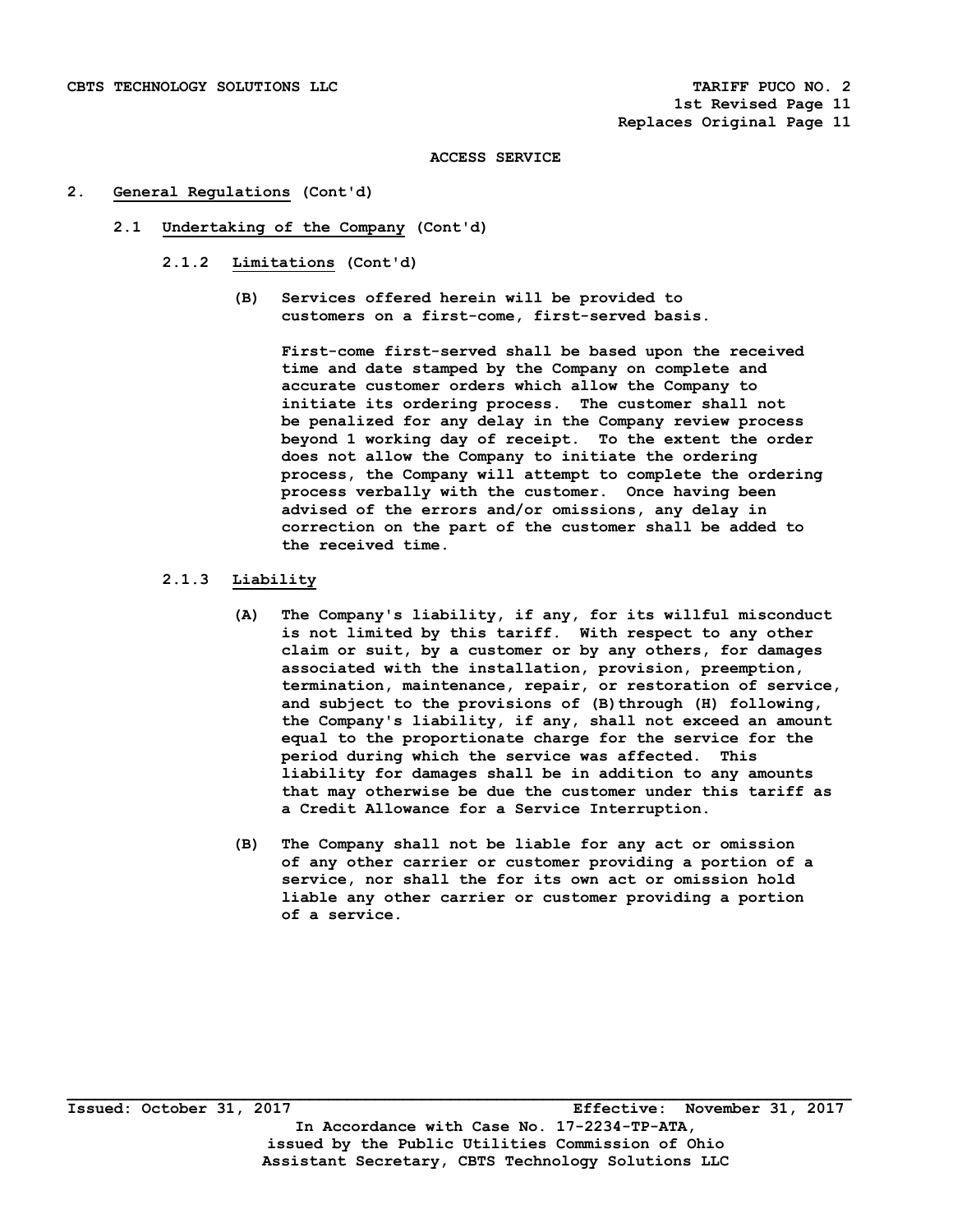## **2. General Regulations (Cont'd)**

- **2.1 Undertaking of the Company (Cont'd)** 
	- **2.1.3 Liability (Cont'd)** 
		- **(C) The Company is not liable for damages to the customer premises resulting from the furnishing of a service, including the installation and removal of equipment and associated wiring, unless the damage is caused by the Company's negligence.**
		- **(D) The Company shall be indemnified, defended and held harmless by the end user against any claim, loss, or damage arising from the end user's use of services offered under this tariff, involving:** 
			- **(1) Claims for libel, slander, invasion of privacy, or infringement of copyright arising from the end user's own communications;**
			- **(2) Claims for patent infringement arising from the end user's acts combining or using the service furnished by the Company in connection with facilities or equipment furnished by the end user or IC or;**
			- **(3) All other claims arising out of any act or omission of the end user in the course of using services provided pursuant to this tariff.**
		- **(E) The Company shall be indemnified, defended and held harmless by the IC against any claim, loss or damage arising from the IC's use of services offered under this tariff, involving:** 
			- **(1) Claims for libel, slander, invasion of privacy, or infringement of copyright arising from the IC's own communications;**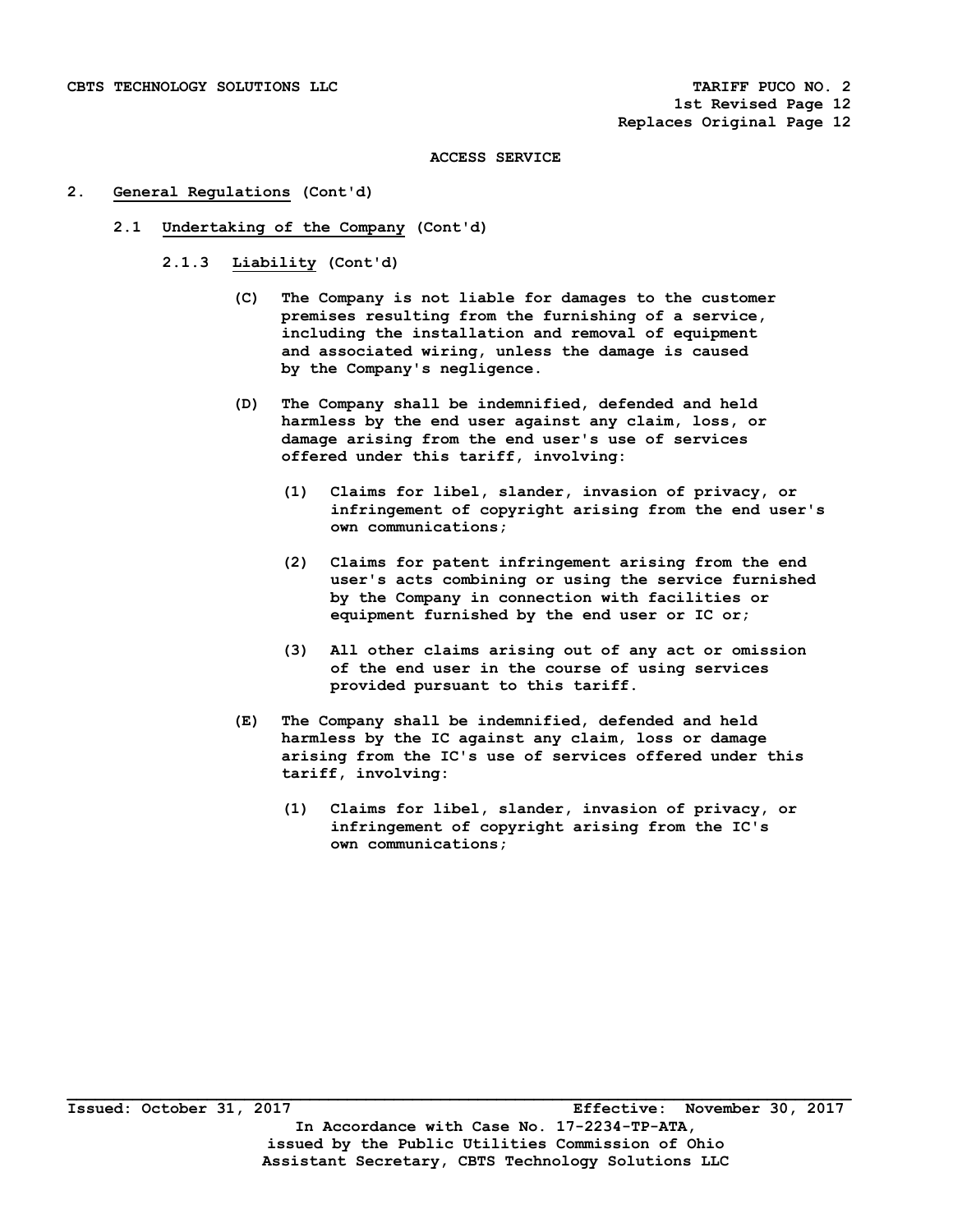## **2. General Regulations (Cont'd)**

- **2.1 Undertaking of the Company (Cont'd)** 
	- **2.1.3 Liability (Cont'd)** 
		- **(E) (Cont'd)** 
			- **(2) Claims for patent infringement arising from the IC's acts combining or using the service furnished by the Company in connection with facilities or equipment furnished by the end user or IC or;**
			- **(3) All other claims arising out of any act or omission of the IC in the course of using services provided pursuant to this tariff.**
		- **(F) The Company does not guarantee or make any warranty with respect to its services when used in an explosive atmosphere. The Company shall be indemnified, defended and held harmless by the customer from any and all claims by any person relating to such customer's use of services so provided.**
		- **(G) No license under patents (other than the limited license to use) is granted by the Company or shall be implied or arise by estoppel, with respect to any service offered under this tariff. The Company will defend the customer against claims of patent infringement arising solely from the use by the customer of services offered under this tariff and will indemnify such customer for any damages awarded based solely on such claims.**
		- **(H) The Company's failure to provide or maintain services under this tariff shall be excused by labor difficulties, governmental orders, civil commotions, criminal actions taken against the Company, and other circumstances beyond the Company's reasonable control, subject to the Credit Allowance for a Service Interruption as set forth in 2.4.3 following.**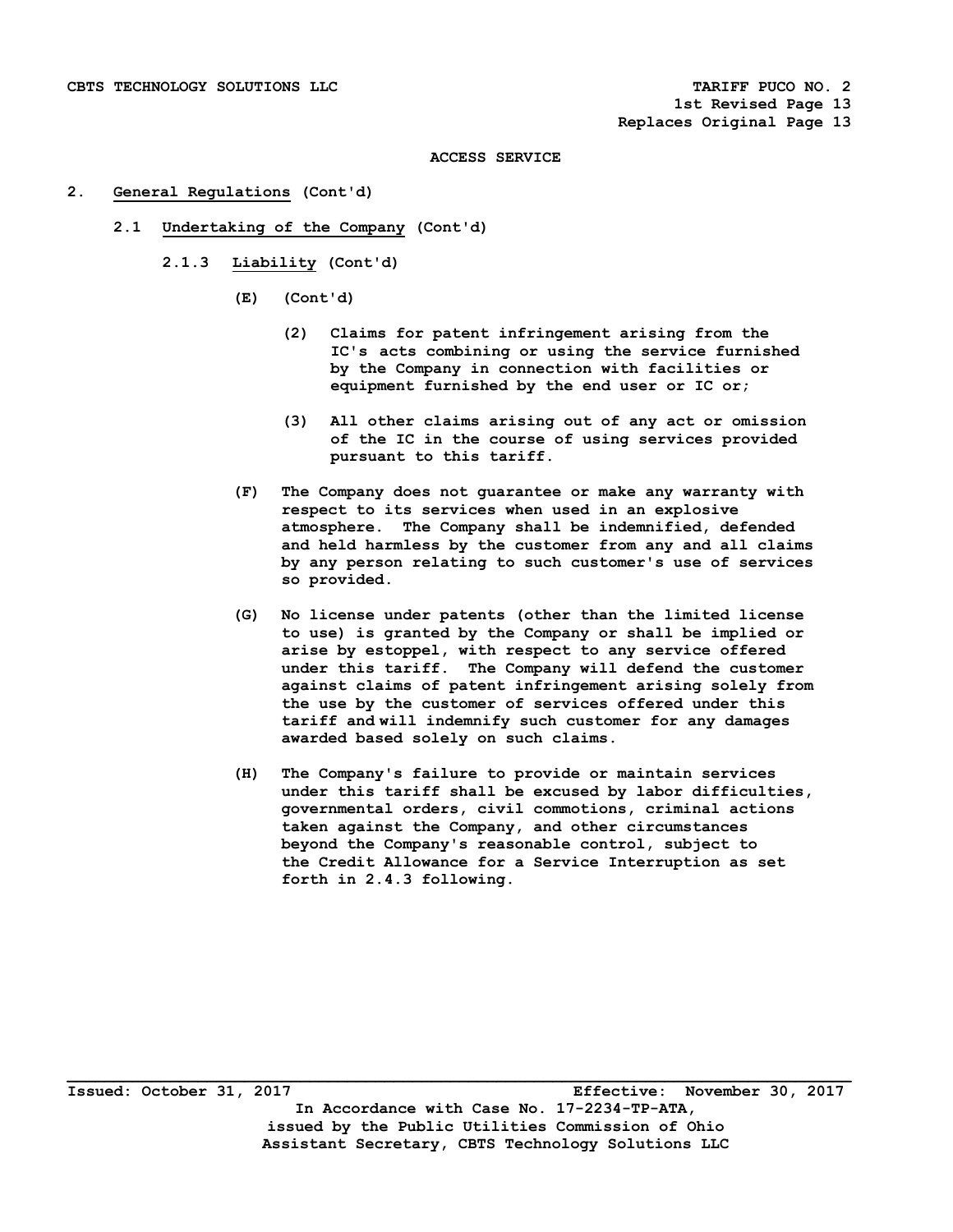# **2. General Regulations (Cont'd)**

# **2.1 Undertaking of the Company (Cont'd)**

## **2.1.4 Provision of Services**

 **The Company, to the extent that such services are or can be made available with reasonable effort, and after provision has been made for the Company's Telephone Exchange Services, will provide to the customer upon reason able notice services offered in other applicable sections of this tariff at rates and charges specified therein.** 

## **2.1.5 Maintenance of Services**

 **The services provided under this tariff shall be maintained by the Company. The customer or others may not rearrange, move, disconnect, remove or attempt to repair any facilities provided by the Company, other than by connection or disconnection to any interface means used, except with the written consent of the Company.**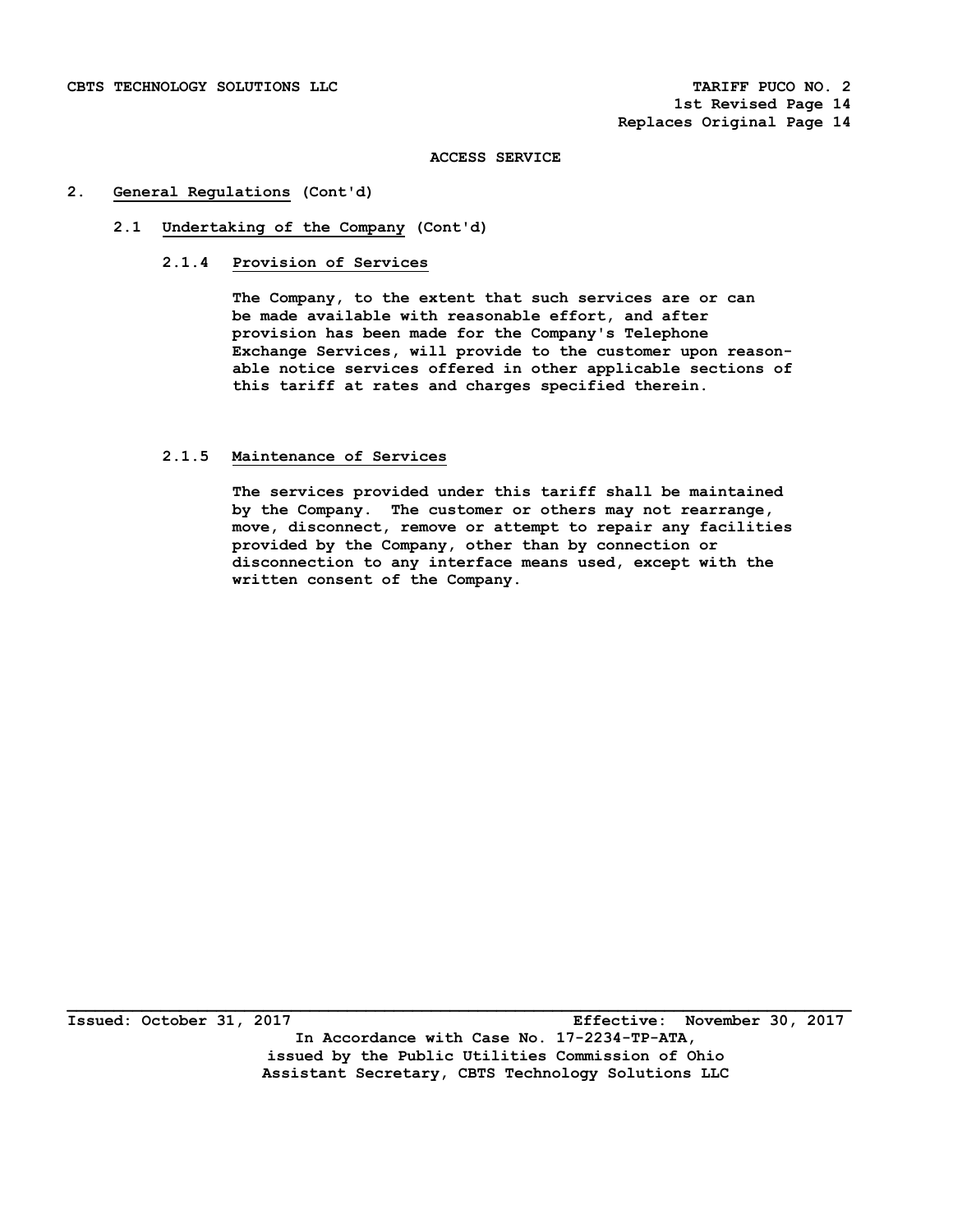## **2. General Regulations (Cont'd)**

## **2.1 Undertaking of the Company (Cont'd)**

## **2.1.6 Changes and Substitutions**

 **Except as provided for equipment and systems subject to FCC Part 68 Regulations at 47 C.F.R. Section 68.110 (b), the Company may, where such action is reasonably required in the operation of its business, (A) substitute, change or rearrange any facilities used in providing service under this tariff, including but not limited to substitution of carrier or derived facilities for wire facilities used to provide services (B) change minimum protection criteria, (C) change operating or maintenance characteristics of facilities or (D) change operations or procedures of the Company.** 

**The Company shall not be responsible if any such substitution, change or rearrangement renders any customer furnished services obsolete or requires modification or alteration thereof or otherwise affects their use or performance. If such substitution, change or rearrangement materially affects the operating characteristics of the facility, the Company will provide reasonable notification to the customer in writing. Reasonable time will be allowed for any redesign and implementation required by the change in operating characteristics. The Company will work cooperatively with the customer to determine reasonable notification requirements.**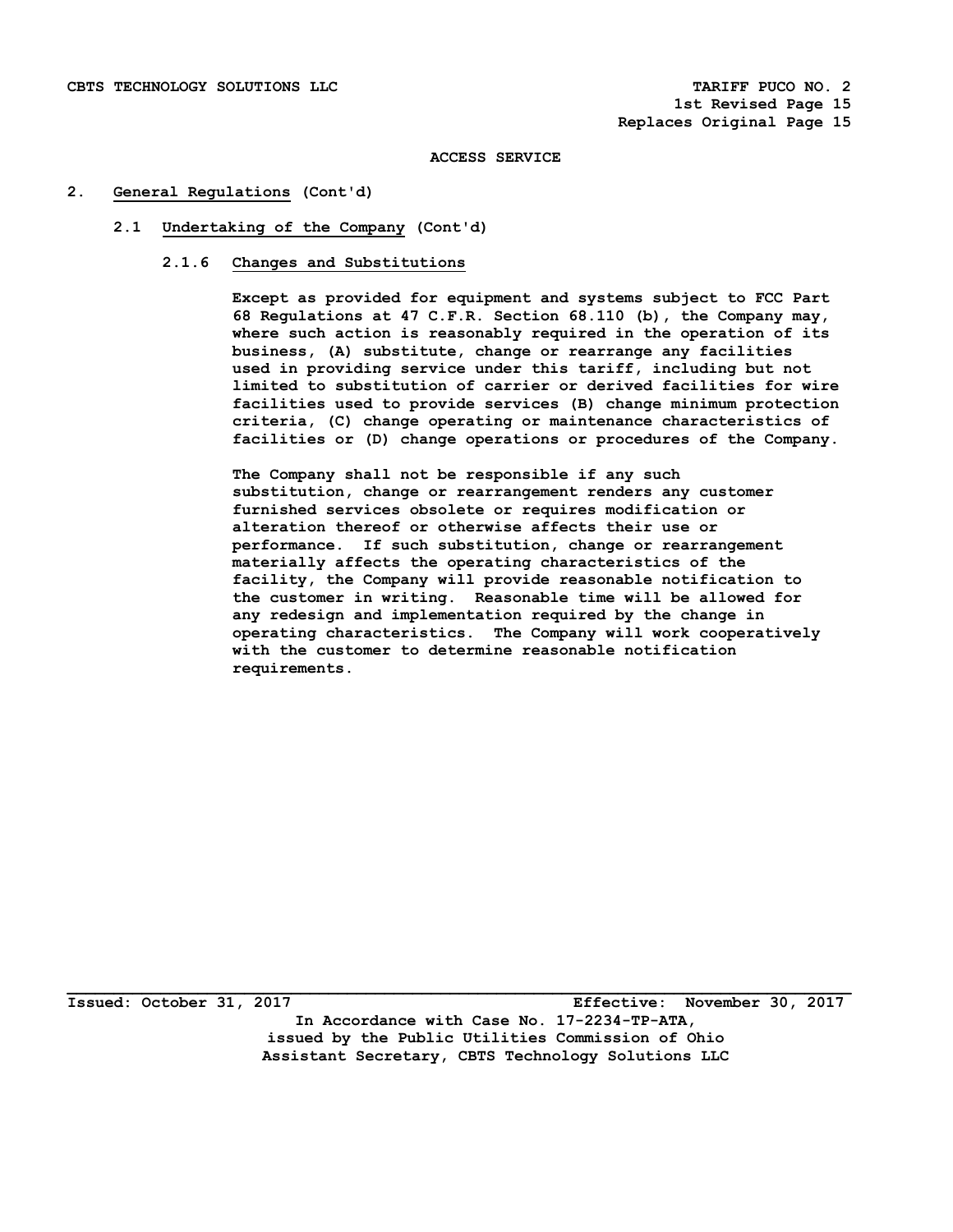## **2. General Regulations (Cont'd)**

 **2.1 Undertaking of the Company (Cont'd)** 

### **2.1.7 Refusal and Discontinuance of Service**

- **(A) When the customer's account is thirty (30) days past due, and the customer fails to comply with the provisions of Section 2, the Telephone Company may send a written notice to the customer regarding such noncompliance. The Telephone Company will send this delinquency notice via overnight Certified U.S. Mail or other commercial courier to the person the customer has designated to receive such notices of noncompliance. If the customer has not designated a person to whom notices should be sent, the Telephone Company will send the notice to the address where it sends invoices to the customer. The Telephone Company will give the customer fifteen (15) days from the day the Telephone Company mails the notice to comply and bring its applicable account current. If the customer does not bring its applicable account current and into compliance by the end of that 15-day period (when the account is 45-days past due), the Telephone Company may refuse additional applications for service, or may refuse to complete pending orders for service, or both. The Telephone Company may process additional applications for service and/or complete orders during the fifteen (15) days. However, nothing contained herein shall preclude the Telephone Company's right to refuse additional applications for service and/or to refuse to complete pending orders for the non-complying customer after this 15-day period without further notice to the customer.**
- **(B) When the account is forty-five (45) days past due, and the customer has not complied and its applicable account is not current, the Telephone Company may send a disconnect notice to the customer. This notice shall give the customer an additional fifteen (15) days from the day the Telephone Company mails the disconnect notice to bring its applicable account current and into compliance. If the customer does not bring its applicable account current and into compliance by the end of this second 15-day period (when the account is 60-days past due), the Telephone Company may discontinue existing services in addition to exercising its rights described above in Part (A). If the Telephone Company does not disconnect the existing services, nothing contained herein shall preclude the Telephone Company's right to disconnect existing services to the non-complying customer without further notice to the customer.**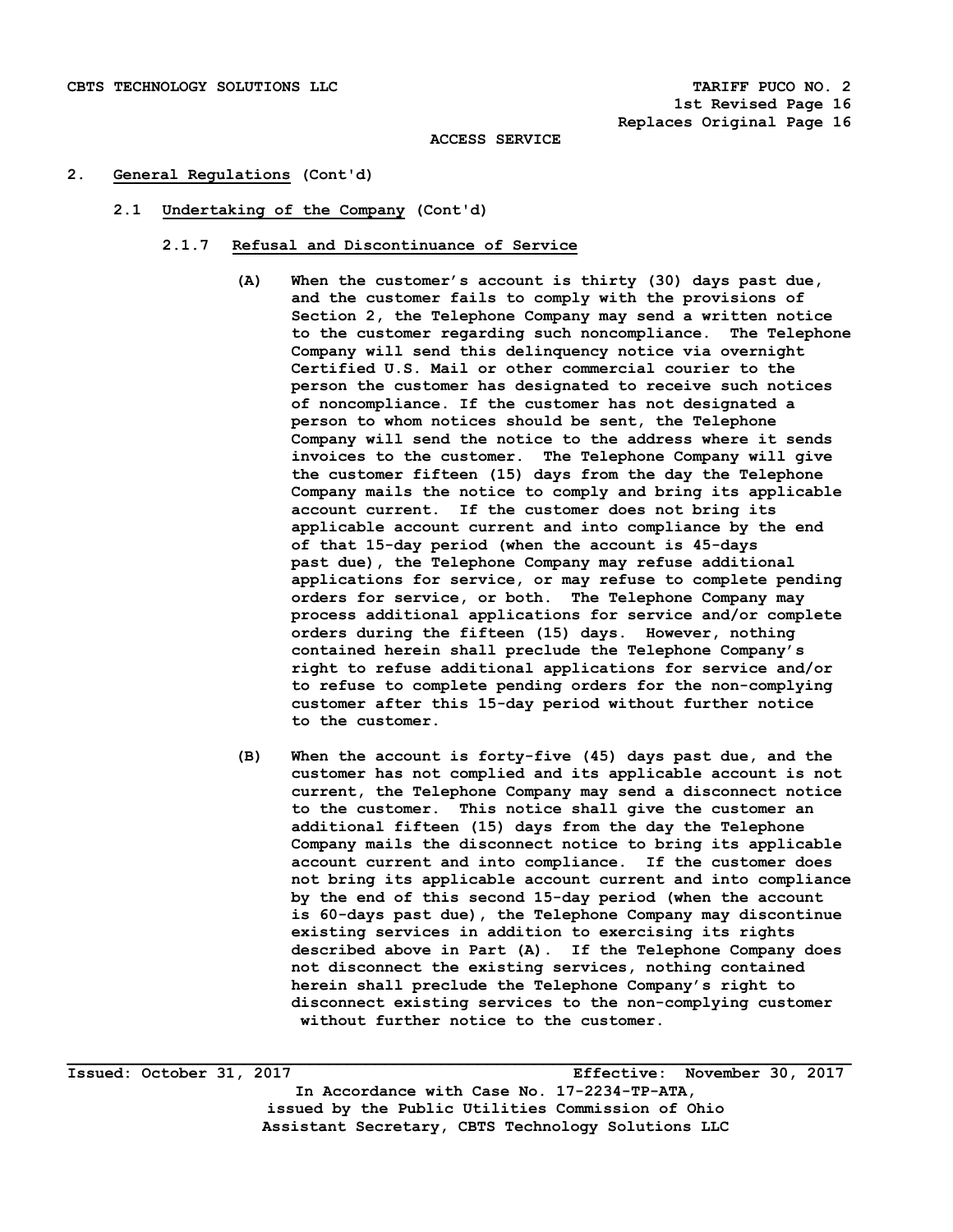## **2. General Regulations (Cont'd)**

- **2.1 Undertaking of the Company (Cont'd)** 
	- **2.1.7 Refusal and Discontinuance of Service (Cont'd)** 
		- **(C) When access service is provided by more than one company, the Companies involved in providing the joint service may individually or collectively deny ser vice to a customer for nonpayment. Where the Company (Companies) affected by the nonpayment is (are) incapable of effecting discontinuance of service without cooperation from the other joint provider(s) of Switched Access Service, such other Company (Companies) will, if technically feasible, assist in denying the joint service to the customer. Service denial for such joint service will only include calls which originate or terminate within, or transit, the operating territory of the Company (Companies) initiating the service denial for nonpayment. When more than one of the joint providers must deny service to effectuate termination for nonpayment, in cases where a conflict exists in the applicable tariff provisions, the tariff regulations of the end office Company shall apply for joint service discontinuance.**

# **2.2 Use**

# **2.2.1 Unlawful Use**

 **The service provided under this tariff shall not be used for an unlawful purpose.** 

### **2.3 Obligation of the Customer**

### **2.3.1 Damages**

 **The customer shall reimburse the Company for damages to Company facilities utilized to provide services under this tariff caused by the negligence or willful act of the customer or resulting from the customer's improper use of the Company facilities, or due to malfunction of any facilities or equipment provided by other than the Company. Nothing in the foregoing provision shall be interpreted to hold one customer liable for another customer's actions. The Company will, upon reimbursement for damages, cooperate with the customer in prosecuting a claim against the person causing such damage and the customer shall be subrogated to the right of recovery by the Company for the damages to the extent of such payment.**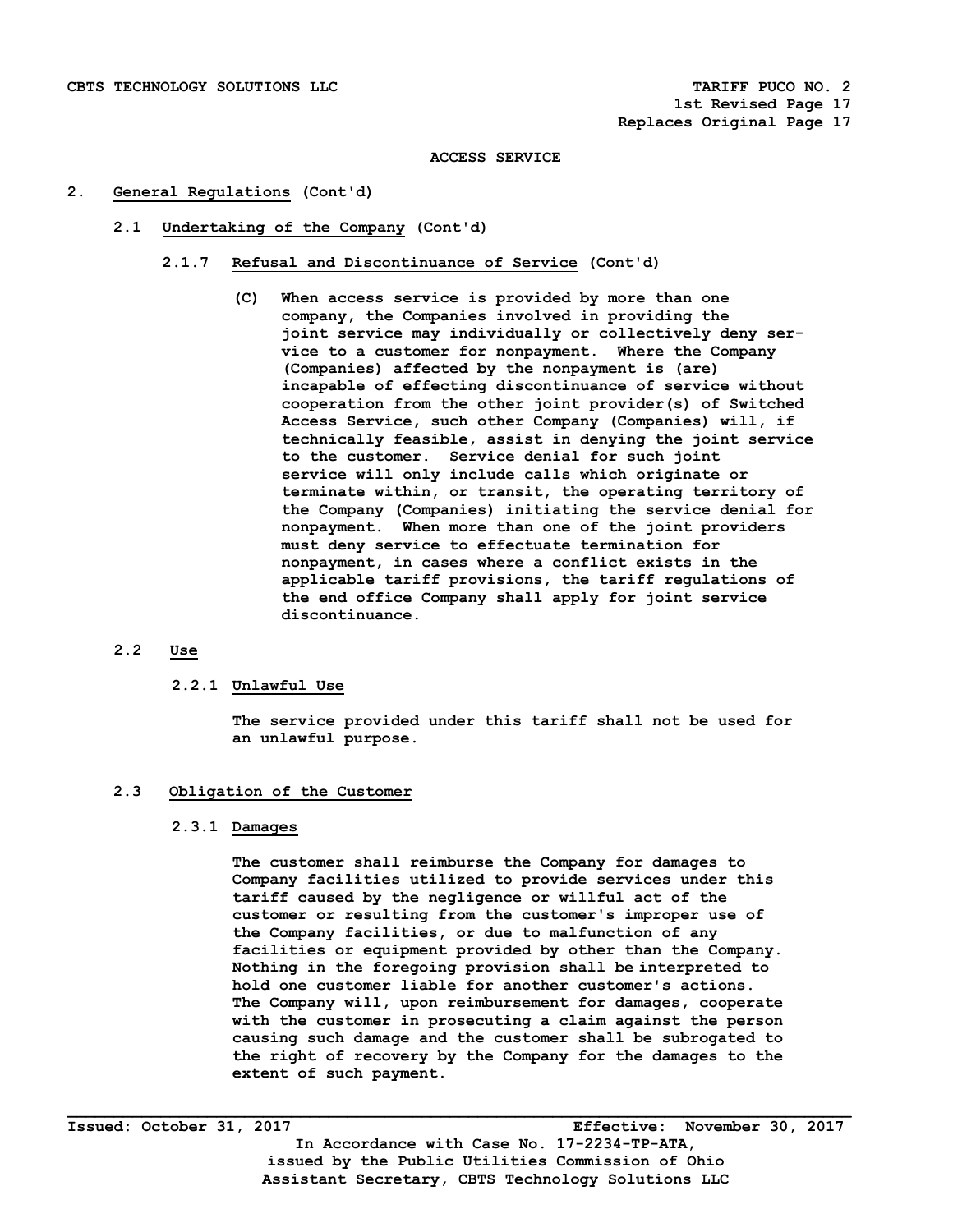## **2. General Regulations (Cont'd)**

## **2.3 Obligations of the Customer (Cont'd)**

## **2.3.2 Ownership of Facilities and Theft**

 **Facilities utilized by the Company to provide service under the provisions of this tariff shall remain the property of the Company. Such facilities shall be returned to the Company by the customer, whenever requested, within a reasonable period following the request in as good condition as reasonable wear will permit.** 

# **2.3.3 Equipment Space and Power**

 **The customer shall furnish or arrange to have furnished to the Company, at no charge, equipment space with suitable environmental characteristics and electrical power required by the Company to provide services under this tariff at the points of termination of such services. The selection of ac or dc power shall be mutually agreed to by the customer and the Company. The customer shall also make necessary arrangements in order that the Company will have access to such spaces at reasonable times for installing, testing, testing, repairing or removing Company services.** 

# **2.3.4 Availability for Testing**

 **The services provided under this tariff shall be available to the Company at times mutually agreed upon in order to permit the Company to make tests and adjustments appropriate for maintaining the services in satisfactory operating condition. Such tests and adjustments shall be completed within a reasonable time. No credit will be allowed for any interruptions involved during such tests and adjustments.** 

### **2.3.5 Design of Customer Services**

 **The customer shall be solely responsible, at its own expense, for the overall design of its services and for any redesigning or rearrangement of its services which may be required because of changes in facilities, operations or procedures of the Company, minimum protection criteria or operating or maintenance characteristics of the facilities.**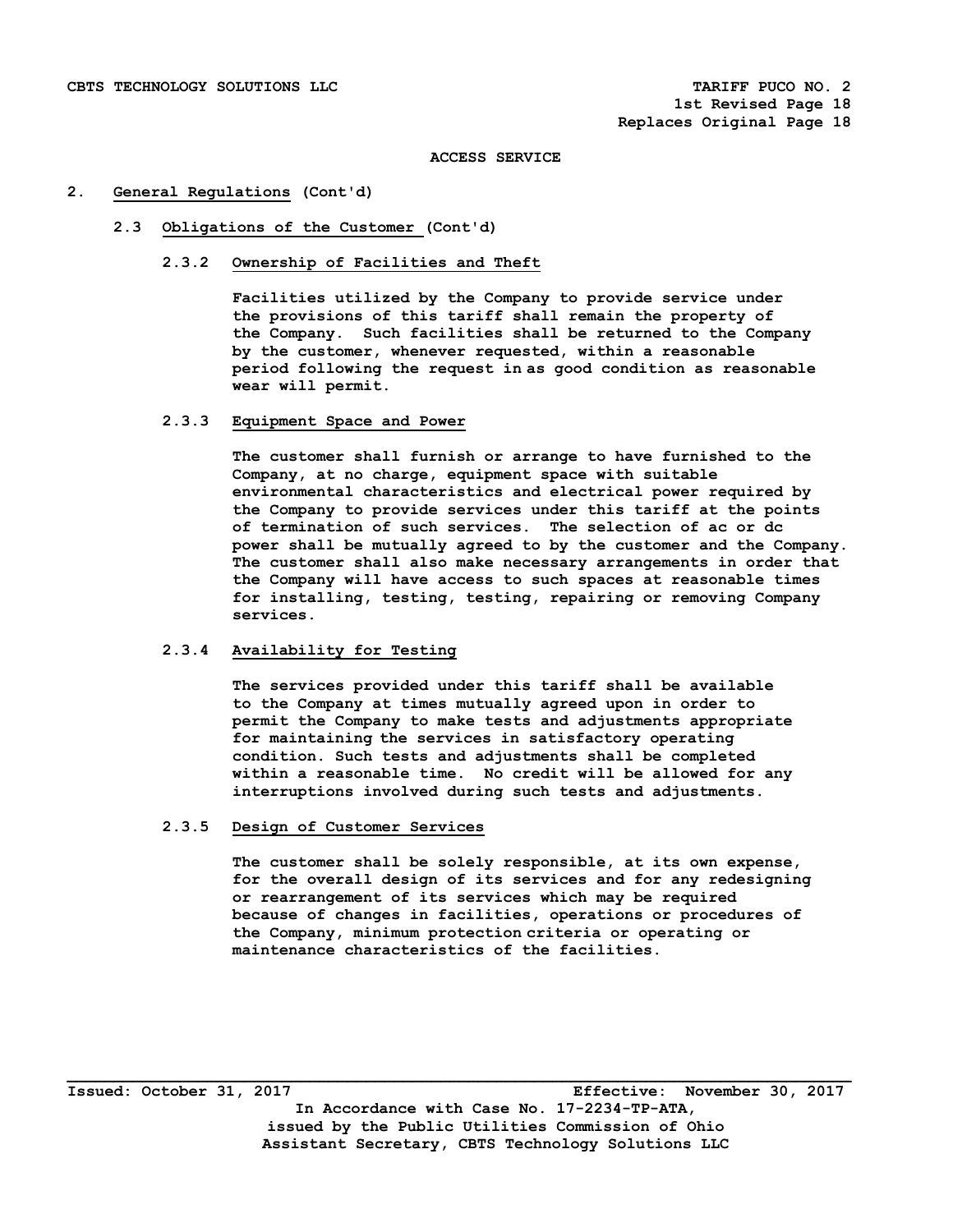## **2. General Regulations (Cont'd)**

## **2.3 Obligations of the Customer (Cont'd)**

 **2.3.6 References to the Company** 

 **The customer may advise End Users that certain services are provided by the Company in connection with the service the customer furnishes to End Users; however, the customer shall not represent that the Company jointly participates in the customer's services** 

- **2.3.7 Claims and Demands for Damages** 
	- **(A) With respect to claims of patent infringement made by third persons, the customer shall defend, indemnify, protect and save harmless the Company from and against all claims arising out of the combining with, or use in connection with, the services provided under this tariff, any circuit, apparatus, system or method provided by the customer.**
	- **(B) The customer shall defend, indemnify and save harmless the Company from and against any suits, claims, losses or damages, and court costs by third persons arising out of the construction, installation, operation, maintenance, or removal of the customer's circuits, facilities, or equipment connected to the Company's services provided under this tariff, including, without limitation, Workmen's Compensation claims, actions for infringement of copyright and/or unauthorized use of program material, libel and slander actions based on the content of communications transmitted over the customer's circuits, facilities or equipment, and proceedings to recover taxes, fines, or penalties for failure of the customer to obtain or maintain in effect any necessary certificates, permits,**

**Issued: October 31, 2017 Effective: November 30, 2017 In Accordance with Case No. 17-2234-TP-ATA, issued by the Public Utilities Commission of Ohio Assistant Secretary, CBTS Technology Solutions LLC**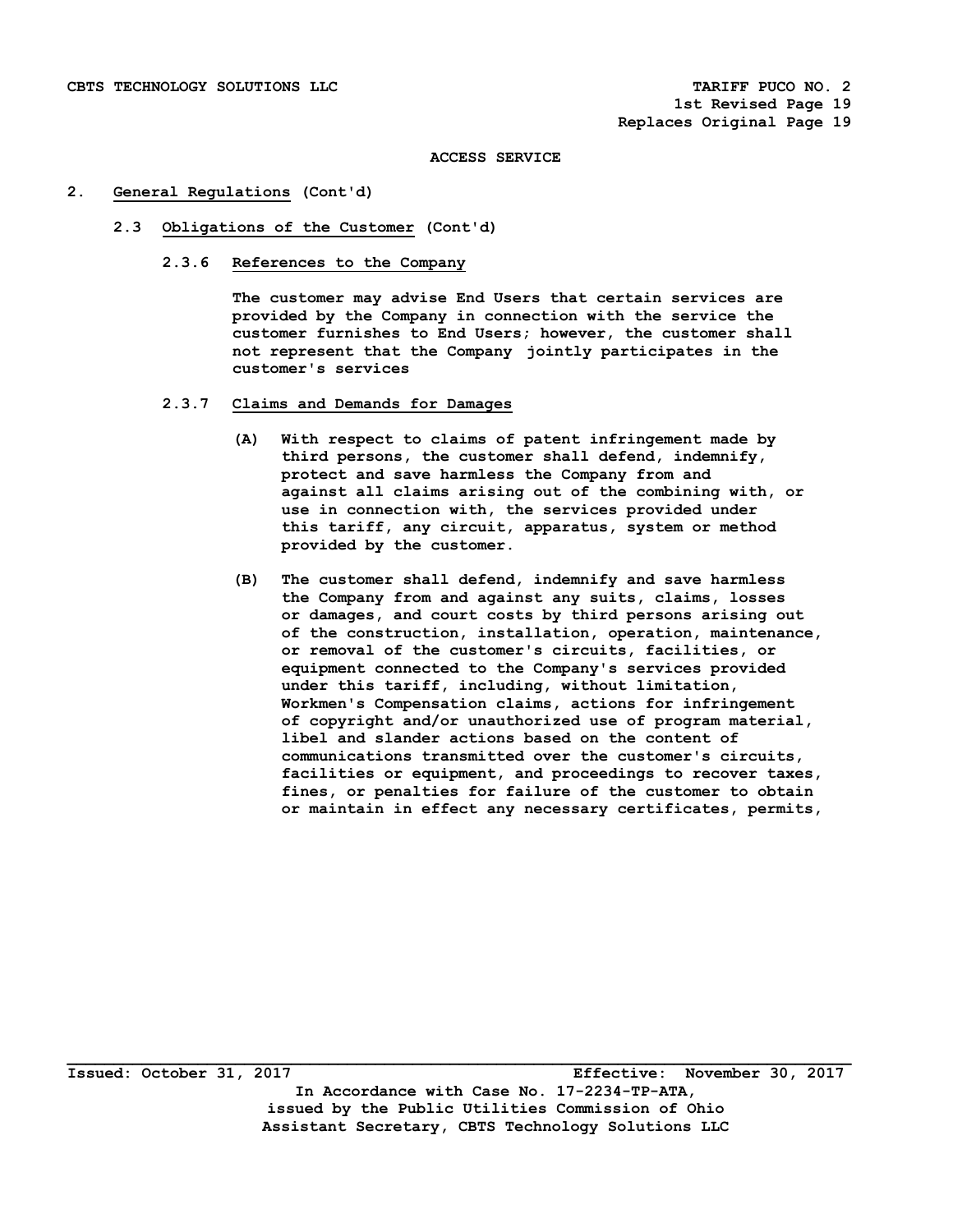## **2. General Regulations (Cont'd)**

- **2.3 Obligations of the Customer (Cont'd)** 
	- **2.3.7 Claims and Demands for Damages (Cont'd)** 
		- **(B) (Cont'd)**

 **licenses, or other authority to acquire or operate the services provided under this tariff; provided, however, the foregoing indemnification shall not apply to suits, claims, and demands to recover damages for damage to property, death, or personal injury unless such suits, claims, or demands are based on the tortious conduct of the customer, its officers, agents or employees.** 

 **(C) The customer shall defend, indemnify and save harmless the Company from and against any suits, claims, losses or damages, including court costs by the customer or third parties arising out of any act or omission of the customer in the course of using services provided under this tariff.**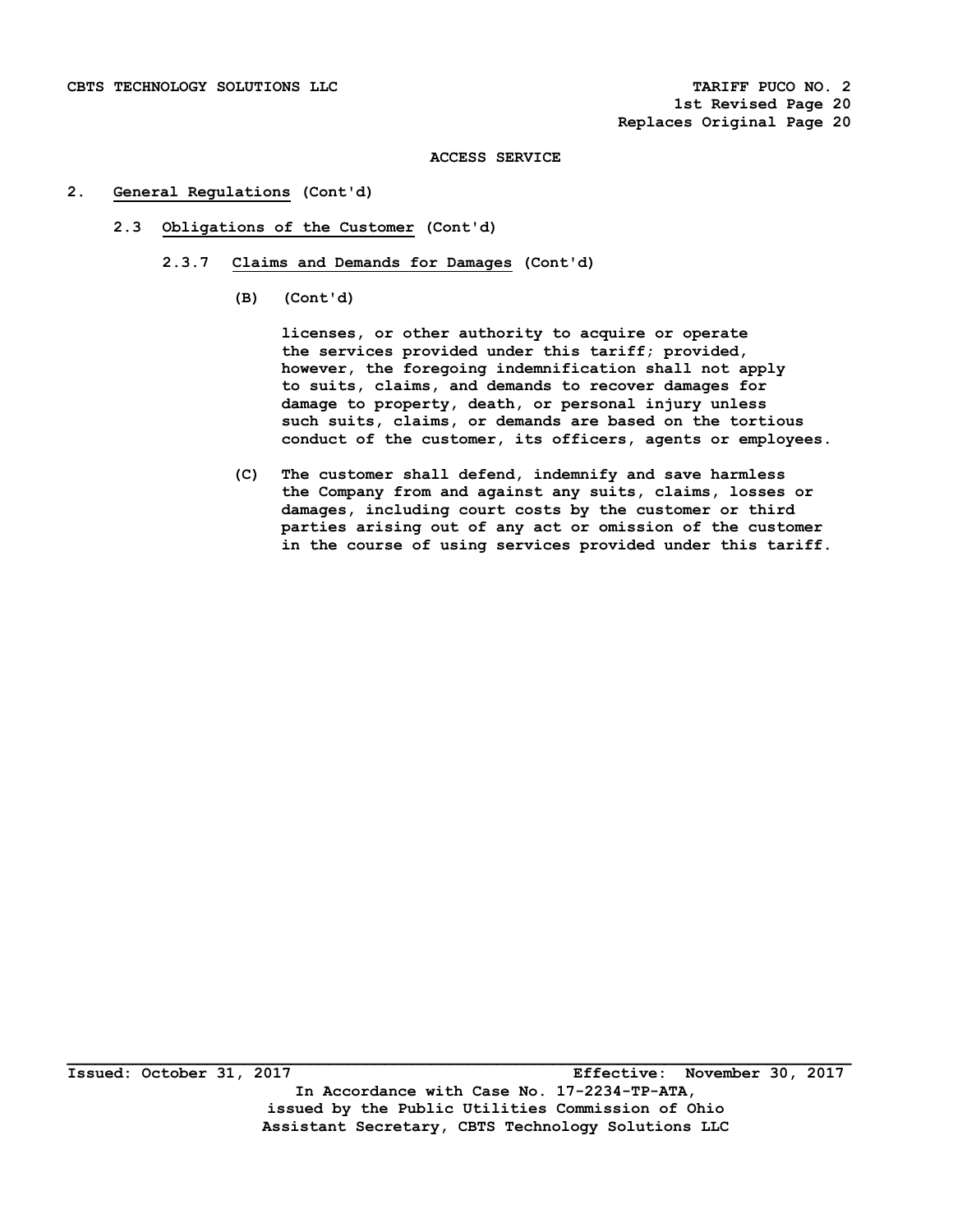## **2. General Regulations (Cont'd)**

### **2.4 Payment Arrangements and Credit Allowances**

# **2.4.1 Payment of Rates, Charges and Deposits**

 **(A) The Telephone Company will, in order to safeguard its interests, require a customer which has a proven history of late payments to the Telephone Company or does not have established credit, to make an advance payment, or make a deposit (prior to or at any time after the provision of a service to the customer) to be held by the Telephone Company as a guarantee of the payment of rates and charges. No such advance payment, or deposit will be required of a customer which is a successor of a company which has established credit and has no history of late payments to the Telephone Company. Such advance payment or deposit may not exceed the actual or estimated rates and charges for the service for a two-month period. The fact that a deposit has been made in no way relieves the customer from complying with the Telephone Company's regulations as to the prompt payment of bills. At such time as the provision of the service to the customer is terminated, the remaining amount of the advance payment or deposit will be credited to the customer's account and any credit balance which may remain will be refunded.** 

 **A deposit may be refunded or credited the account when the customer has established credit or, in any event, after the customer has established a one-year prompt payment record at any time prior to the termination of the provision of the service to the customer. In case of a cash deposit, for the period the deposit is held by the Telephone Company, the customer will receive interest at the same percentage rate as that set forth in (B)(3)(b)(I) or in (B)(3)(b)(II), whichever is lower. The calculation will be based on the number of days from the date the customer deposit is received by the Telephone Company to and including the date such deposit is credited to the customer's account or the date the deposit is refunded by the Telephone Company. Should a deposit be credited to the customer's account, as indicated above, no interest will accrue on the deposit from the date such deposit is credited to the customer's account. Advance payments of a customer's account will not receive interest.**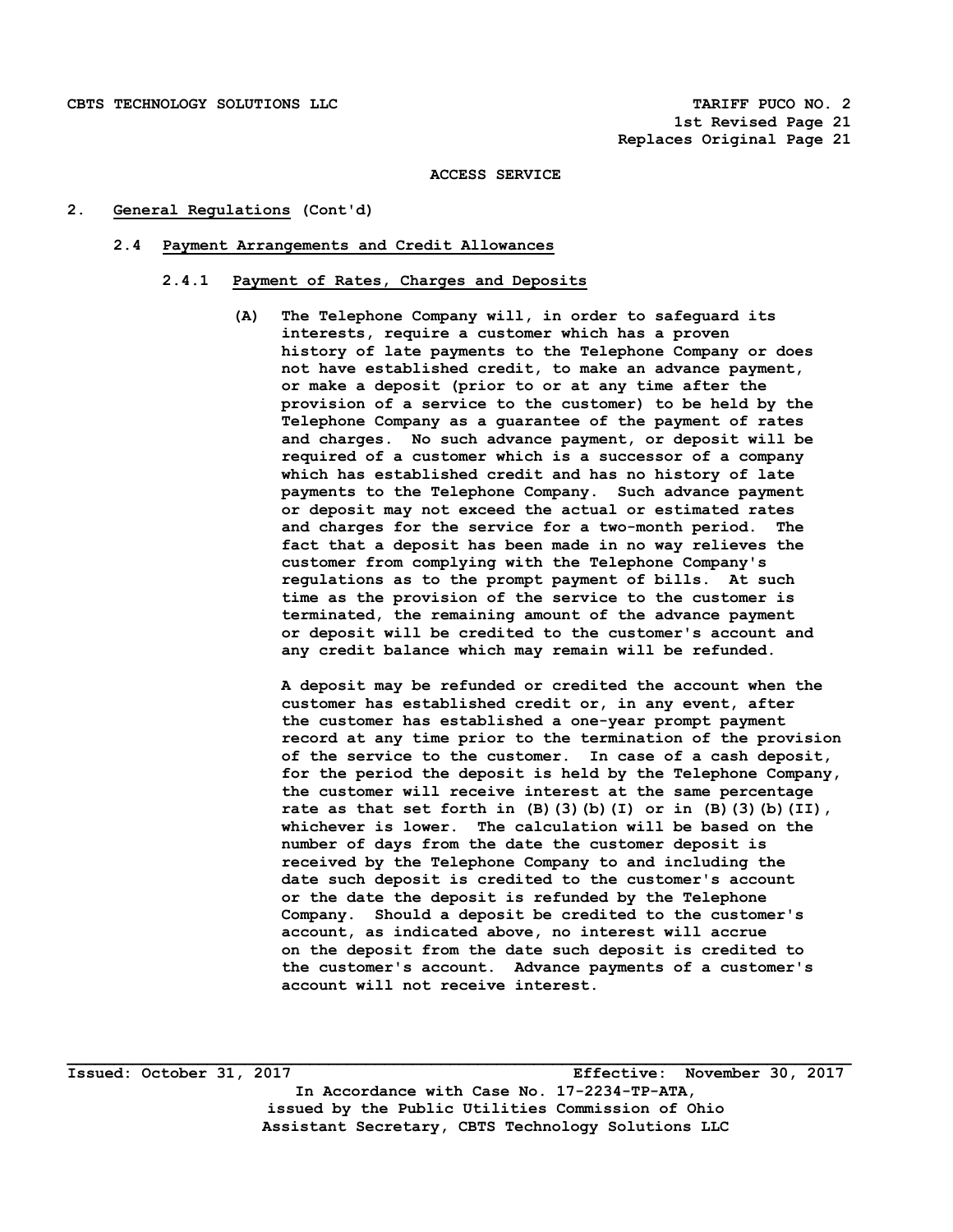## **2. General Regulations (Cont'd)**

- **2.4 Payment Arrangements and Credit Allowances (Cont'd)** 
	- **2.4.1 Payment of Rates, Charges and Deposits (Cont'd)** 
		- **(B) The Telephone Company shall bill on a current basis all charges incurred by and credits due to the customer under this tariff attributable to services established or discontinued during the preceding billing period. In addition, the Telephone Company shall bill in advance charges for all services to be provided during the ensuing billing period. The bill day (i.e., the billing date of a bill for a customer for Access Service under this tariff), the period of service each bill covers and the payment date will be as follows:** 
			- **(1) The Telephone Company will establish a bill day each month for each customer account.**
			- **(2) Amounts not paid within 31 days of invoice will be considered past due. Interest at a rate of 1.5% per month may be applied to any unpaid amount commencing 31 days after the statement date.**
			- **3) A check return charge will be assessed for checks with insufficient funds or non-existing accounts.**

 **Check Return Charge \$20.00** 

 **(C) Adjustments for the quantities of services established or discontinued in any billing period beyond the minimum period set forth for services in other sections of this tariff will be prorated to the number of days or major fraction of days based on a 30 day month. Company will, upon request and if available, furnish such detailed information as may reasonably be required for verification of any bill.** 

**Issued: October 31, 2017 Effective: November 30, 2017 In Accordance with Case No. 17-2234-TP-ATA, issued by the Public Utilities Commission of Ohio Assistant Secretary, CBTS Technology Solutions LLC**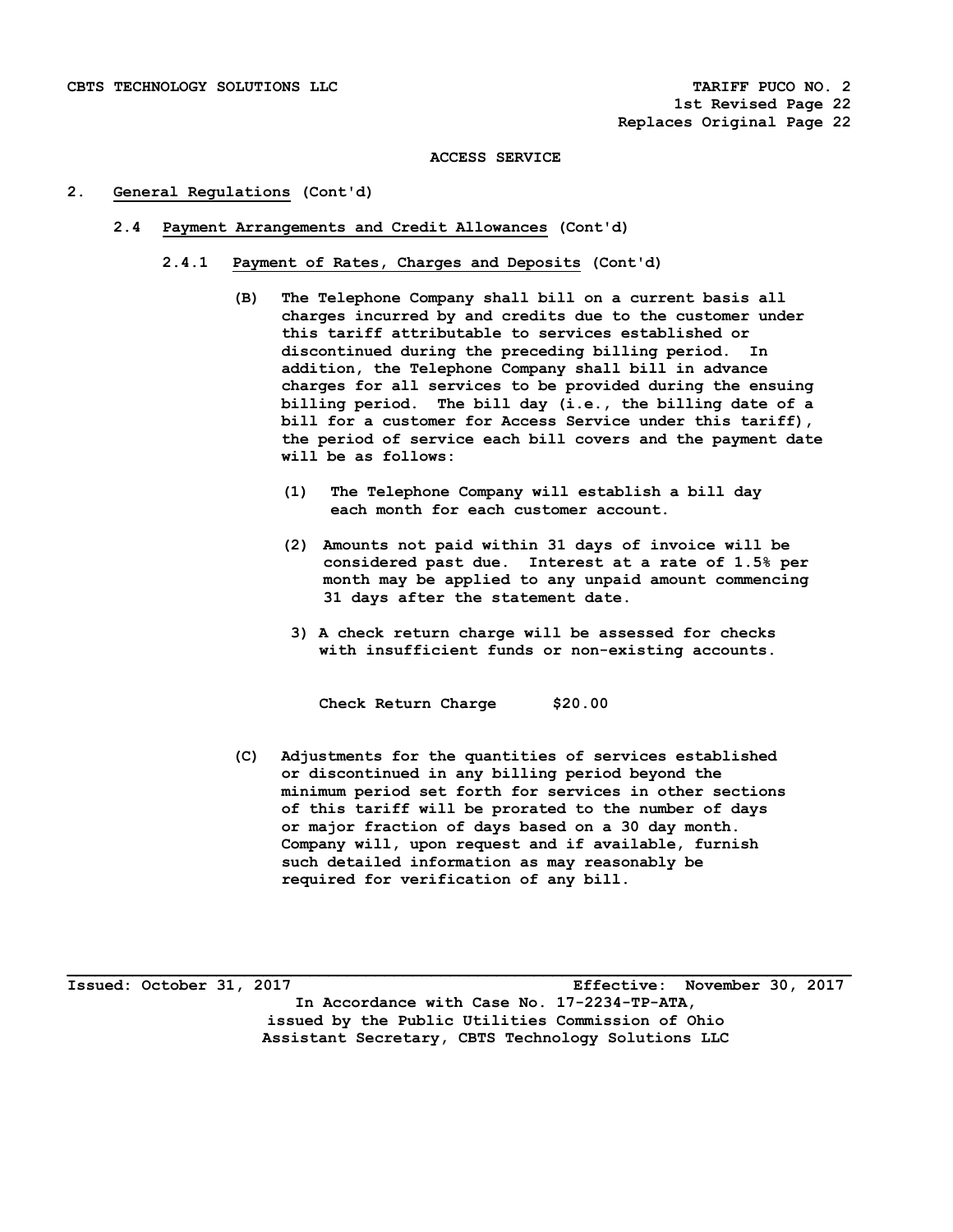# **2. General Regulations (Cont'd)**

- **2.4 Payment Arrangements and Credit Allowances (Cont'd)** 
	- **2.4.2 Minimum Periods**

 **The minimum period for which services are provided and for which rates and charges are applicable is one month except as noted otherwise.** 

 **When a service is discontinued prior to the expiration of the Minimum period, a one month charge will apply at the rate level in effect at the time service is discontinued.** 

**Issued: October 31, 2017 Effective: November 30, 2017 In Accordance with Case No. 17-2234-TP-ATA, issued by the Public Utilities Commission of Ohio Assistant Secretary, CBTS Technology Solutions LLC**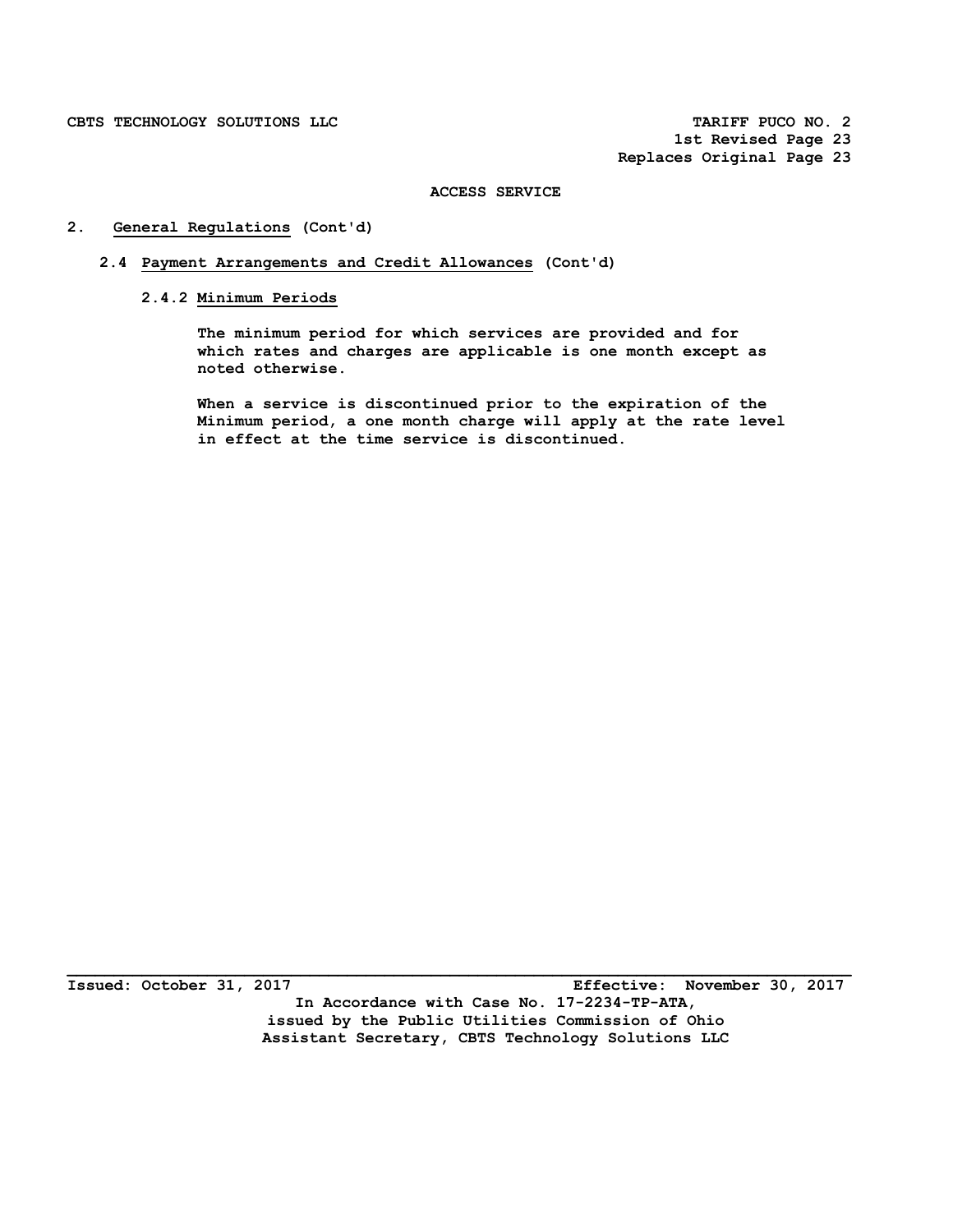## **2. General Regulations (Cont'd)**

- **2.4 Payment Arrangements and Credit Allowances (Cont'd)** 
	- **2.4.3 Credit Allowance for Service Interruptions** 
		- **(A) General**

 **A service is interrupted when it becomes unusable to the customer because of a failure of a facility component used to furnish service under this tariff or in the event that the protective controls applied by the Company result in the complete loss of service by the customer. An interruption period starts when an inoperative service is reported to the Company, and ends when the service is operative.** 

 **(B) When a Credit Allowance Applies** 

 **In case of an interruption to any service, allowance for the period of interruption, if not due to the negligence of the customer, shall be as follows:** 

 **(1) For DS1 and DS3 service, no credit shall be allowed for an interruption of less than thirty (30) minutes. The customer shall be credited for an interruption of 30 minutes or more at the rate of 1/1440 of the monthly charges for the facility or service for each period of 30 minutes or major fraction thereof that the interruption continues.** 

 **The monthly charges used to determine the credit shall be as follows:** 

 **(a) For DS1 and DS3 services, the monthly charge shall be the total of all the monthly rate element charges associated with the service.**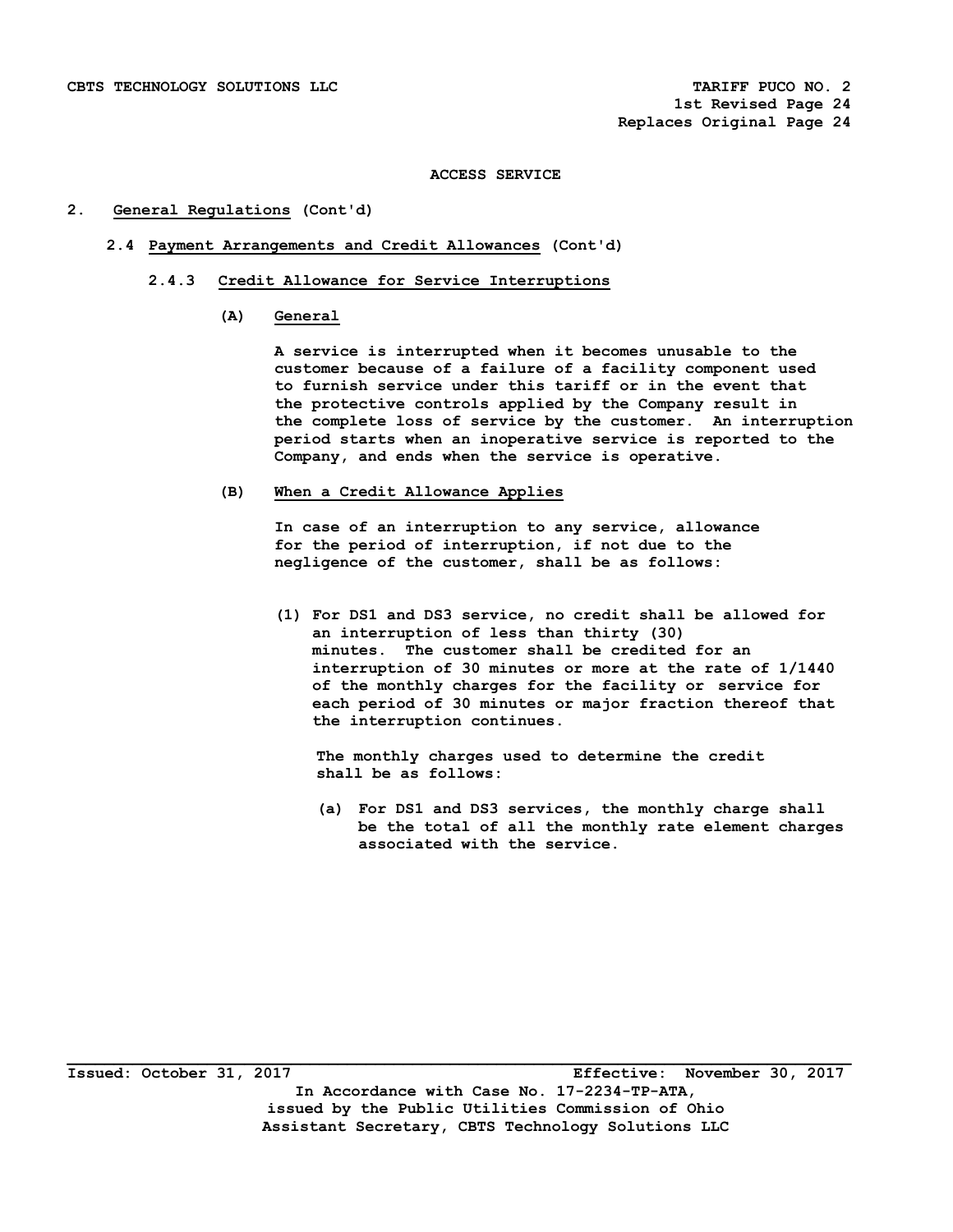**1st Revised Page 25 Replaces Original Page 25** 

#### **ACCESS SERVICE**

### **2. General Regulations (Cont'd)**

- **2.4 Payment Arrangements and Credit Allowances (Cont'd)** 
	- **2.4.3 Credit Allowance for Service Interruptions (Cont'd)** 
		- **(C) When A Credit Allowance Does Not Apply**

 **No credit allowance will be made for:** 

- **(1) Interruptions caused by the negligence of the customer.**
- **(2) Interruptions of a service due to the failure of equipment or systems provided by the customer or others.**
- **(3) Interruptions of a service during any period in which the Company is not afforded access to the premises where the service is terminated.**
- **(4) Interruptions of a service when the customer has released that service to the Company for maintenance purposes, to make rearrangements, or for the implementation of an order for a change in the service during the time that was negotiated with the customer prior to the release of that service. Thereafter, a credit allowance as set forth in (B) preceding applies.**
- **(5) Periods when the customer elects not to release the service for testing and/or repair and continues to use it on an impaired basis.**
- **(6) An interruption or a group of interruptions, resulting from a common cause, for amounts less than one dollar.**

# **(D) Temporary Surrender of a Service**

 **In certain instances, the customer may be requested by the Company to surrender a service for purposes other than maintenance, testing or activity relating to a service order. If the customer consents, a credit allowance will be granted. The credit allowance will be 1/1440 of the monthly rate for each period of 30 minutes or fraction thereof that the service is surrendered. In no case will the credit allowance exceed the monthly rate for the service surrendered in any one monthly billing period.**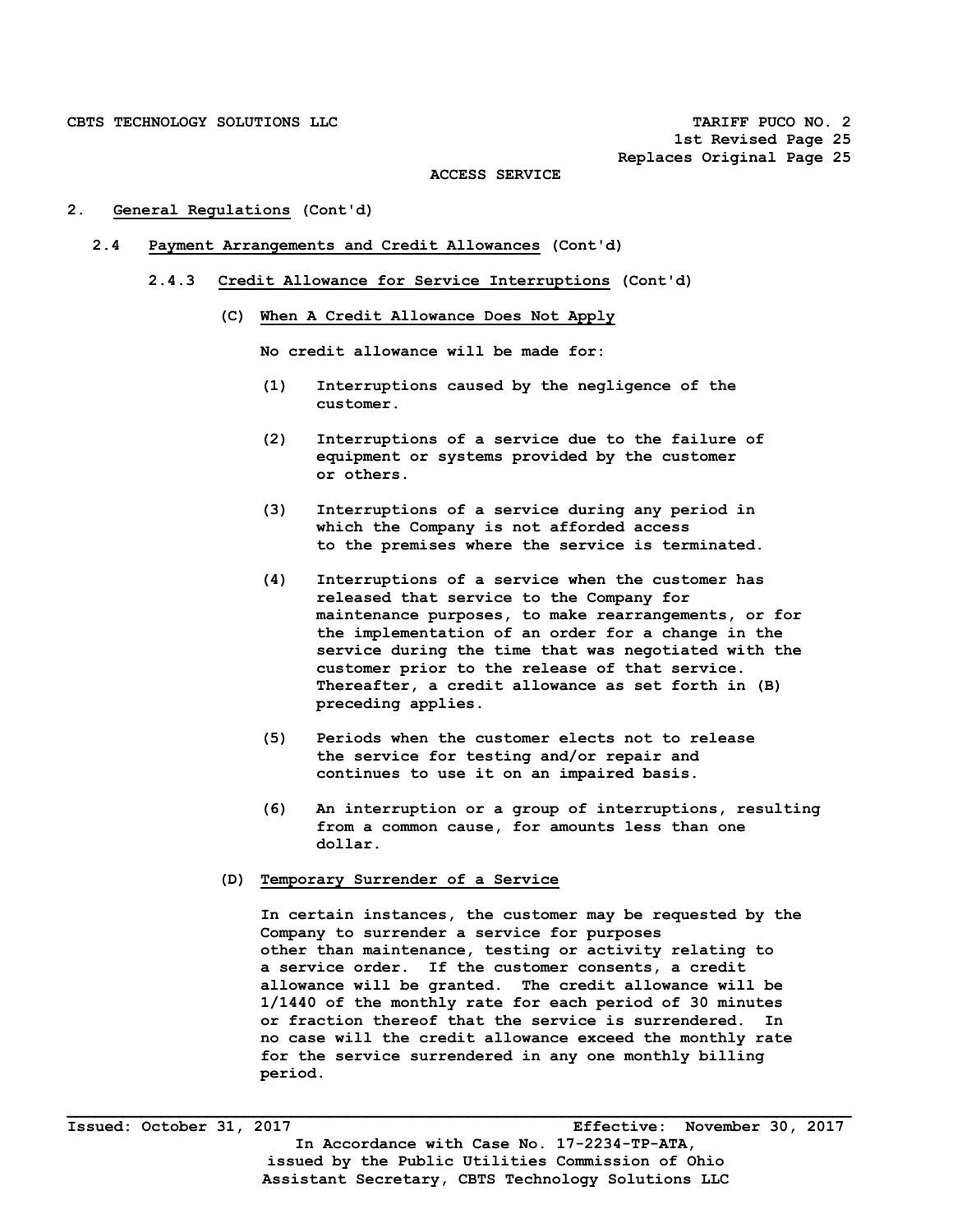### **2. General Regulations (Cont'd)**

## **2.5 Definitions**

**Certain terms used herein are defined as follows:** 

### **Access Code**

 **The term "Access Code" denotes a uniform five or seven digit code assigned by the Company to an individual customer. The five digit code has the form 10XXX, and the seven digit code has the form 101XXXX and 950-XXXX.** 

### **Access Minutes**

 **The term "Access Minutes" denotes that usage of exchange facilities in interstate or foreign service for the purpose of calculating chargeable usage. On the originating end of an interstate or foreign call, usage is measured from the time the originating end user's call is delivered by the Company to and acknowledged as received by the customer's facilities connected with the originating exchange. On the terminating end of an interstate or foreign call, usage is measured from the time the call is received by the end user in the terminating exchange. Timing of usage at both originating and termi nating ends of an interstate or foreign call shall terminate when the calling or called party disconnects, whichever event is recognized first in the originating and terminating exchanges, as applicable.** 

### **Access Tandem**

 **The term "Access Tandem" denotes a Company switching system that provides a concentration and distribution function for originating or terminating traffic between end offices and a customer's premises.** 

## **Access Tandem Trunk Port**

 **The Access Tandem Trunk Port is a port for each dedicated trunk on the serving Wire Center side of the access tandem.** 

## **Aggregator**

 **The term "Aggregator" denotes any person that, in the ordinary course of operations, makes telephones available to the public or to trans ient users of its premises, for interstate telephone calls using a provider of operator services as defined under Part 64.708(b) of the FCC Rules and Regulations. Further included in this definition are universities, hospitals, hotels, and other entities which provide services to the general public for users of its premises for inter state calls.** 

**Issued: October 31, 2017 Effective: November 30, 2017 In Accordance with Case No. 17-2234-TP-ATA, issued by the Public Utilities Commission of Ohio Assistant Secretary, CBTS Technology Solutions LLC**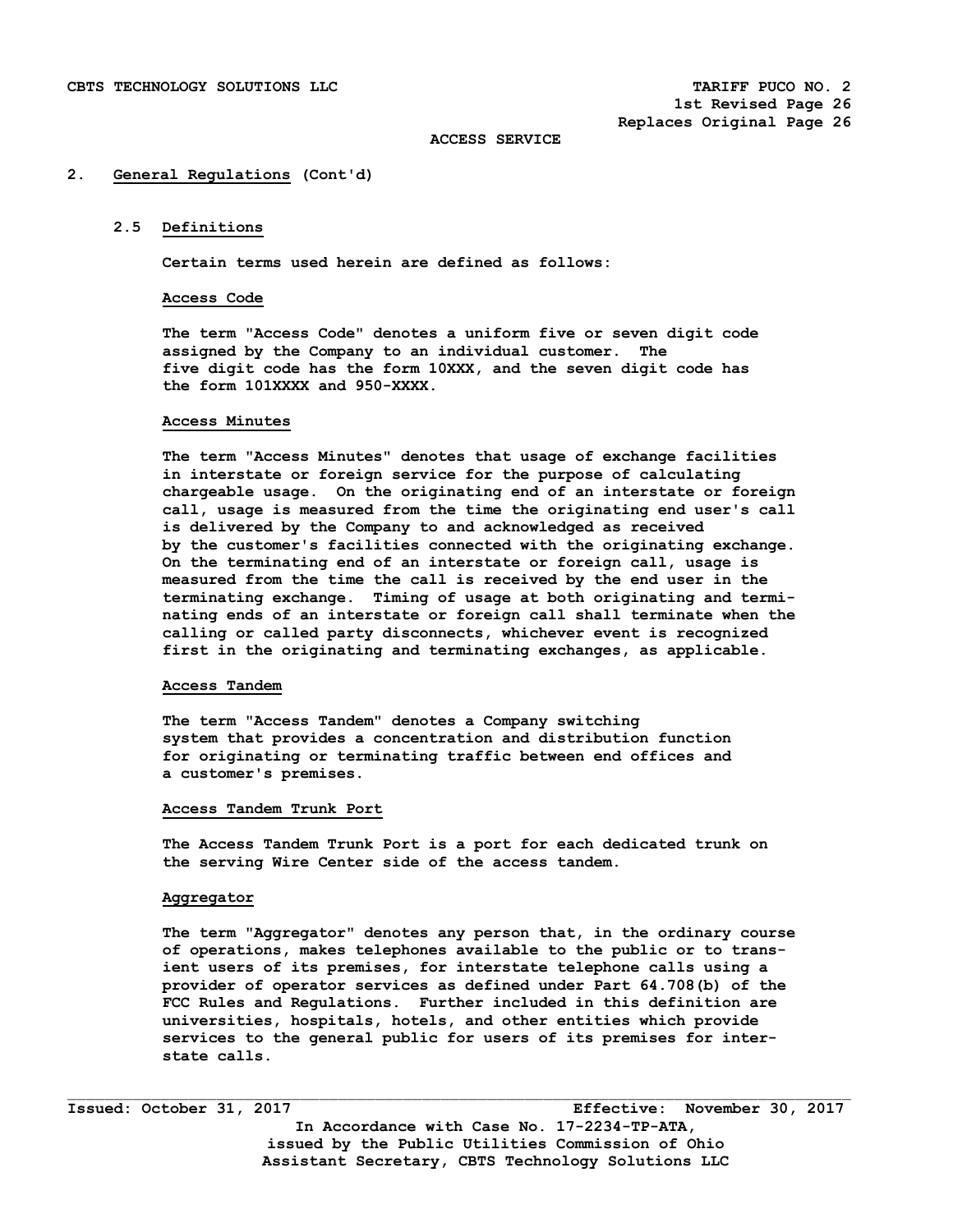### **2. General Regulations (Cont'd)**

## **2.5 Definitions (Cont'd)**

# **Answer/Disconnect Supervision**

 **The term "Answer/Disconnect Supervision" denotes the transmission of the switch trunk equipment supervisory signal (off-hook or on-hook) to the customer's point of termination as an indication that the called party has answered or disconnected.** 

#### **Asynchronous Transfer Mode**

**Asynchronous Transfer Mode means a high-speed, cell-based, connectionoriented, packet transmission protocol for handling data with varying bursts and bit rates.** 

# **Attenuation Distortion**

 **The term "Attenuation Distortion" denotes the difference in loss at specified frequencies relative to the loss at 1004 Hz, unless otherwise specified.** 

### **Automatic Number Identification (ANI)**

 **The term "Automatic Number Identification (ANI)" denotes the provision of automatic transmission of a seven or ten digit number and information digits to the customer's premises for calls originating in the LATA, to identify the calling station. Also see "Flexible Automatic Number Identification".** 

## **Balance (100 Type) Test Line**

 **The term "Balance (100 Type) Test Line" denotes an arrangement in an end office which provides for balance and noise testing.** 

# **Bit**

 **The term "Bit" denotes the smallest unit of information in the binary system of notation.** 

**Issued: October 31, 2017 Effective: November 30, 2017 In Accordance with Case No. 17-2234-TP-ATA, issued by the Public Utilities Commission of Ohio Assistant Secretary, CBTS Technology Solutions LLC**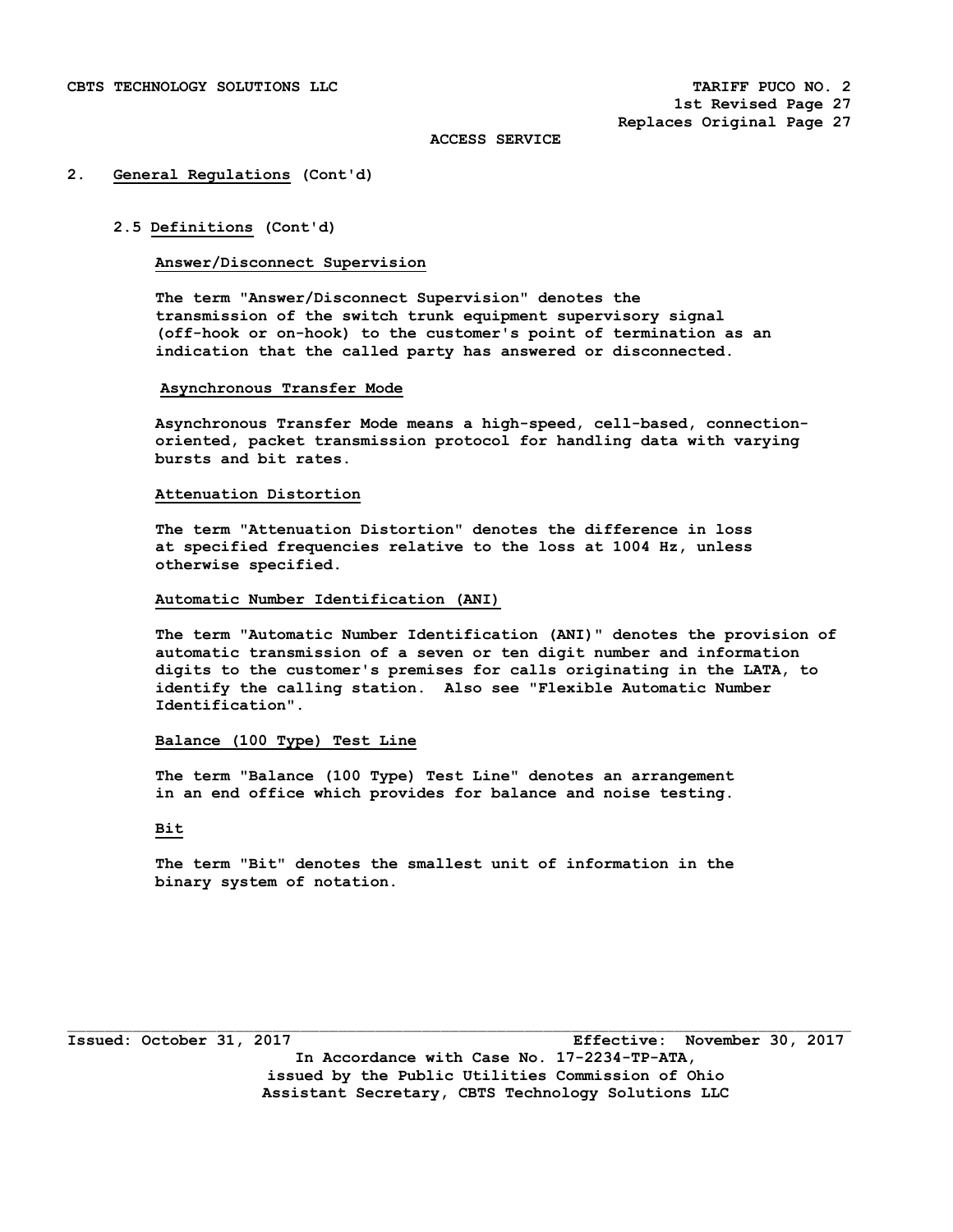### **2. General Regulations (Cont'd)**

## **2.5 Definitions (Cont'd)**

# **Cable Vault**

 **A space designated by the Company which serves as the cable entrance to the Serving Wire Center.** 

## **Call**

 **The term "Call" denotes a customer attempt for which the complete address code (e.g., 0-, 911, or 10 digits) is provided to the serving dial tone office.** 

#### **Call Gapping**

 **The term "Call Gapping" denotes the routing of originating calls to all transmission paths in a trunk group at a prescribed rate of flow, e.g., one call every five seconds, in order to limit (choke) the completion of such traffic. Calls which are denied access, i.e., the choked calls, would be routed to a no-circuit announcement.** 

### **Carrier or Common Carrier**

 **See Interexchange Carrier.** 

### **Carrier Identification Parameter**

 **A feature allowing the CCS/SS7 call setup protocol to carry the Carrier Identification Code (CIC) through interconnected networks.** 

### **Central Office**

 **The term "Central Office" denotes a local Company switching system where Telephone Exchange Service customer station loops are terminated for purposes of interconnection to each other and to trunks.** 

## **Central Office Prefix**

 **The term "Central Office Prefix" denotes the first three digits (NXX) of the seven digit telephone number assigned to a customer's Telephone Exchange Service when dialed on a local basis.**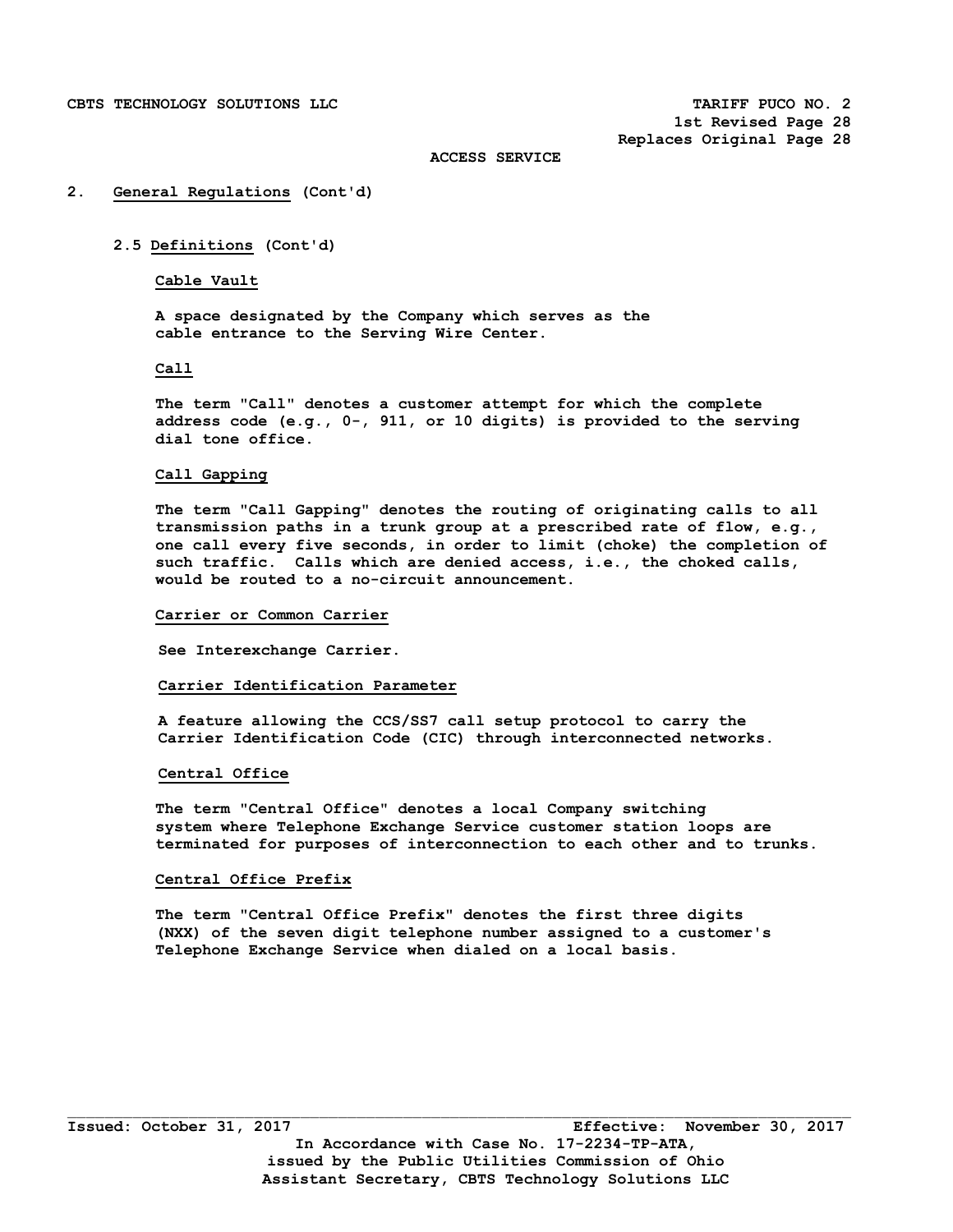### **2. General Regulations (Cont'd)**

# **2.5 Definitions (Cont'd)**

**Centralized Automatic Reporting on Trunks Testing** 

 **The term "Centralized Automatic Reporting on Trunks Testing" denotes a type of testing which includes the capacity for measuring operational and transmission parameters.** 

### **Channel(s)**

 **The term "Channel(s)" denotes an electrical or photonic, in the case of fiber optic-based transmission systems, communications path between two or more points of termination.** 

### **Channel Service Unit**

 **The term "Channel Service Unit" denotes equipment which performs one or more of the following functions: termination of a digital faci lity, regeneration of digital signals, detection and/or correction of signal format errors and remote loop back.** 

### **Channelize**

 **The term "Channelize" denotes the process of multiplexing demultiplexing wider bandwidth or higher speed channels into narrower bandwidth or lower speed channels.** 

## **C-Message Noise**

 **The term "C-Message Noise" denotes the frequency weighted average noise within an idle voice channel. The frequency weighting, called C-message, is used to simulate the frequency characteristic of the 500-type telephone set and the hearing of the average subscriber.** 

### **C-Notched Noise**

 **The term "C-Notched Noise" denotes the C-message frequency weighted noise on a voice channel with a holding tone, which is removed at the measuring end through a notch (very narrow band) filter.** 

 $\mathcal{L}_\text{max}$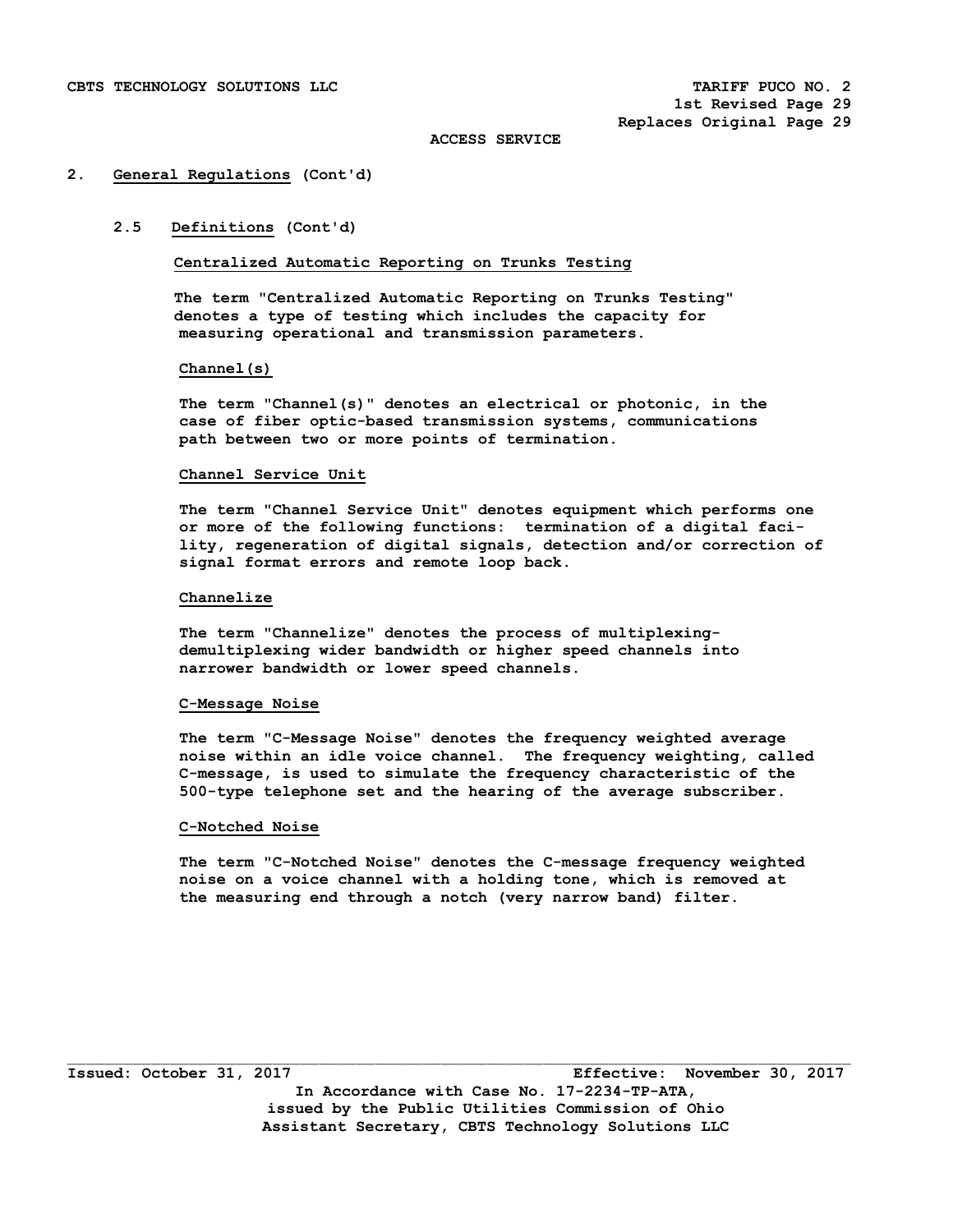### **2. General Regulations (Cont'd)**

## **2.5 Definitions (Cont'd)**

# **Committed Information Rate (CIR)**

 **The user's throughput that the network commits to support under normal network conditions. This is measured in bits per second.** 

### **Committed Burst Size (CBS)**

 **The maximum amount of user data that the network agrees to trans fer, under normal conditions, during one second. This is equal to the special access circuit interface speed.** 

### **Common Channel Signaling**

 **The term "Common Channel Signaling" (CCS) denotes a high speed packet switched communications network which is separate (out of band) from the public packet switched and message networks. Its purpose is to carry addressed signaling messages for individual trunk circuits and/or database related services between Signaling Points in the CCS network.** 

## **Common Channel Signaling Access Capability**

 **The term "Common Channel Signaling Access Capability" (CCSAC) denotes option which allows customers access to the CCS signaling network to transmit/receive signals for call set-up out of band. The Signaling links established between the signaling point of interconnection and the signaling transfer points and the Signaling Transfer Point Port Terminations are requirements of the capability.** 

## **Common Channel Signaling Access Capability Signaling Link**

 **The "Common Channel Signaling Access Capability (CCSAC) Signaling Link" provides a 56 kbps Facility dedicated to a single customer which originates at the customer's signaling point of interface in a LATA and terminates at the Company's Signaling Transfer Point (STP). This facility connects the customer to the STP and is a requirement with the CCSAC option.** 

 $\mathcal{L}_\text{max}$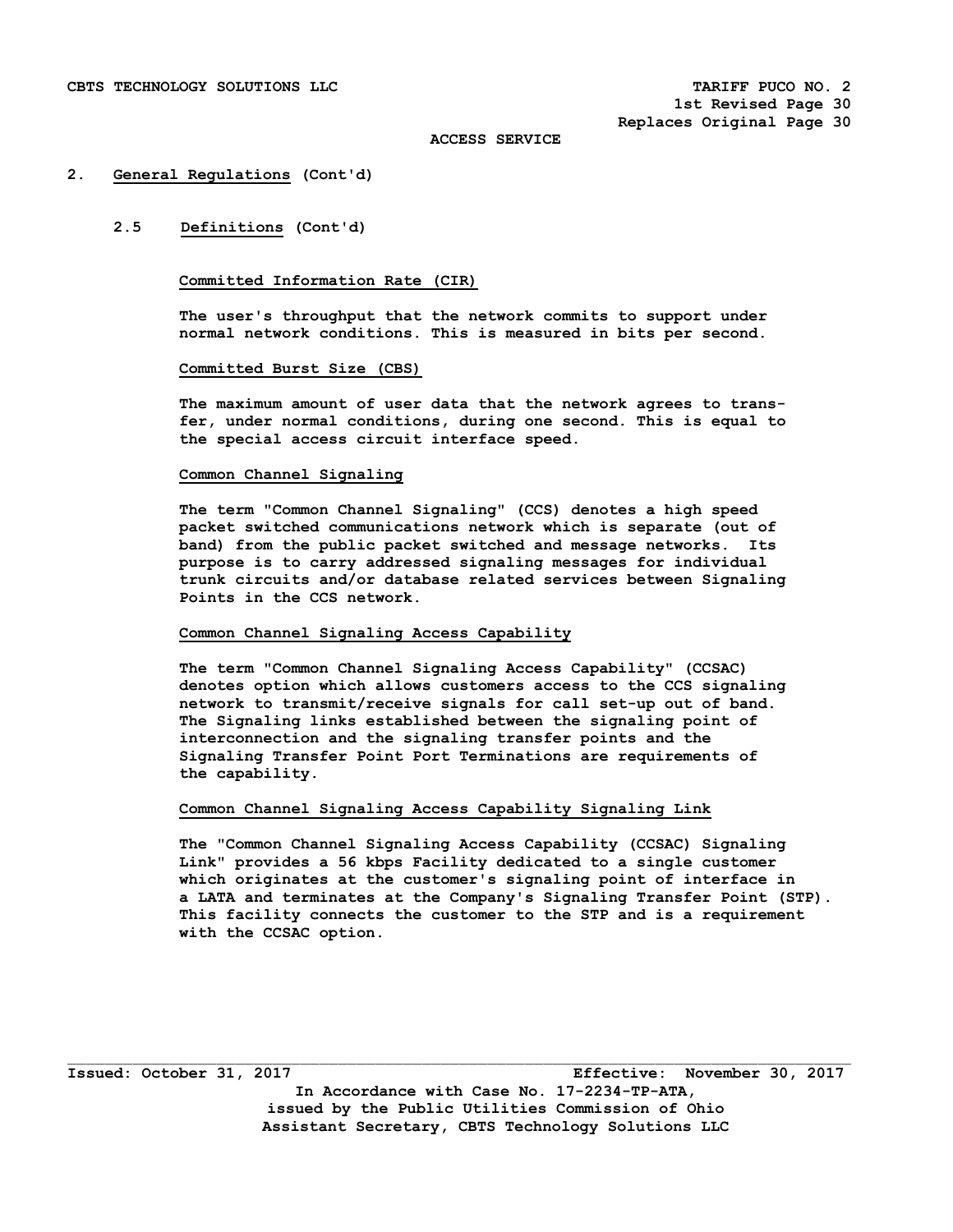### **2. General Regulations (Cont'd)**

## **2.5 Definitions (Cont'd)**

### **Common Line**

 **The term "Common Line" denotes a line, trunk, pay telephone line or other facility provided under the general and/or local exchange service tariffs of the Company, terminated on a central office switch. A common line-residence is a line or trunk provided under the regulations of the general and/or local exchange service tariffs for a residence Class of Service. A common line-business is a line provided under the regulations of the general and/or local exchange service tariffs for a nonresidence Class of Service. For purposes of this tariff, any reference to "business" is con sidered to reference "nonresidence".** 

### **Communications System**

**The term "Communications System" denotes channels and other facili ties which are capable of communications between terminal equip ment.** 

## **Conventional Signaling**

 **The inter-machine signaling system which has been traditionally used in North America for the purpose of transmitting the called number's address digits from the originating end office to the switching machine which will terminate the call. In this system, all of the dialed digits are received by the originating switching machine, a path is selected, and the sequence of supervisory signals and outpulsed digits is initiated. No overlap outpulsing, ten-digit ANI, ANI information digits, or acknowledgement wink are included in this signaling sequence.** 

 $\Box$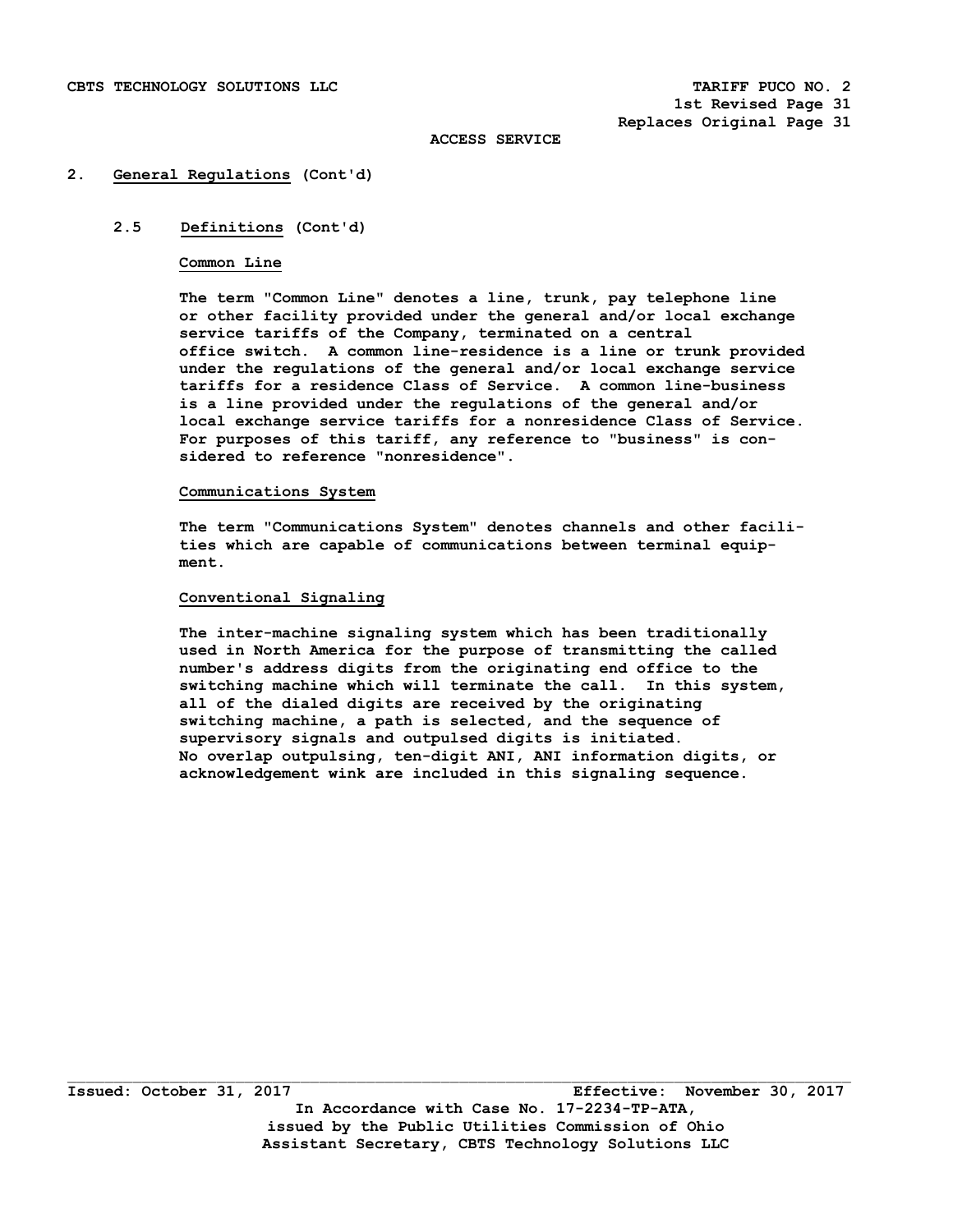### **2. General Regulations (Cont'd)**

# **2.5 Definitions (Cont'd)**

### **Customer(s)**

 **The term "Customer(s)" denotes any individual, partnership, association, joint-stock company, trust, corporation, or governmental entity or other entity which subscribes to the services offered under this tariff, including, but not limited to, Interexchange Carriers (ICs), End Users, and Enhanced Service Providers (ESPs).** 

#### **Data Base Query**

 **The term "Data Base Query" denotes a Signaling System 7 (SS7) message launched from a Service Switching Point (SSP) requesting processing instructions or service data contained in a centralized data base.** 

### **Data Transmission (107 Type) Test Line**

 **The term "Data Transmission (107 Type) Test Line" denotes an arrangement which provides for a connection to a signal source which provides test signals for one-way testing of data and voice transmission parameters.** 

## **Decibel**

 **The term "Decibel" denotes a unit used to express relative difference in power, usually between acoustic or electric**  signals, equal to ten (10) times the common logarithm of the **ratio of two signal powers.** 

### **Decibel Reference Noise C-Message Referenced to 0**

**The term "Decibel Reference Noise C-Message Referenced to 0" denotes noise power in "Decibel Reference Noise C-Message Weighting" referred to or measured at a zero transmission level point.** 

# **Decibel Reference Noise C-Message Weighting**

**The term "Decibel Reference Noise C-Message Weighting" denotes noise power measurements with C-Message Weighting in decibels relative to a reference 1000 Hz tone of 90 dB below 1 milliwatt.** 

 $\Box$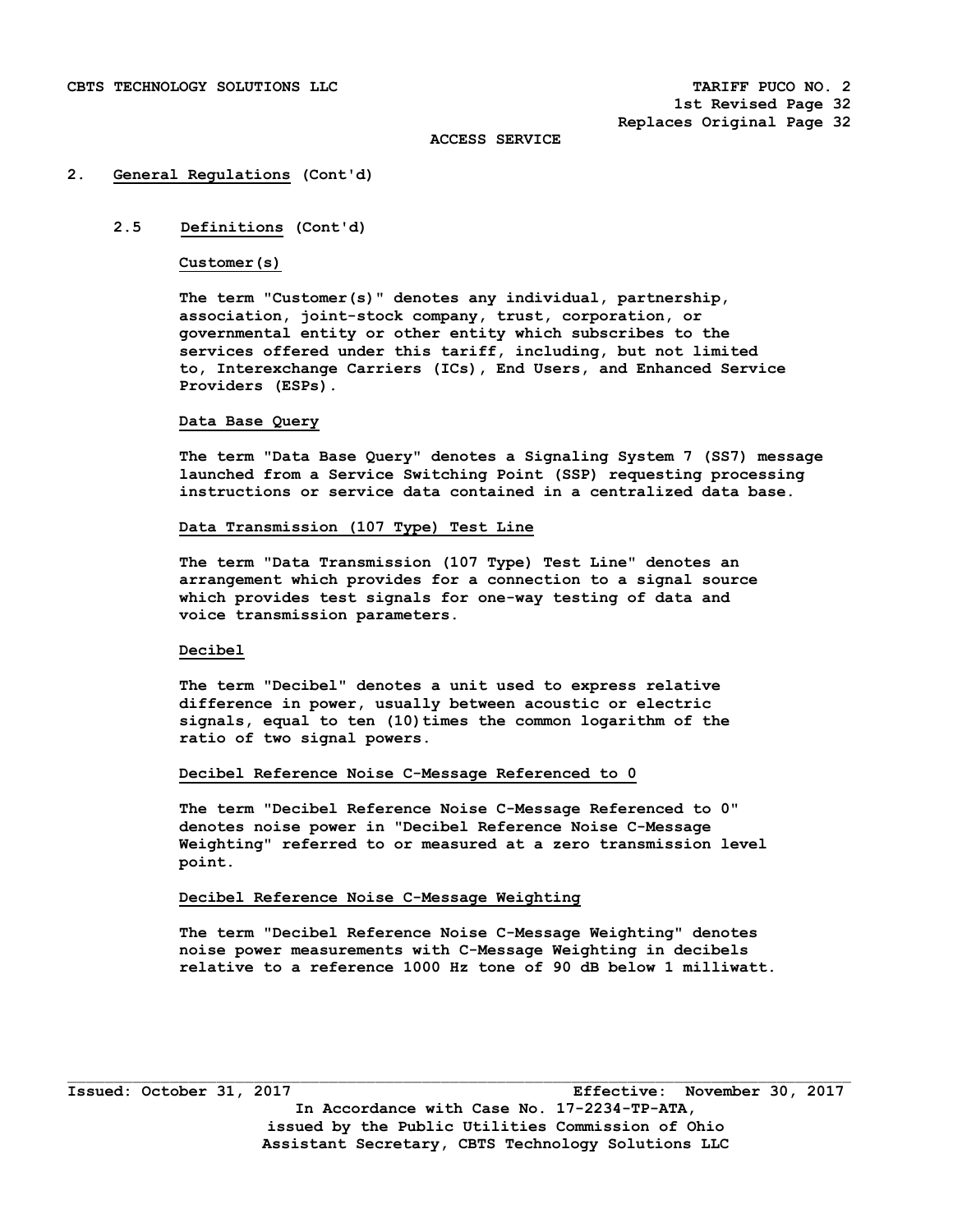### **2. General Regulations (Cont'd)**

## **2.5 Definitions (Cont'd)**

### **Demarcation Point**

 **Demarcation Point means the point of physical separation of CBT's network, and associated responsibilities, from Customer's network and associated responsibilities. The location of the Demarcation Point shall be the physical interface for LAN Advantage service presented by CBT to Customer.** 

### **Design and Construction Work**

 **All work by the Company, including but not limited to, space design and preparation, the rearrangement of existing facilities, design and placement of required support structure or any other activity required to accommodate the installation of an Interconnector's facilities in the Company's space(s) covered under this tariff. Similar work required or requested by Interconnector after initial installation solely because of the existence of the Interconnector's facilities shall be referred to as "Additional Design and Construction", and shall be at Interconnector's expense.** 

### **Detail Billing**

 **The term "Detail Billing" denotes the listing of each message and/or rate element for which charges to a customer are due on a bill prepared by the Company.** 

## **Direct - Trunked Transport Facility**

 **The term "Direct-Trunked Transport Facility" denotes a Switched Transport facility between a customer's premises serving wire center and an end office or between a customer's serving wire center and an access tandem that provides a customer with dedicated switched access transport.** 

## **Echo Control**

 **The term "Echo Control" denotes the control of reflected signals in a telephone transmission path.**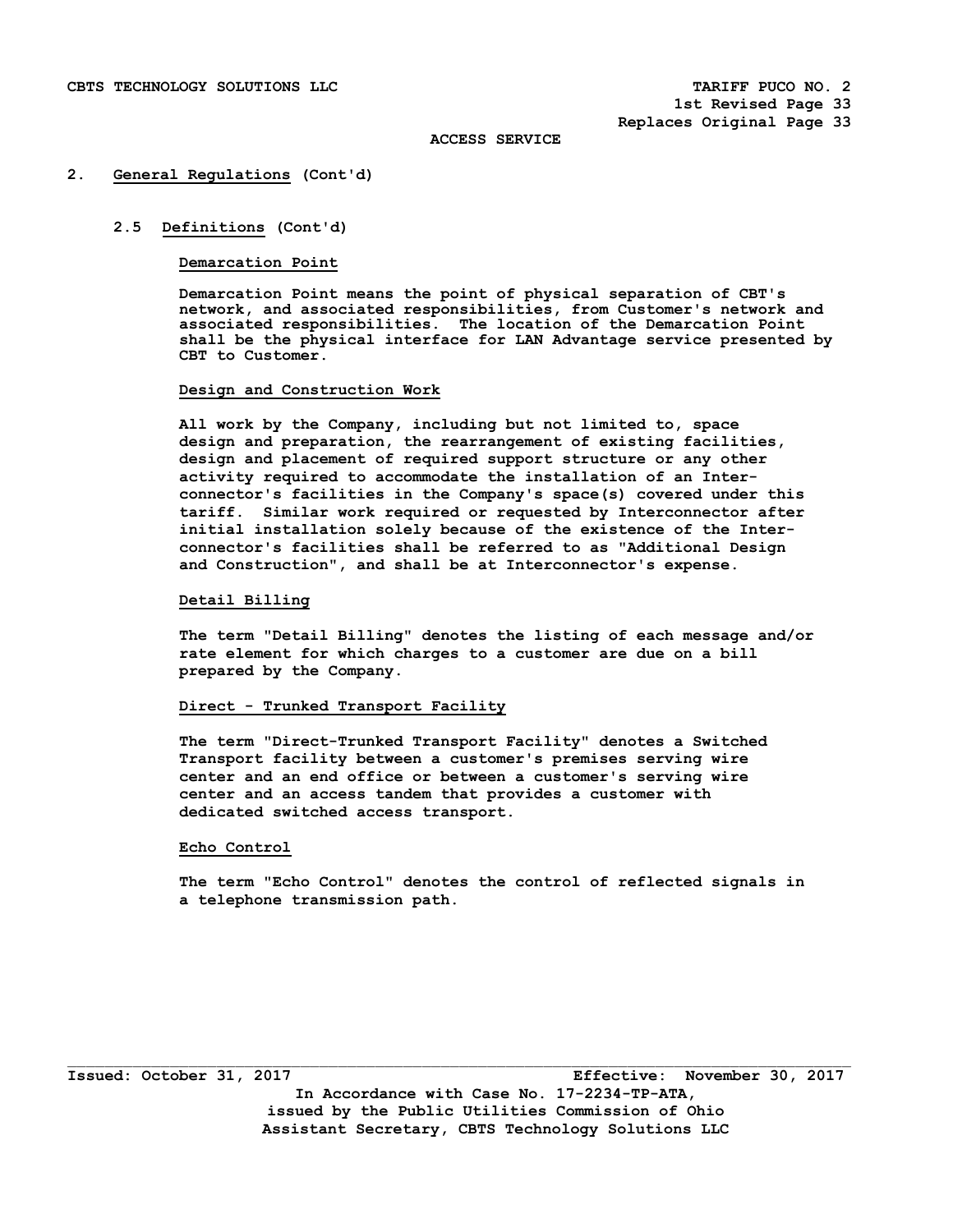### **2. General Regulations (Cont'd)**

## **2.5 Definitions (Cont'd)**

## **Echo Path Loss**

 **The term "Echo Path Loss" denotes the measure of reflected signal at a 4-wire point of termination without regard to the send and receive Transmission Level Point.** 

## **Echo Return Loss**

 **The term "Echo Return Loss" denotes a frequency weighted measure of return loss over the middle of the voiceband (approximately 500 to 2500 Hz), where talker echo is most annoying.** 

### **Effective 2-Wire**

 **The term "Effective 2-Wire" denotes a condition which permits the simultaneous transmission in both directions over a channel, but it is not possible to insure independent information transmission in both directions. Effective 2-wire channels may be terminated with 2-wire or 4-wire interfaces.** 

### **Effective 4-Wire**

 **The term "Effective 4-Wire" denotes a condition which permits the simultaneous independent transmission of information in both directions over a channel. The method of implementing effective 4-wire transmission is at the discretion of the Company (physical, time domain, frequency-domain separation or echo cancellation techniques). Effective 4-wire channels may be terminated with a 2-wire interface at the customer's premises. However, when terminated 2-wire, simultaneous independent transmission cannot be supported because the two wire interface combines the transmission path into a single path.** 

 $\Box$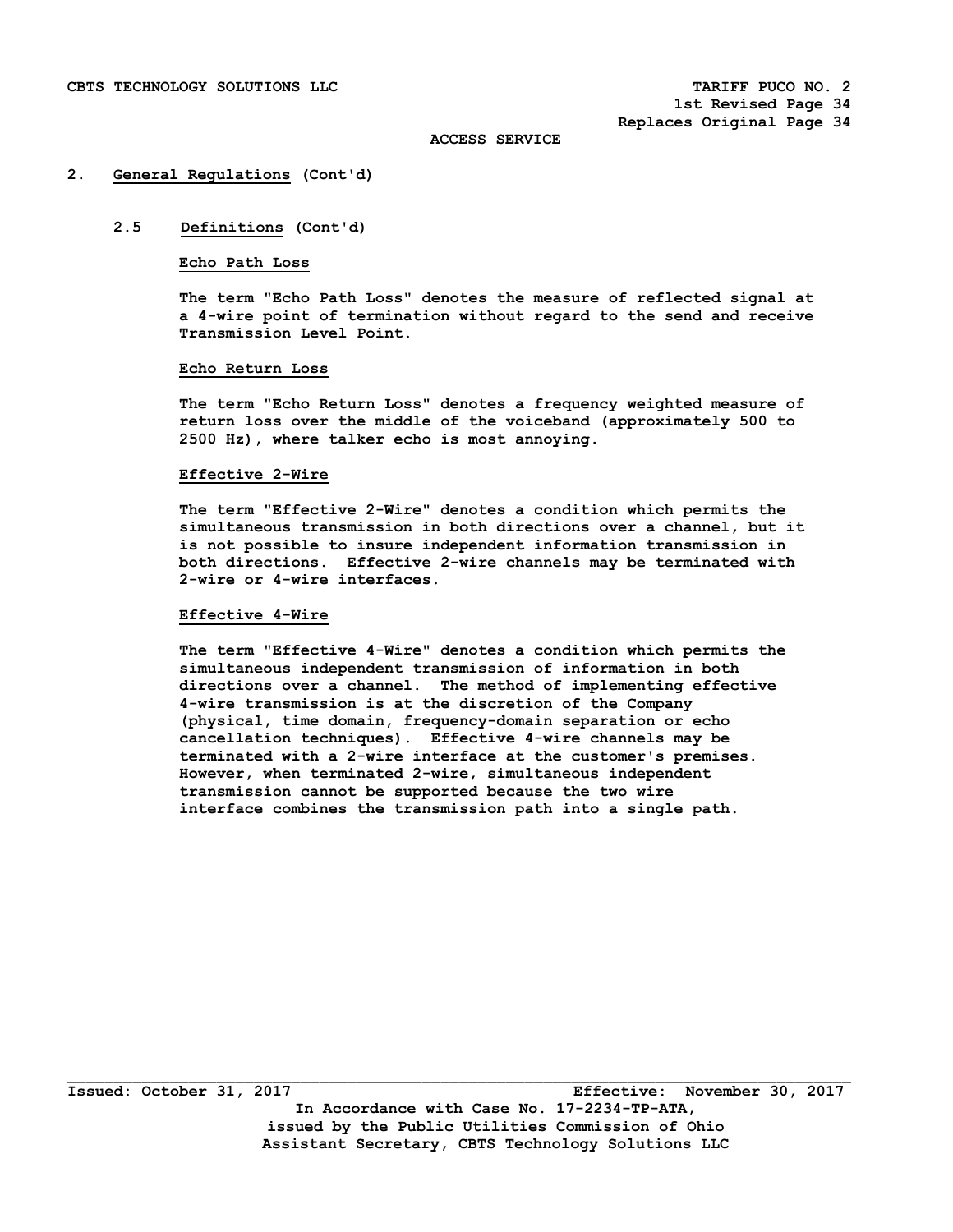### **2. General Regulations (Cont'd)**

## **2.5 Definitions (Cont'd)**

## **800 Access Service**

 **800 Access Service denotes a service which provides 10-digit screen ing as an originating switched access service. This 10-digit screening determines the Interexchange Carrier to which a call is routed.** 

# **End Office Switch**

 **The term "End Office Switch" denotes a local Company switching system where Telephone Exchange Service customer station loops are terminated for purposes of interconnection to trunks. Included are Remote Switching Modules and Remote Switching Systems served by a host office in a different wire center.** 

### **End User**

**The term "End User" denotes any customer of an interstate or foreign telecommunications service that is not a carrier, except that a carrier other than a Company shall be deemed to be an "end user" when such carrier uses a telecommunications service for administrative purposes and a person or entity that offers tele communications services exclusively as a reseller shall be deemed to be an "end user" if all resale transmissions offered by such reseller originate on the premises of such reseller.** 

#### **End User Port Charge**

 **The End Use Port charge applies to ISDN lines only.** 

#### **Entrance Facility**

 **The term "Entrance Facility" denotes a Switched Transport dedicated facility between a customer premises and a customer's premises serv ing wire center that provides a customer with switched access trans port between the customer's premises and its serving wire center.** 

### **Envelope Delay Distortion**

 **The term "Envelope Delay Distortion" denotes a measure of the linearity of the phase shift versus frequency of a channel.**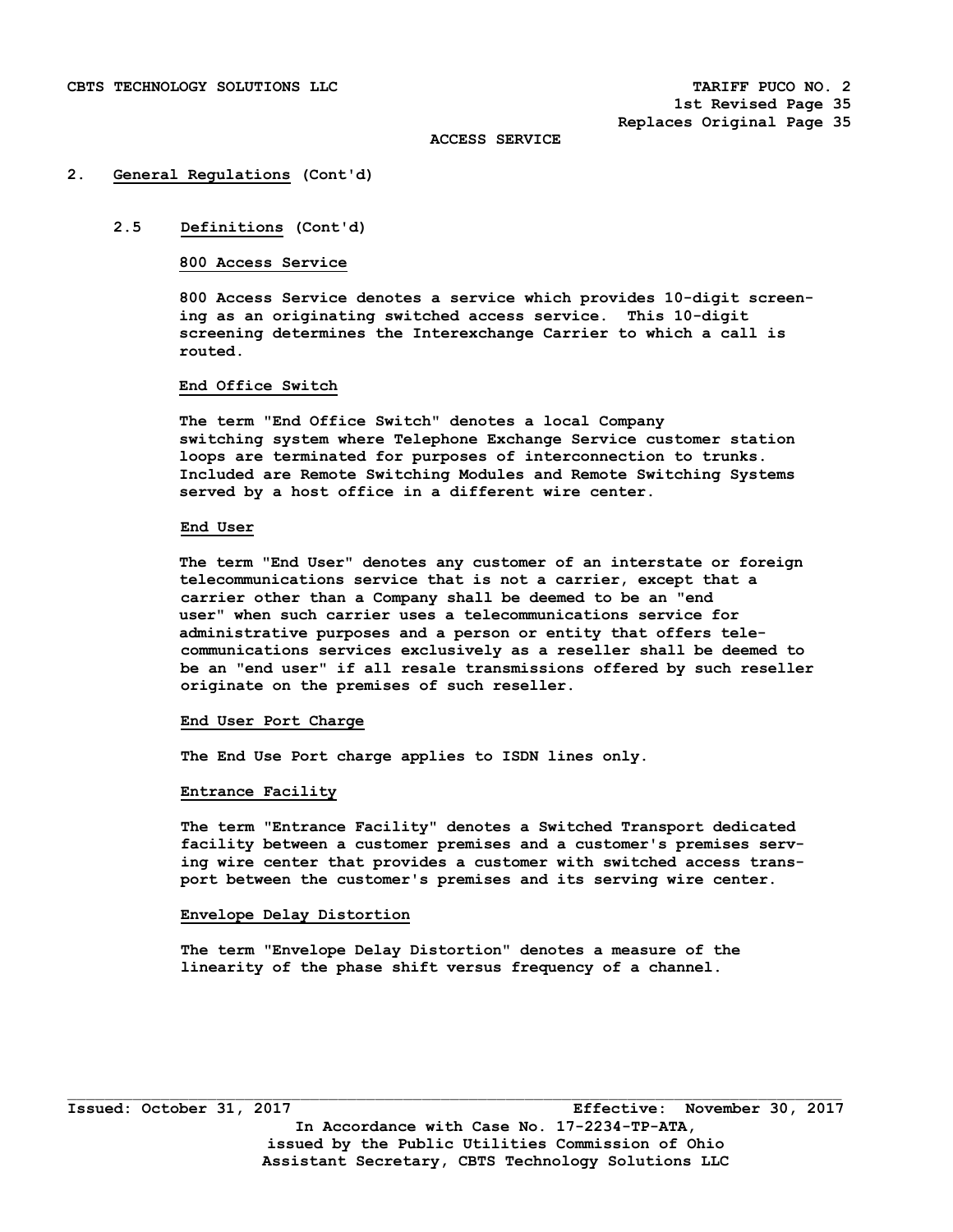### **2. General Regulations (Cont'd)**

## **2.5 Definitions (Cont'd)**

**Equal Level Echo Path Loss** 

 **The term "Equal Level Echo Path Loss" (ELEPL) denotes the measure of Echo Path Loss (EPL) at a 4-wire interface which is corrected by the difference between the send and receive Transmission Level Point (TLP). [ELEPL = EPL - TLP (send) + TLP (receive)]** 

### **Ethernet LAN**

**Ethernet LAN means a type of LAN whereby a workstation on the LAN, prior to sending a message to another workstation on the LAN, "listens" to determine if any other workstation is sending a message. If the first workstation "hears" no other messages being sent, it is permitted to send a message. If two or more workstations begin sending messages simultaneously, then each workstation ceases sending the message and a pre-set amount of time must elapse before either workstation may attempt to send again. Ethernet LAN meets IEEE standards 802.3 and 802.3u and operates at a variety of speeds.** 

### **Excess Burst Size (EBS)**

 **The maximum amount of uncommitted data exceeding the CBS that the network will attempt to deliver during one second.** 

#### **Exchange**

 **The term "Exchange" denotes a unit generally smaller than a Local Access and Transport Area, established by the Company for the administration of communications service in a specified area which usually embraces a city, town or village and its environs. It consists of one or more central offices together with the associated facilities used in furnishing communications service within that area. One or more designated exchanges comprise a given Local Access and Transport Area.** 

# **Expected Measured Loss**

 **The term "Expected Measured Loss" denotes a calculated loss which specifies the end-to-end 1004-Hz loss on a terminated test connec tion between two readily accessible manual or remote test points. It is the sum of the inserted connection loss and test access loss including any test pads.** 

## **Exit Message**

 **The term "Exit Message" denotes a SS7 message sent to an end office by the Company's tandem switch to mark the Carrier Connect Time when the Company's tandem switch sends an Initial Address Message to an Interexchange customer.**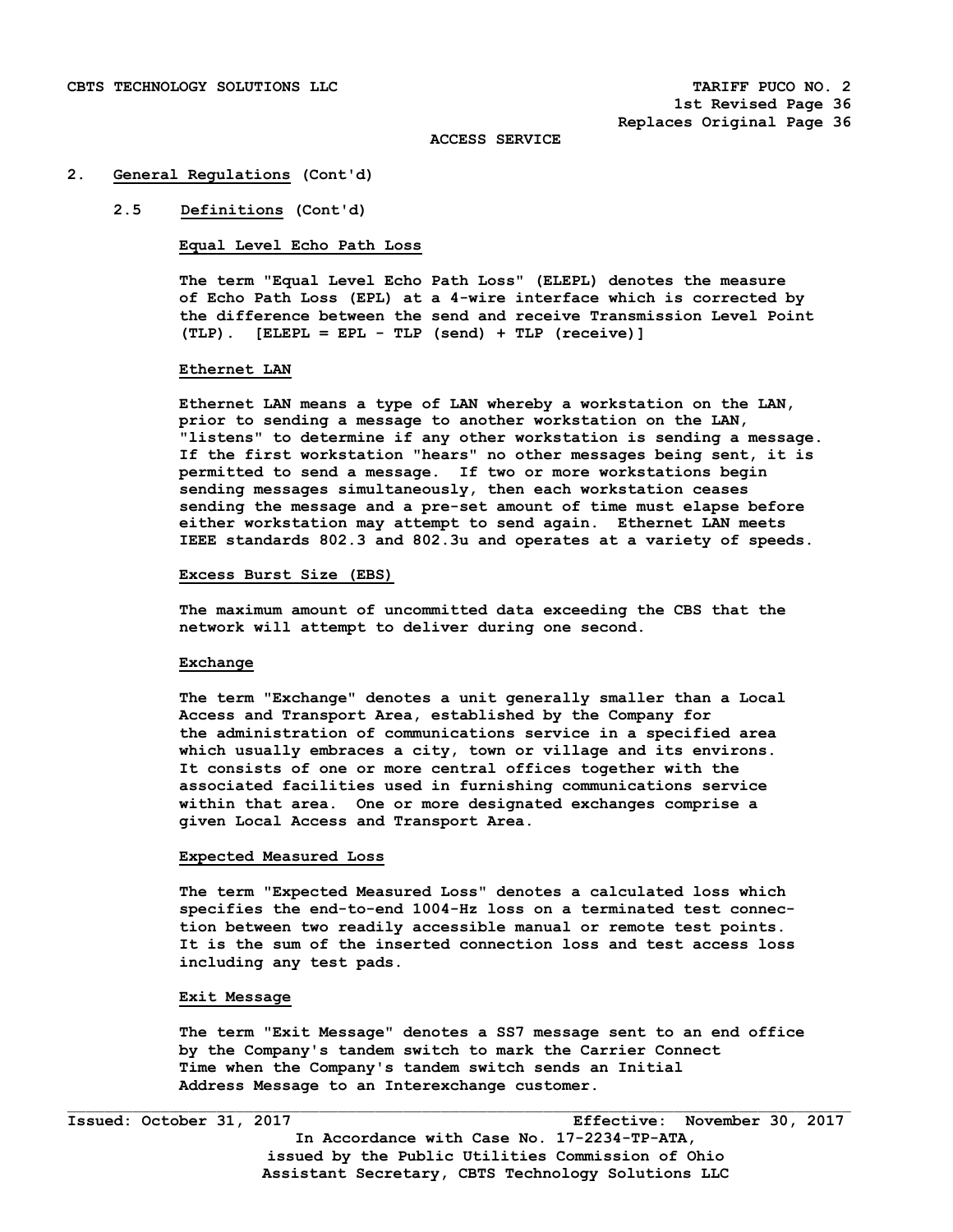## **2. General Regulations (Cont'd)**

# **2.5 Definitions (Cont'd)**

# **First Point of Switching**

 **The term "First Point of Switching" denotes the first Company location at which switching occurs on the terminating path of a call proceeding from the customer premises to the terminating end office and, at the same time, the last Company location at which switching occurs on the originating path of a call proceeding from the originating end office to the customer premises.** 

### **Flexible Automatic Number Identification (Flex ANI)**

**The term "Flexible Automatic Number Identification" denotes the provision of additional values for the information indicator digits available with the Automatic Number Identification feature on origi nating calls. The additional information digits are used to identify the class or type of service from which the call originated.** 

# **Frame**

 **In Frame Relay Service, the term "Frame" denotes a group of data bits in a specific format, which enables network equipment to recognize the meaning and purpose of the specific bits.** 

## **Frequency Shift**

 **The term "Frequency Shift" denotes the change in the frequency of a tone as it is transmitted over a channel.** 

## **Grandfathered**

 **The term "Grandfathered" denotes Terminal Equipment, Multiline Terminating Systems and Protective Circuitry directly connected to the facilities utilized to provide services under the provisions of this tariff, and which are considered grandfathered under Part 68 of the F.C.C.'s Rules and Regulations.** 

### **Host Computer**

 **The term "Host Computer" denotes one or more processor(s) and its (their) associated software and peripheral equipment which together form an intelligent processor or device connected to a network that satisfies the needs of remote users connected to such processor or device.**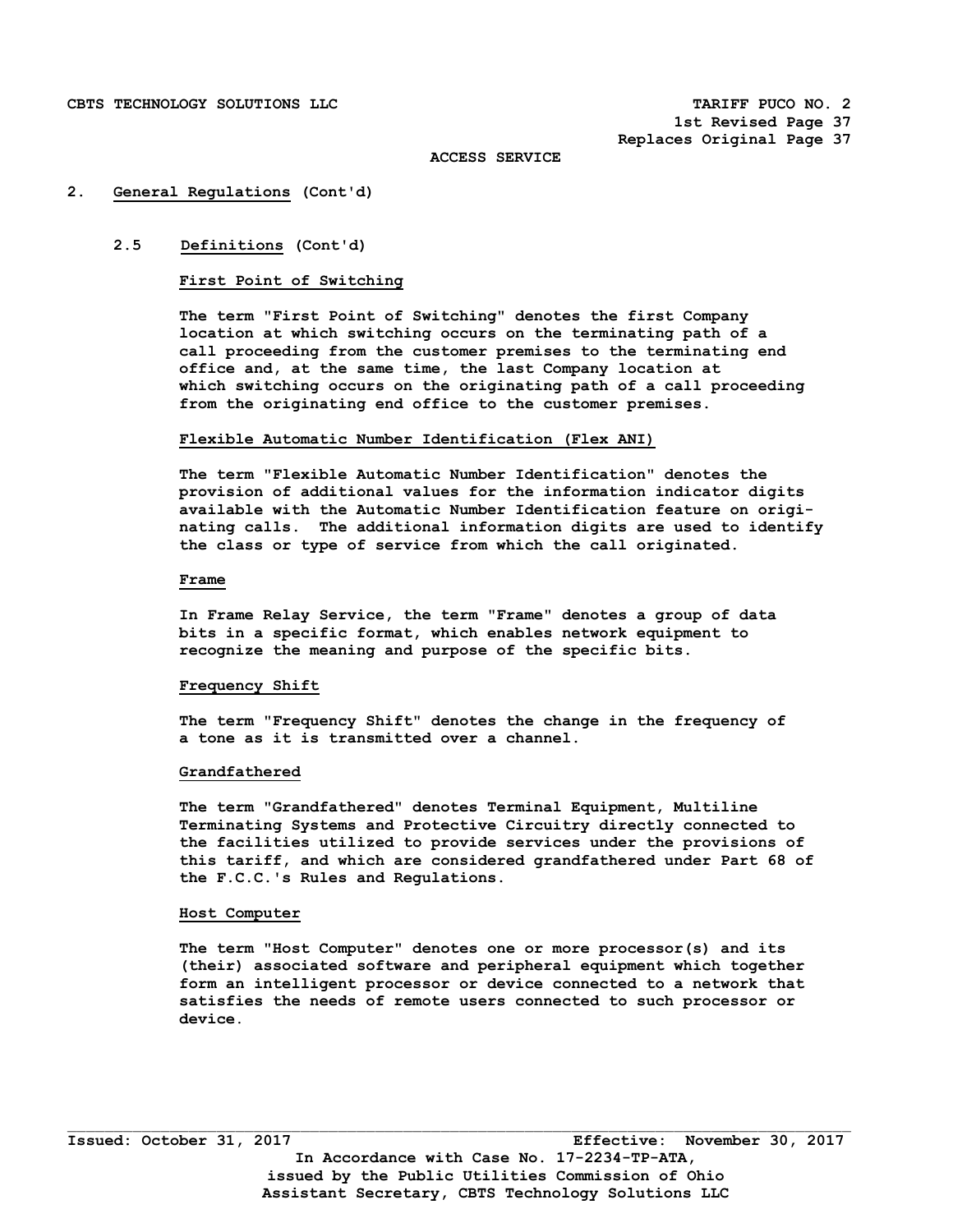### **2. General Regulations (Cont'd)**

# **2.5 Definitions (Cont'd)**

### **Host Office**

 **The term "Host Office' denotes an electronic switching system which provides call processing capabilities for one or more Remote Switching Modules or Remote Switching Systems.** 

## **Hundred Call Seconds**

 **A standard unit of traffic load that is equal to 100 seconds of usage or capacity of a group of servers (e.g., trunks).** 

## **Immediately Available Funds**

 **The term "Immediately Available Funds" denotes a corporate or personal check drawn on a bank account and funds which are available for use by the receiving party on the same day on which they are received and include U.S. Federal Reserve bank wire transfers, U.S. Federal Reserve Notes (paper cash), U.S. coins, U.S. Postal Money Orders and New York Certificates of Deposit.** 

# **Impedance Balance**

 **The term "Impedance Balance" denotes the method of expressing Echo Return Loss and Singing Return Loss at a 4-wire interface whereby the gains and/or loss of the 4-wire portion of the transmission path, including the hybrid, are not included in the specification.** 

### **Impulse Noise**

 **The term "Impulse Noise" denotes any momentary occurrence of noise on a channel over a specified threshold level. It is evaluated by counting the number of occurrences which exceed the threshold.** 

# **Individual Case Basis**

 **The term "Individual Case Basis" denotes a condition in which the regulations, if applicable, rates and charges for an offering under the provision of this tariff are developed based on the circumstances in each case.**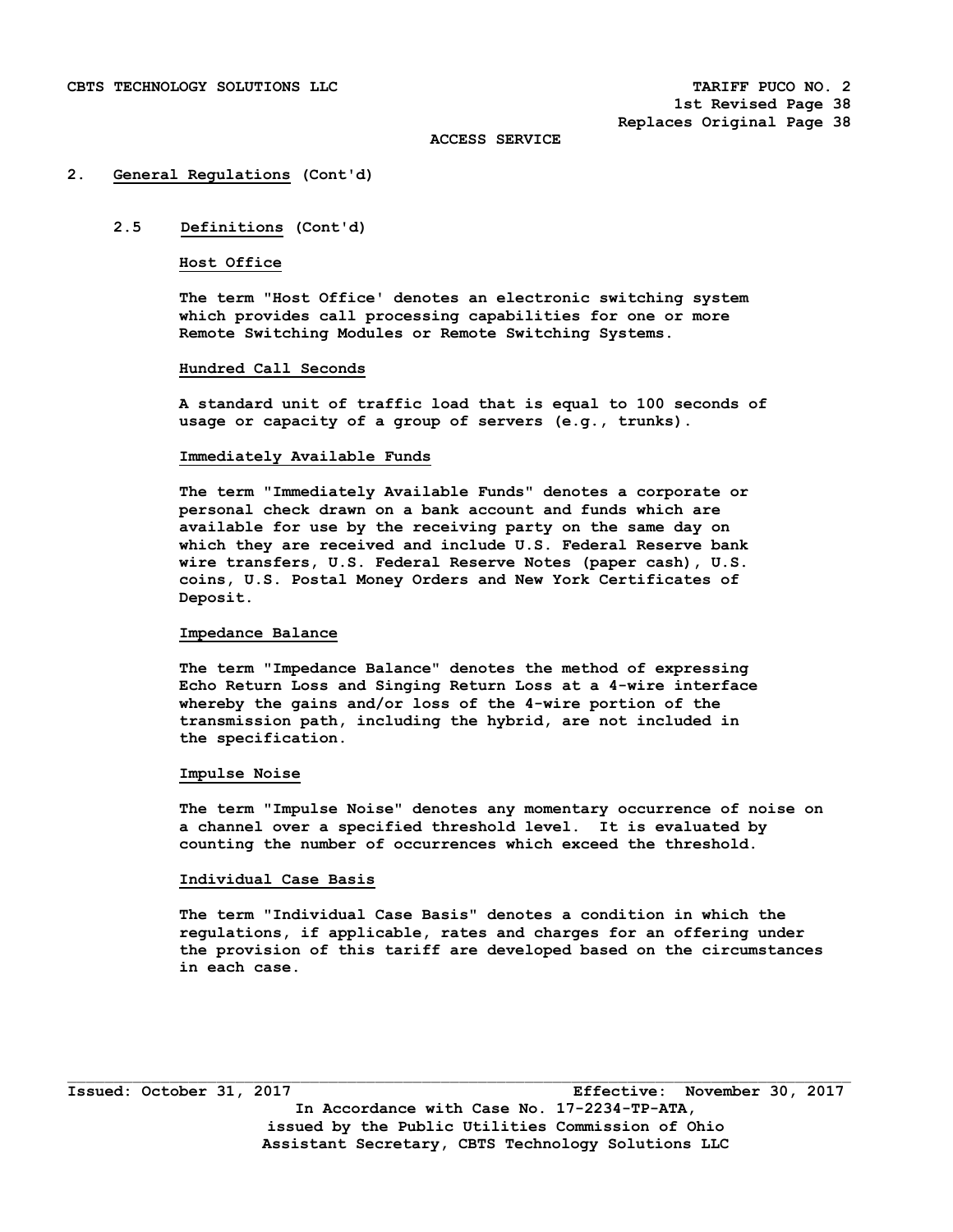### **2. General Regulations (Cont'd)**

# **2.5 Definitions (Cont'd)**

# **Initial Address Message**

 **The term "Initial Address Message" denotes a SS7 message sent in the forward direction to initiate trunk set up with the busying of an outgoing trunk which carries the information about that trunk along with other information relating to the routing and handling of the call to the next switch.** 

### **Inserted Connection Loss**

 **The term "Inserted Connection Loss" denotes the 1004 Hz power difference (in dB) between the power at the originating end and the power reaching the terminating end through the inserted connection.** 

### **Interconnection Charge**

 **The Interconnection Charge recovers the costs associated with Switched Transport that are not recovered by the Entrance Facilities, Direct- Trunked Transport, Tandem-Switched Transport, Multiplexing, or CCSAC rates. The Interconnection Charge applies to all access minutes of use (i.e., both Tandem-Switched and Direct Trunked).** 

## **Interexchange Carrier (IC) or Interexchange Common Carrier**

 **The terms "Interexchange Carrier" (IC) or "Interexchange Common Carrier" denote any individual, partnership, association, joint-stock company, trust, governmental entity or corporation engaged for hire in interstate or foreign communications by wire or radio, between two or more exchanges.** 

### **Intermodulation Distortion**

 **The term "Intermodulation Distortion" denotes a measure of the non linearity of a channel. It is measured using four tones, and evaluating the ratios (in dB) of the transmitted composite four-tone signal power to the second-order products of the tones (R2), and the third-order products of the tones (R3).** 

# **Interstate Communications**

 **The term "Interstate Communications" denotes both interstate and foreign communications.**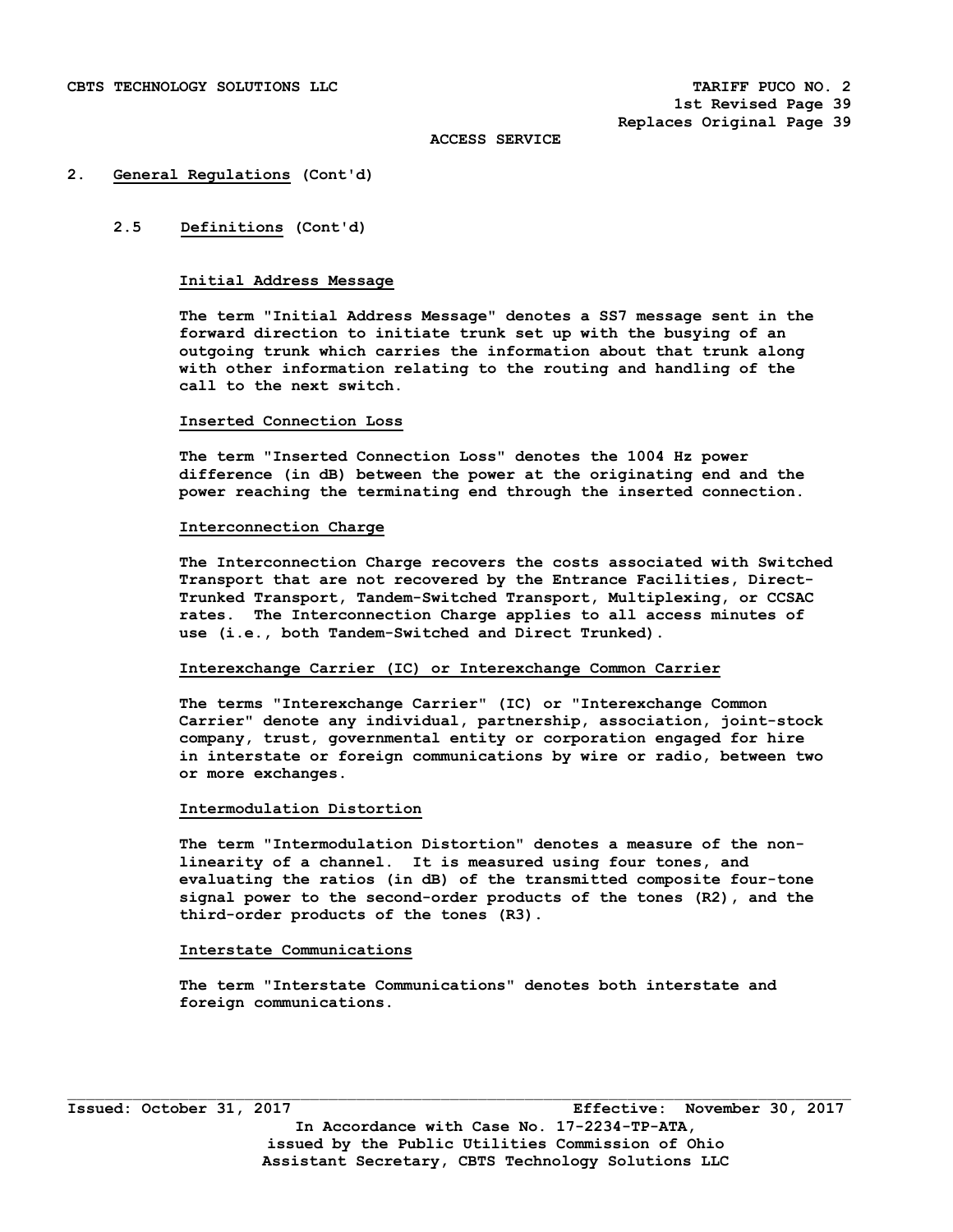### **2. General Regulations (Cont'd)**

### **2.5 Definitions (Cont'd)**

### **Intrastate Communications**

 **The term "Intrastate Communications" denotes any communications within a state subject to oversight by a state regulatory commission as provided by the laws of the state involved.** 

### **Letter of Authorization (LOA)**

 **The term "Letter of Authorization" (LOA) denotes the signed authori zation form from a customer designating the primary IC (PIC) for interLATA access.** 

### **Line-Side Connection**

 **The term "Line-Side Connection" denotes a connection of a transmission path to the line side of a local exchange switching system.** 

# **Local Access and Transport Area**

 **The term "Local Access and Transport Area" denotes a geographic area established for the purpose of defining the area within which the Company will offer its telecommunications services** 

### **Local Switching Dedicated Trunk Port**

 **The Local Switching Dedicated Trunk Port provides for termination of a dedicated trunk in the end office port.** 

### **Local Switching Common Trunk Port**

 **The Local Switching Shared Trunk Port provides for the use of the shared end office trunk ports for terminating of common transport trunks for tandem switched traffic.** 

# **Local Tandem Switch**

 **The term "Local Tandem Switch" denotes a local Telephone Company switching unit by which local or access telephonic communications are switched to and from an End Office Switch.**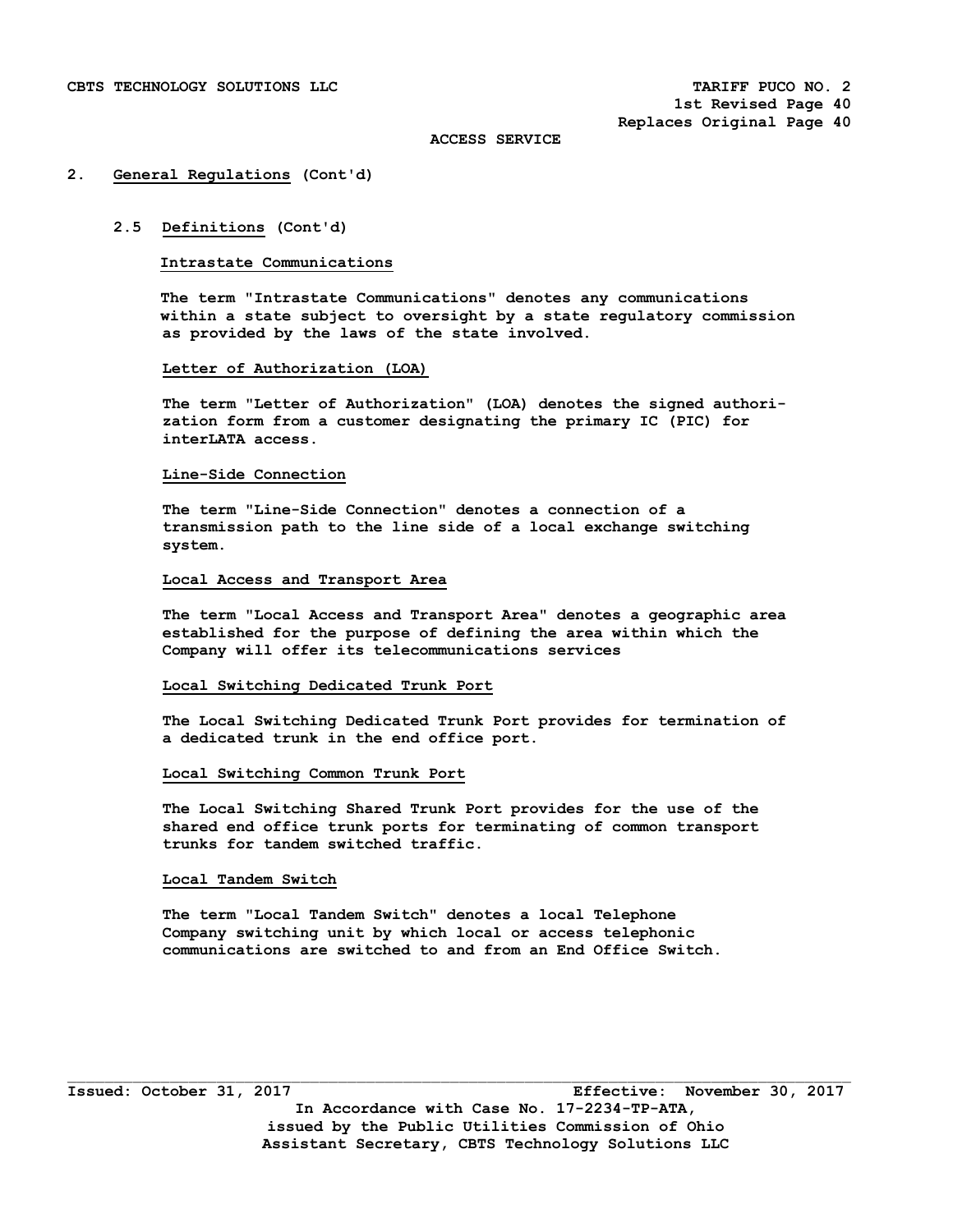### **2. General Regulations (Cont'd)**

# **2.5 Definitions (Cont'd)**

## **Loop Around Test Line**

 **The term "Loop Around Test Line" denotes an arrangement utilizing a Company central office to provide a means to make certain two-way transmission tests on a manual basis. This arrangement has two central office terminations, each reached by means of separate telephone numbers and does not require any specific customer premises equipment. Equipment subject to this test arrangement is at the discretion of the customer.** 

#### **Loss Deviation**

 **The term "Loss Deviation" denotes the variation of the actual loss from the designed value.** 

### **Major Fraction Thereof**

 **The term "Major Fraction Thereof" is any period of time in excess of 1/2 of the stated amount of time. As an example, in considering a period of 24 hours, a major fraction thereof would be any period of time in excess of 12 hours exactly. Therefore, if a given service is interrupted for a period of thirty six hours and fifteen minutes, the customer would be given a credit allowance for two twenty-four hour periods for a total of forty eight hours.** 

## **Manhole**

 **An underground enclosure where the feeder route conduit system terminates and which provides ready access to the Conduit Space.** 

#### **Metropolitan Area Network (MAN)**

 **Metropolitan Area Network (MAN) means a network connecting computers and other peripheral equipment for data communications over a larger geographical area than a LAN, usually within a city or region.** 

## **Native Mode**

 **"Native Mode" of a LAN means the operating speed of the communication on the originating or terminating LAN.** 

# **LAN Advantage**

 **"LAN Advantage" means the engineering, configuration, installation, maintenance and repair services provided by CBT to Customer necessary to interconnect multiple LANs to form a MAN for data transmission.**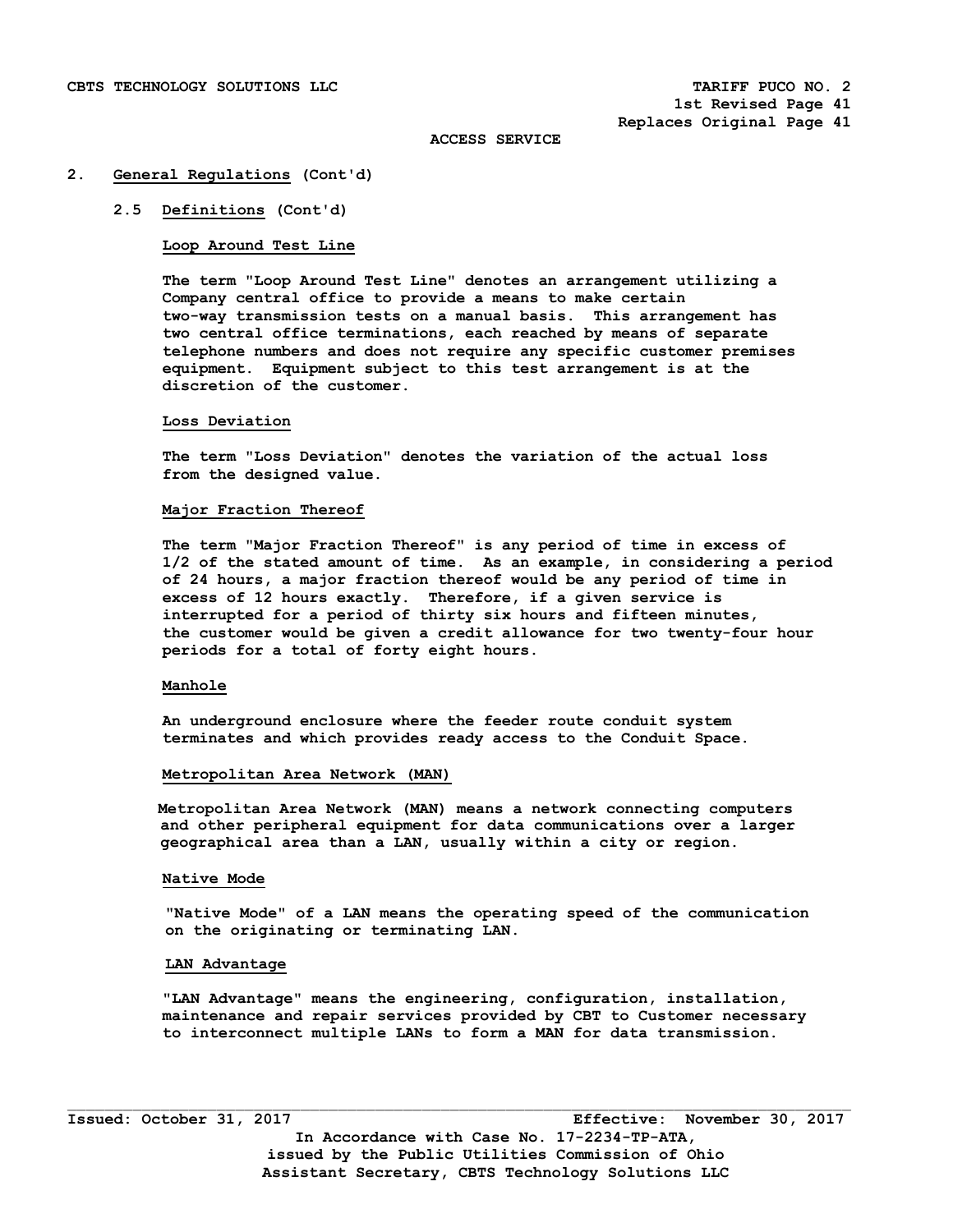## **2. General Regulations (Cont'd)**

# **2.5 Definitions (Cont'd)**

# **Network Control Signaling**

 **The term "Network Control Signaling" denotes the transmission of signals used in the telecommunications system which perform functions such as supervision (control, status, and charge signals), address signaling (e.g., dialing), calling and called number identifications, rate of flow, service selection error control and audible tone signals (call progress signals indicating re-order or busy condi tions, alerting, coin denominations, coin collect and, coin return tones) to control the operation of the telecommunications system.** 

#### **Network Management Control**

 **The term "Network Management Control" denotes the type of control that the Company may need to implement when a substantial number of calls are expected during a short period of time.** 

# **North American Numbering Plan**

 **The term "North American Numbering Plan" denotes a three-digit area (Numbering Plan Area) code and a seven-digit telephone number made up of a three-digit Central Office code plus a four-digit station number.** 

## **Off-hook**

 **The term "Off-hook" denotes the active state of a Switched Access or a Telephone Exchange Service line.** 

#### **On-hook**

 **The term "On-hook" denotes the idle state of a Switched Access or a Telephone Exchange Service line.** 

# **Open Circuit Test Line**

 **The term "Open Circuit Test Line" denotes an arrangement in an end Office which provides termination of a trunk or line by means of an inductor of several Henries. The impedance is so high as to be virtually an open circuit to alternating current at the frequencies used in voice communications.** 

### **Originating Direction**

 **The term "Originating Direction" denotes the use of Access Service for the origination of calls from an end users premises to an IC premises.** 

i<br>L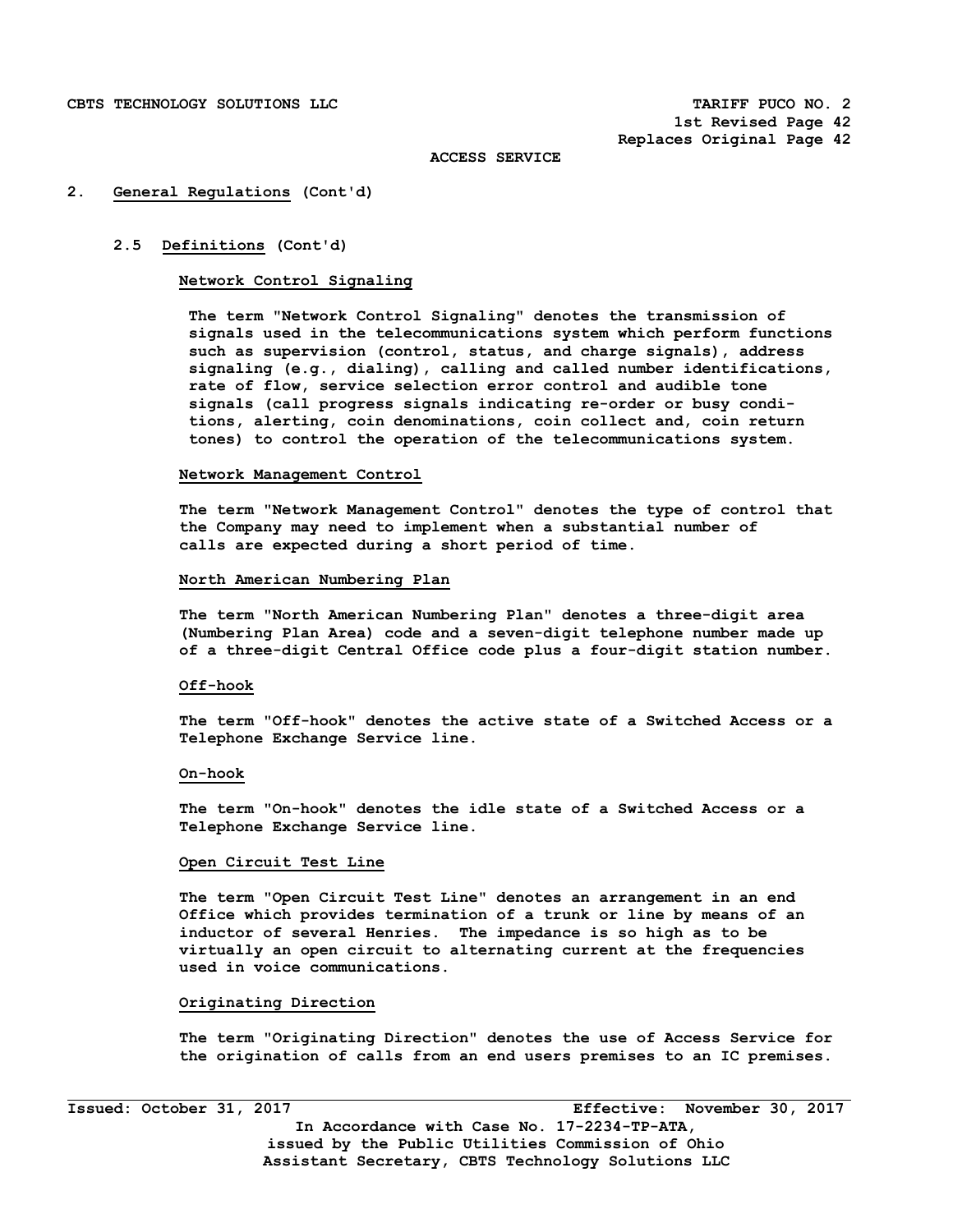## **2. General Regulations (Cont'd)**

# **2.5 Definitions (Cont'd)**

# **Overlap Outpulsing**

 **The feature of the equal access signaling system which permits initiation of pulsing to the customer's premises before the calling subscriber has completed dialing an originating call.** 

## **Peaked Service**

 **The term "Peaked Service" denotes a service that will produce a substantial call volume during a short period of time, e.g., media stimulated events, that may cause excessive network congestion.** 

## **Periodic Inspection**

 **Work activities performed by the Company at irregular intervals to determine that the Interconnector's Facilities are authorized and are installed and maintained in conformance with the Company's required standards. The Company will notify the Interconnector by phone, with confirmation in writing, five (5) business days in advance of such inspections and the Interconnector shall have the right to be present at the time of inspection.** 

## **Phase Jitter**

 **The term "Phase Jitter" denotes the unwanted phase variations of a signal.** 

# **Point of Termination**

 **The term "Point of Termination" denotes the point of demarcation within a customer-designated premises at which the Telephone Company's responsibility for the provision of Access Service ends.** 

# **Power, D.C.**

 **Nominal 48-volt power derived from the Company's rectifier and battery DC plant voltage with generator backup. D.C. Power can vary between 54.00 volts (high voltage shutdown) and 44.64 volts (5E shutdown). Normal plant float voltage is 52.08 volts.** 

**Issued: October 31, 2017 Effective: November 30, 2017 In Accordance with Case No. 17-2234-TP-ATA, issued by the Public Utilities Commission of Ohio Assistant Secretary, CBTS Technology Solutions LLC**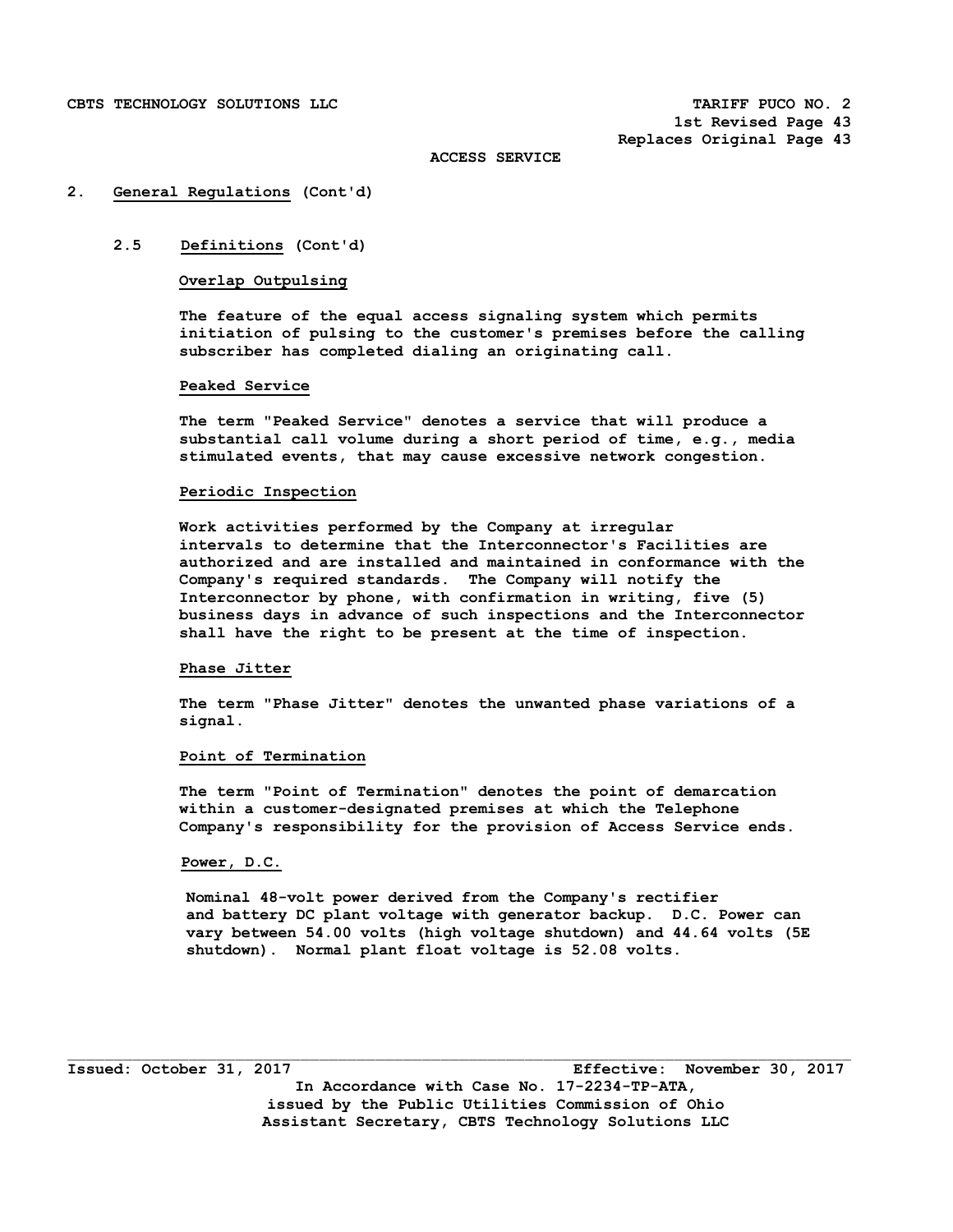#### **2. General Regulations (Cont'd)**

# **2.5 Definitions (Cont'd)**

# **Premises**

 **The term "Premises" denotes a building or a portion of a building in a multi-tenant building, or buildings on continuous property (except railroad right-of-way, etc.) not separated by a public highway.** 

# **Primary IC (PIC)**

 **The term "Primary IC" (PIC) denotes a customer designated Interex change Carrier (IC). The PIC is designated by the customer on a signed Letter of Authorization (LOA) or verbally through the Business Service Center. The PIC allows a customer to access interLATA calls without dialing an access code.** 

### **Prime Service Vendor**

 **The term "Prime Service Vendor" denotes the status of the Telephone Company when contracting directly with the user of TSP service.** 

### **Protected Ports**

**Protected Ports" provides customers with a primary and secondary port in both the central office and at the customer's location, which enables traffic to recover to a secondary route automatically in the event of a primary route failure, therefore protecting all of the customer's data.** 

### **Remote Switching Modules and/or Remote Switching Systems**

 **The term "Remote Switching Modules and/or Remote Switching Systems" denotes remotely controlled electronic end office switches which obtain their call processing capability from an ESS-type Host Office. The Remote Switching Modules and/or Remote Switching Systems cannot accommodate direct trunks to a customer.** 

### **Return Loss**

 **The term "Return Loss" denotes a measure of the similarity between the two impedances at the junction of two transmission paths. The higher the return loss, the greater the similarity.** 

#### **Registered Equipment**

 **The term "Registered Equipment" denotes the customer's premises equip ment which complies with and has been approved within the Registration Provisions of Part 68 of the F.C.C.'s Rules and Regulations.**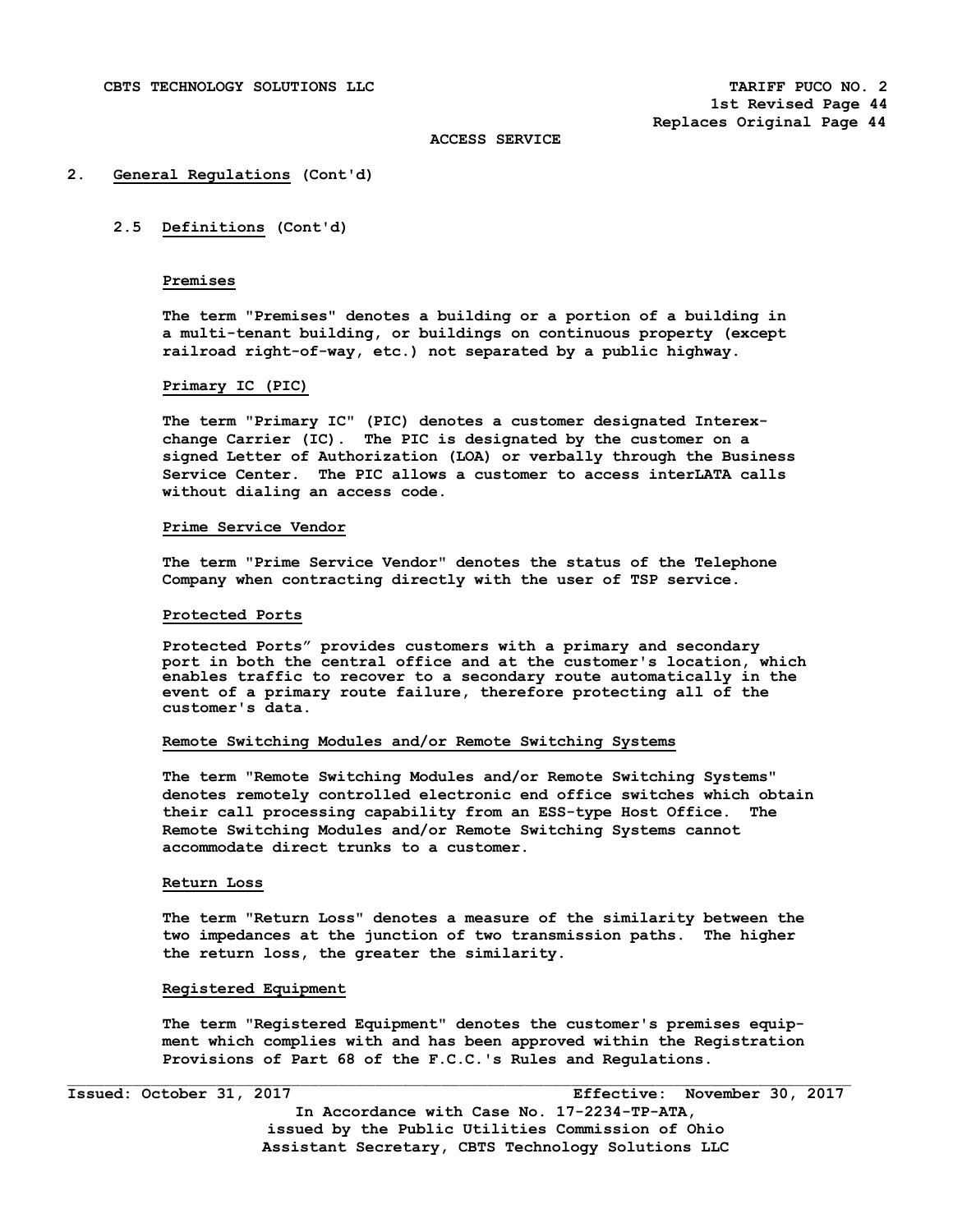### **2. General Regulations (Cont'd)**

## **2.5 Definitions (Cont'd)**

### **Service Switching Point**

 **The term "Service Switching Point" (SSP) denotes a switch in the Company's Common Channel Signaling (CCS) network equipped with the functionality to interact with a data base using Signaling System 7 (SS7) messages to obtain call routing information.** 

## **Serving Wire Center**

 **The term "Serving Wire Center" denotes the wire center from which the customer designated premises would normally obtain dial tone from the Company.** 

### **Seven Digit Manual Test Line**

 **The term "Seven Digit Manual Test Line" denotes an arrangement which allows the customer to select balance, milliwatt and synchronous test lines by manually dialing a seven digit number over the associated access connection.** 

## **Short Circuit Test Line**

 **The term "Short Circuit Test Line" denotes an arrangement in an end office which provides termination of a trunk or line by means of a capacitor of at least four microfarads. The impedance is so low as to be virtually a short circuit to alternating current at the fre quencies used in voice communications.** 

### **Signal-to-C Notched Noise Ratio**

 **The term "Signal-to-C Notched Noise Ratio" denotes the ratio in dB of a test signal to the corresponding C-Notched Noise, i.e., the level in dB by which the signal exceeds the noise.** 

## **Signaling Transfer Point**

 **The term "Signaling Transfer Point" denotes a specialized switch which provides CCS network access and performs SS7 message screening, routing, and/or transferring of such signaling information through the common channel signaling network.**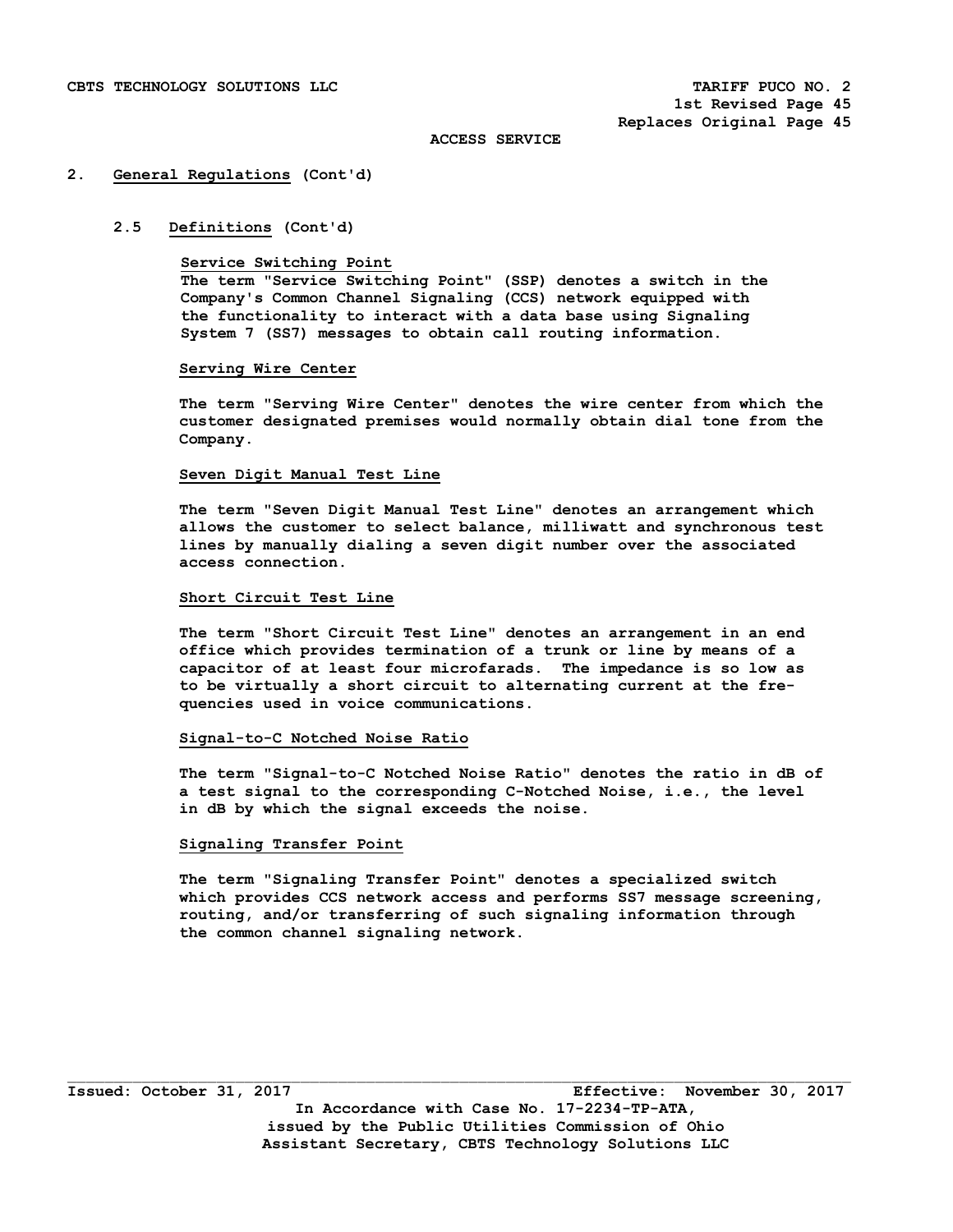### **2. General Regulations (Cont'd)**

# **2.5 Definitions (Cont'd)**

# **Signaling Transfer Point Port Termination**

 **The "Signaling Transfer Point Port Termination" provides a customer dedicated point of interface at the Company's STP for each of the customer's CCSAC Signaling Links.** 

## **Signaling Point of Interconnection**

 **The term "Signaling Point of Interconnection" denotes the customer designated location where SS7 signaling information is exchanged between the Company and the Customer.** 

### **Signaling System 7**

 **The term "Signaling System 7" denotes common channel out of band signal ing using the SS7 protocol developed by the Consultative Committee for International Telephone and Telegraph (CCITT) and the American National Standards Institute (ANSI).** 

# **Singing Return Loss**

 **The term "Singing Return Loss" denotes the frequency weighted measure of return loss at the edges of the voiceband (200 to 500 Hz and 2500 to 3200 Hz), where singing (instability) problems are most likely to occur.** 

#### **Subcontractor**

 **The term "Subcontractor" denotes the status of the Company when contracting directly with a Prime Service Vendor to provide TSP to a service user.** 

### **Switching Systems**

 **The term "Switching System" denotes the hardware and/or software utilized by the Company for the establishment and maintenance of a given central office.**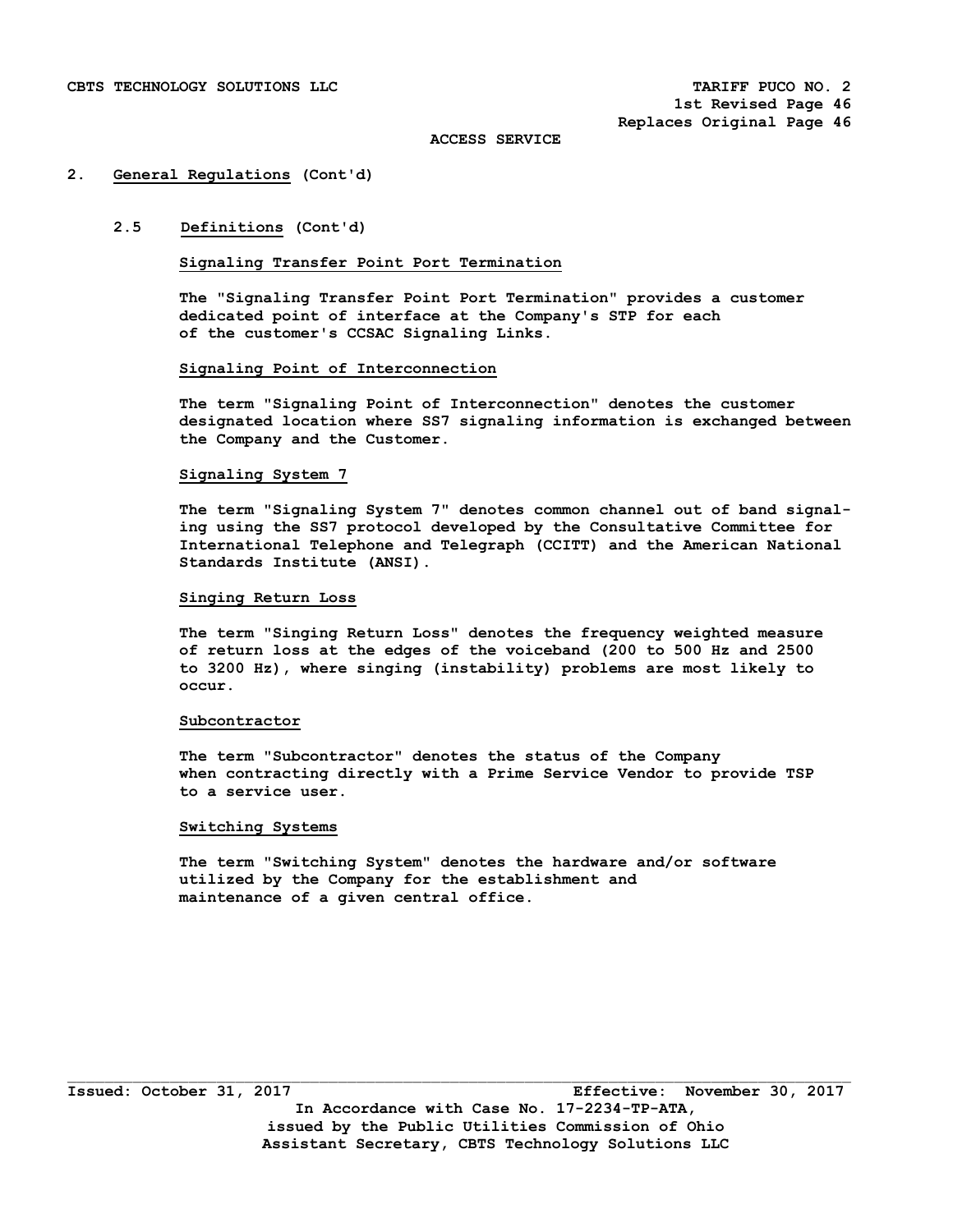### **2. General Regulations (Cont'd)**

# **2.5 Definitions (Cont'd)**

# **Synchronous Optical Network (SONET)**

**A set of international standards for fiber optic-based transmission systems. SONET defines standard optical carrier transmission rates and utilizes a modular multiplexing approach based on the application of Synchronous Transport Signals (STS).** 

## **Synchronous Test Line**

 **The term "Synchronous Test Line" denotes an arrangement in an end office which performs marginal operational tests of supervisory and ring-tripping functions.** 

 **Synchronous Transport Signal (STS-1)- a 51.84 Mbps signal within a SONET optical carrier signal. The STS-1 signal consists of overhead and synchronous payload envelope (SPE). The overhead part of the signal is used for controlling, framing and maintaining the signal. The SPE is used to transport the customer's data.** 

# **Tandem-Switched Transmission Charge**

 **The Tandem-Switched Transmission charge is a mileage sensitive, per minute of use rate which applies to the transmission of the cus tomer's traffic from the customer's serving wire center, through the Company's Access Tandem, to the customer designated Company end office(s), or from the Access Tandem to the end office(s).** 

### **Tandem-Switching Charge**

 **The Tandem-Switching charge is a per minute of use rate element which applies to the switching used to move a customer's traffic through the Access Tandem to the Company's end office(s).** 

# **Terminating Direction**

 **The term "Terminating Direction" denotes the use of Access Service for the completion of calls from a customer premises to an end user premises.**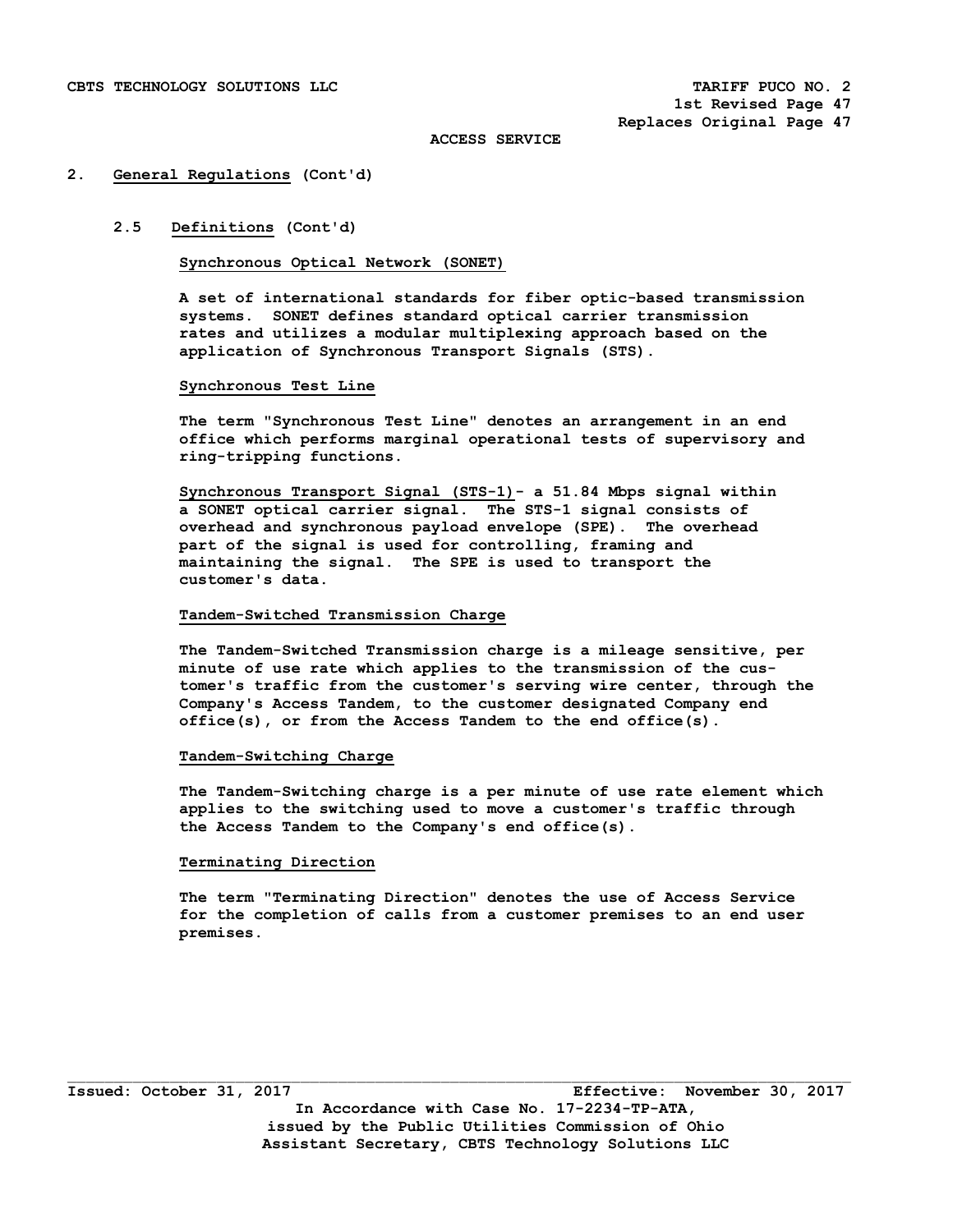### **2. General Regulations (Cont'd)**

# **2.5 Definitions (Cont'd)**

**Transmission Measuring (105 Type) Test Line/Responder** 

**The term "Transmission Measuring (105 Type) Test Line/Responder" denotes an arrangement in an end office which provides far-end access to a responder and permits two-way loss and noise measurements to be made on trunks from a near end office.** 

## **Transmission Path**

 **The term "Transmission Path" denotes an electrical path capable of transmitting signals within the range of the service offering, e.g., a voice grade transmission path is capable of transmitting voice frequencies within the approximate range of 300 to 3000 Hz. A transmission path is comprised of physical or derived channels consisting of any form or configuration of facilities typically used in the telecommunications industry.** 

## **Trunk**

 **The term "Trunk" denotes a communications path connecting two switching systems in a network, used in the establishment of an end-to-end connection.** 

### **Trunk Access Limitation**

 **The term "Trunk Access Limitation" denotes the routing of originating calls to a specified number of transmission paths in a trunk group in order to limit (choke) the completion of such traffic. Calls which could not be completed over the subset of transmission paths in the trunk group, i.e., the choked calls, would be routed to reorder tone.** 

# **Trunk Group**

 **The term "Trunk Group" denotes a set of trunks which are traffic engineered as a unit for the establishment of connections between switching systems in which all of the communications paths are interchangeable.** 

### **Trunk-Side Connection**

 **The term "Trunk-Side Connection" denotes the connection of a Transmission path to the trunk side of a local exchange switching system** 

**Issued: October 31, 2017 Effective: November 30, 2017 In Accordance with Case No. 17-2234-TP-ATA, issued by the Public Utilities Commission of Ohio Assistant Secretary, CBTS Technology Solutions LLC**

 $\mathcal{L}_\text{max}$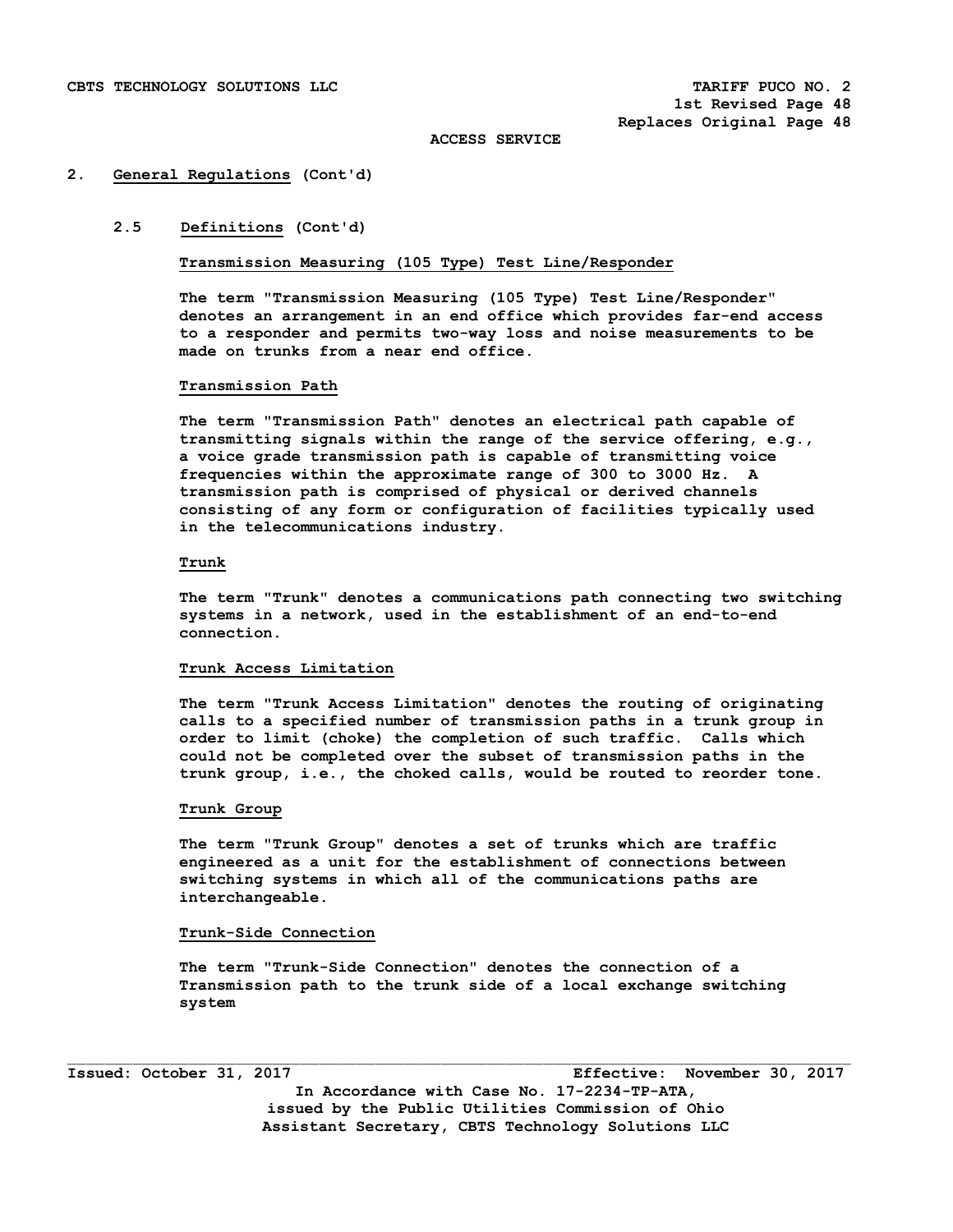### **2. General Regulations (Cont'd)**

# **2.5 Definitions (Cont'd)**

# **Two-Wire to Four-Wire Conversion**

 **The term "Two-Wire to Four-Wire Conversion" denotes an arrangement which converts a four-wire transmission path to a two-wire transmission path to allow a four-wire facility to terminate in a two-way entity (e.g., a central office switch).** 

## **Unauthorized PIC Change**

 **The term "Unauthorized PIC Change" denotes a customer whose selected PIC was changed and the IC is unable to produce the signed Letter of Authorization (LOA) or other form of valid authorization to the Company for the resolution of the PIC dispute.** 

### **V and H Coordinates Method**

 **The term "V and H Coordinates Method" denotes a method of computing airline miles between two points by utilizing an established formula which is based on the vertical and horizontal coordinates of the two points.** 

# **Virtual LAN (VLAN) `**

 **The term Virtual LAN (VLAN) denotes a static logical connection used for point-to-multipoint, and multipoint-to-multipoint. VLANs support long-term ongoing connections between data terminal equipment. Permanent Logical paths are assigned exclusively to each VLAN in the network.** 

## **VLAN Tagging**

 **The Term VLAN tagging denotes a way to label different traffic types so they may be differentiated from one another. VLAN Tagging can allow for different service levels for different traffic types.**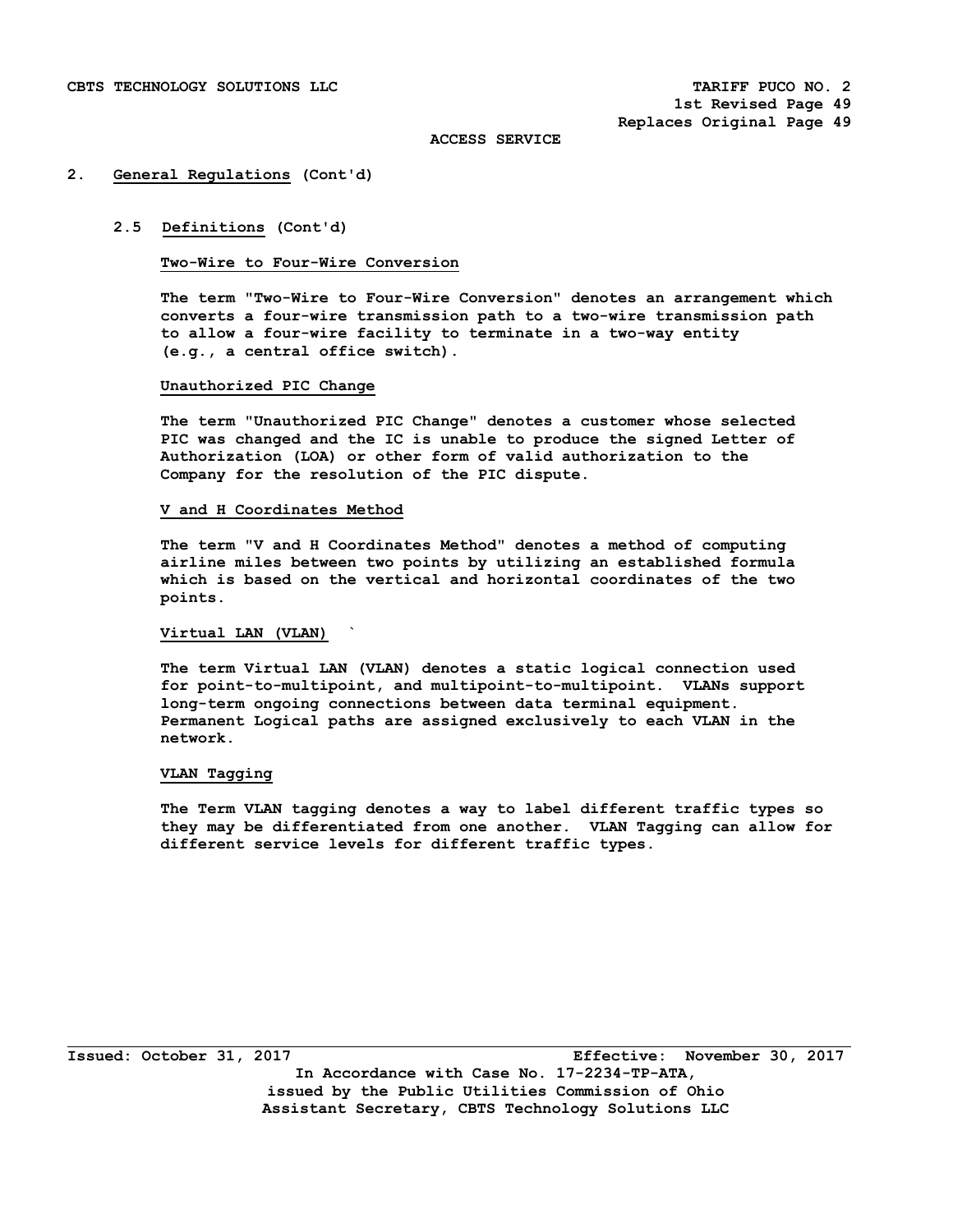# **3. Switched Access Service**

# **3.1 General**

 **Switched Access Service, which is available to customers for their use in furnishing their services to end users, provides a two-point electrical communications path between a customer's premises and an end user's premises. It provides for the use of common terminating, switch ing and trunking facilities and common subscriber plant of the Company. Switched Access Service provides for the ability to originate calls from an end user's premises to a customer's premises, and to terminate calls from a customer's premises to an end user's premises in the LATA where it is provided. Specific references to material describing the elements of Switched Access Service are provided in 3.1.1 and 3.1.2 following.** 

# **3.1.1 Switched Access Service Arrangements and Manner of Provision**

 **Switched Access Services are differentiated by their technical characteristics, e.g., line side vs. trunk side connection at the Company entry switch, and the manner in which an end user accesses them in originating calling, e.g., with or without an access code. Following is a brief description of each type of service arrangement.** 

 **(A) Feature Group D (FGD)** 

 **FGD Access, which is available to all customers, provides Trunk side access to Company end office switches with an associated uniform 1OXXX or lOXXXX access code for the customer's use in originating and terminating communica tions.** 

 $\mathcal{L}_\mathcal{L} = \{ \mathcal{L}_\mathcal{L} = \{ \mathcal{L}_\mathcal{L} = \{ \mathcal{L}_\mathcal{L} = \{ \mathcal{L}_\mathcal{L} = \{ \mathcal{L}_\mathcal{L} = \{ \mathcal{L}_\mathcal{L} = \{ \mathcal{L}_\mathcal{L} = \{ \mathcal{L}_\mathcal{L} = \{ \mathcal{L}_\mathcal{L} = \{ \mathcal{L}_\mathcal{L} = \{ \mathcal{L}_\mathcal{L} = \{ \mathcal{L}_\mathcal{L} = \{ \mathcal{L}_\mathcal{L} = \{ \mathcal{L}_\mathcal{$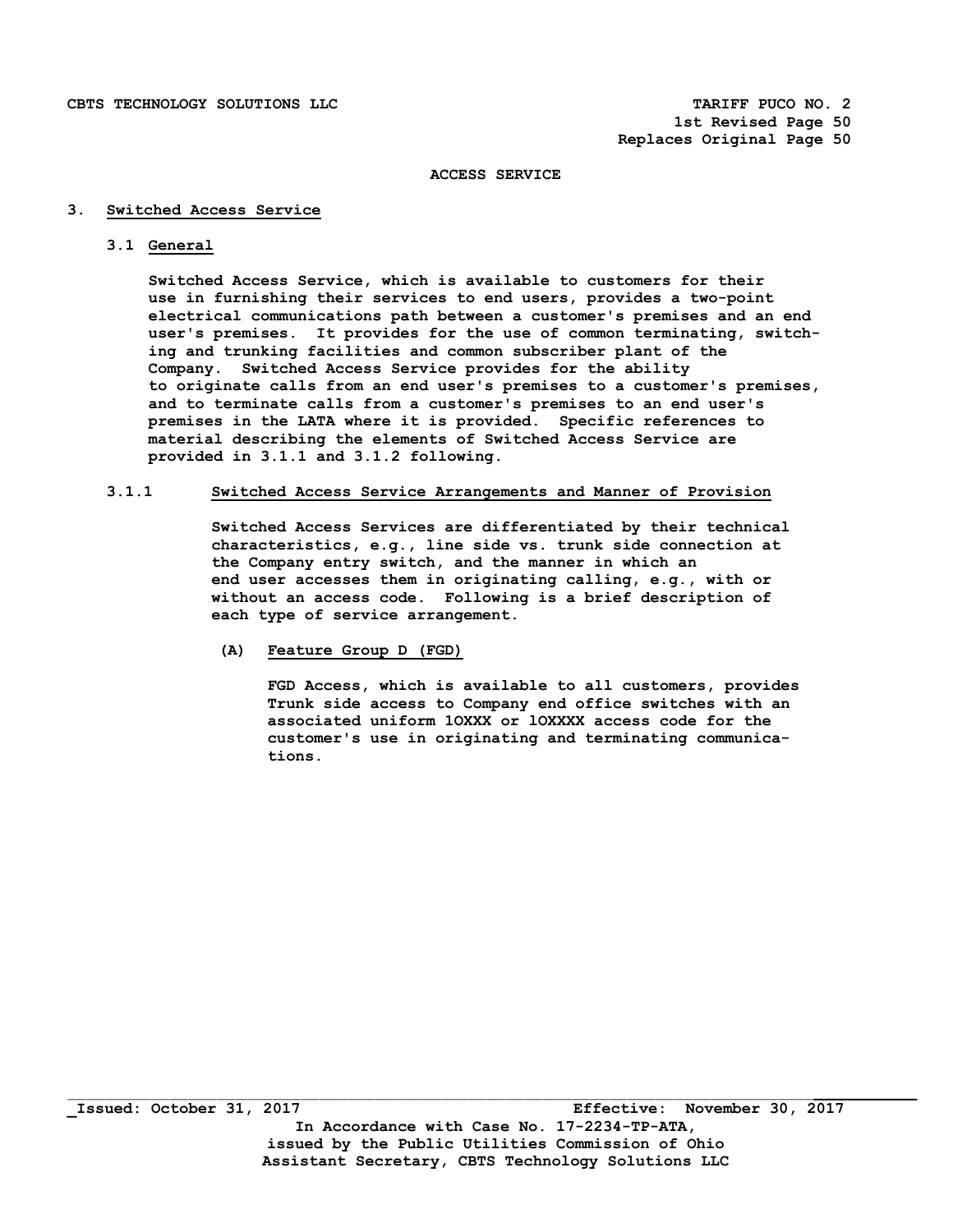## **3. Switched Access Service (Cont'd)**

# **3.1 General (Cont'd)**

- **3.1.1 Switched Access Service Arrangements and Manner of Provision(Cont'd)** 
	- **(B) 800 Access Service**

 **800 Access Service, which is available to all customers, is an originating offering utilizing FGD Switched Access Service. The service provides a customer identification function based on the dialed 800 Series number. The 800 Series includes 800, 888, 877, 866, 855, 844, 833, 822. This customer identification function could include additional call handling and destination features, such as; alternate carrier(s) and/or alternate destina tion(s), time-of-day, day-of-week, specific dates, originating NPA-NXX-XXXX, percent allocation, routing to a single carrier and destination from an area of ser vice which is smaller than an area defined by an NPA-NXX.** 

 **When a 1 + 800 Series + NXX + XXXX call is originated by an end user, the Company will perform the customer identification function based on the dialed 1 + 800 Series + NXX + XXXX (ten digit screening) to deter mine the customer location to which the call is to be routed. Where 800 Series prefixes are not part of ten digit screening, the customer identification function will be performed based on the 800 Series + NXX digits only (e.g., Canada). If an 800 Series call originates from an end office not equipped to provide the SSP Data Base Query function, the call will be routed to an office at which the function is available. The SSP Data Base Query function will be available at the tandem and select end offices. Once customer identification has been established, the call will be routed to the customer.** 

 **Unless prohibited by technical limitations (e.g., different dialing plans), the customer's 800 Access Service traffic may, at the option of the customer, be combined in the same trunk group arrangement with the customer's non-800 Access Service traffic. When re quired by technical limitations, or at the request of the customer, a separate trunk group will be established for 800 Access Service.** 

 **When 800 Access Service traffic is combined in the same trunk group arrangement with other traffic, usage for the 800 Access Service traffic may be aggregated with or shown separately from the other traffic for billing pur poses. When separate trunk groups are provided for 800 Access Service, usage will be billed separately.**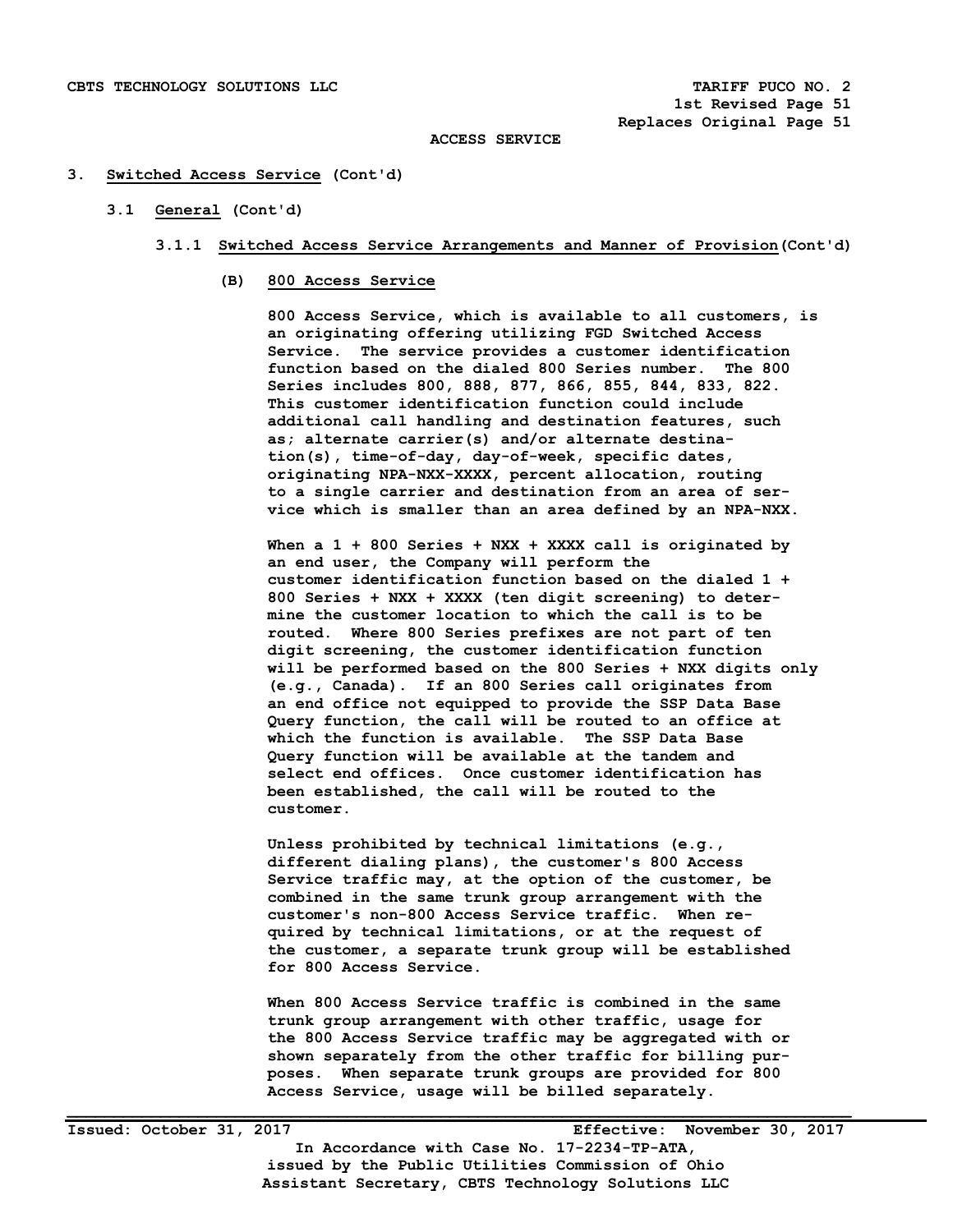### **3. Switched Access Service (Cont'd)**

# **3.1 General (Cont'd)**

 **3.1.2 Rate Categories** 

 **The rate categories which apply to Switched Access Service are:** 

 **- Switched Transport (described in 3.1.2(A) following) - Local Switching (described in 3.1.2(B) following)** 

# **(A) Switched Transport**

 **The Switched Transport rate category establishes the charges related to the transmission and tandem facilities between the customer's premises and the end office switch(es) which may be a Remote Switching Module, where the customer's traffic is switched to originate or terminate the customer's communications. Mileage measurement rules are set forth in 3.5.7 following.** 

 **Switched Transport is a two-way voice frequency transmission path composed of facilities determined by the Telephone Company. The two-way voice frequency transmission path permits the transport of calls in the originating direction (from the end user's end office switch to the customer's premises) and in the terminating direction (from the customer's premises to the end office switch), but not simultaneously. The voice frequency transmission path may comprise any form or configuration of plant capable of and typically used in the telecommunications industry for the transmission of voice and associated telephone signals within the frequency bandwidth of approximately 300 to 3000 Hz.** 

 **The customer must specify when ordering (1) whether the service is to be directly routed to an end office switch or through the Company's access tandem switch or a TSP's access tandem switch, (2) the type of Direct- Trunked Transport and whether it will overflow to the Company's or a TSP's access tandem switch when service is directly routed to an end office, (3) the type of Entrance Facility, (4) the directionality of the service, and (5) when multiplexing is required, the hub(s) at which the multiplexing will be provided.** 

**\_\_\_\_\_\_\_\_\_\_\_\_\_\_\_\_\_\_\_\_\_\_\_\_\_\_\_\_\_\_\_\_\_\_\_\_\_\_\_\_\_\_\_\_\_\_\_\_\_\_\_\_\_\_\_\_\_\_\_\_\_\_\_\_\_\_\_\_\_\_\_\_\_\_\_\_\_\_\_\_\_\_\_\_**   $\blacksquare$   $\blacksquare$   $\blacksquare$   $\blacksquare$   $\blacksquare$   $\blacksquare$   $\blacksquare$   $\blacksquare$   $\blacksquare$   $\blacksquare$   $\blacksquare$   $\blacksquare$   $\blacksquare$   $\blacksquare$   $\blacksquare$   $\blacksquare$   $\blacksquare$   $\blacksquare$   $\blacksquare$   $\blacksquare$   $\blacksquare$   $\blacksquare$   $\blacksquare$   $\blacksquare$   $\blacksquare$   $\blacksquare$   $\blacksquare$   $\blacksquare$   $\blacksquare$   $\blacksquare$   $\blacksquare$   $\blacks$ 

**October 31, 2017 Effective: November 30, 2017 In Accordance with Case No. 17-2234-TP-ATA, issued by the Public Utilities Commission of Ohio Assistant Secretary, CBTS Technology Solutions LLC**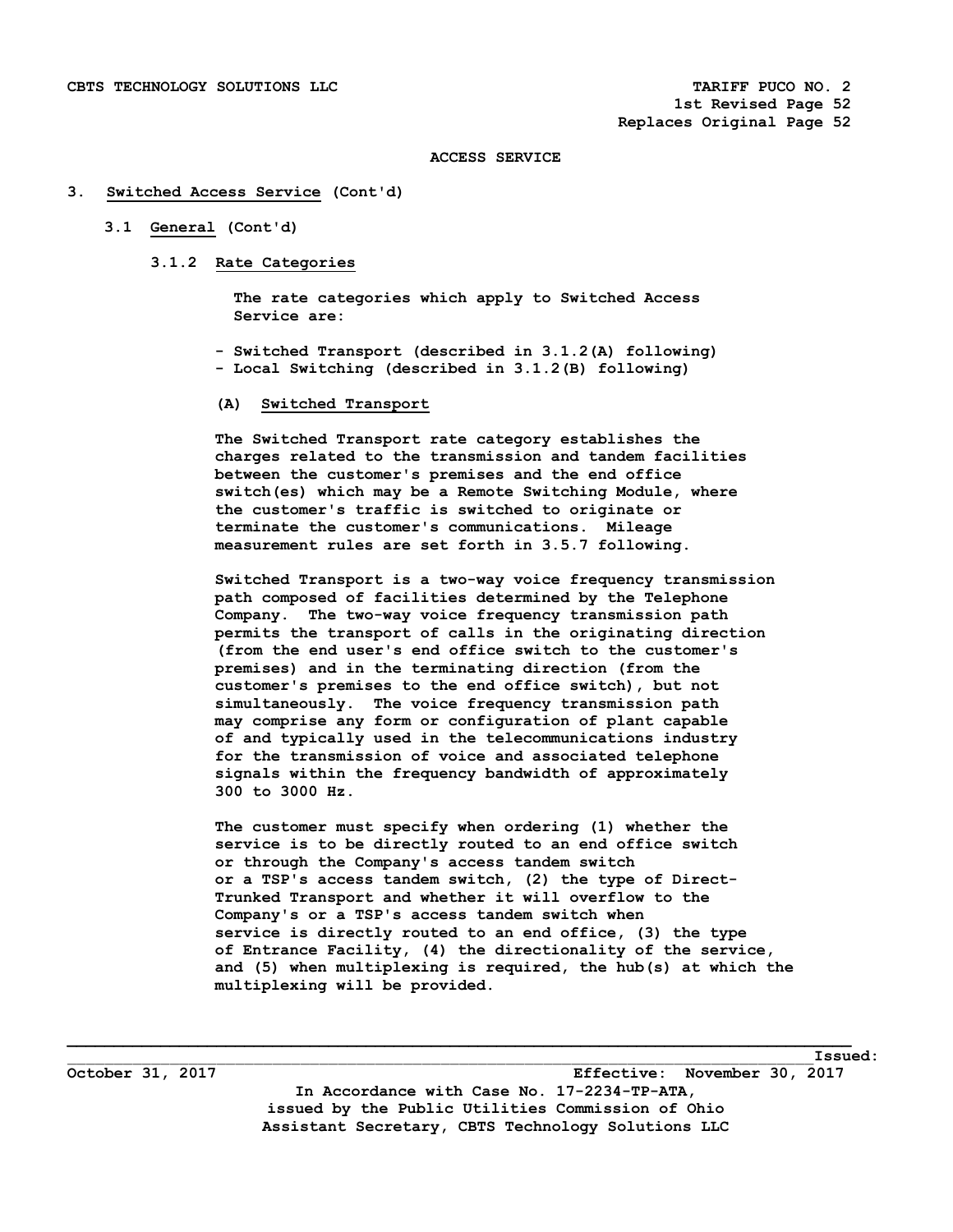# **3. Switched Access Service (Cont'd)**

# **3. Switched Access Service (Cont'd)**

- **3.1 General (Cont'd)** 
	- **3.1.2 Rate Categories (Cont'd)** 
		- **(B) Switched Transport (Cont'd)**

 **Additionally, when service is to be routed through an access tandem switch, the customer must specify whether the facility between the serving wire center and the tandem is to be provided as Direct-Trunked Transport or Tandem-Switched Transport.** 

 **Switched Transport is provided at the rates and charges set forth in 3.7.1 following. The description of these rates with respect to the different types of service is as set forth in 3.1.2 following.** 

- **(1) Switched Transport Facilities**
- **(a) Entrance Facility**

 **An Entrance Facility provides the communica tion path between a customer's premises and the Company's serving wire center for that premises. The Entrance Facility is provided to a single customer and is available for use with all line side and trunk side Switched Access services. An Entrance Faci lity is provided even if the customer's pre mises and the serving wire center are located in the same building** 

 **(b) Direct-Trunked Transport Facility** 

**\_\_\_\_\_\_\_\_\_\_\_\_\_\_\_\_\_\_\_\_\_\_\_\_\_\_\_\_\_\_\_\_\_\_\_\_\_\_\_\_\_\_\_\_\_\_\_\_\_\_\_\_\_\_\_\_\_\_\_\_\_\_\_\_\_\_\_\_\_\_\_\_\_\_\_\_\_\_\_\_\_**   $\Box$ 

 **A Direct-Trunked Transport facility provides the communications path between the serving wire center of a customer's premises and an end office, between the serving wire center of a customer's premises and the Company's Access tandem. Direct-Trunked Transport facilities are provided to a single customer. Direct-Trunked Transport facilities are avail able for use with all line side and trunk side Switched Access services.** 

**Issued: October 31, 2017 Effective: November 30, 2017 In Accordance with Case No. 17-2234-TP-ATA, issued by the Public Utilities Commission of Ohio Assistant Secretary, CBTS Technology Solutions LLC**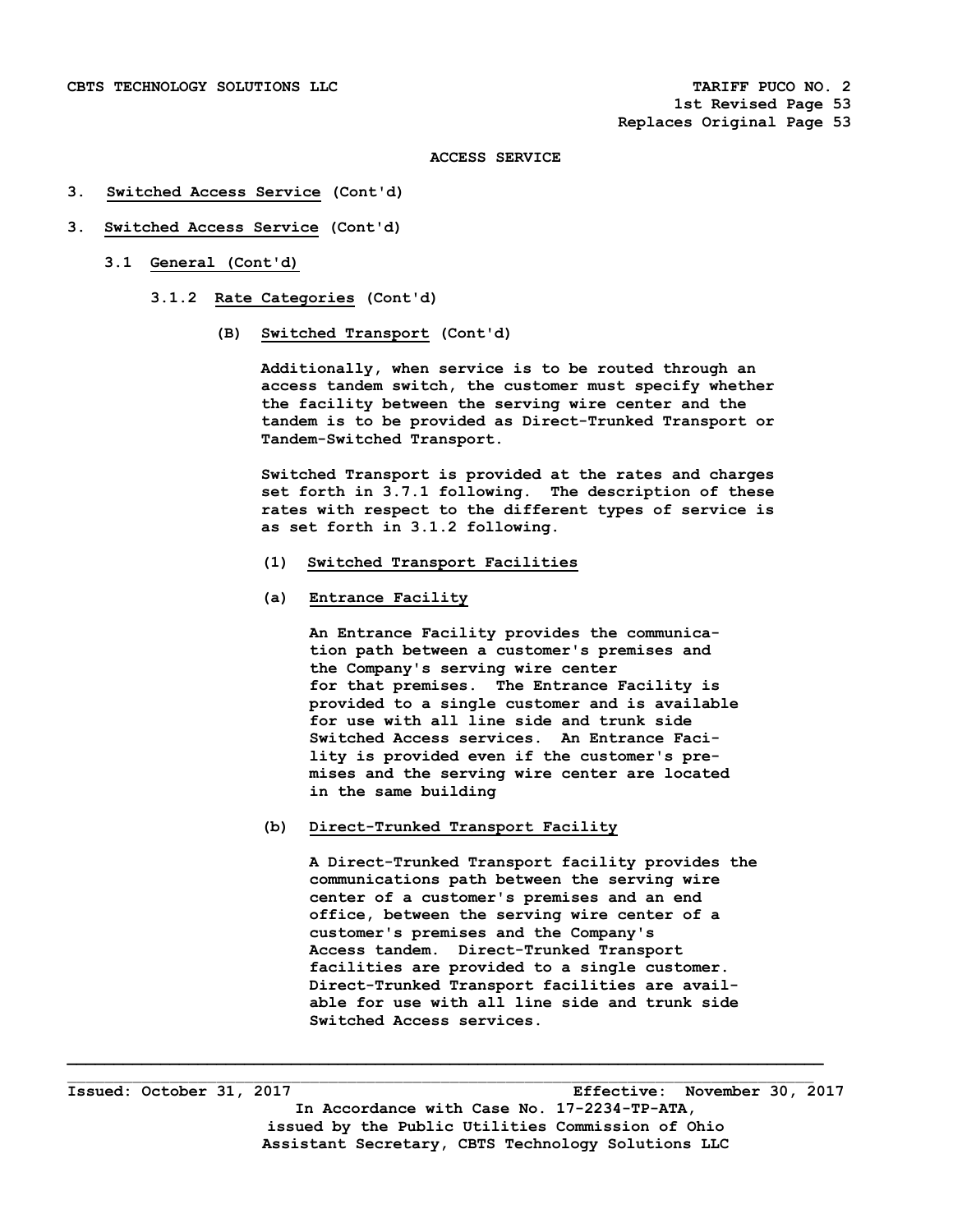### **3. Switched Access Service (Cont'd)**

- **3.1 General (Cont'd)** 
	- **3.1.2 Rate Categories (Cont'd)** 
		- **(B) Switched Transport (Cont'd)** 
			- **(1) Switched Transport Facilities (Cont'd)** 
				- **(c) Tandem-Switched Transport Facility**

 **The Tandem-Switched Transport facility provides the communications path between the customer's serving wire center and the end office or between the tandem and the end office on circuits that are switched at an access tandem. Tandem- Switched Transport facilities are available for use with all trunk side Switched Access Services.** 

 **Tandem-Switched Transport charges consist of a Tandem-Switched Transmission charge (fixed and per mile minute of use charges) and a Tandem- Switching charge (per minute charge) where elements may apply independently of one another as described herein. For originating minutes, (C) these charges apply to non-8YY minutes only (C)** 

 **(d) Access Tandem Trunk Port** 

 **The Access Tandem Trunk Port is a monthly per port rate that provides a port for each dedicated trunk on the Serving Wire Center side of the access tandem.** 

\_\_\_\_\_\_\_\_\_\_\_\_\_\_\_\_\_\_\_\_\_\_\_\_\_\_\_\_\_\_\_\_\_\_\_\_\_\_\_\_\_\_\_\_\_\_\_\_\_\_\_\_\_\_\_\_\_\_\_\_\_\_\_\_\_\_\_\_\_\_\_\_\_\_\_\_\_\_\_\_**\_\_\_\_\_\_\_\_\_\_\_ Issued: June 1, 2021 Effective: July 1, 2021 In Accordance with Case No. 21-0624-TP-ATA, issued by the Public Utilities Commission of Ohio Assistant Secretary, CBTS Technology Solutions LLC**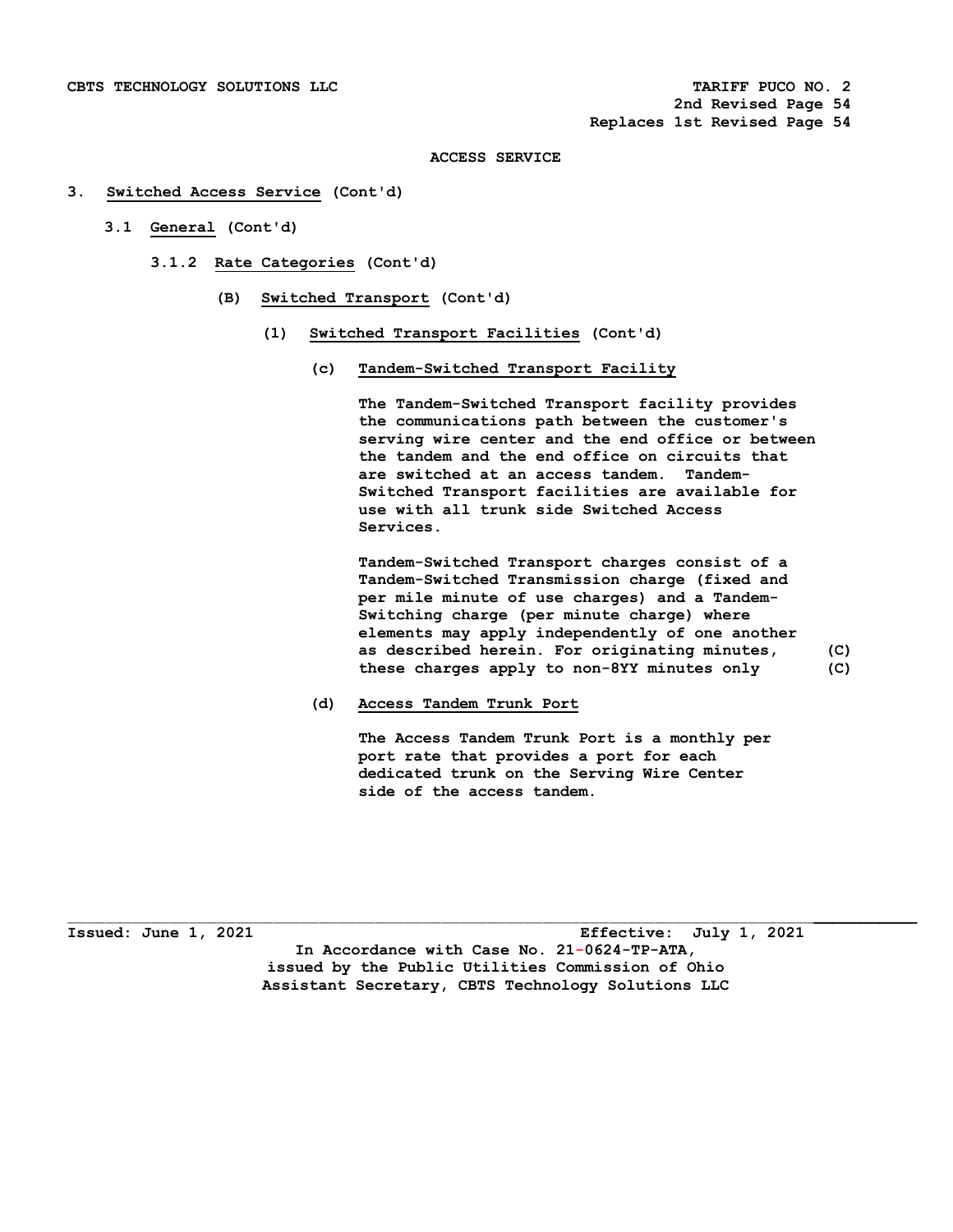- **3. Switched Access Service (Cont'd)** 
	- **3.1 General (Cont'd)** 
		- **3.1.2 Rate Categories (Cont'd)** 
			- **(B) Switched Transport (Cont'd)** 
				- **(2) Switched Transport Connections (Cont'd)**

 **Switched Transport is comprised of specific connec tion types. These connections may be either analog or digital. Analog connections are differentiated by spectrum and bandwidth; digital connections are differentiated by bit rate. Depending on the spectrum, bandwidth or bit rate selected by the customer, multiplexing, as described in 3.7.1(D), may also be required to allow interconnection with other Switched Transport facilities or to a Company switch.** 

 **With one exception, the customer may choose the Switched Transport connection comprising the Switched Transport facility. For the tandem to end office por tion of Tandem-Switched Transport, the Company will determine the type of connection used.** 

 **Each type of connection is composed of specific channels which are provided for use with a Switched Access service. Each channel in a Switched Trans port following types of connections are available for all Switched Transport facilities.** 

 **(a) Mercury 1.544 (DS1)** 

 **A Mercury 1.544 (DS1) provides 24 channels for the transmission of nominal 64.0 kbps or 1.544 Mbps isochronous serial data. The actual bit rate and framing format is a function of the channel interface selected by the customer.**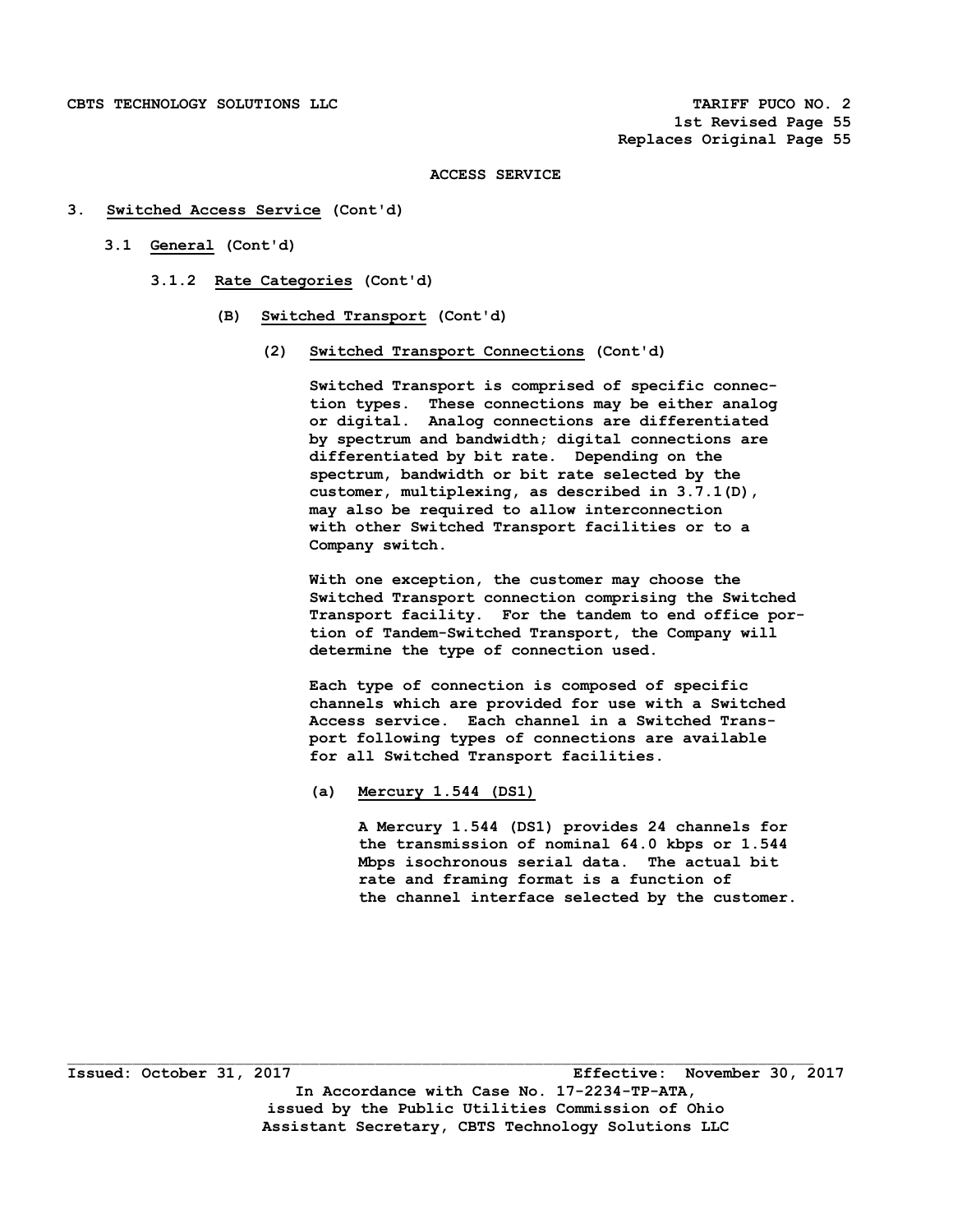### **3. Switched Access Service (Cont'd)**

- **3.1 General (Cont'd)** 
	- **3.1.2 Rate Categories (Cont'd)** 
		- **(B) Switched Transport (Cont'd)** 
			- **(b) Mercury 45 (DS3)**

 **Mercury 45 (DS3) provides 28 Mercury 1.544s (DS1) or 672 DSO channels and provides for transmission of nominal 44.736 Mbps isochron ous serial data. The actual bit rate and framing format is a function of the channel interface selected by the customer. With Mercury 45 (DS3), customers may request to have an electrical interface installed at their customer premises. For DS3 connections utilizing an electrical interface, the cus tomer will receive an electrical signal with a transmission speed of 44.736 Mbps per channel** 

# **(3) Multiplexing**

 **Multiplexing provides the capability of converting the capacity or bandwidth of a Switched Transport facility from a higher level to a lower level or from a lower level to a higher level. Multiplexing is required when the customer requests to inter connect Entrance facilities, or Direct - Trunked Transport facilities of different capacities or bandwidths, i.e., DS1 to Voice Grade or DS3 to DS1.** 

 **When customers request to interconnect DS3 facili ties with Company switches, DS3 to DS1 multiplexing is required at appropriately equipped end offices. Locations where multiplexing is available are specified in the NECA Tariff F.C.C. No. 4.** 

 **Customers ordering Tandem Switched Transport will incur a multiplexing charge for multiplexing on the Serving Wire Center side of the Access Tandem and a multiplexing charge for multiplexing on the End Office side of the Access Tandem.** 

 $\mathcal{L}_\mathcal{L} = \{ \mathcal{L}_\mathcal{L} = \{ \mathcal{L}_\mathcal{L} = \{ \mathcal{L}_\mathcal{L} = \{ \mathcal{L}_\mathcal{L} = \{ \mathcal{L}_\mathcal{L} = \{ \mathcal{L}_\mathcal{L} = \{ \mathcal{L}_\mathcal{L} = \{ \mathcal{L}_\mathcal{L} = \{ \mathcal{L}_\mathcal{L} = \{ \mathcal{L}_\mathcal{L} = \{ \mathcal{L}_\mathcal{L} = \{ \mathcal{L}_\mathcal{L} = \{ \mathcal{L}_\mathcal{L} = \{ \mathcal{L}_\mathcal{$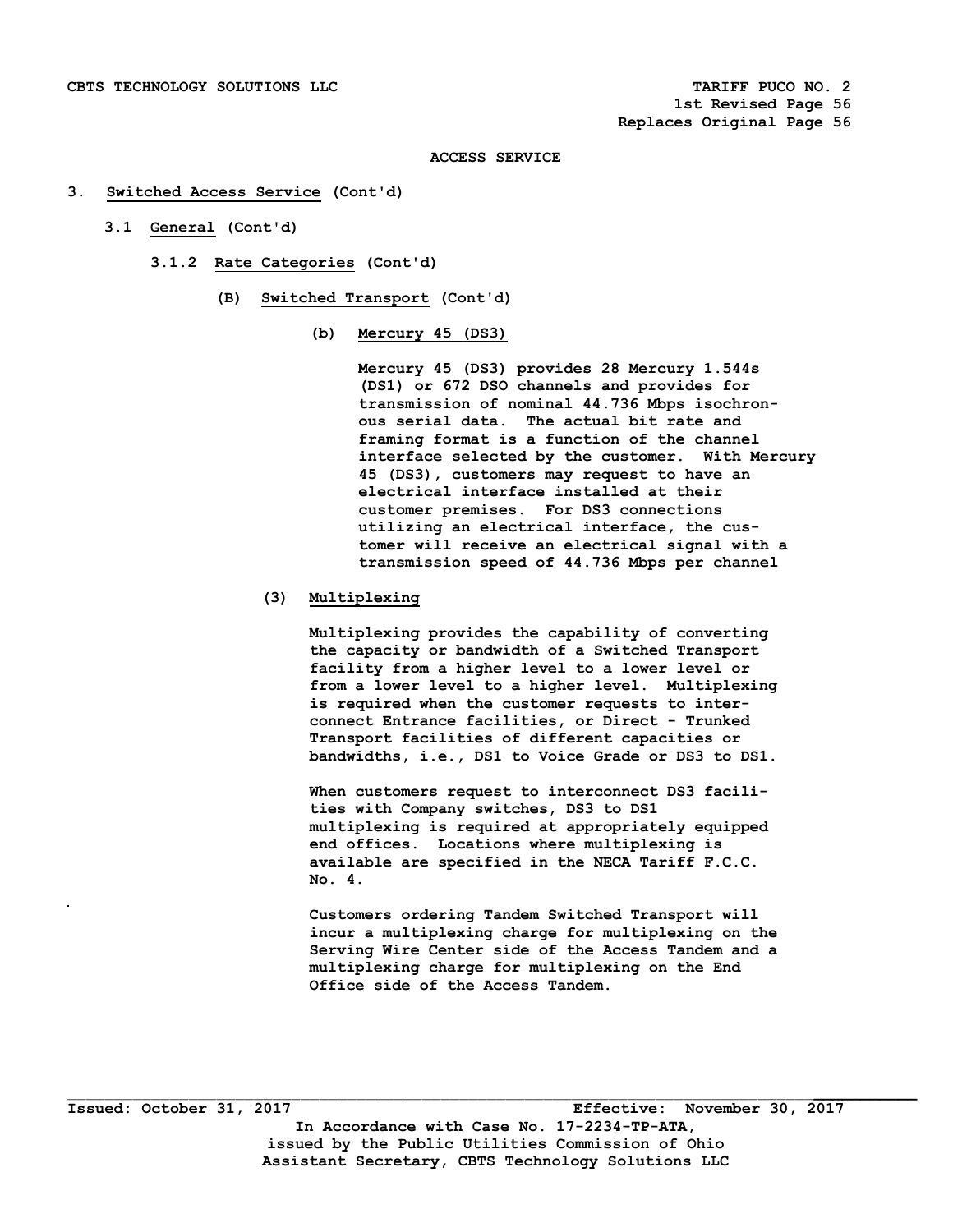### **3. Switched Access Service (Cont'd)**

- **3.1 General (Cont'd)** 
	- **3.1.2 Rate Categories (Cont'd)** 
		- **(B) Switched Transport (Cont'd)** 
			- **(3) Multiplexing**

 **Rates and charges for multiplexing are set forth in 3.7.1. For each of the multiplexing options listed below, the multiplexer is associated with the Switched Transport facility with the higher capacity or bandwidth (e.g., a DS3 to DS1 multiplexer is associated with the facility DS3 connection).** 

 **(a) Mercury 45 (DS3) to Mercury 1.544 (DS1)** 

 **Available with all Switched Transport facilities using DS3 connections. Provides an arrangement that converts a DS3 signal to or from 28 DS1 channels. Conversion is accomplished using digital time division multiplexing.** 

 **(b) Mercury 1.544 (DS1) to Voice Grade** 

 **Available with all Switched Transport facilities using DS1 connections. Provides an arrangement that converts a DS1 connection to or from 24 voice grade channels. Conversion is accomplished using digital time division multiplexing.** 

 **(c) Common Multiplexing** 

 **Common Multiplexing is provided on a usage sensitive basis in conjunction with Tandem Switched Transport. Switched Access facilities are connected to the Tandem as DS1 circuits. Multiplexing is required to connect common switched facilities from DS3 to DS1.**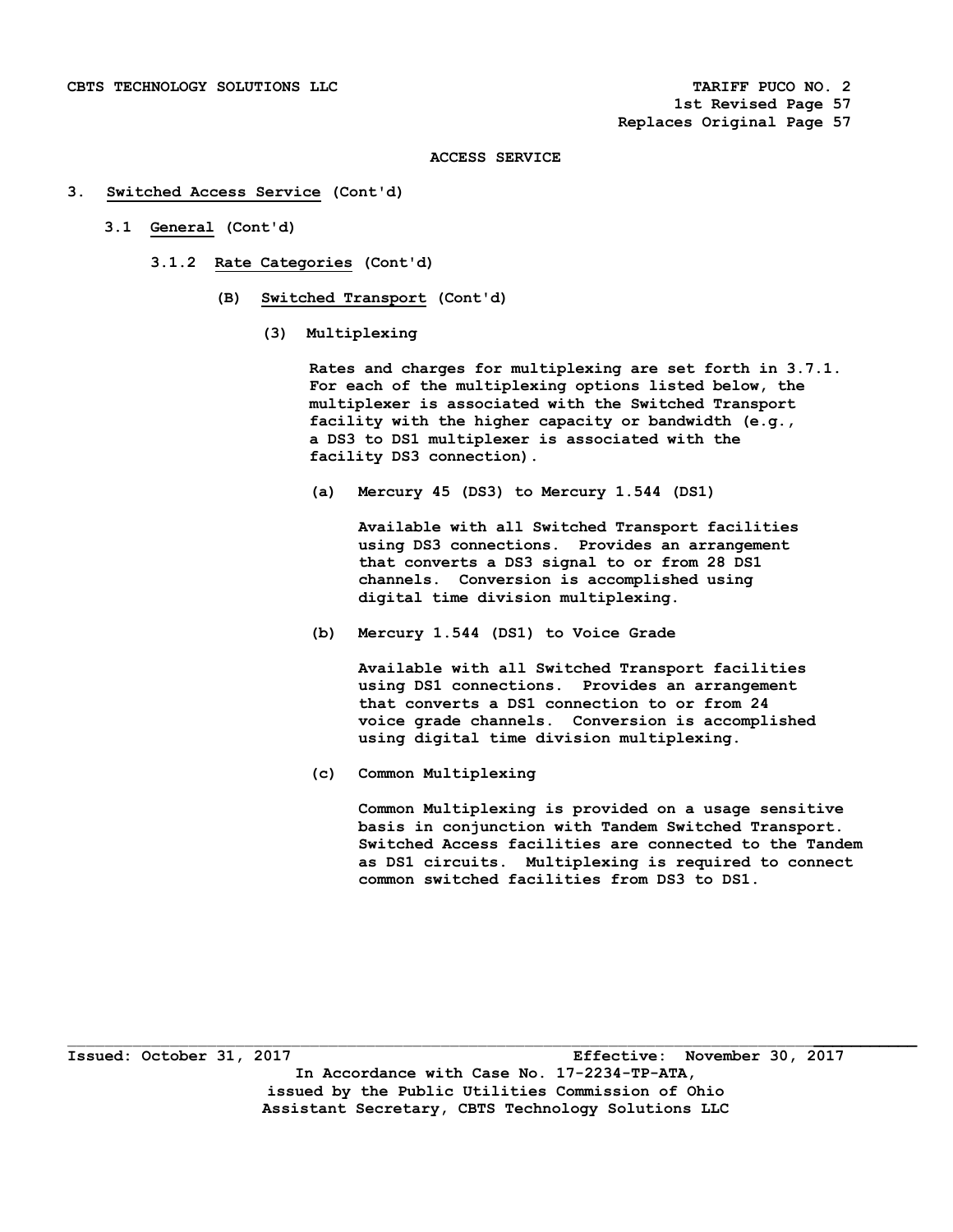### **3. Switched Access Service (Cont'd)**

- **3.1 General (Cont'd)** 
	- **3.1.2 Rate Categories (Cont'd)** 
		- **(B) Switched Transport (Cont'd)** 
			- **(4) Chargeable Optional Features** 
				- **(a) Common Channel Signaling Access Capability (CCSAC)**

 **This option allows the customer to receive signals for call setup out-of-band. This option is only available with Feature Group D.** 

 **The Company will provide the CCSAC option in accordance with the technical specifications set forth in Technical Reference TR-TSV-000905 from properly equipped signaling elements in the Telephone Company CCS network.** 

 **This option requires the establishment of the required number of CCSAC signaling links between the customer's signaling point of interconnection and each of the Telephone Company's designated Signaling Transfer Points (STPs) and STP Port Terminations. The STP locations are set forth in the National Exchange Carrier Association, Inc. Tariff F.C.C. No. 4. The customer will have the option of ordering a Signaling Link pro visioned over a dedicated Mercury 1.544 (DS1) Facility or over a 56 Kbps DDS channel.** 

 **(b) Carrier Identification Parameter (CIP)** 

 **The CIP Optional Feature provides for the delivery of the Carrier Identification Code (CIC) within the Initial Address Message (IAM) SS7 call setup protocol. CIP is available with originating Feature Group D Switched Access Service from certain end offices and from the access tandem. Customers should contact the Company** 

**\_\_\_\_\_\_\_\_\_\_\_\_\_\_\_\_\_\_\_\_\_\_\_\_\_\_\_\_\_\_\_\_\_\_\_\_\_\_\_\_\_\_\_\_\_\_\_\_\_\_\_\_\_\_\_\_\_\_\_\_\_\_\_\_\_\_\_\_\_\_\_\_\_ Issued: October 31, 2017 Effective: November 30, 2017 In Accordance with Case No. 17-2234-TP-ATA, issued by the Public Utilities Commission of Ohio Assistant Secretary, CBTS Technology Solutions LLC**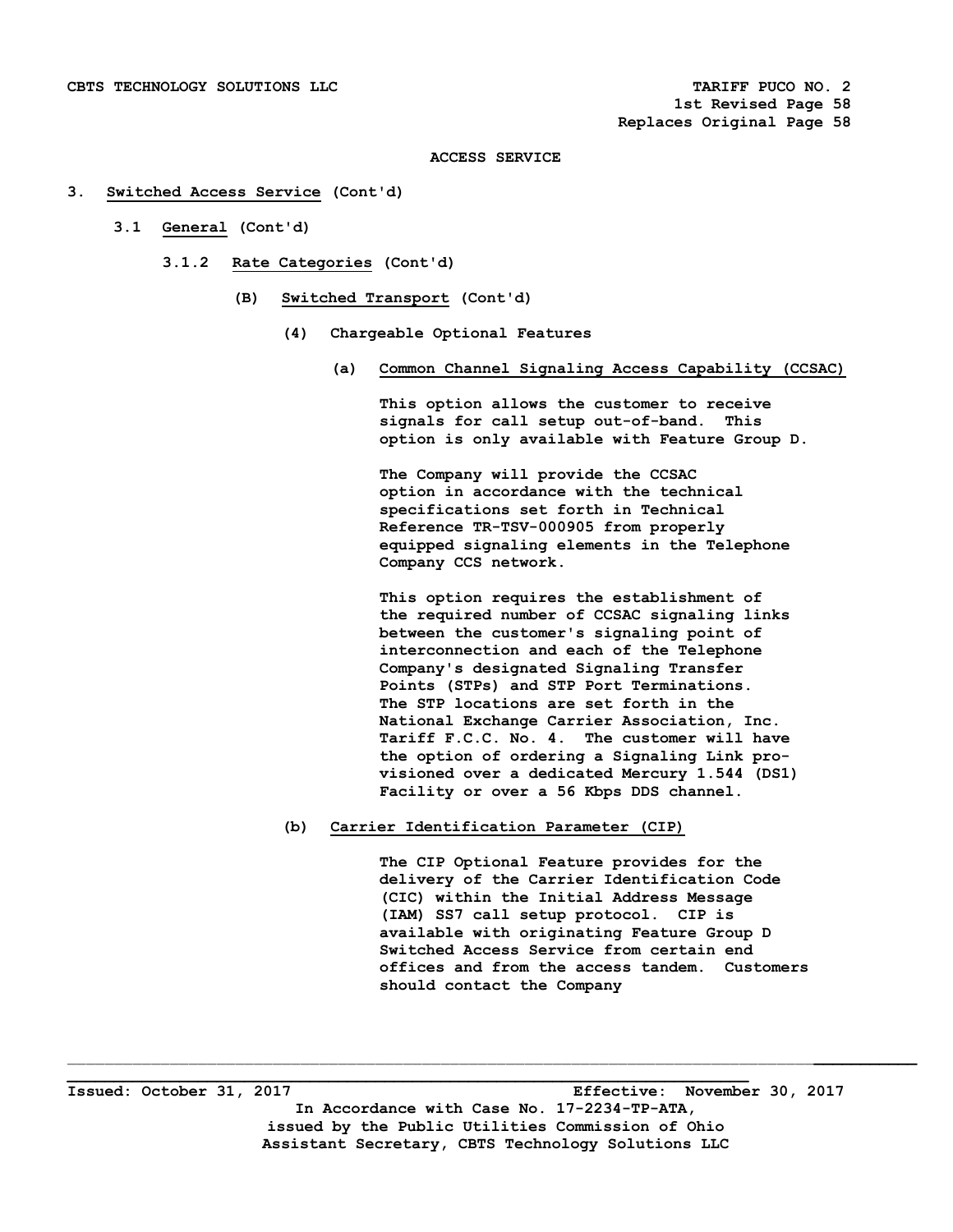### **3. Switched Access Service (Cont'd)**

- **3.1 General (Cont'd)** 
	- **3.1.2 Rate Categories (Cont'd)** 
		- **(B) Switched Transport (Cont'd)** 
			- **(4) Chargeable Optional Features**
			- **(b) Carrier Identification Parameter (CIP)(Cont'd)**

 **to determine where CIP is available. This feature requires the customer to purchase or use already established CCSAC signaling links between the customer's signaling point of interconnection and each of the Company's designated STPs and STP Port Terminations, as described in Section 3.7.1(G). The rates for the CIP Optional Feature are described in Section 3.7.1(I).** 

# **(c) Signaling for Tandem Switching**

 **This option allows any interested third party, including competitive access provid ers (CAPS), interexchange carriers (IXCs), and end users, to receive signaling informa tion necessary to provide tandem signaling. Signaling for tandem switching provides the carrier identification code (CIC) and the OZZ code (or the CKTD code for SS7) to the Tandem Switch Provider (TSP). The CIC identifies the IXC to receive the call, and the OZZ identifies the IXC trunk group to which traffic should be routed. This option is available only with Feature Group D (FGD).** 

 **The customer may choose to have this option provided with Multifrequency or Common Channel Signaling.** 

 **When tandem switching is provided by a TSP, the TSP will be required to order one-way** 

**Issued: October 31, 2017 Effective: November 30, 2017 In Accordance with Case No. 17-2234-TP-ATA, issued by the Public Utilities Commission of Ohio Assistant Secretary, CBTS Technology Solutions LLC** 

 $\mathcal{L}_\mathcal{L} = \{ \mathcal{L}_\mathcal{L} = \{ \mathcal{L}_\mathcal{L} = \{ \mathcal{L}_\mathcal{L} = \{ \mathcal{L}_\mathcal{L} = \{ \mathcal{L}_\mathcal{L} = \{ \mathcal{L}_\mathcal{L} = \{ \mathcal{L}_\mathcal{L} = \{ \mathcal{L}_\mathcal{L} = \{ \mathcal{L}_\mathcal{L} = \{ \mathcal{L}_\mathcal{L} = \{ \mathcal{L}_\mathcal{L} = \{ \mathcal{L}_\mathcal{L} = \{ \mathcal{L}_\mathcal{L} = \{ \mathcal{L}_\mathcal{$ 

**\_\_\_\_\_\_\_\_\_\_\_\_\_\_\_\_\_\_\_\_\_\_\_\_\_\_\_\_\_\_\_\_\_\_\_\_\_\_\_\_\_\_\_\_\_\_\_\_\_\_\_\_\_\_\_\_\_\_\_\_\_\_\_\_\_\_\_\_\_\_\_\_\_**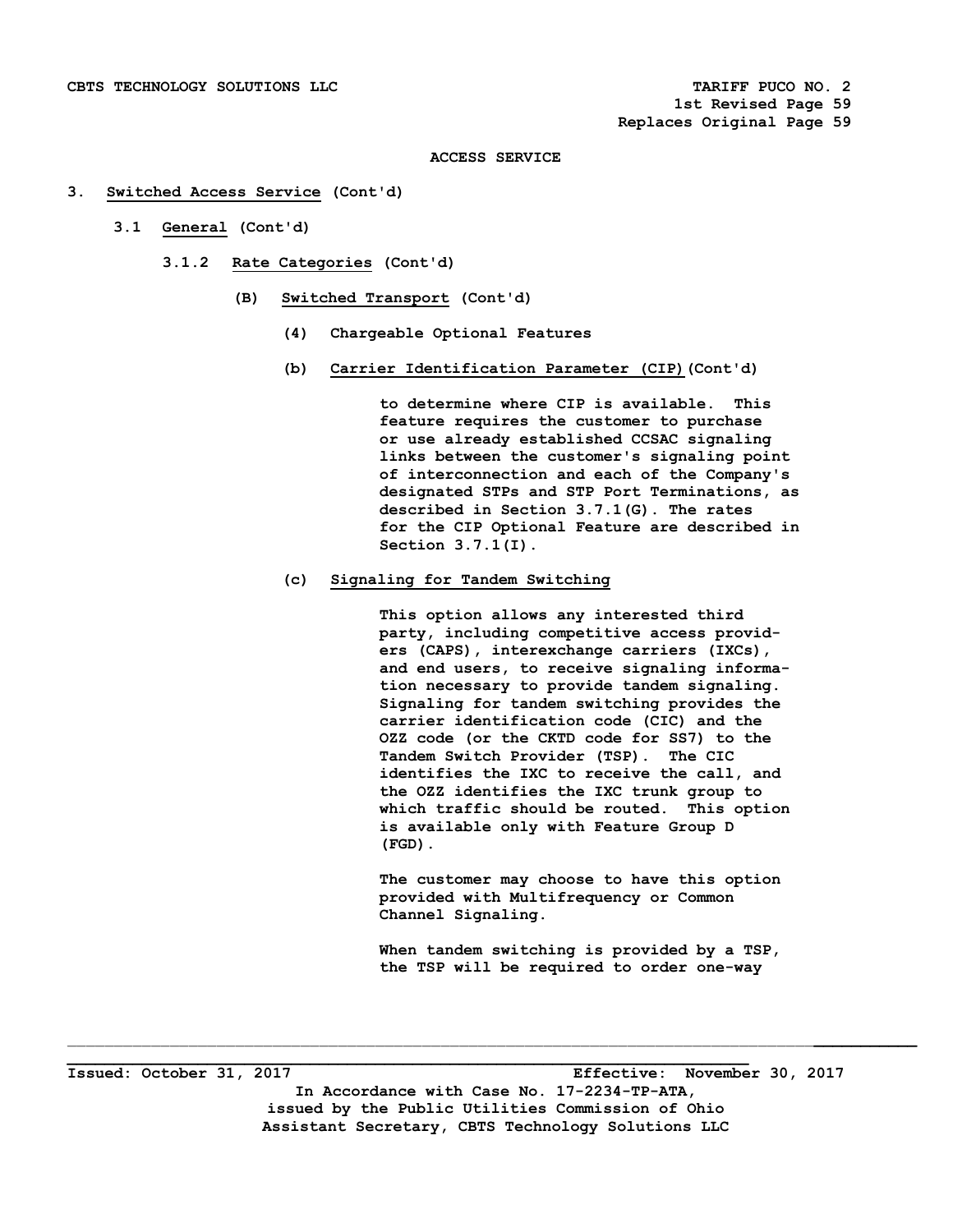### **3. Switched Access Service (Cont'd)**

- **3.1 General (Cont'd)** 
	- **3.1.2 Rate Categories (Cont'd)** 
		- **(B) Switched Transport (Cont'd)** 
			- **(4) Chargeable Optional Features**
			- **(c) Signaling for Tandem Switching (Cont'd)**

 **direct-trunks between the desired Company end offices and the TSP's access tandem switch. These one-way trunks will be billed as direct-trunks to the TSP.** 

 **Either the TSP or the IXC using the TSP as its access tandem provider, may be the customer for the remaining FGD usage charges i.e., carrier common line, local switching, information surcharge and the interconnec tion charge. The signaling nonrecurring charge, described in Section 3.7.1, will be assessed to the TSP. Any link be tween the TSP's access tandem switch and an IXC Point of Presence (POP) location may be purchased from the Company's special access section in this tariff.** 

 **If an IXC wishes to move their traffic to a TSP's access tandem switch, the TSP must provide the Company with a written letter of authorization (LOA). If a TSP contacts the Company on behalf of an IXC to move the IXC traffic from the Company access tandem switch to a TSP access tandem switch, the IXC must pro vide the Company an LOA.** 

 **If the IXC is the customer of record, for terminating usage, the IXC's TSP of choice is obligated to provide the Telephone Com pany with all billing detail needed to accurately count and bill usage. The re quirements for providing this billing data are described in the following paragraphs.** 

**Issued: October 31, 2017 Effective: November 30, 2017 In Accordance with Case No. 17-2234-TP-ATA, issued by the Public Utilities Commission of Ohio Assistant Secretary, CBTS Technology Solutions LLC** 

\_\_\_\_\_\_\_\_\_\_\_\_\_\_\_\_\_\_\_\_\_\_\_\_\_\_\_\_\_\_\_\_\_\_\_\_\_\_\_\_\_\_\_\_\_\_\_\_\_\_\_\_\_\_\_\_\_\_\_\_\_\_\_\_\_\_\_\_\_\_\_\_\_\_\_\_\_\_\_\_**\_\_\_\_\_\_\_\_\_\_\_**

**\_\_\_\_\_\_\_\_\_\_\_\_\_\_\_\_\_\_\_\_\_\_\_\_\_\_\_\_\_\_\_\_\_\_\_\_\_\_\_\_\_\_\_\_\_\_\_\_\_\_\_\_\_\_\_\_\_\_\_\_\_\_\_\_\_\_\_\_\_\_\_\_\_**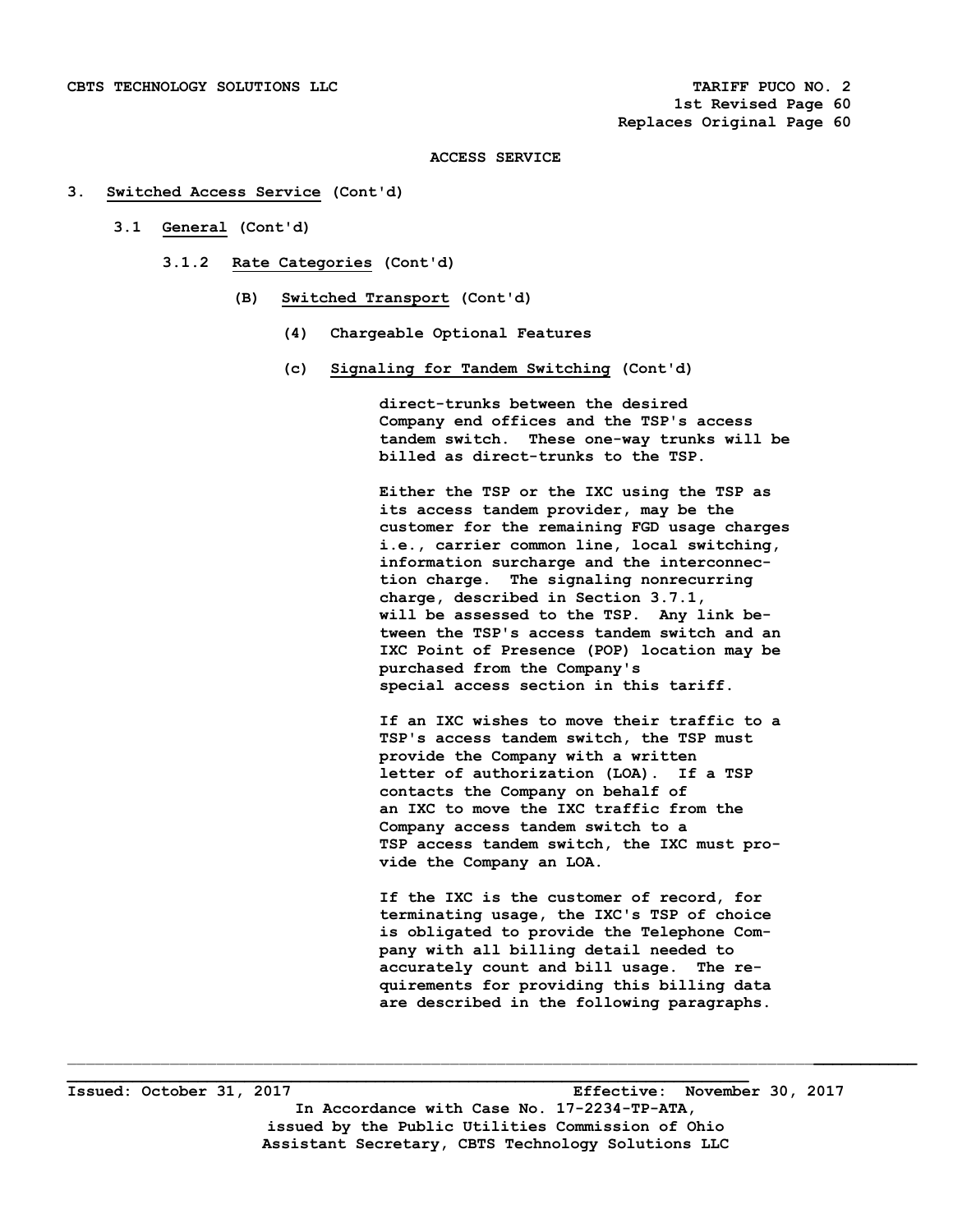### **3. Switched Access Service (Cont'd)**

- **3.1 General (Cont'd)** 
	- **3.1.2 Rate Categories (Cont'd)** 
		- **(C) Local Switching**

 **This rate category provides for (1) local end office switching, i.e., the common switching functions associated with the various Switched Access Service arrangements, (2) the termination of switched transport at end offices, and (3) 800 Data Base Queries. This category includes usage sensitive rates and both chargeable and nonchargeable optional features.** 

- **(a) Local Switching applies on a per minute of use basis, providing local switching functions for FGD, and 800 Access Service. Where end offices are appropriately equipped, international dialing may also be provided a capability of Local Switching, i.e., the capability of switching international calls with service prefix and address codes having more digits than can be switched through a standard FGD end office.**
- **(b) 800 Access Service, Data Base Query Charge and Routing Options Capability apply on a per query basis and are originating offerings utilizing FGD. These services provide customer identification and additional call handling and destination features (i.e., time of day, day of week, etc.). These services provide for the use of the Tandem Switching, Tandem Termination, and Tandem Transport facilities of the Company. The Company will not charge Carrier Common Line, Local End Office Switching, or End Office Port charges.**
- **(1) Usage Sensitive Rates (Cont'd) The description of these rates is set forth in 3.7.2 following.**

# **3.1.3 Design Layout Report**

 **At the request of the customer, the Company will provide to the customer the makeup of the facilities and ser vices provided from the customer's premises to the first point of switching. This information will be provided in the form of a Design Layout Report. The Design Layout Report will be provided to the customer at no charge, and will be reissued or updated whenever these facilities are materially changed.**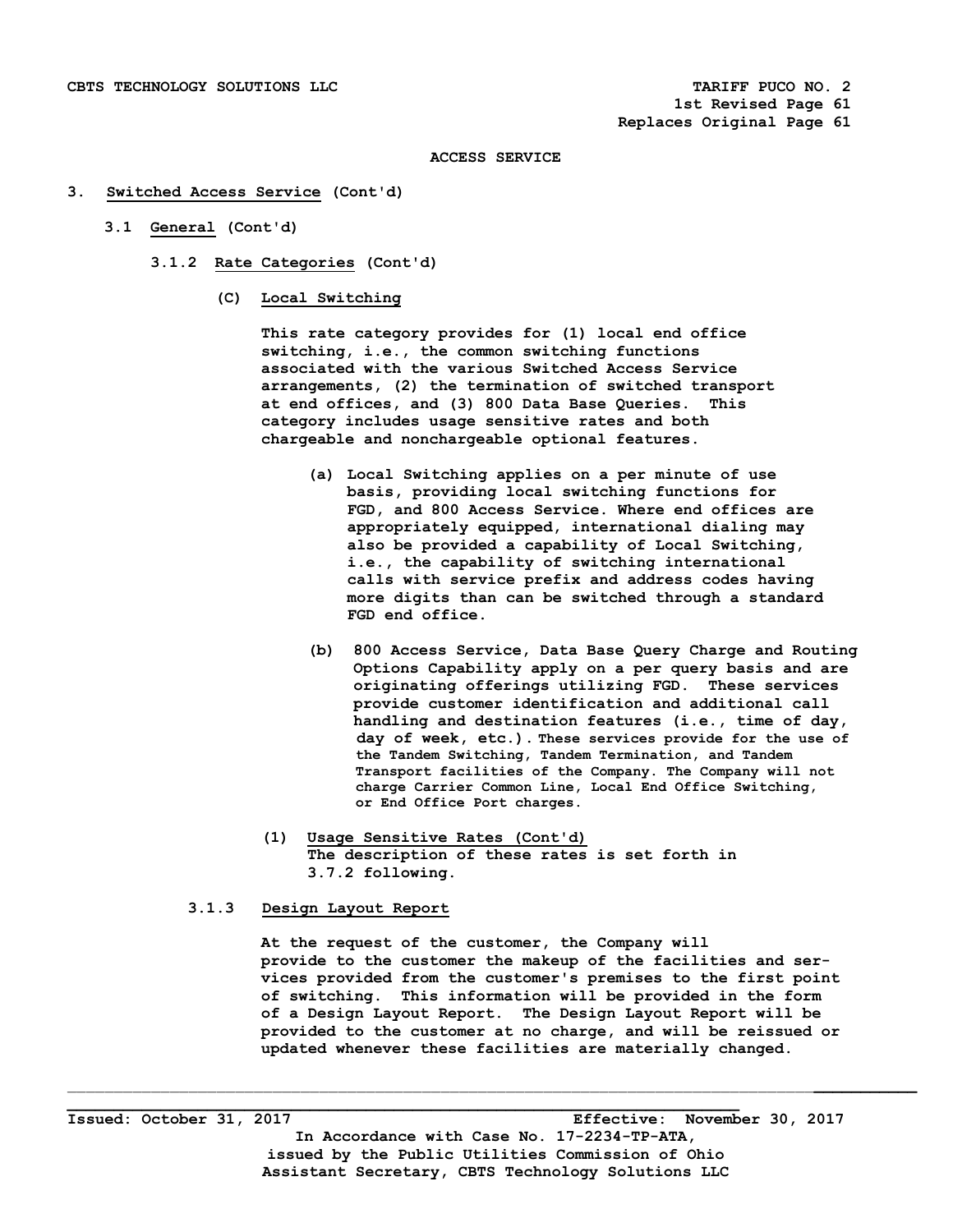### **3. Switched Access Service (Cont'd)**

# **3.1 General (Cont'd)**

# **3.1.4 Acceptance Testing**

 **At no additional charge, the Company will, at the customer's request, cooperatively test, at the time of installation, the following parameters: loss, C-notched noise, C-message noise, 3-tone slope, d.c. continuity and operational signaling.** 

 **At no additional charge, the Company will, at the time of installation of Feature Group D with the 64CCC Local Transport option trunks, perform the Digital Trunk Acceptance Tests described in TR-TSV-000905.** 

 **3.1.5 Ordering Options and Conditions** 

 **To order Switched Access, customers should contact the Company as described in Section 3.6 following. Rate elements for Switched Access Services are defined in 3.7.** 

 **3.1.6 CCSAC Testing Requirements** 

 **When Feature Group D with CCSAC option is ordered, network compatibility and other operational tests will be performed cooperatively by the Company and the customer. These tests are as specified in Technical Reference TR-TSV-000905.** 

**Issued: October 31, 2017 Effective: November 30, 2017 In Accordance with Case No. 17-2234-TP-ATA, issued by the Public Utilities Commission of Ohio Assistant Secretary, CBTS Technology Solutions LLC** 

 $\mathcal{L}_\mathcal{L} = \{ \mathcal{L}_\mathcal{L} = \{ \mathcal{L}_\mathcal{L} = \{ \mathcal{L}_\mathcal{L} = \{ \mathcal{L}_\mathcal{L} = \{ \mathcal{L}_\mathcal{L} = \{ \mathcal{L}_\mathcal{L} = \{ \mathcal{L}_\mathcal{L} = \{ \mathcal{L}_\mathcal{L} = \{ \mathcal{L}_\mathcal{L} = \{ \mathcal{L}_\mathcal{L} = \{ \mathcal{L}_\mathcal{L} = \{ \mathcal{L}_\mathcal{L} = \{ \mathcal{L}_\mathcal{L} = \{ \mathcal{L}_\mathcal{$ 

**\_\_\_\_\_\_\_\_\_\_\_\_\_\_\_\_\_\_\_\_\_\_\_\_\_\_\_\_\_\_\_\_\_\_\_\_\_\_\_\_\_\_\_\_\_\_\_\_\_\_\_\_\_\_\_\_\_\_\_\_\_\_\_\_\_\_\_\_\_\_\_\_\_**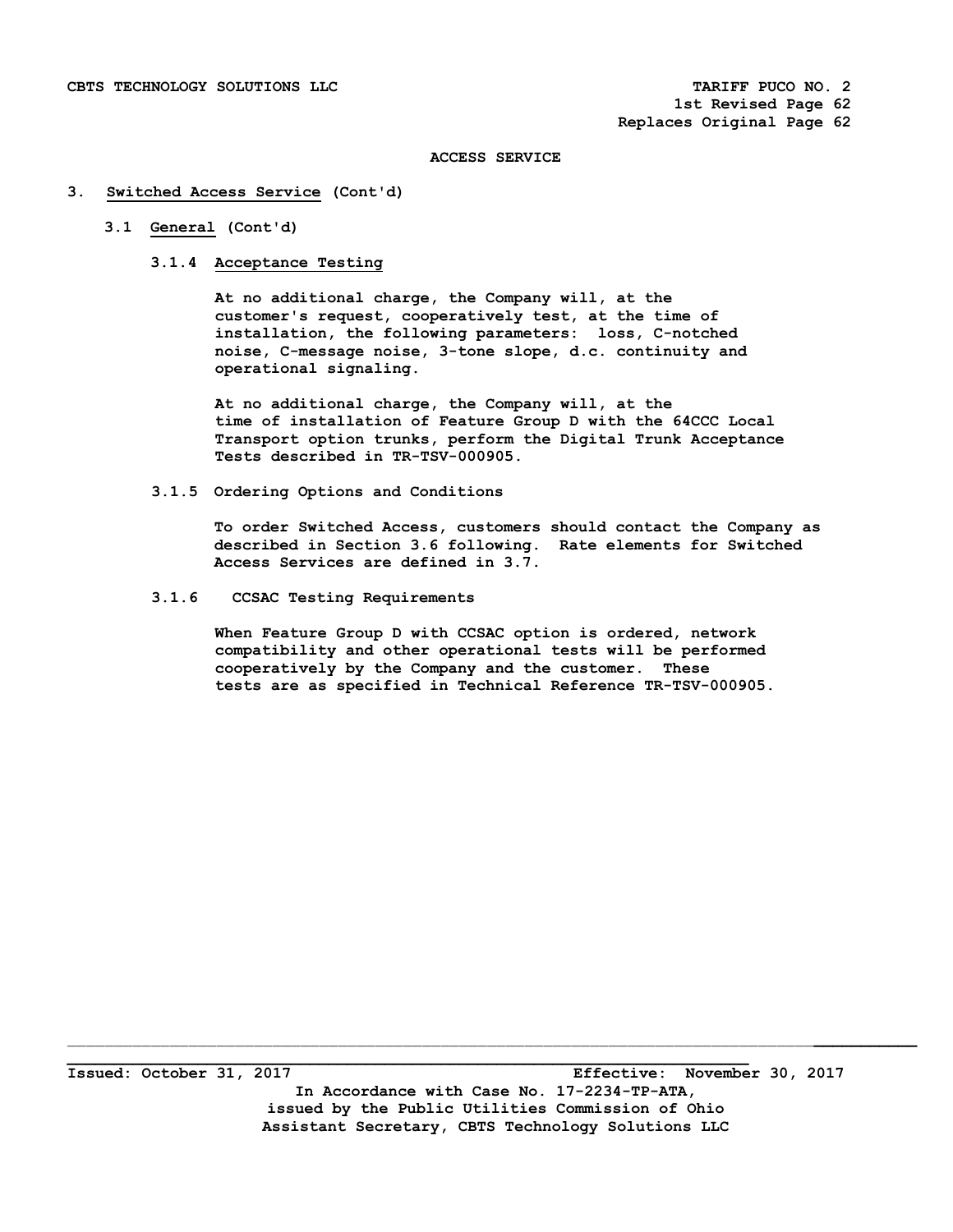### **3. Switched Access Service (Cont'd)**

# **3.2 Local Switching**

- **3.2.1 Common Switching Optional features** 
	- **(A) Call Denial on Line or Hunt Group**

 **This option allows for the screening of terminating calls within the LATA, and for the completion only of calls to 611, 911, 800, 555-1212, and a Telephone Company specified set of NXXs within the Telephone Company local exchange calling area of the dial tone office in which the arrangement is provided. All other "toll" calls are routed to a reorder tone or recorded announcement.** 

# **(B) Uniform Call Distribution Arrangement**

 **This option provides a type of multiline hunting arrangement which provides for an even distribution of calls among the available lines in a hunt group. Where available, this feature is provided in Company electronic end offices only.** 

# **(C) Nonhunting Number for Use with Hunt Group or Uniform Call Distribution Arrangement**

 **This option provides an arrangement for an individual line within a multiline hunt or uniform call distribu tion group that provides access to that line within the hunt or uniform call distribution group when it is idle or provides busy tone when it is busy, when the nonhunt ing number is dialed. Where available, this feature is provided in Company electronic end offices only** 

# **(D) Automatic Number Identification (ANI)**

 **This option provides the automatic transmission of a seven or ten digit number and information digits to the customer's premises for calls originating in the LATA, to identify the calling station. The ANI feature is an end office software function which is associated on a call-by-call basis with (1) all individual trans mission paths in a trunk group routed directly between an end office and a customer's premises or, where technically feasible, with (2) all individual trans mission paths in a trunk group between an end office and an access tandem, and a trunk group between an access tandem and a customer's premises.** 

**\_\_\_\_\_\_\_\_\_\_\_\_\_\_\_\_\_\_\_\_\_\_\_\_\_\_\_\_\_\_\_\_\_\_\_\_\_\_\_\_\_\_\_\_\_\_\_\_\_\_\_\_\_\_\_\_\_\_\_\_\_\_\_\_\_\_\_\_\_\_\_\_\_ Issued: October 31, 2017 Effective: November 30, 2017 In Accordance with Case No. 17-2234-TP-ATA, issued by the Public Utilities Commission of Ohio Assistant Secretary, CBTS Technology Solutions LLC** 

 $\mathcal{L}_\mathcal{L} = \{ \mathcal{L}_\mathcal{L} = \{ \mathcal{L}_\mathcal{L} = \{ \mathcal{L}_\mathcal{L} = \{ \mathcal{L}_\mathcal{L} = \{ \mathcal{L}_\mathcal{L} = \{ \mathcal{L}_\mathcal{L} = \{ \mathcal{L}_\mathcal{L} = \{ \mathcal{L}_\mathcal{L} = \{ \mathcal{L}_\mathcal{L} = \{ \mathcal{L}_\mathcal{L} = \{ \mathcal{L}_\mathcal{L} = \{ \mathcal{L}_\mathcal{L} = \{ \mathcal{L}_\mathcal{L} = \{ \mathcal{L}_\mathcal{$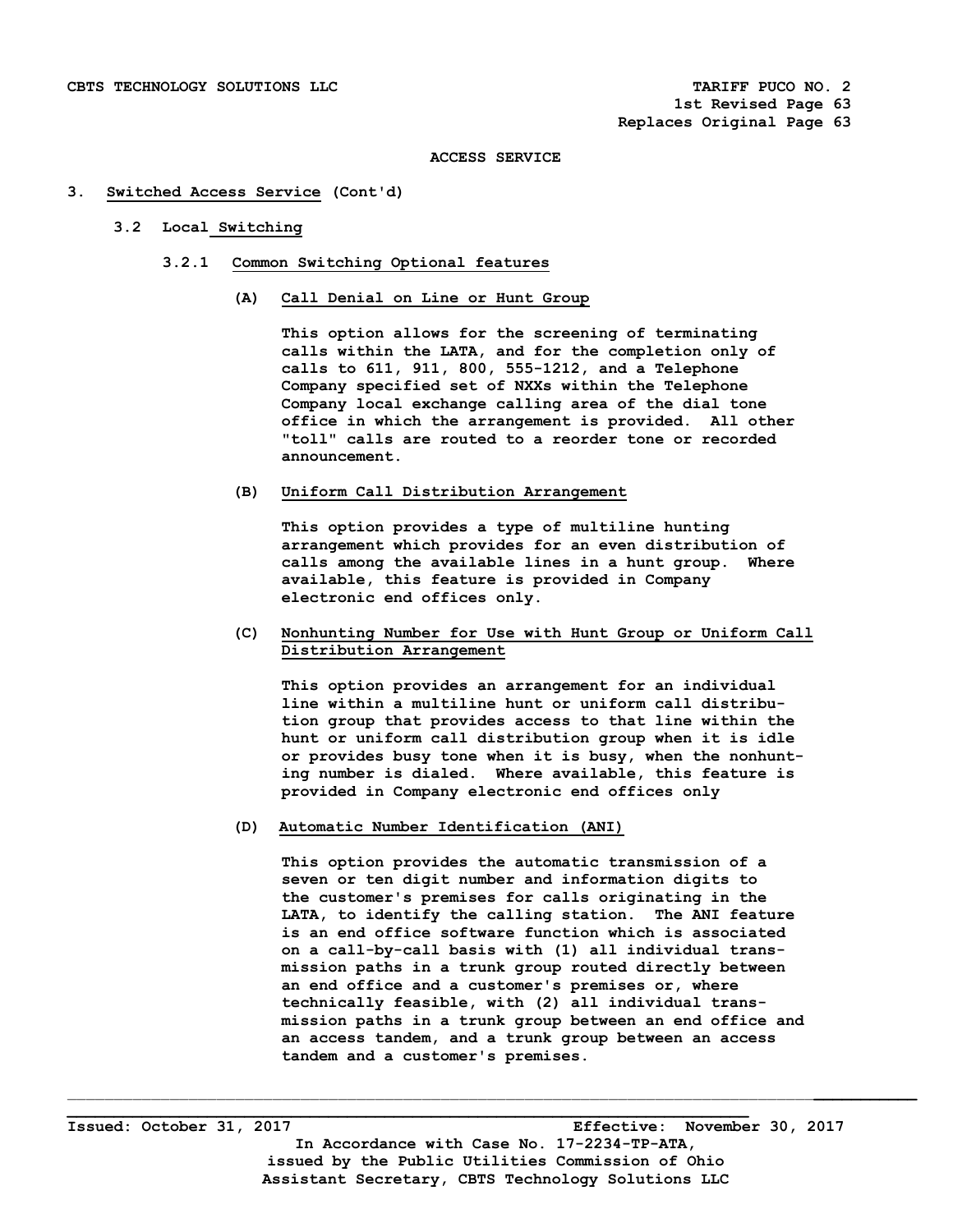## **3. Switched Access Service (Cont'd)**

- **3.2 Local Switching (Cont'd)** 
	- **3.2.1 Common Switching Optional Features (Cont'd)** 
		- **(E) Automatic Number Identification (ANI) (Cont'd)**

 **The ten digit ANI telephone number is only available with Feature Group D with multifrequency address signal ing. When the CCSAC optional feature is specified, the customer may obtain an ANI equivalent by ordering the charge number (CN) optional feature as specified in 3.7.1 (G) following. The ten digit ANI telephone number consists of the Numbering Plan Area (NPA) plus the seven digit ANI telephone number. The ten digit ANI telephone number will be transmitted on all calls except those identified as ANI failure, in which case only the NPA will be transmitted (in addition to the information digits described below).** 

 **Also, ANI Information Indicator (ANI II) digits or Flexible ANI information digits will be provided to the customer along with the ten digit ANI telephone number.** 

 **(1) The ANI Information Indicator (ANI II) digits identify: (1) telephone number is the station billing number - no special treatment required, (2) ANI failure has occurred in the end office switch which prevents identification of calling telephone number - must be obtained by operator or in some other manner, (3) hotel/motel originated call which requires room number identification, (4) coinless station, hospital, inmate, etc., call which requires special screening or handling by the customer, and (5) Local Exchange Company Coin.** 

> **ANI information digits are either 00, 01, 02, 06, 07, 20, or 27.**

> **Customers who subscribe to ANI, may also elect to obtain expanded ANI digits, 52 for WATS, at no additional charge. Expanded ANI digits, 52 for WATS was previously provided in this tariff under the name Flexible ANI.**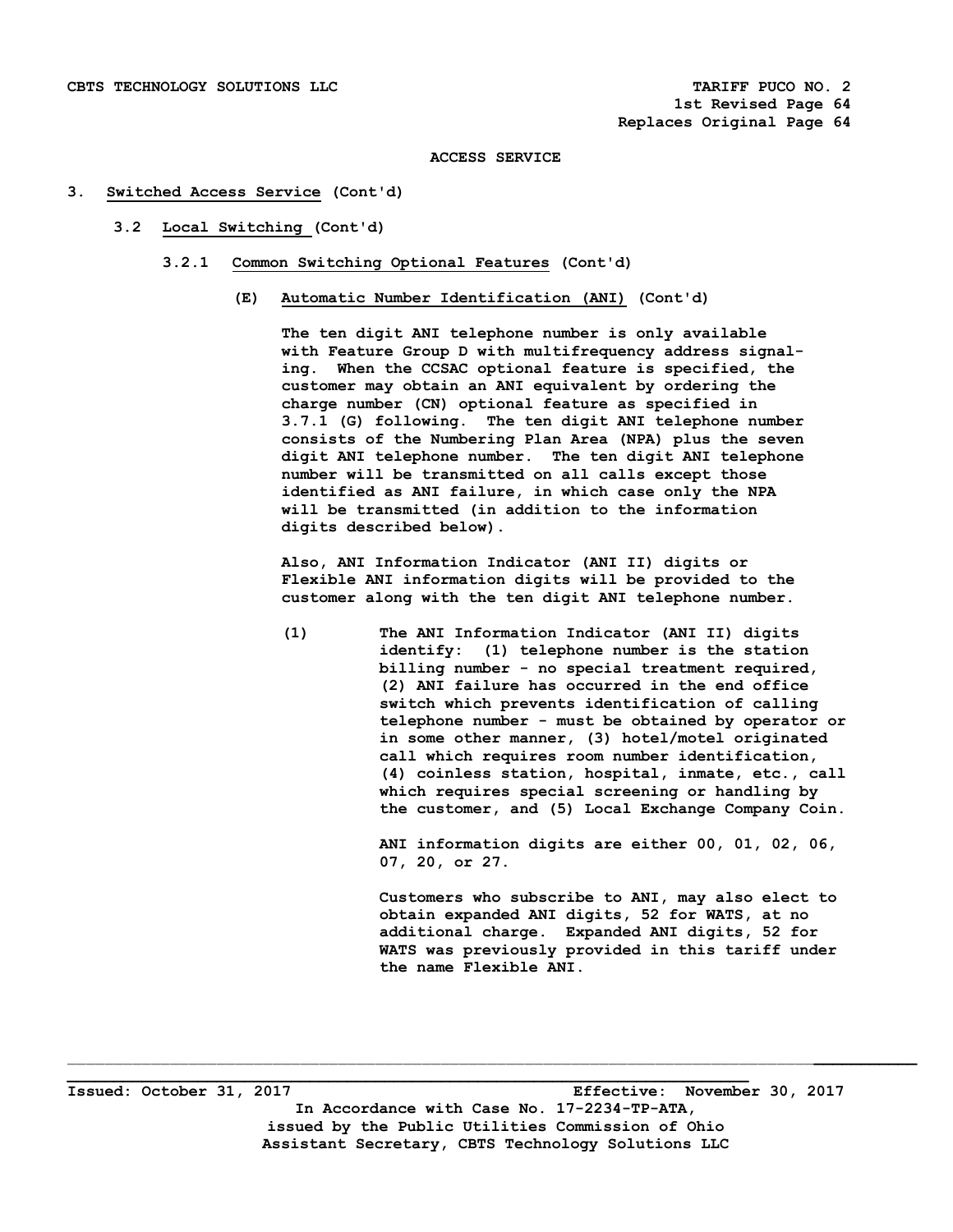# **3. Switched Access Service (Cont'd)**

- **3.2 Local Switching Optional Features (Cont'd)** 
	- **3.2.1 Common Switching Optional Features (Cont'd)** 
		- **(E) Automatic Number Identification (ANI) (Cont'd)** 
			- **(2) Flexible Automatic Number Identification (Flex-ANI) The Flex-ANI feature is an Optional Switching Feature and enhancement to ANI. The feature is available on inband signaling or in the Originating Line Informa tion Parameter in the Basic Initial Address Message (IAM) Delivery optional feature for SS7 signaling. Flex-ANI provides additional values for the Informa tion Indicator (ii) digits that are associated with various classes of service not available with the standard ANI digits. The customer must have ANI in order to have Flex-ANI or may order the features simultaneously.** 
				- **The following Flex-ANI are currently available: 29 Confinement/Detention Facility 70 Private Pay stations**
			- **All ii codes will be delivered to the customer when Flex ANI is ordered.**

 **Flexible ANI information digits must be ordered per Carrier Identification Code (CIC), per End Office and must be provisioned in conjunction with the ANI optional feature.** 

 **(F) Cut-Through** 

 **This option allows end users of the customer to reach the customer's premises by using the end of dialing digit (#). This option provides for connection of the call to the premises of the customer indicated by the 10XXX or 10XXXX code upon receipt of the end of dialing digit (#). The Company will not record any other dialed digits for these calls. This option is available with Feature Group D.** 

**Issued: October 31, 2017 Effective: November 30, 2017 In Accordance with Case No. 17-2234-TP-ATA, issued by the Public Utilities Commission of Ohio Assistant Secretary, CBTS Technology Solutions LLC** 

\_\_\_\_\_\_\_\_\_\_\_\_\_\_\_\_\_\_\_\_\_\_\_\_\_\_\_\_\_\_\_\_\_\_\_\_\_\_\_\_\_\_\_\_\_\_\_\_\_\_\_\_\_\_\_\_\_\_\_\_\_\_\_\_\_\_\_\_\_\_\_\_\_\_\_\_\_\_\_\_ **\_\_\_\_\_\_\_\_\_\_\_\_\_\_\_\_\_\_\_\_\_\_\_\_\_\_\_\_\_\_\_\_\_\_\_\_\_\_\_\_\_\_\_\_\_\_\_\_\_\_\_\_\_\_\_\_\_\_\_\_\_\_\_\_\_\_\_\_\_\_\_\_\_\_\_\_\_\_\_\_\_\_\_\_**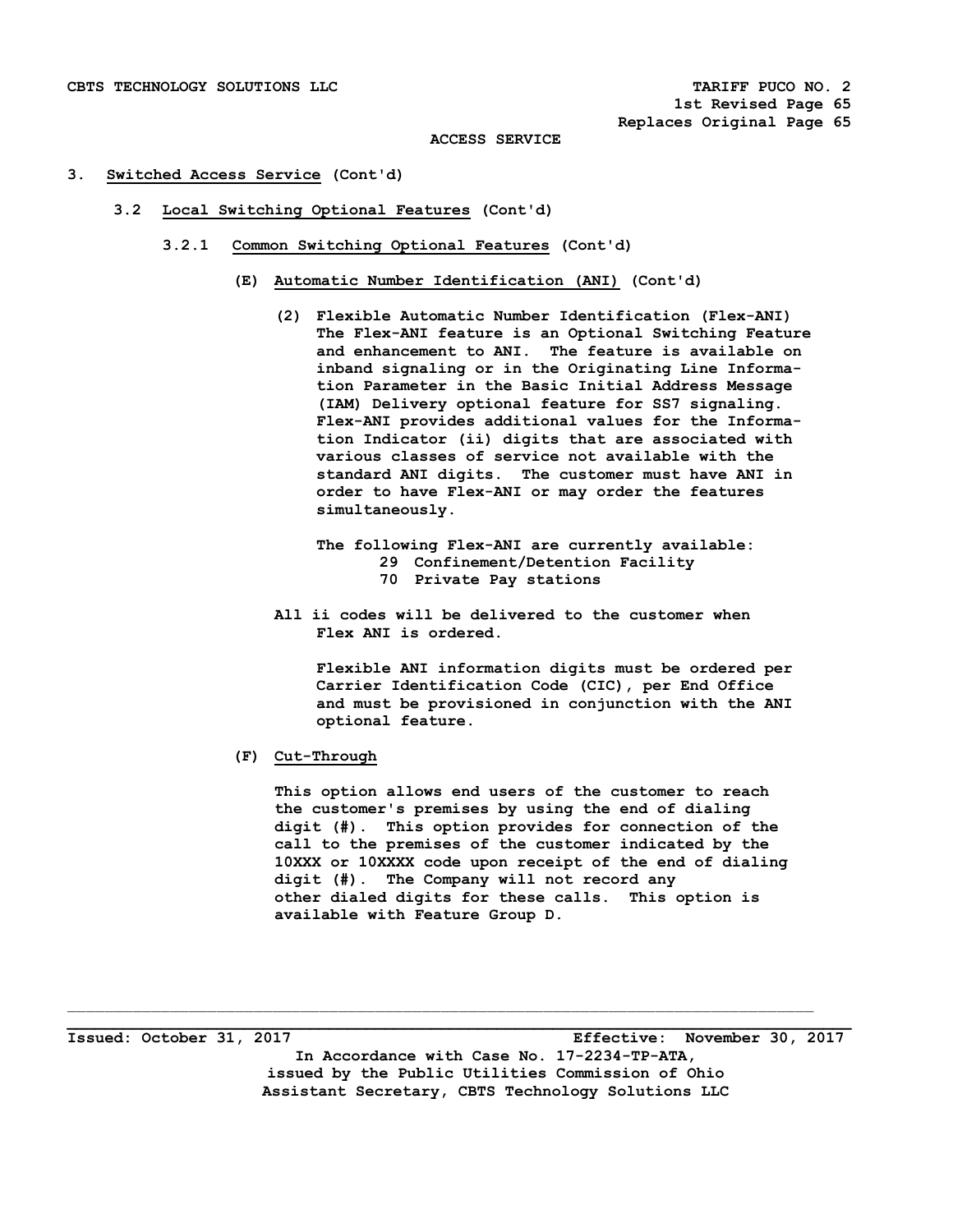## **3. Switched Access Service (Cont'd)**

- **3.2 Local Switching Optional Features (Cont'd)** 
	- **3.2.1 Common Switching Optional Features (Cont'd)** 
		- **(G) 900/976 Call Blocking**

 **This option, where available, allows for the screening of terminating calls within the LATA for the purpose of blocking 900/976 or "dial-it" type calls only. 900/976 calls are routed to a reorder tone or to a recorded announcement. This option is available with Feature Group A. 900/976 Call Blocking, Call Denial and Service Code Denial are mutually exclusive.** 

 **(H) Calling Party Number (CPN)** 

 **This option provides for the automatic transmission of the calling party's ten digit telephone number to the customer's premises for calls originating in the LATA. The ten digit telephone number consists of the NPA plus the seven digit telephone number, which may or may not be the same number as the calling station's charge number. The ten digit telephone number will be coded as presented, or restricted via a "Privacy Indicator" for delivery to the called end user. The specific protocol for CPN is contained in Technical Reference TR-TSV-000905. This feature is available with Feature Group D when the CCSAC option is specified.** 

 **(I) Charge Number (CN)** 

 **This option provides for the automatic transmission of the ten digit billing number of the calling station number and originating line information. The specific protocol for CN is contained in Technical Reference TR-TSV-000905. This feature is available with Feature Group D when CCSAC is specified.** 

**\_\_\_\_\_\_\_\_\_\_\_\_\_\_\_\_\_\_\_\_\_\_\_\_\_\_\_\_\_\_\_\_\_\_\_\_\_\_\_\_\_\_\_\_\_\_\_\_\_\_\_\_\_\_\_\_\_\_\_\_\_\_\_\_\_\_\_\_\_\_\_\_\_ Issued: October 31, 2017 Effective: November 30, 2017 In Accordance with Case No. 17-2234-TP-ATA, issued by the Public Utilities Commission of Ohio Assistant Secretary, CBTS Technology Solutions LLC** 

 $\mathcal{L}_\mathcal{L} = \{ \mathcal{L}_\mathcal{L} = \{ \mathcal{L}_\mathcal{L} = \{ \mathcal{L}_\mathcal{L} = \{ \mathcal{L}_\mathcal{L} = \{ \mathcal{L}_\mathcal{L} = \{ \mathcal{L}_\mathcal{L} = \{ \mathcal{L}_\mathcal{L} = \{ \mathcal{L}_\mathcal{L} = \{ \mathcal{L}_\mathcal{L} = \{ \mathcal{L}_\mathcal{L} = \{ \mathcal{L}_\mathcal{L} = \{ \mathcal{L}_\mathcal{L} = \{ \mathcal{L}_\mathcal{L} = \{ \mathcal{L}_\mathcal{$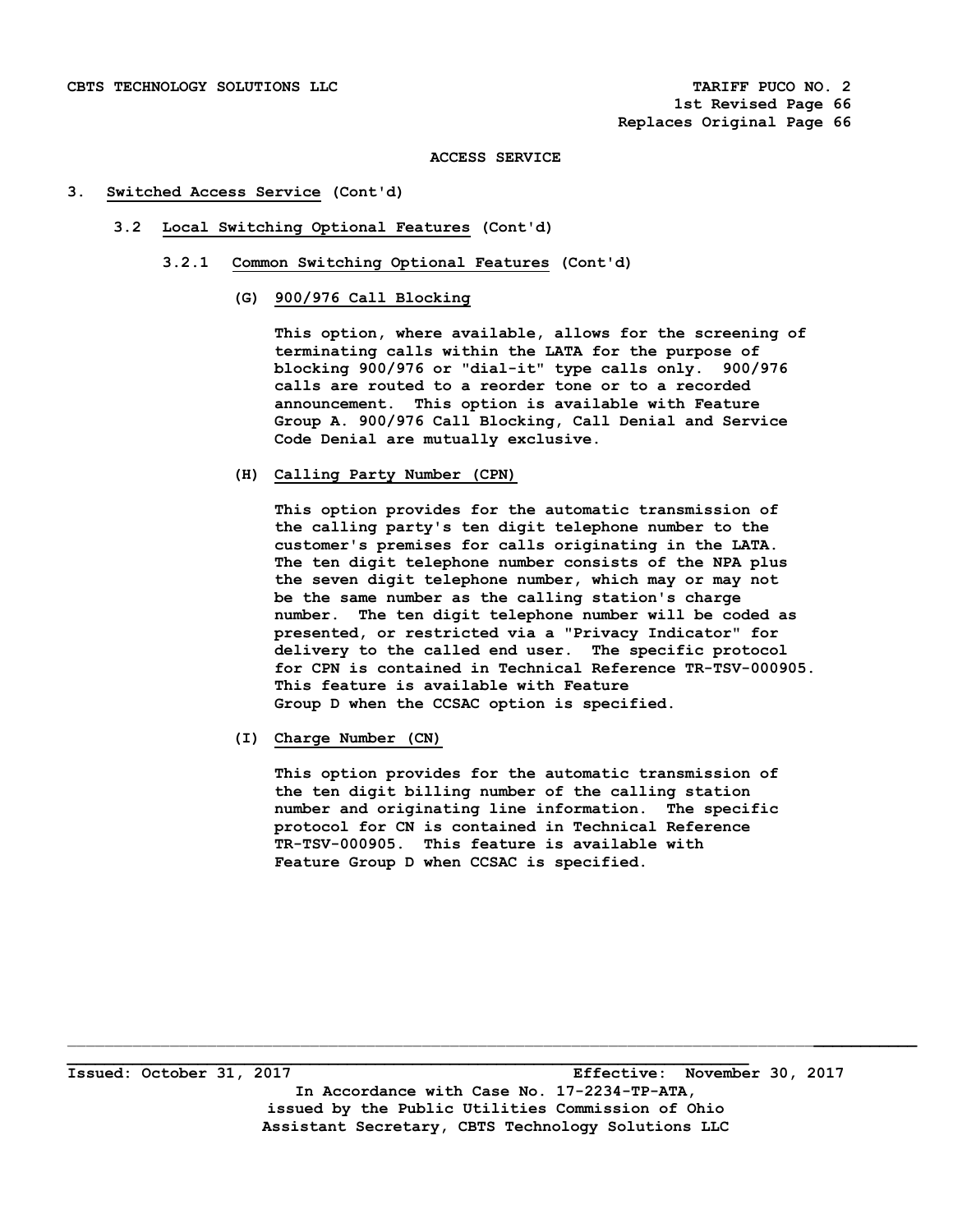# **3. Switched Access Service (Cont'd)**

- **3.2 Local Switching Optional Features (Cont'd)** 
	- **3.2.1 Common Switching Optional Features (Cont'd)** 
		- **(J) Carrier Selection Parameter (CSP)**

 **This option provides for the automatic transmission of a signaling indicator which signifies to the customer whether the call being processed originated from a presubscribed end user of that customer. The specific protocol for CSP is contained in Technical Reference TR-TSV-000905. This feature is available with Feature Group D when CCSAC is specified.** 

 **(K) Service Class Routing** 

 **This option provides the capability of directing origi nating traffic from an end office to a trunk group to a customer designated premises, based on the line class of service (e.g., coin or hotel/motel), service prefix indicator (e.g., 0-, 0+, 01+ or 011+) or service access code (e.g., 800). It is provided in suitably equipped end office or access tandem switches and is available with Feature Group D.**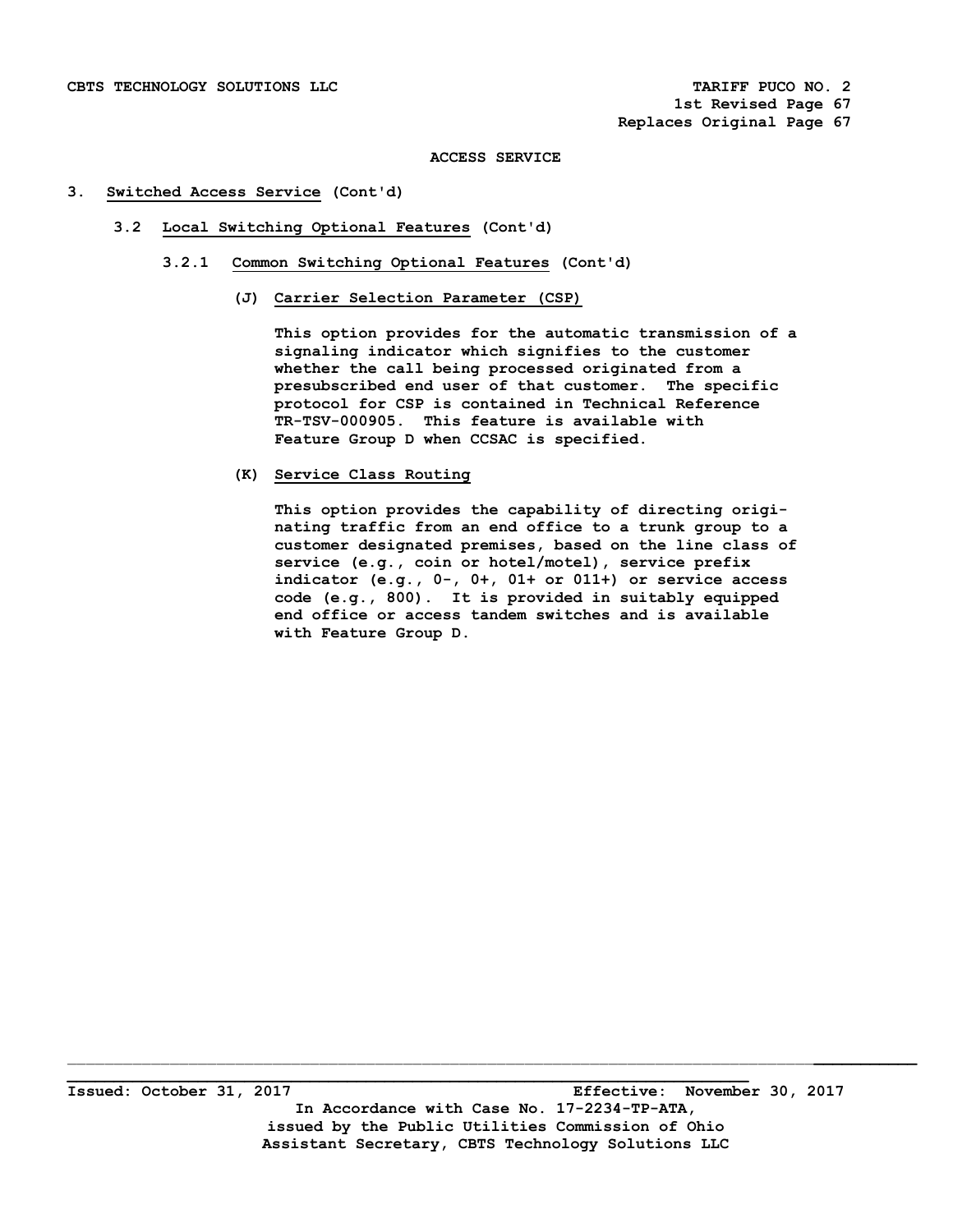# **3. Switched Access Service (Cont'd)**

- **3.2 Local Switching (Cont'd)** 
	- **3.2.1 Common Switching Optional Features (Cont'd)** 
		- **(L) Alternate Traffic Routing** 
			- **(1) Multiple Customer Premises Alternate Routing**

 **This option provides the capability of directing originating traffic from an end office (or appropriately equipped access tandem) to a trunk group (the "high usage" group) to a customer designated premises until that group is fully loaded, and then delivering additional originating traffic (the "overflowing" traffic) from the same end office or access tandem to a different trunk group (the "final" group) to a second customer designated premises. It is provided in suitably equipped end office or access tandem switches and is available with Feature Group D.** 

 **(2) End Office Alternate Routing** 

 **This option provides an alternate routing arrangement for customers who have access for a particular Feature Group to an end office via two routes: one route via an access tandem and one direct route. The feature allows the customers originating traffic from the end office to be offered first to the direct trunk group and then overflow to the access tandem group or to a TSP's access tandem group. It is provided in suitably equipped end offices and is available with Feature Group D.**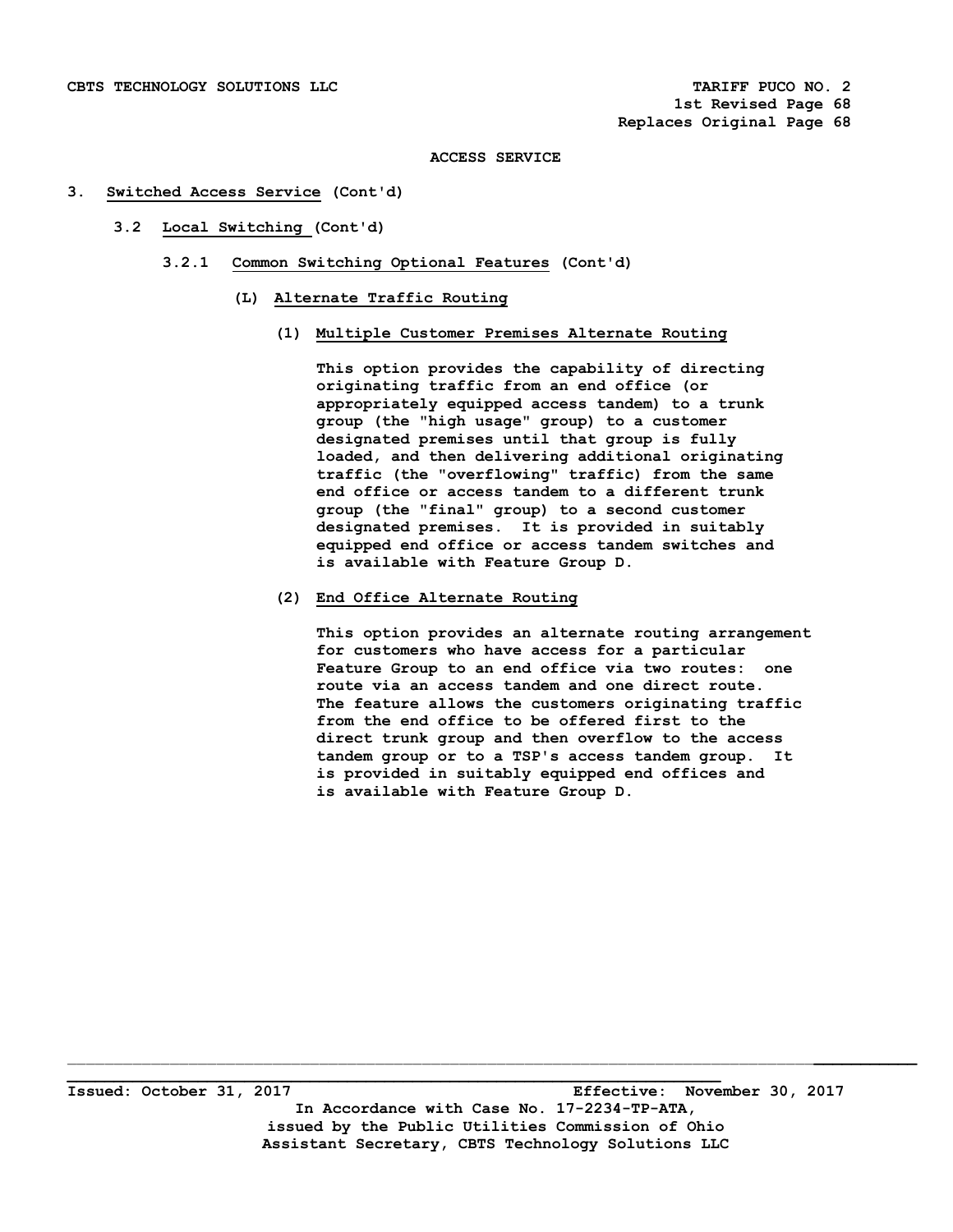## **3. Switched Access Service (Cont'd)**

- **3.2 Local Switching (Cont'd)** 
	- **3.2.1 Common Switching Optional Features (Cont'd)** 
		- **(M) Originating Line Number Screening Service (OLNS)**

 **OLNS Service provides information concerning the nature of the subscriber's line from which a call originates. OLNS service sends a two digit code with the Automatic Number Identification (ANI) at the beginning of a call to the Interexchange Carrier (IXC) and Operator Service Provider (OSP). When an IXC or OSP receives a call, it can use the information about the nature of the originating location (i.e., whether prison inmate or private payphone) to determine whether to allow the call to be billed to the originating line or require another form of payment, such as a calling card.** 

 **The two digits sent are either Automatic Number Identification Information Indicators (ANI II) or Flexible Automatic Number Identification (Flex-ANI). The charge for OLNS is recovered from the IXC and OSP through the Flex-ANI charge.** 

# **(N) International Carrier Option**

 **This option allows for Feature Group D end offices or access tandem switches equipped for International Direct Distance Dialing to be arranged to forward the international calls of one or more international carriers to the customer (i.e., the Company is able to route originating international calls to a customer other than the one designated by the end user either through presubscription or 10XXX or 10XXXX dial ing). This arrangement requires provision of written veri fication to the Company that the customer is authorized to forward such calls. The written verifica tion must be in the form of a letter of agency authoriz ing the customer to order the option on behalf of the international carrier. This option is only provided at Company end offices or access tandems equipped for International Direct Distance Dialing. It is available with Feature Group D.** 

**\_\_\_\_\_\_\_\_\_\_\_\_\_\_\_\_\_\_\_\_\_\_\_\_\_\_\_\_\_\_\_\_\_\_\_\_\_\_\_\_\_\_\_\_\_\_\_\_\_\_\_\_\_\_\_\_\_\_\_\_\_\_\_\_\_\_\_\_\_\_\_\_ Issued: October 31, 2017 Effective: November 30, 2017 In Accordance with Case No. 17-2234-TP-ATA, issued by the Public Utilities Commission of Ohio Assistant Secretary, CBTS Technology Solutions LLC**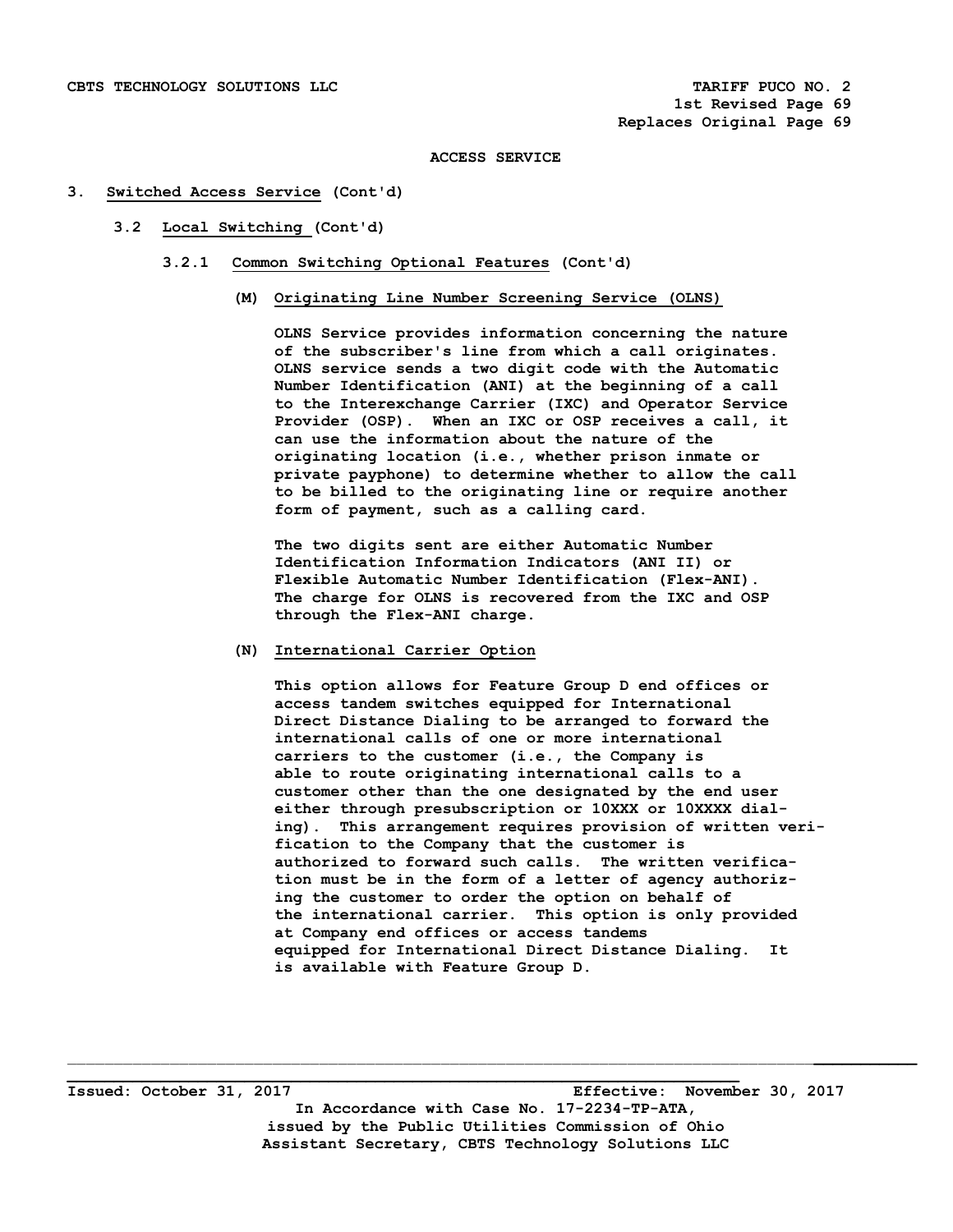## **3. Switched Access Service (Cont'd)**

# **3.3 Obligations of the Company**

 **In addition to the obligations of the Company set forth in 2. preceding, the Company has certain other obligations pertaining only to the provision of Switched Access Service. These obligations are as follows:** 

# **3.3.1 Network Management**

 **The Company will administer its network to insure the provision of acceptable service levels to all telecommunications users of the Company's network services. Generally, service levels are considered acceptable only when both end users and customers are able to establish connections with little or no delay encountered within the Company network. The Company maintains the right to apply protective controls, i.e., those actions, such as call gapping, which selectively cancel the completion of traffic, over any traffic carried over its network, including that associated with a customer's Switched Access Service. Generally, such protective measures would only be taken as a result of occurrences such as failure or overload of Company or customer facilities, natural disasters, mass calling or national security demands. In the event that the protective controls applied by the Company result in the complete loss of service by the customer, the customer will be granted a Credit Allowance for Service Interruption as set forth in 2.4.3 preceding.**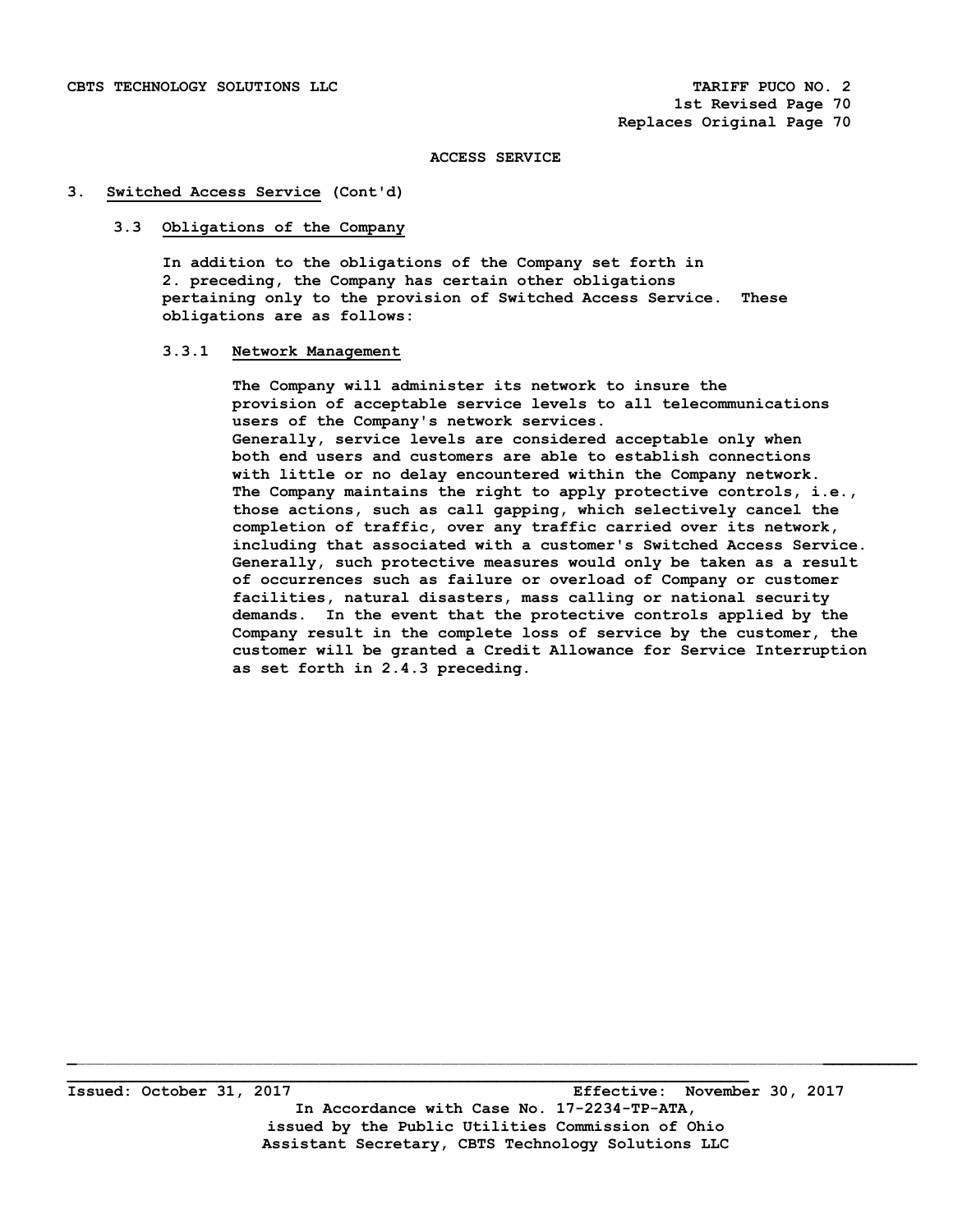## **3. Switched Access Service (Cont'd)**

# **3.3 Obligations of the Company (Cont'd)**

# **3.3.2 Design and Traffic Routing of Switched Access Service**

 **For Switched Access Service, ordered on a per line or per trunk basis, the customer desired line or trunk directionality and/or traffic routing of the Switched Access Service between the customer's premises and the entry switch are specified on the customer's order for service. Also, the customer must specify the Switched Transport facilities to be used (i.e., Entrance Facility, or Electronic Cross-Connect, Direct-Trunked Transport facility, and Tandem-Switched Transport facility). When specifying the Switched Transport facilities to be used, the customer must indicate if the facilities are existing or new.** 

 **The Company will be responsible for selection of facilities from the interface to any switching point and to the end offices where capacity is ordered.** 

# **3.3.3 Determination of Number of Transmission Paths**

 **The following applies to switched access voice transmission paths, and does not apply to CCSAC signaling links and STP Port Terminations provided with the CCSAC option. For determination of the number of CCSAC signaling links and STP Port Terminations required to handle its signaling traffic, the customer shall work cooperatively with the Company.** 

 **For Switched Access Service which is ordered on a per line or per trunk basis, the customer specifies the number of trans mission paths in the order for service. A transmission path is a communication path within the frequency bandwidth of ` approximately 300 to 3000 Hz or a derived communication path of a frequency bandwidth of approximately 300 Hz to 3000 Hz provided over a high frequency analog facility or a high speed digital facility between a customer's premises and a Company location.** 

# **3.3.4 Determination of Number of End Office Transport Terminations**

\_\_\_\_\_\_\_\_\_\_\_\_\_\_\_\_\_\_\_\_\_\_\_\_\_\_\_\_\_\_\_\_\_\_\_\_\_\_\_\_\_\_\_\_\_\_\_\_\_\_\_\_\_\_\_\_\_\_\_\_\_\_\_\_\_\_\_\_\_\_\_\_\_\_\_\_\_\_\_\_**\_\_\_\_\_\_\_\_\_\_\_**

 **For analog entry switches, a termination will be provided for each feature group line or trunk requested. For digital entry switches, an equivalent termination will be provided for each feature group line or trunk requested.** 

**Issued: October 31, 2017 Effective: November 30, 2017 In Accordance with Case No. 17-2234-TP-ATA, issued by the Public Utilities Commission of Ohio Assistant Secretary, CBTS Technology Solutions LLC** 

**\_\_\_\_\_\_\_\_\_\_\_\_\_\_\_\_\_\_\_\_\_\_\_\_\_\_\_\_\_\_\_\_\_\_\_\_\_\_\_\_\_\_\_\_\_\_\_\_\_\_\_\_\_\_\_\_\_\_\_\_\_\_\_\_\_\_\_\_\_\_\_\_\_**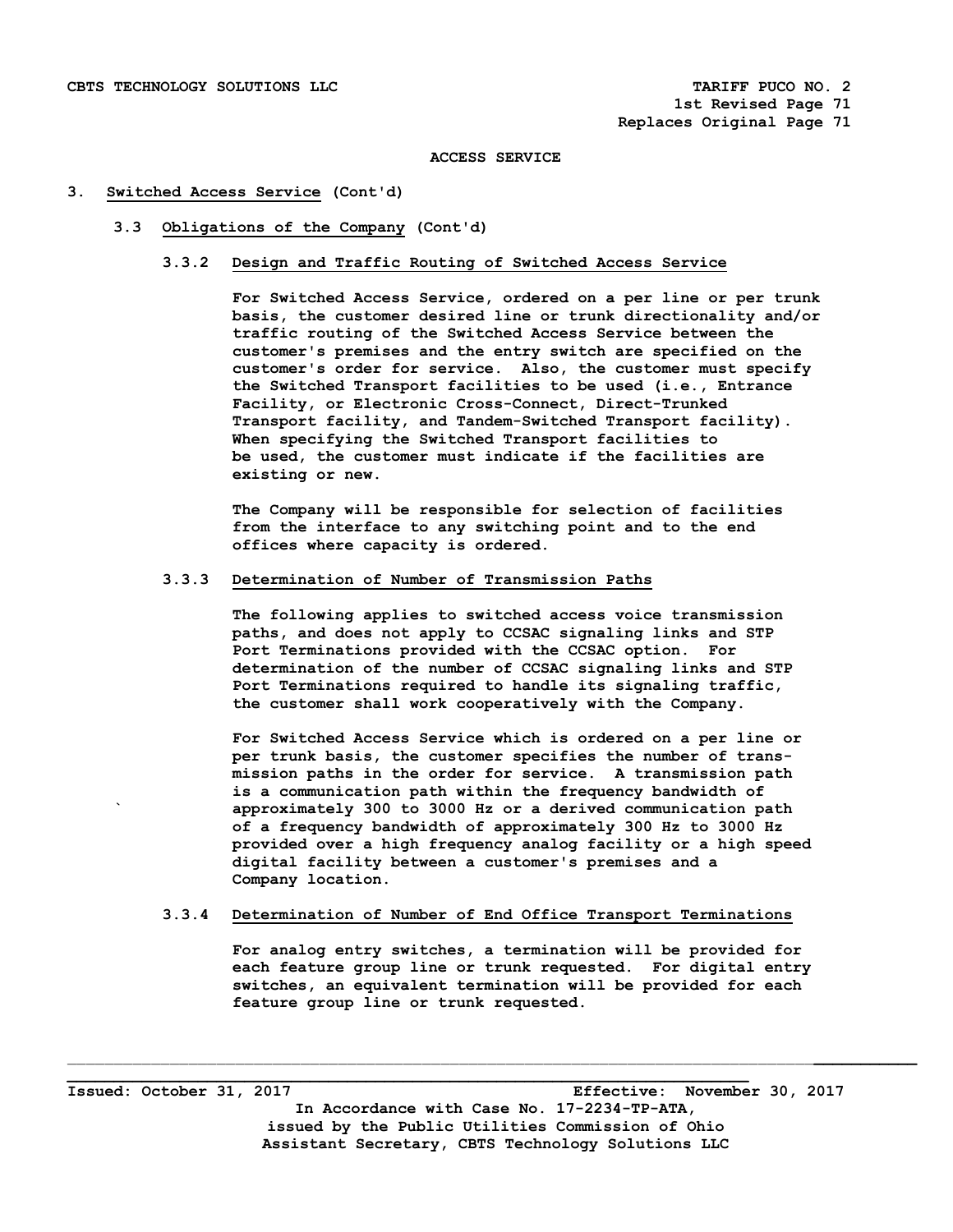#### **3. Switched Access Service (Cont'd)**

#### **3.4 Obligations of the Customer**

 **In addition to the obligations of the customer set forth in 2. preceding, the customer has certain specific obligations pertaining to the use of Switched Access Service. These obligations are as follows:** 

# **(A) Substantial Call Volume**

 **When a customer offers services for which a substantial call volume is expected during a short period of time (e.g., media stimulated events), the customer must notify the Company of the anticipated demand for each peak period. For events scheduled during weekends or holidays, the Company must be notified no later than 5:00 p.m. local time the second prior business day. Notification should include the nature, time, duration, and frequency of the event, an estimated call volume, and the NPA NXX line number(s) to be used.** 

 **On the basis of the information provided, the Company may invoke network management controls if required to reduce the probability of excessive network congestion. The Company will work cooperatively with the customer to determine the appropriate level of such control.** 

 **Failure to provide prescribed notification may result in customer caused network congestion, which could result in discontinuation of service under section 2.2 and/or damages under paragraph 2.3.1.** 

**\_\_\_\_\_\_\_\_\_\_\_\_\_\_\_\_\_\_\_\_\_\_\_\_\_\_\_\_\_\_\_\_\_\_\_\_\_\_\_\_\_\_\_\_\_\_\_\_\_\_\_\_\_\_\_\_\_\_\_\_\_\_\_\_\_\_\_\_\_\_\_\_\_ Issued: October 31, 2017 Effective: November 30, 2017 In Accordance with Case No. 17-2234-TP-ATA, issued by the Public Utilities Commission of Ohio Assistant Secretary, CBTS Technology Solutions LLC**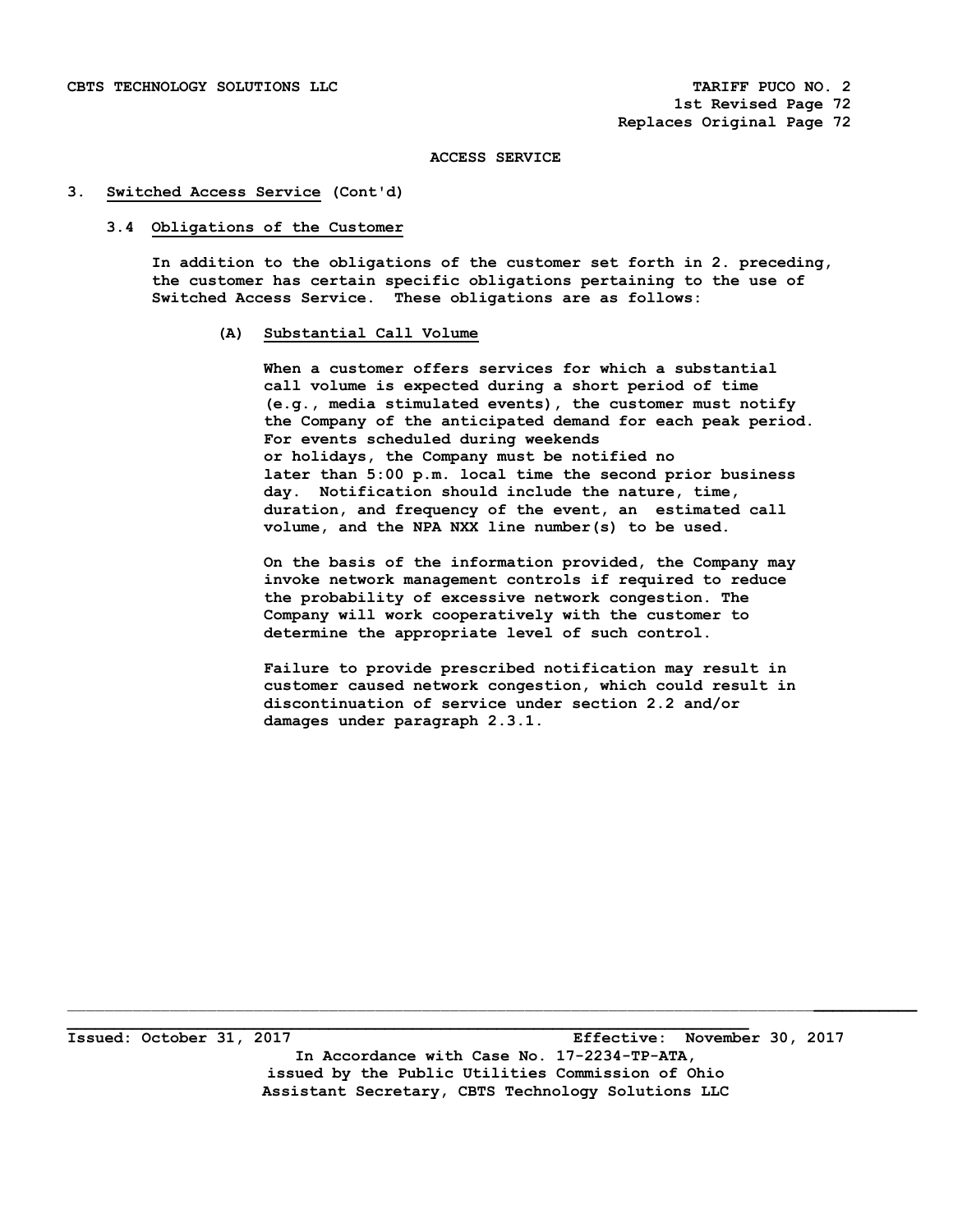## **3. Switched Access Service (Cont'd)**

# **3.4 Obligations of the Customer (Cont'd)**

## **3.4.1 Supervisory Signaling**

 **The customer's facilities shall provide the necessary on-hook, off-hook, answer and disconnect supervision.** 

# **3.4.2 Trunk Group Measurement Reports**

 **With the agreement of the customer, trunk group data in the form of usage in hundred call seconds, peg count and overflow for its end of all access trunk groups, where technologically feasible, will be made available to the Company. These data will be used to monitor trunk group utilization and service performance and will be based on previously arranged intervals and format.** 

#### **3.4.3 Design of Switched Access Services**

 **When a customer orders Switched Access Service on a per line or per trunk basis, it is the customer's responsibility to assure that sufficient access services have been ordered to handle its traffic.**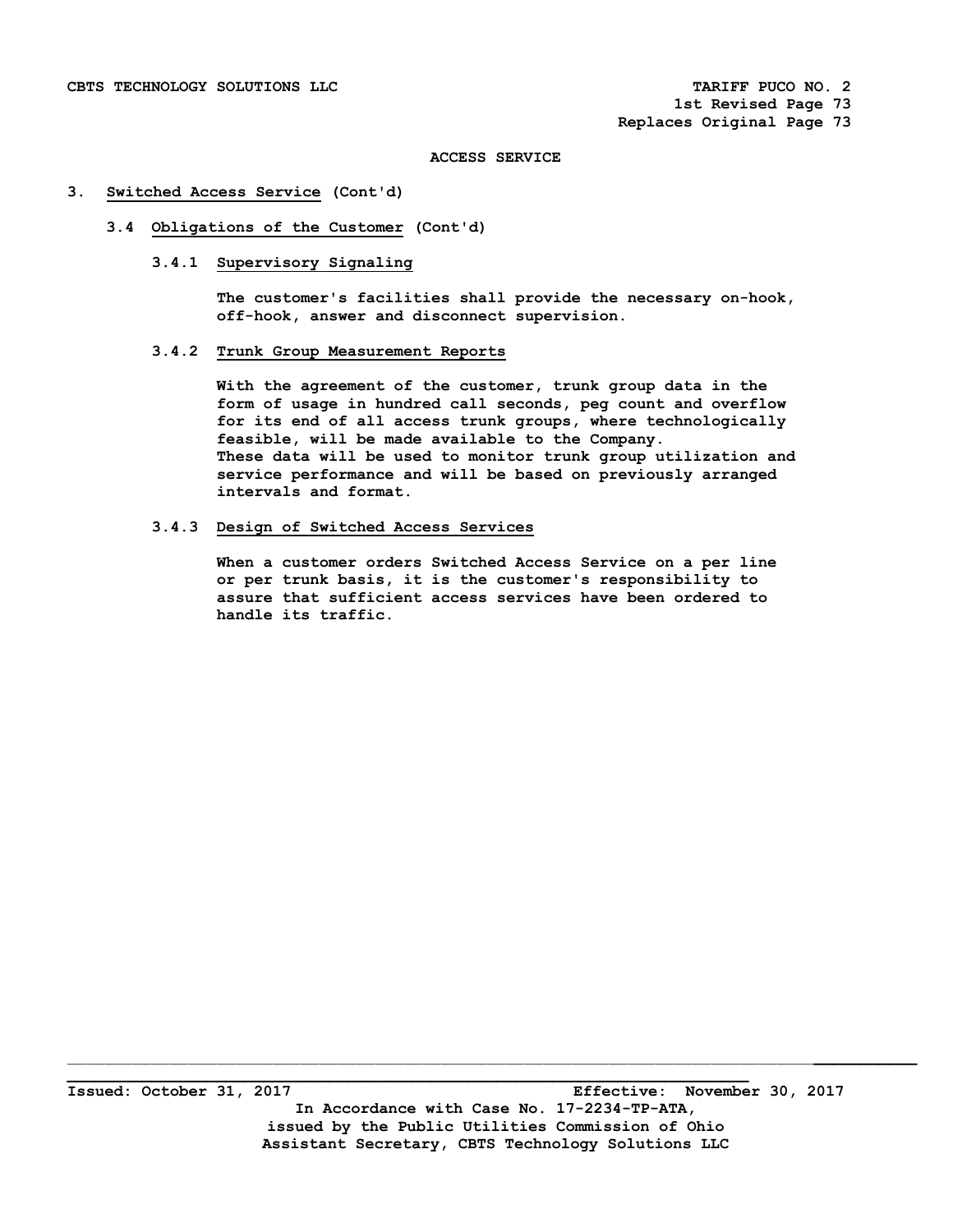#### **3. Switched Access Service (Cont'd)**

#### **3.5 Rate Regulation (cont'd)**

 **This section contains the specific regulations governing the rates and charges that apply for Switched Access Service.** 

# **3.5.1 Description of Rates and Charges**

 **There are four types of rates and charges that apply to Switched Access Service. These are monthly recurring rates, Usage rates, nonrecurring charges, and payment plans for Mercury 1.544 (DS1) service. These rates and charges are applied differently to the various rate elements as set forth following.** 

#### **(A) Monthly Rates**

 **Monthly rates are flat recurring rates that apply each month or fraction thereof that a specific rate element is provided. For billing purposes, each month is considered to have 30 days.** 

# **(B) Usage Rates**

 **Usage rates are rates that apply only when a specific rate element is used. These are applied on a per occurrence (e.g., query, access minute, access minute fixed and per mile basis. Usage rate charges are accumulated over a monthly period.** 

## **(C) Nonrecurring Charges**

 **Nonrecurring charges are one-time charges that apply for a specific work activity (i.e., installation or change to an existing service). The types of nonrecurring charges that apply for Switched Access Service are: installation of service, service rearrangements, and Signaling for Tandem Switching** 

**\_\_\_\_\_\_\_\_\_\_\_\_\_\_\_\_\_\_\_\_\_\_\_\_\_\_\_\_\_\_\_\_\_\_\_\_\_\_\_\_\_\_\_\_\_\_\_\_\_\_\_\_\_\_\_\_\_\_\_\_\_\_\_\_\_\_\_\_\_\_\_\_\_\_\_\_\_\_\_\_\_\_\_\_ Issued: October 31, 2017 Effective: November 30, 2017 In Accordance with Case No. 17-2234-TP-ATA, issued by the Public Utilities Commission of Ohio Assistant Secretary, CBTS Technology Solutions LLC**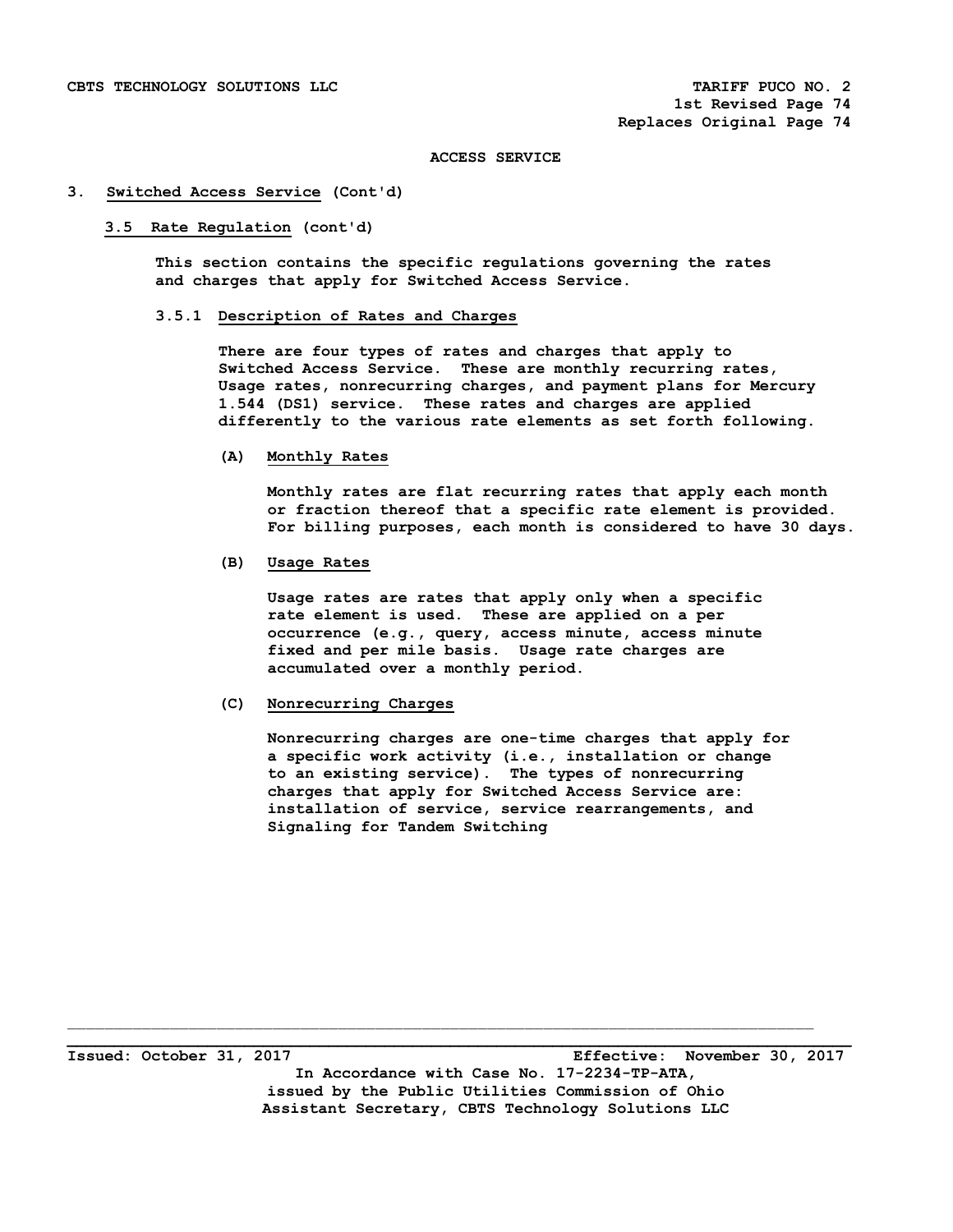#### **3. Switched Access Service (Cont'd)**

#### **3.5 Rate Regulation (cont'd)**

- **3.5.1 Description of Rates and Charges (Cont'd)**
- **(C) Nonrecurring Charges (Cont'd)** 
	- **(1) Installation of Service**

 **Nonrecurring charges apply to each Switched Access Service installed as follows:** 

- **Per Line or Per Trunk**
- **Per Entrance Facility (DS1 or DS3)**
- **Per Multiplexer ordered**

## **(D) Payment Plans for Mercury 1.544 (DS1) Service**

 **The Optional Payment Plan (OPP) is a provision that allows a customer to pay a fixed rate for specific Mercury 1.544 (DS1) Service over a 36 or 60 month payment period. During the effective term, monthly rates for services installed under this arrangement will not be subject to Company initiated rate changes.** 

 **Mercury 1.544 (DS1) rates and charges for which the OPP is available are listed in 3.7.1 following.** 

 **During a customer's OPP term, the customer shall pay current rates provided they do not exceed the original rate contracted for by the customer, and conversion may be made to a new OPP term of the same or different length. If the expiration date for the new service or OPP term is beyond the end of the original OPP term, the remaining OPP charges for the original term will not apply.** 

 **At the expiration of the OPP term and if the customer wishes to continue Mercury 1.544 (DS1) Service the customer may elect:** 

- **Prevailing month-to-month tariff rates**
- **A new OPP at the prevailing OPP rate, if available**

 **The customer continues to receive the OPP rate on a month-to month basis for a period of up to six months following the completion of the term. After the six months, the rates will automatically revert to the month-to-month rates.** 

 $\mathcal{L}_\mathcal{L} = \{ \mathcal{L}_\mathcal{L} = \{ \mathcal{L}_\mathcal{L} = \{ \mathcal{L}_\mathcal{L} = \{ \mathcal{L}_\mathcal{L} = \{ \mathcal{L}_\mathcal{L} = \{ \mathcal{L}_\mathcal{L} = \{ \mathcal{L}_\mathcal{L} = \{ \mathcal{L}_\mathcal{L} = \{ \mathcal{L}_\mathcal{L} = \{ \mathcal{L}_\mathcal{L} = \{ \mathcal{L}_\mathcal{L} = \{ \mathcal{L}_\mathcal{L} = \{ \mathcal{L}_\mathcal{L} = \{ \mathcal{L}_\mathcal{$ 

**Issued: October 31, 2017 Effective: November 30, 2017 In Accordance with Case No. 17-2234-TP-ATA, issued by the Public Utilities Commission of Ohio Assistant Secretary, CBTS Technology Solutions LLC** 

**\_\_\_\_\_\_\_\_\_\_\_\_\_\_\_\_\_\_\_\_\_\_\_\_\_\_\_\_\_\_\_\_\_\_\_\_\_\_\_\_\_\_\_\_\_\_\_\_\_\_\_\_\_\_\_\_\_\_\_\_\_\_\_\_\_\_\_\_\_\_\_\_\_**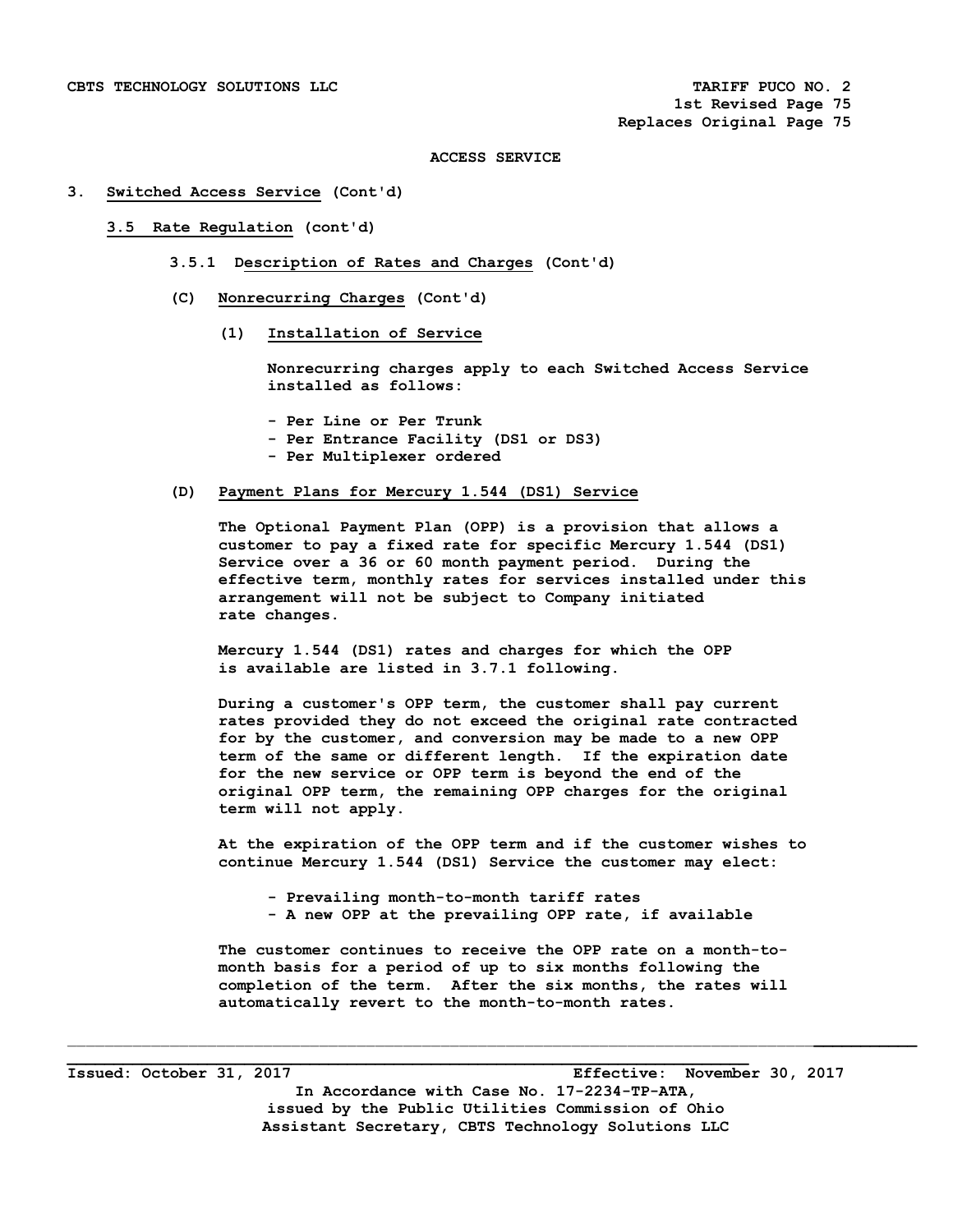#### **3. Switched Access Service (Cont'd)**

#### **3.5 Rate Regulation (cont'd)**

- **3.5.1 Description and Application of Rates and Charges (Cont'd)** 
	- **(D) Payment Plan for Mercury 1.544 (DSls) Service (Cont'd)**

 **During an OPP term, a customer may move one Entrance Facility service to another location while keeping the OPP in force, provided the customer and customer's end user remain the same and no lapse in service occurs.** 

 **The Minimum Period for service provided under an OPP is the same as the OPP term selected by the customer (i.e. 36 or 60 month payment period). The Minimum Period for service pro vided under the month-to-month payment arrangement is 1 month for Mercury 1.544 (DS1).** 

 **Customers requesting termination of service prior to the ex piration date of the Minimum Period will be liable for payment of a Minimum Period Charge. The Minimum Period Charge for all OPP terms will be calculated as follows:** 

- **The service that is in place less than 12 months the customer would pay the monthly rate for the service.**
- **The dollar difference between (a) the current OPP rate for the OPP term that could have been completed during the time the service was actually in service, and (b) the customer's current OPP rate for each month the service was provided.**

 **For example, a customer subscribed to a 60 month OPP term and disconnected service during the 39th month. This customer's minimum period charge would be:** 

 **[36 month OPP rate - 60 month OPP rate] X 39 = Minimum Period Charge.** 

 **The 36 month OPP term could have been completed during the months the service was actually in service.** 

 **All minimum period charges will be based on the OPP rates in effect at the time of termination.** 

 $\mathcal{L}_\mathcal{L} = \{ \mathcal{L}_\mathcal{L} = \{ \mathcal{L}_\mathcal{L} = \{ \mathcal{L}_\mathcal{L} = \{ \mathcal{L}_\mathcal{L} = \{ \mathcal{L}_\mathcal{L} = \{ \mathcal{L}_\mathcal{L} = \{ \mathcal{L}_\mathcal{L} = \{ \mathcal{L}_\mathcal{L} = \{ \mathcal{L}_\mathcal{L} = \{ \mathcal{L}_\mathcal{L} = \{ \mathcal{L}_\mathcal{L} = \{ \mathcal{L}_\mathcal{L} = \{ \mathcal{L}_\mathcal{L} = \{ \mathcal{L}_\mathcal{$ 

**Issued: October 31, 2017 Effective: November 30, 2017 In Accordance with Case No. 17-2234-TP-ATA, issued by the Public Utilities Commission of Ohio Assistant Secretary, CBTS Technology Solutions LLC** 

**\_\_\_\_\_\_\_\_\_\_\_\_\_\_\_\_\_\_\_\_\_\_\_\_\_\_\_\_\_\_\_\_\_\_\_\_\_\_\_\_\_\_\_\_\_\_\_\_\_\_\_\_\_\_\_\_\_\_\_\_\_\_\_\_\_\_\_\_\_\_\_\_\_**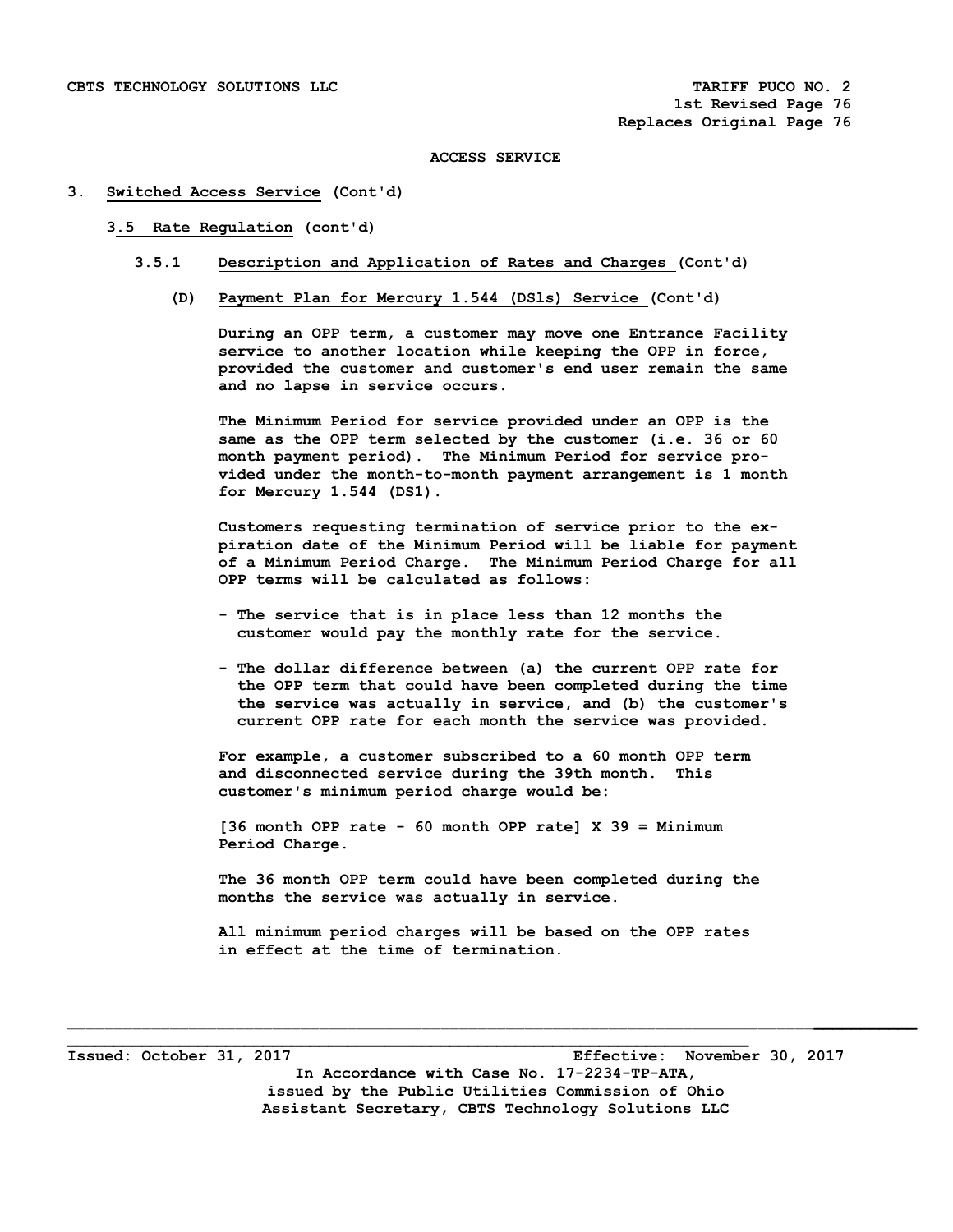#### **3. Switched Access Service (Cont'd)**

- **3.5 Rate Regulations (Cont'd)** 
	- **3.5.1 Description of Rates and Charges (Cont'd)** 
		- **(E) Nonrecurring Charges (Cont'd)** 
			- **(1) Service Rearrangements**

 **Service rearrangements are changes to existing services installed which do not result in either a change in the minimum period requirements as set forth in 2.4.2 preceding or a change in the physical location of the point of termination at a customer's premises or a customer's end user's premises. Changes which result in the establishment of new minimum period obligations are treated as disconnects and starts. Changes in the physical location of the point of termination are treated as moves and are described and charged for as set forth in 3.5.4 following.** 

 **The charge to the customer for the service rearrangement is dependent on whether the change is administrative only in nature or involves an actual physical change to the service.** 

 **Administrative changes will be made without charge(s) to the customer. Such changes require the continued provision and billing of the Access Service to the same entity (i.e., customer remains responsible for all outstanding indebtedness for the Access Service). Administrative changes are as follows:** 

 **- Change of customer name (i.e., the customer of record does not change but rather the customer of record changes its name.** 

**\_\_\_\_\_\_\_\_\_\_\_\_\_\_\_\_\_\_\_\_\_\_\_\_\_\_\_\_\_\_\_\_\_\_\_\_\_\_\_\_\_\_\_\_\_\_\_\_\_\_\_\_\_\_\_\_\_\_\_\_\_\_\_\_\_\_\_\_\_\_\_\_\_ Issued: October 31, 2017 Effective: November 30, 2017 In Accordance with Case No. 17-2234-TP-ATA, issued by the Public Utilities Commission of Ohio Assistant Secretary, CBTS Technology Solutions LLC**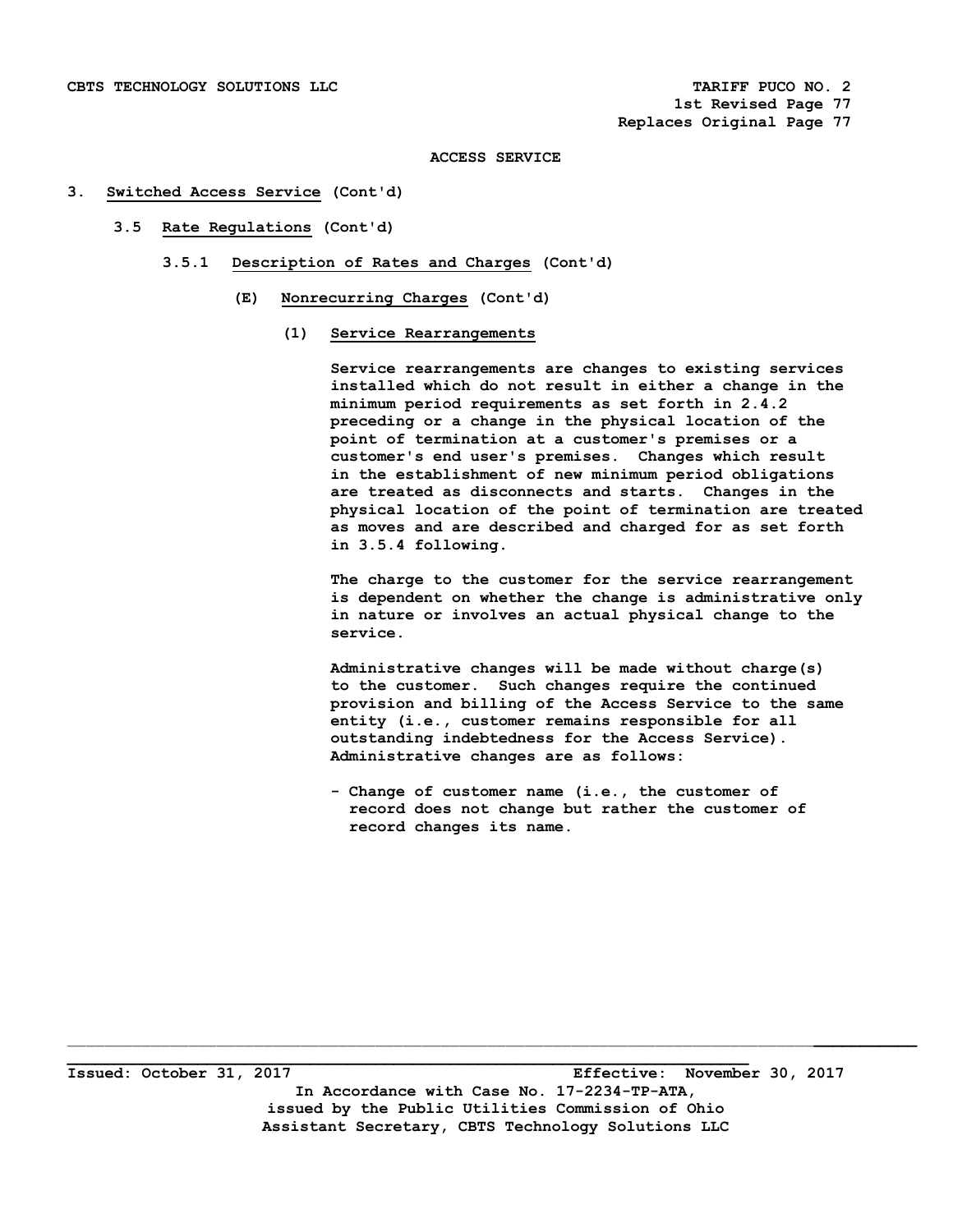#### **3. Switched Access Service (Cont'd)**

- **3.5 Rate Regulations (Cont'd)** 
	- **3.5.1 Description of Rates and Charges (Cont'd)** 
		- **(E) Nonrecurring Charges (Cont'd)** 
			- **(2) Service Rearrangements (Cont'd)** 
				- Change of customer or customer's end user premises  **address when the change of address is not a result of a physical relocation of equipment,**
				- Change in billing data (name, address, or contact  **name or telephone number),**
				- Change of customer circuit identification,
				- Change of billing account number,
				- Change of customer test line number,
				- Change of customer or customer's end user contact  **name or telephone number, and**
				- Change of jurisdiction.

 **All other service rearrangements will be charged for as follows:** 

- If, due to technical limitations of the Company,  **a customer could not combine its 800 Access Service traffic with its other trunk side Switched Access Service, no charge will apply to combine these trunk groups when it becomes technically possible.**
- For all other changes, including the addition of,  **or modifications to, optional features a charge equal to the Switched Transport nonrecurring (i.e., installation) charge will apply. When an optional feature is not required on each transmission path, but rather for an entire transmission path group,**

**Issued: October 31, 2017 Effective: November 30, 2017 In Accordance with Case No. 17-2234-TP-ATA, issued by the Public Utilities Commission of Ohio Assistant Secretary, CBTS Technology Solutions LLC** 

**\_\_\_\_\_\_\_\_\_\_\_\_\_\_\_\_\_\_\_\_\_\_\_\_\_\_\_\_\_\_\_\_\_\_\_\_\_\_\_\_\_\_\_\_\_\_\_\_\_\_\_\_\_\_\_\_\_\_\_\_\_\_\_\_\_\_\_\_\_\_\_\_\_**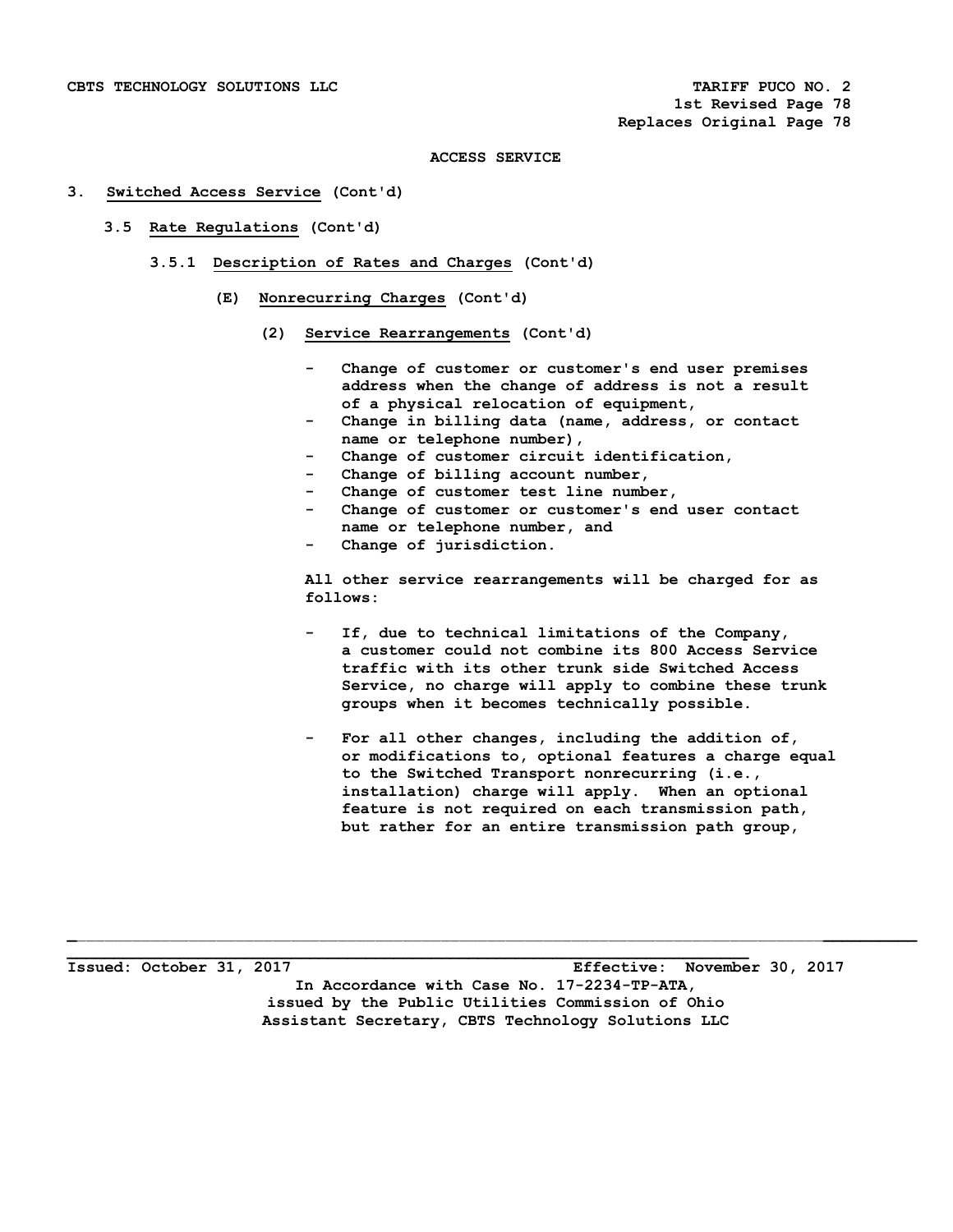#### **3. Switched Access Service (Cont'd)**

- **3.5 Rate Regulations (Cont'd)** 
	- **3.5.1 Description of Rates and Charges (Cont'd)** 
		- **(E) Nonrecurring Charges (Cont'd)** 
			- **(1) Service Rearrangements (Cont'd)**

 **an end office or an access tandem switch, only one such charge will apply (i.e., it will not apply per transmission path). When the CCSAC option is elected, the customer may add Calling Party Number (CPN), Charge Number (CN), and Carrier Selection Parameter (CSP) at no additional charge if these features are specified at the time the CCSAC option is ordered for existing switched access trunks.** 

- **In compliance with FCC Docket No. 91-213 Report and Order, Adopted September 17, 1992, no Switched Transport nonrecurring charges will apply for service connection when an interexchange carrier converts trunks from tandem-switched transport to direct-trunked transport or from direct-trunked transport to tandem-switched transport, or for movement between Voice Grade, DS1 or DS3 facilities. The customer, however, must maintain the same Point of Termination (POT) location to receive the waiver. This waiving of Switched Transport nonrecurring charges remains in effect until six months from the effective date of the Local Transport Restructure tariff.**
- **(2) Signaling for Tandem Switching**

 **A nonrecurring charge as specified in 3.7.1 following applies when a TSP request signaling information for the provision of tandem switching. The nonrecurring signaling charge applies per CIC routed over a TSP's trunk group, by Telephone Company end office.** 

**\_\_\_\_\_\_\_\_\_\_\_\_\_\_\_\_\_\_\_\_\_\_\_\_\_\_\_\_\_\_\_\_\_\_\_\_\_\_\_\_\_\_\_\_\_\_\_\_\_\_\_\_\_\_\_\_\_\_\_\_\_\_\_\_\_\_\_\_\_\_\_\_\_ Issued: October 31, 2017 Effective: November 30, 2017 In Accordance with Case No. 17-2234-TP-ATA, issued by the Public Utilities Commission of Ohio Assistant Secretary, CBTS Technology Solutions LLC**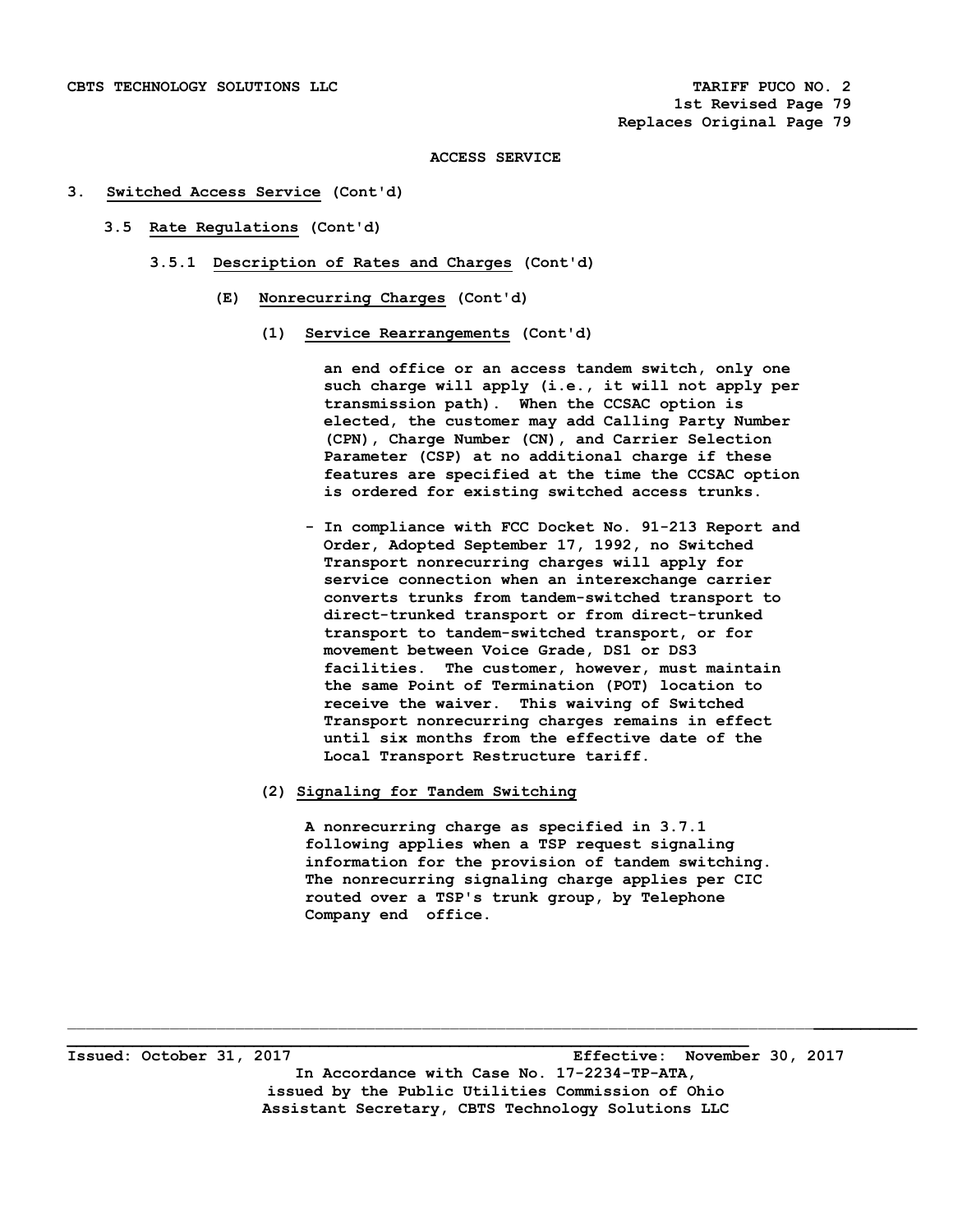#### **3. Switched Access Service (Cont'd)**

#### **3.5 Rate Regulations (Cont'd)**

- **3.5.1 Description of Rates and Charges (Cont'd)** 
	- **(F) Local Switching Ports** 
		- **(1) Local Switching Common Port**

 **The Local Switching Common Trunk Port minutes of-use rate provides for the use of the shared end office trunk ports for termination of common transport trunks for tandem routed traffic.** 

 **(2) Local Switching Dedicated Trunk Port** 

 **The Local Switching Dedicated Trunk Port monthly rate provides for termination of a dedicated trunk in the end office port. The rate is assessed per trunk for all trunk side services, per analog or digital end office.** 

## **3.5.2 Minimum Periods**

 **Switched Access Service is provided for a minimum period of one month.** 

# **3.5.3 Minimum Monthly Charge**

 **Switched Access Service is subject to a minimum monthly charge. The minimum charge applies for the total capacity provided. The minimum monthly charge consists of the following elements:** 

 **The minimum monthly charge for the Tandem-Switched Transmission and Tandem-Switching rate elements is the sum of the charges set forth in 3.7.1 following for the measured usage for the month.** 

 **The minimum monthly charge for Entrance Facilities and Direct-Trunked Transport rate elements is the sum of the charges set forth in 3.7.1 following.** 

**Issued: October 31, 2017 Effective: November 30, 2017 In Accordance with Case No. 17-2234-TP-ATA, issued by the Public Utilities Commission of Ohio Assistant Secretary, CBTS Technology Solutions LLC** 

**\_\_\_\_\_\_\_\_\_\_\_\_\_\_\_\_\_\_\_\_\_\_\_\_\_\_\_\_\_\_\_\_\_\_\_\_\_\_\_\_\_\_\_\_\_\_\_\_\_\_\_\_\_\_\_\_\_\_\_\_\_\_\_\_\_\_\_\_\_\_\_\_\_**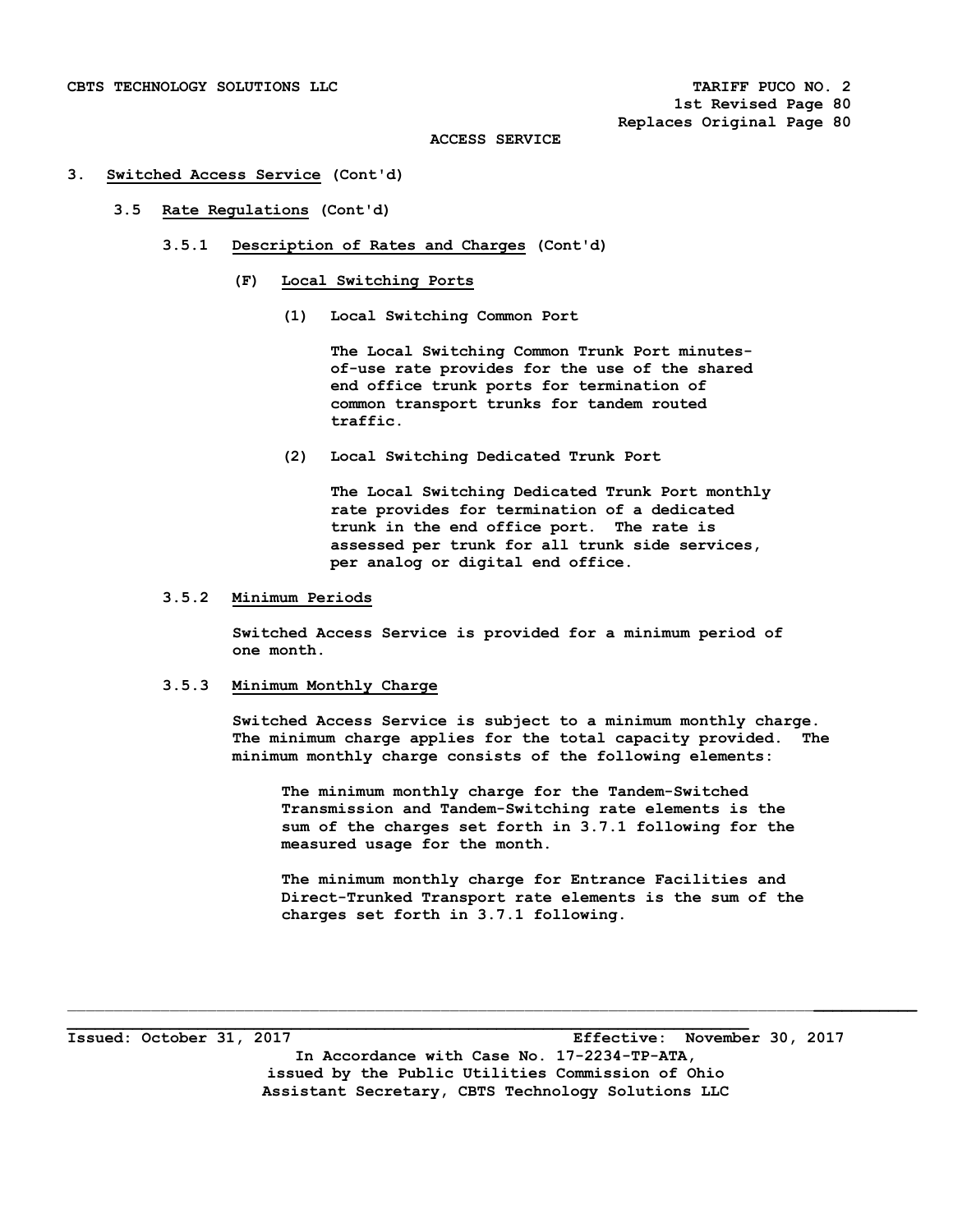#### **3. Switched Access Service (Cont'd)**

## **3.5 Rate Regulations (Cont'd)**

 **3.5.4 Moves** 

 **A move involves a change in the physical location of one of the following:** 

 **- The point of termination at the customer's premises - The customer's premises** 

 **The charges for the move are identical whether the move is to a new location within the same building or to a different building.** 

 **All Moves will be treated as a discontinuance and start of service and all associated nonrecurring charges will apply. New minimum period requirements will be established for the new services. The customer will also remain responsible for satisfying all outstanding minimum period charges for the discontinued services.** 

## **3.5.5 Measuring Access Minutes**

 **Customer traffic to end offices will be measured by the Telephone Company at end office switches or access tandem switches. Origi nating and terminating calls will be measured by the Company to determine the basis for computing chargeable access minutes.** 

 **For terminating calls over FGD, where the off-hook supervisory signal is provided by the customer's equipment the measured minutes are the chargeable access minutes.** 

\_\_\_\_\_\_\_\_\_\_\_\_\_\_\_\_\_\_\_\_\_\_\_\_\_\_\_\_\_\_\_\_\_\_\_\_\_\_\_\_\_\_\_\_\_\_\_\_\_\_\_\_\_\_\_\_\_\_\_\_\_\_\_\_\_\_\_\_\_\_\_\_\_\_\_\_\_\_\_\_**\_\_\_\_\_\_\_\_\_\_\_**

**\_\_\_\_\_\_\_\_\_\_\_\_\_\_\_\_\_\_\_\_\_\_\_\_\_\_\_\_\_\_\_\_\_\_\_\_\_\_\_\_\_\_\_\_\_\_\_\_\_\_\_\_\_\_\_\_\_\_\_\_\_\_\_\_\_\_\_\_\_\_\_\_\_** 

**Issued: October 31, 2017 Effective: November 30, 2017 In Accordance with Case No. 17-2234-TP-ATA, issued by the Public Utilities Commission of Ohio Assistant Secretary, CBTS Technology Solutions LLC**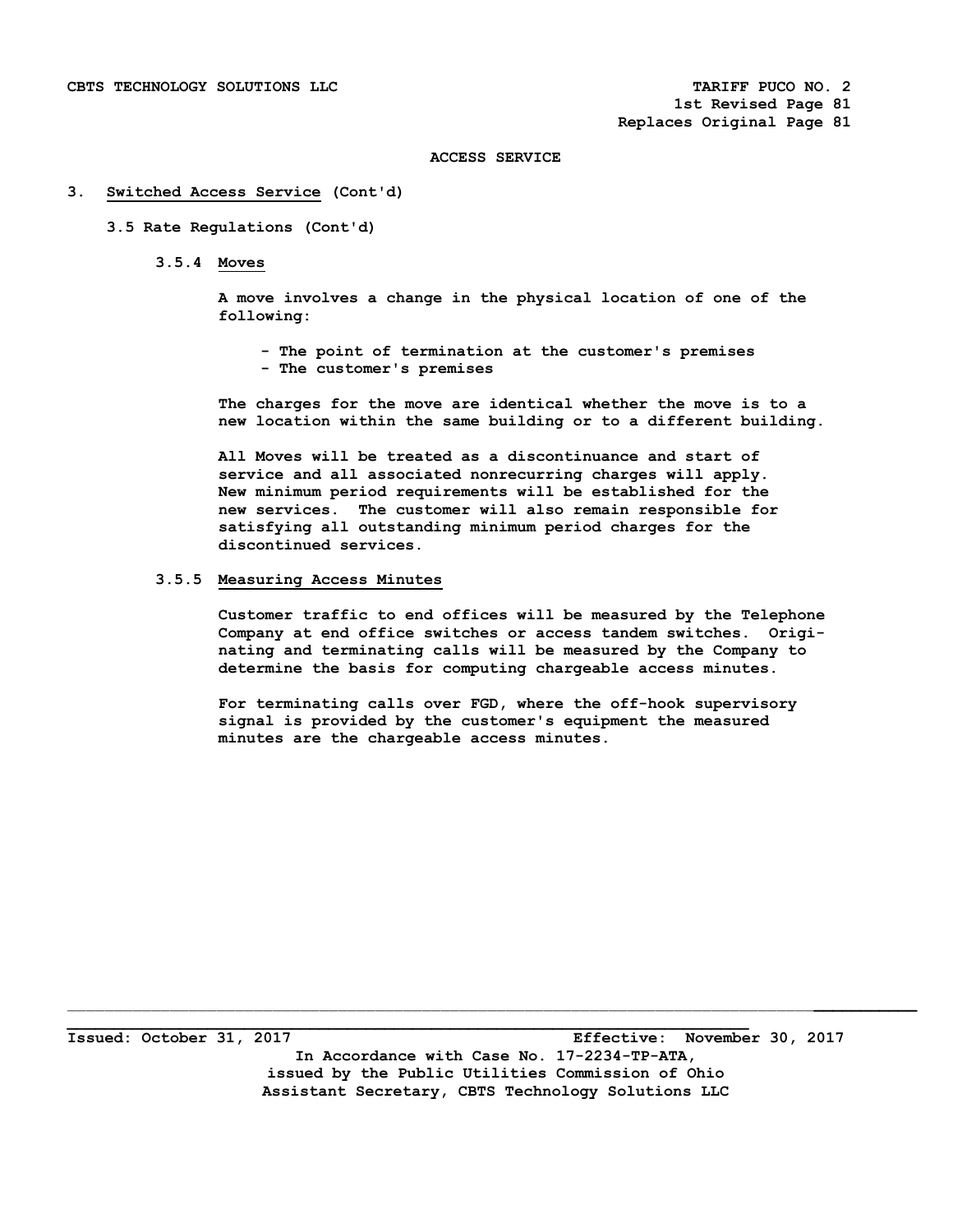#### **3. Switched Access Service (Cont'd)**

- **3.5 Rate Regulations (Cont'd)** 
	- **3.5.5 Measuring Access Minutes (Cont'd)** 
		- **Step 1: Obtain recorded originating minutes and messages (measured as set forth in (A) following for FGA where the off-hook supervisory signal is forwarded by the customer's equipment when the called party answers) from the appropriate recording data.**
		- **Step 2: Obtain the total attempts by dividing the originating measured messages by the completion ratio. Completion ratios (CR) are obtained separately for the major call categories such as DDD, 800, directory assistance and international from a sample study which analyzes the ultimate completion status of the total attempts which receive acknowledgement from the customer. That is, Measured Messages divided by Completion Ratio equals Total Attempts.**
		- **Step 3: Obtain the total non-conversation time additive (NCTA) by multiplying the total attempts (obtained in Step 2) by the NCTA per attempt ratio. The NCTA per attempt ratio is obtained from the sample study identified in Step 2 by measuring the non-conversation time associated with both completed and uncompleted attempts. The total NCTA is the time on a completed attempt from customer acknowledgment of receipt of call to called party answer (set up and ringing) plus the time on an uncompleted attempt from customer acknowledgement of call until the access tandem or end office receives a disconnect signal (ring - no answer, busy or network blockage). That is, Total Attempts times Non- Conversation Time per Attempt Ratio equals Total NCTA.**
		- **Step 4: Obtain total chargeable originating access minutes by adding the total NCTA (obtained in Step 3) to the recorded originating measured minutes (obtained in Step 1). That is, Measured Minutes plus NCTA equals Chargeable Originating Access Minutes.**

**Issued: October 31, 2017 Effective: November 30, 2017 In Accordance with Case No. 17-2234-TP-ATA, issued by the Public Utilities Commission of Ohio Assistant Secretary, CBTS Technology Solutions LLC** 

**\_\_\_\_\_\_\_\_\_\_\_\_\_\_\_\_\_\_\_\_\_\_\_\_\_\_\_\_\_\_\_\_\_\_\_\_\_\_\_\_\_\_\_\_\_\_\_\_\_\_\_\_\_\_\_\_\_\_\_\_\_\_\_\_\_\_\_\_\_\_\_\_\_**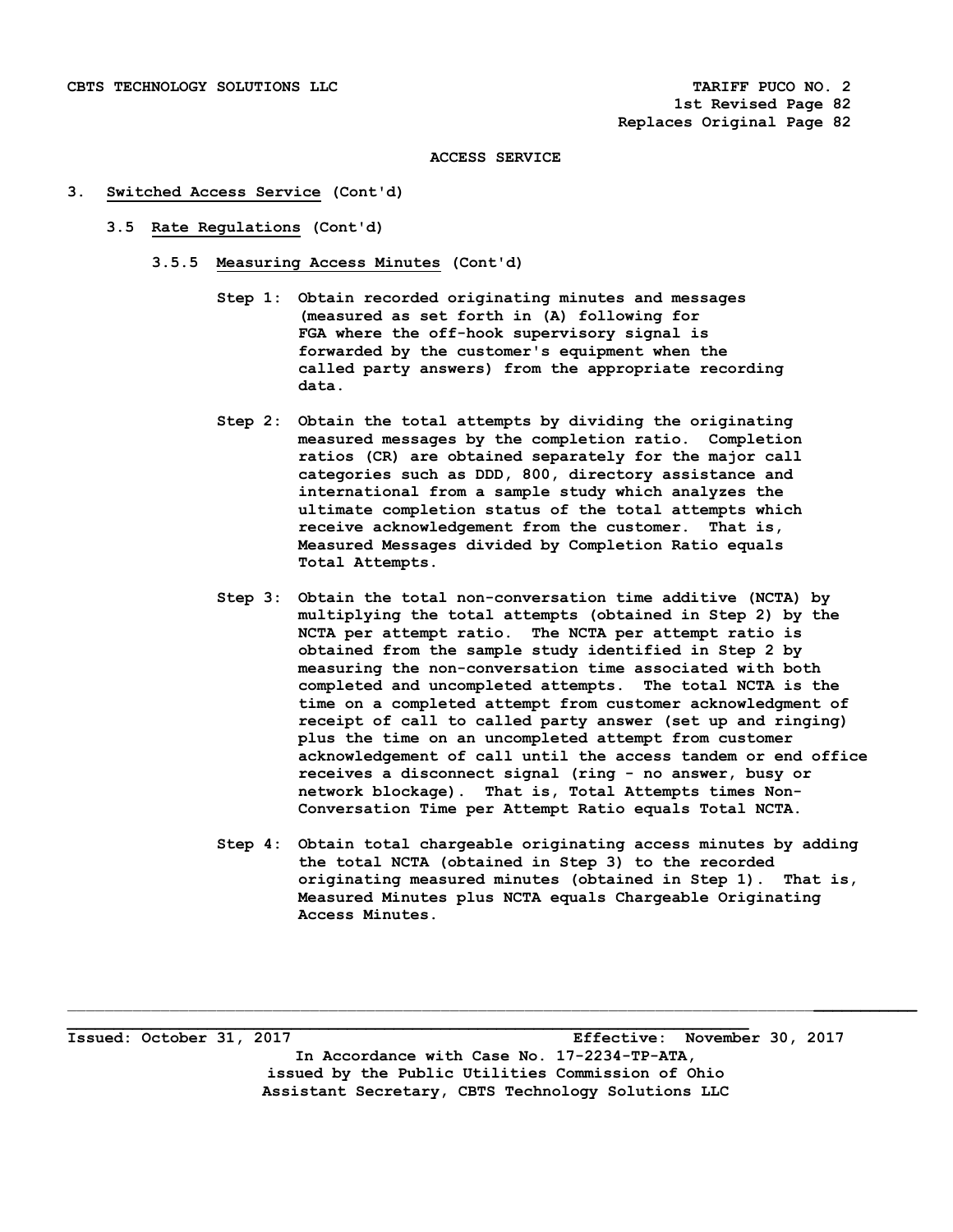#### **3. Switched Access Service (Cont'd)**

#### **3.5 Rate Regulations (Cont'd)**

 **3.5.5 Measuring Access Minutes (Cont'd)** 

 **Following is an example which illustrates how the chargeable originating access minutes are derived from the measured originating minutes using this formula.** 

- **Where: Measured Minutes (M. Min.) = 7,000 Measured Messages (M. Mes.) = 1,000 Completion Ratio (CR) = .75**  NCTA per Attempt = .4
	- **(1) Total Attempts = 1,000(M. Mes) = 1,333.33 .75 (CR)**
	- **(2) Total NCTA = .4 (NCTA per Attempt) x 1,333.33 = 533.33**
	- **(3) Total Chargeable Originating Access Minutes = 7,000(M. Min) + 533.33(NCTA) = 7,533.33**

 **FGD access minutes or fractions thereof are accumulated over the billing period. The exact value of the fraction is a function of the switch technology where the measurement is made. FGD access minutes are accumulated for each end office.** 

 **When determining chargeable access minutes the accumulated access minutes or fractions thereof are rounded up to the nearest access minute.** 

**Issued: October 31, 2017 Effective: November 30, 2017 In Accordance with Case No. 17-2234-TP-ATA, issued by the Public Utilities Commission of Ohio Assistant Secretary, CBTS Technology Solutions LLC** 

**\_\_\_\_\_\_\_\_\_\_\_\_\_\_\_\_\_\_\_\_\_\_\_\_\_\_\_\_\_\_\_\_\_\_\_\_\_\_\_\_\_\_\_\_\_\_\_\_\_\_\_\_\_\_\_\_\_\_\_\_\_\_\_\_\_\_\_\_\_\_\_\_\_**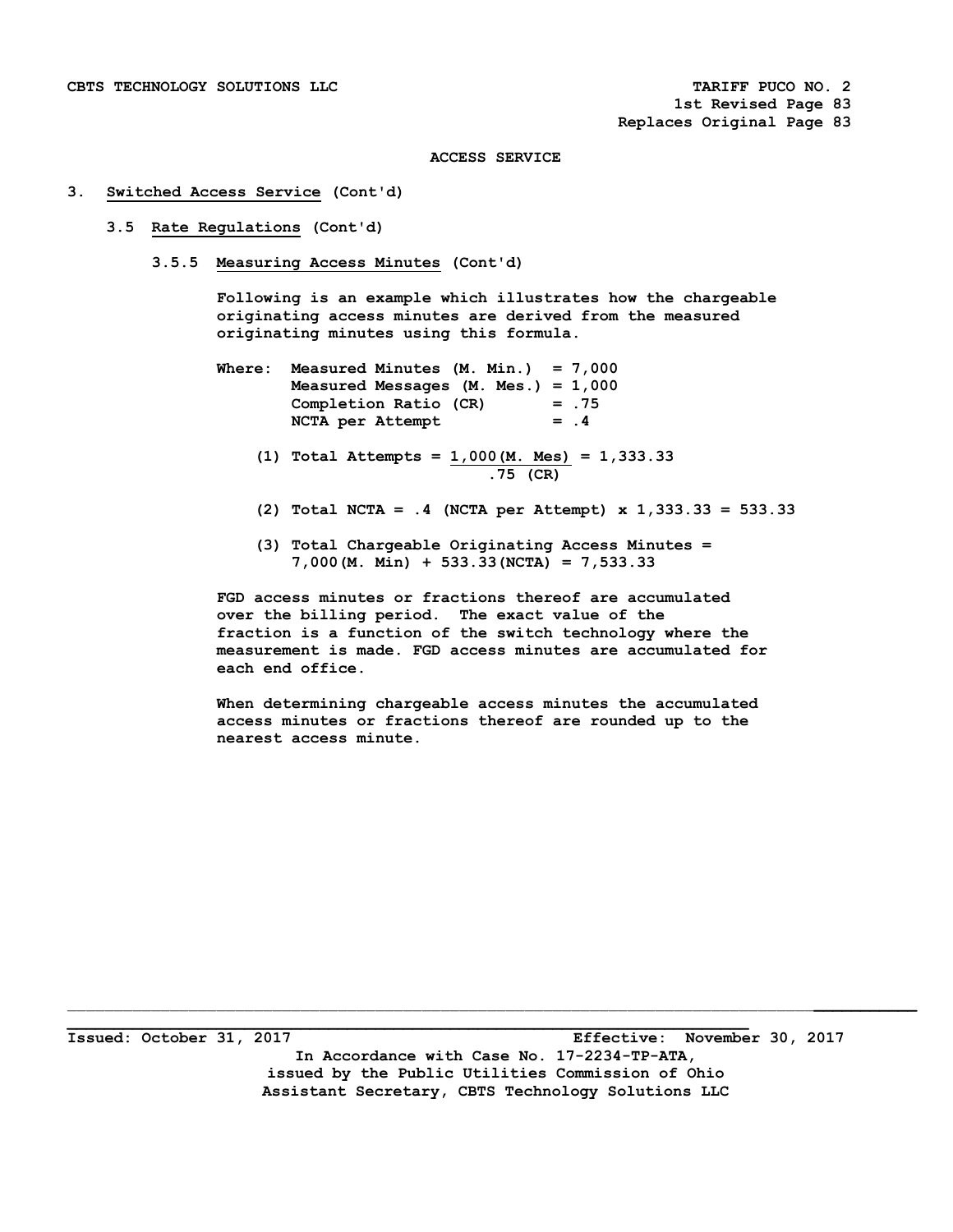#### **3. Switched Access Service (Cont'd)**

#### **3.7 Rate Regulations (Cont'd)**

- **3.5.5 Measuring Access Minutes (Cont'd)** 
	- **(A) Feature Group D Usage Measurement**

 **For originating calls over FGD with multifrequency address signaling, usage measurement begins when the originating FGD entry switch receives the first wink supervisory signal forwarded from the customer's point of termination. For originating calls over FGD with CCSAC, usage measurement begins when the last point of switching sends the initial address message to the customer.** 

 **The measurement of originating call usage over FGD ends when the originating FGD entry switch receives dis connect supervision from either the originating end user's end office, indicating the originating end user has disconnected, or the customer's point of termina tion, whichever is recognized first by the entry switch.** 

 **For terminating calls over FGD, the measurement of access minutes begins when the terminating FGD entry switch receives answer supervision from the terminating end user's end office, indicating the terminating end user has answered.** 

 **The measurement of terminating call usage over FGD ends when the terminating FGD entry switch receives dis connect supervision from either the terminating end user's end office, indicating the terminating end user has disconnected, or the customer's point of termina tion, whichever is recognized first by the entry switch.** 

**Issued: October 31, 2017 Effective: November 30, 2017 In Accordance with Case No. 17-2234-TP-ATA, issued by the Public Utilities Commission of Ohio Assistant Secretary, CBTS Technology Solutions LLC** 

**\_\_\_\_\_\_\_\_\_\_\_\_\_\_\_\_\_\_\_\_\_\_\_\_\_\_\_\_\_\_\_\_\_\_\_\_\_\_\_\_\_\_\_\_\_\_\_\_\_\_\_\_\_\_\_\_\_\_\_\_\_\_\_\_\_\_\_\_\_\_\_\_\_**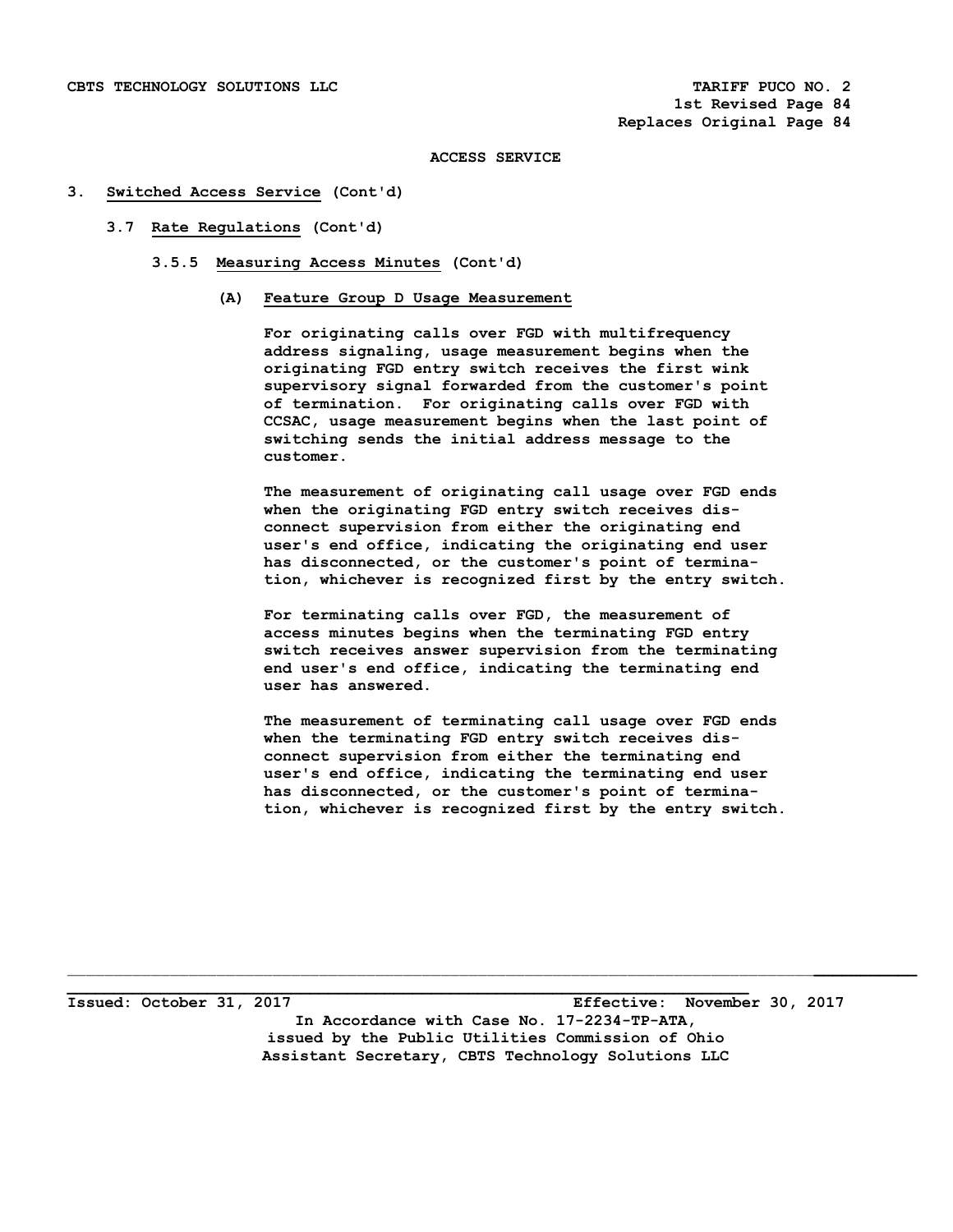#### **3. Switched Access Service (Cont'd)**

## **3.5 Rate Regulations (Cont'd)**

# **3.5.6 Network Blocking Charge for Feature Group D**

 **The customer will be notified by the Company to increase its capacity (quantities of trunks) when excessive trunk group blocking occurs on groups carrying Feature Group D traffic and the measured access minutes for that hour ex ceed the capacity purchased. Excessive trunk group block ing occurs when the blocking thresholds stated below are exceeded. They are predicated on time consistent, hourly measurements over a 30 day period excluding Saturdays, Sundays and national holidays. If the order for additional capacity has not bee received by the Company within 15 days of the notification, the Company will bill the customer, at the rate set forth in 3.7.1(F) following, for each overflow in excess of the blocking threshold when (1) the average "30 day period" overflow exceeds the threshold level for any particular hour and (2) the "30 day period" measured average originating or two-way usage for the same clock hour exceeds the capacity purchased.** 

# **Blocking Thresholds**

| Trunks in Service | $1\%$ | $1/2$ <sup>8</sup> |
|-------------------|-------|--------------------|
| $1 - 2$           | .070  | .045               |
| $3 - 4$           | .050  | .035               |
| $5 - 6$           | .040  | .025               |
| 7 or greater      | .030  | .020               |

 **The 1% blocking threshold is for transmission paths carrying traffic direct (without an alternate route) between an end office and a customer's premises. The 1/2% blocking threshold is for transmission paths carrying first routed traffic between an end office and a customer's premises via an access tandem.** 

**\_\_\_\_\_\_\_\_\_\_\_\_\_\_\_\_\_\_\_\_\_\_\_\_\_\_\_\_\_\_\_\_\_\_\_\_\_\_\_\_\_\_\_\_\_\_\_\_\_\_\_\_\_\_\_\_\_\_\_\_\_\_\_\_\_\_\_\_\_\_\_\_\_ Issued: October 31, 2017 Effective: November 30, 2017 In Accordance with Case No. 17-2234-TP-ATA, issued by the Public Utilities Commission of Ohio Assistant Secretary, CBTS Technology Solutions LLC**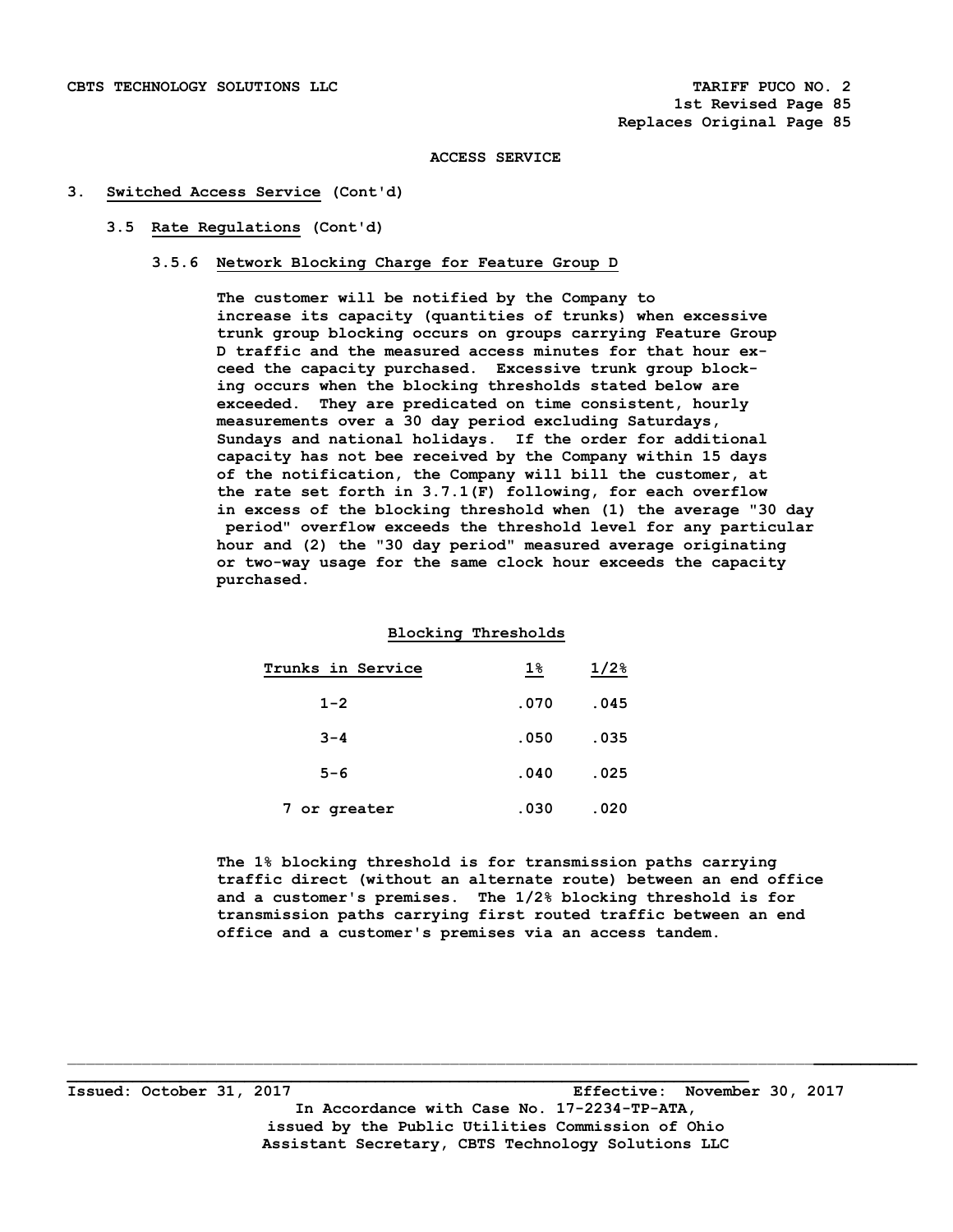#### **3. Switched Access Service (Cont'd)**

#### **3.5 Rate Regulations (Cont'd)**

### **3.5.7 Mileage Measurement**

 **The mileage to be used to determine monthly rates for Switched Transport rate elements is calculated on the airline distance between the end office switch where the call carried by Switched Transport originates or terminates and the customer's serving wire center, except as set forth in (A) through (H) following. The V&H coordinates method is used to determine mileage. This method is set forth in the NATIONAL EXCHANGE CARRIER ASSOCIATION TARIFF F.C.C. NO. 4 for Wire Center Information (V&H coordinates).** 

 **Exceptions to the mileage measurement rules are as follows:** 

- **(A) When Switched Transport facilities of different capacit ies or bandwidths are interconnected by a multiplexer at a location other than the serving wire center, mileage is determined using the V&H coordinates method follow ing:**
- **(1) When only one multiplexer is involved, mileage for Direct-Trunked Transport is measured separately from the serving wire center to the hub where multiplexing occurs and then measured from the hub to the end office where the call is switched to originate or terminate.** 
	- **(2) When more than one multiplexer is used, mileage for Direct-Trunked Transport is measured successively from the serving wire center to the first hub, from the first hub to the second hub and then from the second hub to the end office where the call is switched to originate or terminate.**

**\_\_\_\_\_\_\_\_\_\_\_\_\_\_\_\_\_\_\_\_\_\_\_\_\_\_\_\_\_\_\_\_\_\_\_\_\_\_\_\_\_\_\_\_\_\_\_\_\_\_\_\_\_\_\_\_\_\_\_\_\_\_\_\_\_\_\_\_\_\_\_\_\_ Issued: October 31, 2017 Effective: November 30, 2017 In Accordance with Case No. 17-2234-TP-ATA, issued by the Public Utilities Commission of Ohio Assistant Secretary, CBTS Technology Solutions LLC**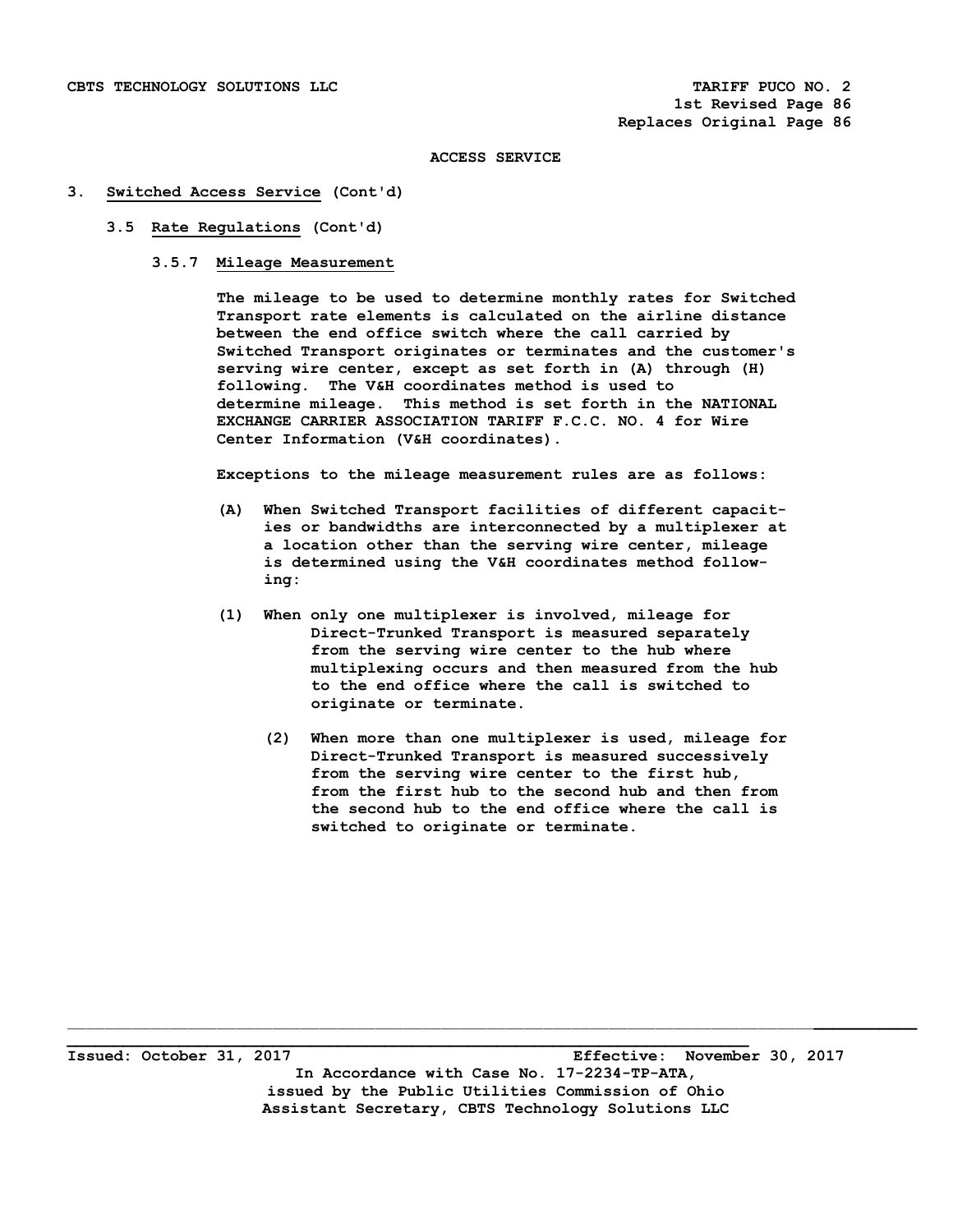#### **3. Switched Access Service (Cont'd)**

- **3.5 Rate Regulations (Cont'd)** 
	- **3.5.7 Mileage Measurement (Cont'd)** 
		- **(B) When Direct-Trunked Transport is provided to a Host/Re mote arrangement, Direct-Trunked Transport rates apply and mileage is calculated using the V & H coordinate method between the customer's serving wire center and the Host office serving the Remote Office. When Tandem- Switched Transport is provided to a Host/Remote arrange ment, Tandem-Switching Transmission rates and Tandem- Switched rates apply. Tandem-Switched Transport mileage is calculated using the V & H coordinate method between the customer's serving wire center and the Host office for both Direct-Trunked Transport and Tandem-Switched Transport to a Host/Remote arrangement, the Tandem- Switching Transmission rate will apply separately from the Host office to the Remote office. The Inter connection charge will apply to both Direct and Tandem access minutes of use. Remote end offices are set forth in the National Exchange Carrier Association Tariff F.C.C. No. 4.**
		- **(C) When Direct-Trunked Transport is provided for line side Switched Access Service both Direct-Trunked Transport and Tandem-Switched Transmission rates apply. Direct-Trunked Transport applies to both originating and terminating usage and mileage is calculated using the V&H Coordinates method between the customer's serving wire center and the end office switch where the dial tone for the line side Switched Access Service is provided. Tandem-Switched Transmission applies only to terminating usage and mileage is calculated using the V&H coordinate method between the dial tone office and the end office where the call is switched to terminate.**

**Issued: October 31, 2017 Effective: November 30, 2017 In Accordance with Case No. 17-2234-TP-ATA, issued by the Public Utilities Commission of Ohio Assistant Secretary, CBTS Technology Solutions LLC** 

 $\mathcal{L}_\mathcal{L} = \{ \mathcal{L}_\mathcal{L} = \{ \mathcal{L}_\mathcal{L} = \{ \mathcal{L}_\mathcal{L} = \{ \mathcal{L}_\mathcal{L} = \{ \mathcal{L}_\mathcal{L} = \{ \mathcal{L}_\mathcal{L} = \{ \mathcal{L}_\mathcal{L} = \{ \mathcal{L}_\mathcal{L} = \{ \mathcal{L}_\mathcal{L} = \{ \mathcal{L}_\mathcal{L} = \{ \mathcal{L}_\mathcal{L} = \{ \mathcal{L}_\mathcal{L} = \{ \mathcal{L}_\mathcal{L} = \{ \mathcal{L}_\mathcal{$ 

**\_\_\_\_\_\_\_\_\_\_\_\_\_\_\_\_\_\_\_\_\_\_\_\_\_\_\_\_\_\_\_\_\_\_\_\_\_\_\_\_\_\_\_\_\_\_\_\_\_\_\_\_\_\_\_\_\_\_\_\_\_\_\_\_\_\_\_\_\_\_\_\_\_**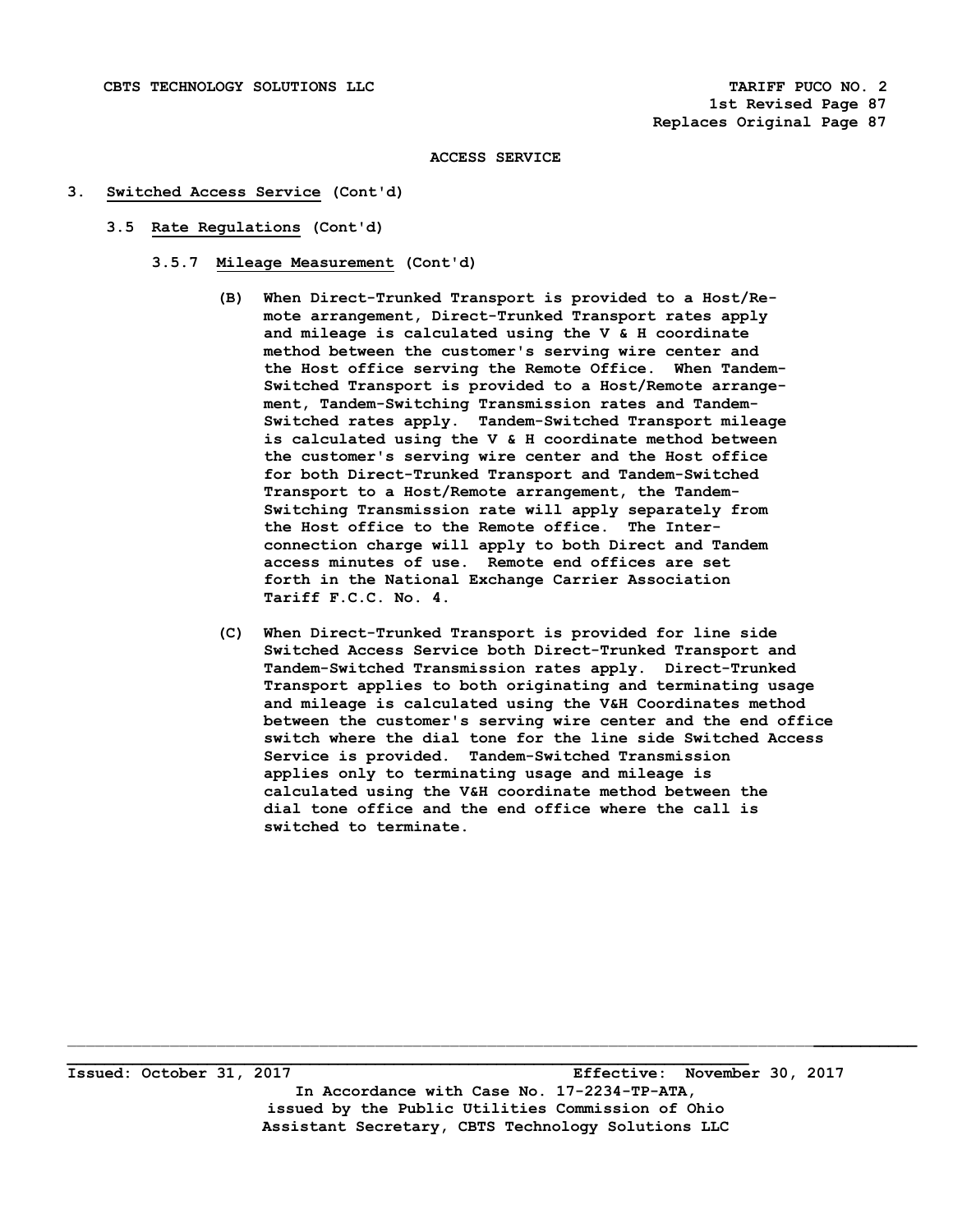## **3. Switched Access Service (Cont'd)**

- **3.5 Rate Regulations (Cont'd)** 
	- **3.5.7 Mileage Measurement (Cont'd)** 
		- **(D) The Alternate Traffic Routing optional feature is provided with Feature Group D to provide service from an end office to different customer premises locations. For Feature Group D traffic routed via an access tandem, such apportionment be made using standard Company traffic engineering methodology and will be based on the last trunk hundred call seconds desired for the high usage group, as described in 3.5.6 preceding, and the relative capacity ordered to the end office, when the feature is provided at an end office switch, or to the subtending end offices when the feature is provided at an access tandem switch. This apportionment will serve as the basis for the Switched Transport Tandem-Switching Transmission mileage calculation. The customer will be billed accordingly.**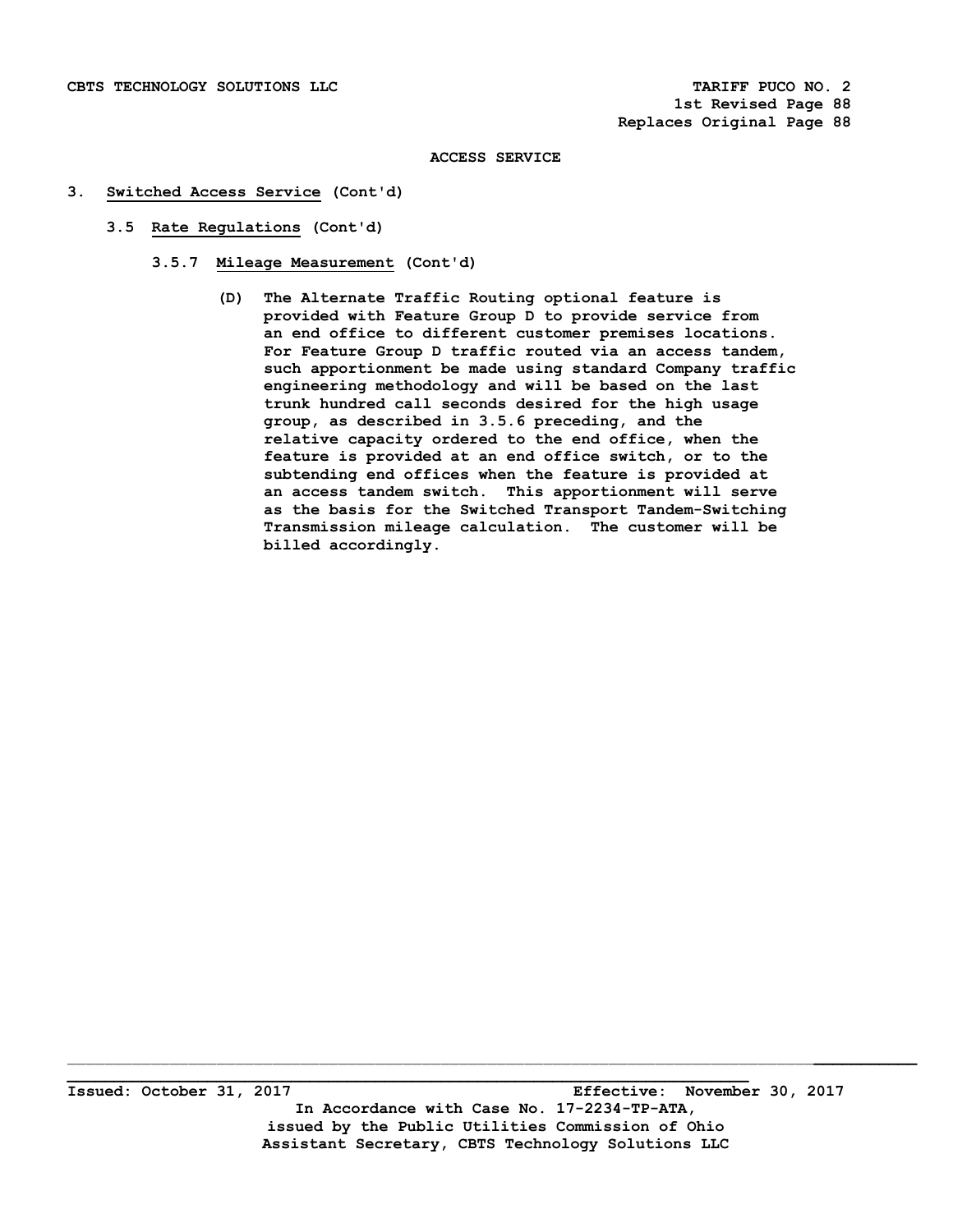#### **3. Switched Access Service (Cont'd)**

# **3.5 Rate Regulations (Cont'd)**

 **3.5.8 Shared Use** 

 **Shared use occurs when Switched Access Service and Special Access Service, including CCSAC signaling connections, are provided over the same analog or digital high capacity facility through a common interface.** 

 **Shared Use facilities are ordered, provided and rated either as Switched Access or Special Access. Ordering, provisioning and rating of Special Access Shared Use facilities is set forth in Section 4 following. Ordering, provisioning and rating of Switched Access Shared Use facilities is as follows.** 

- **(A) Switched Access facilities are ordered, provided and rated as Switched Access only in cases where the facility is used for Switched Access only. In the event that a Special Access circuit is added to a switched facility, the facility will then be provisioned as a special access facility.**
- **(B) Then ordered as Switched Access, the nonrecurring charges that apply when the Switched Access Shared Use facility is installed will be the nonrecurring charges associated with the Switched Access Transport being ordered.**
- **(C) The customer must place an order for each individual Switched or Special Access service using the Shared Use facility and must also specify the channel assignment for each service.**
- **(D) Then shared Use occurs and the facility becomes a Special Access facility, the monthly recurring rates for Special and Switched Access will be based upon the percentage of channels associated with each.**

**\_\_\_\_\_\_\_\_\_\_\_\_\_\_\_\_\_\_\_\_\_\_\_\_\_\_\_\_\_\_\_\_\_\_\_\_\_\_\_\_\_\_\_\_\_\_\_\_\_\_\_\_\_\_\_\_\_\_\_\_\_\_\_\_\_\_\_\_\_\_\_\_\_ Issued: October 31, 2017 Effective: November 30, 2017 In Accordance with Case No. 17-2234-TP-ATA, issued by the Public Utilities Commission of Ohio Assistant Secretary, CBTS Technology Solutions LLC**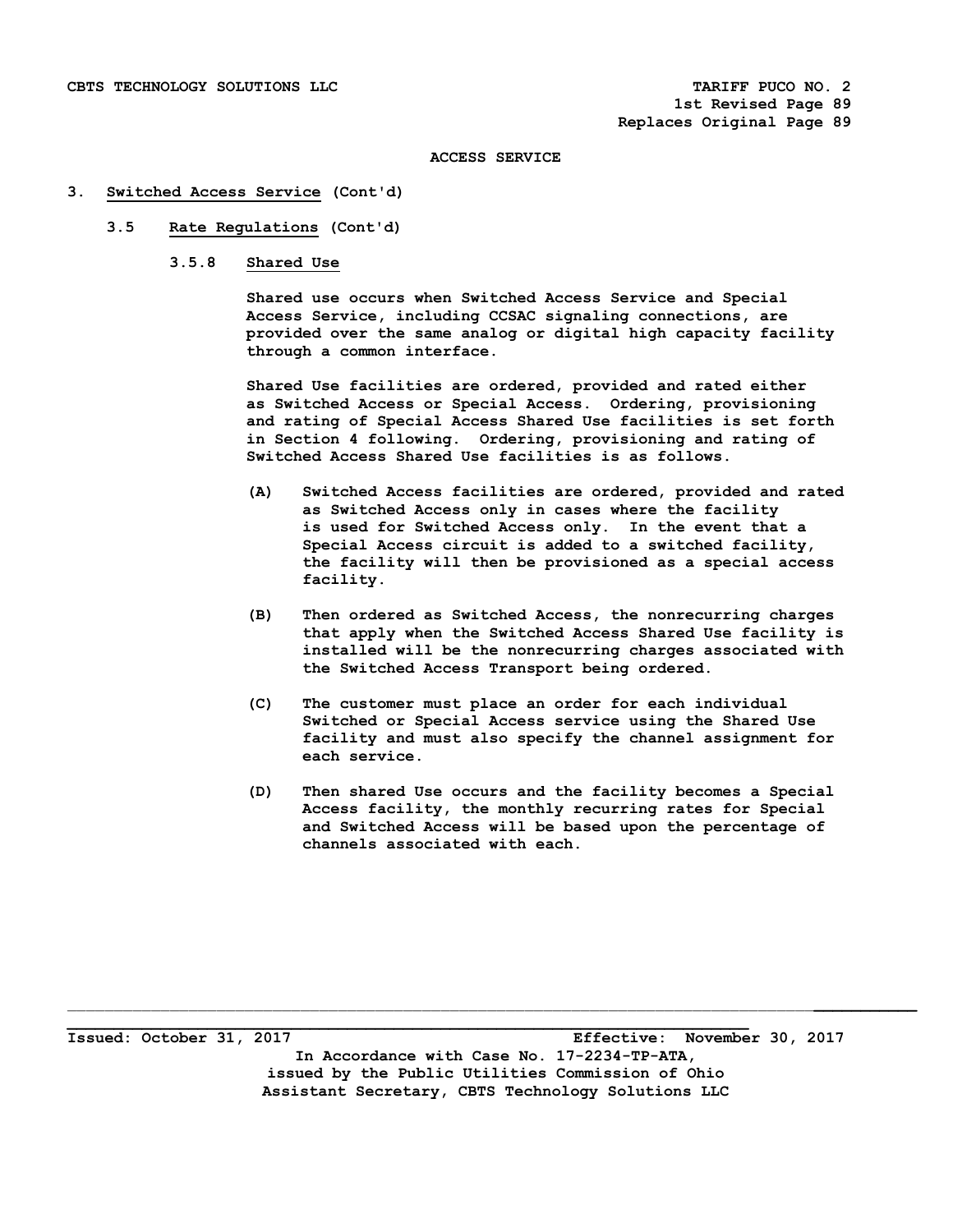#### **3. Switched Access Service (Cont'd)**

- **3.5 Rate Regulations (Cont'd)** 
	- **3.5.8 Shared Use (Cont'd)** 
		- **(E) When shared use of a facility occurs in a Host/Remote situation, the facility must route to the Host end office. The Company will continue to provide shared use to any end office so long as capabilities exit.**
		- **(F) Channels being used in conjunction with CCSAC may be included as Shared Use. However, CCSAC signaling connections nonrecurring charges will not apply to the individual channels of the shared use facility.**

#### **3.5.9 Data Base Query**

 **A Data Base Query charge as set forth in 3.7.2(A)(2) applies for each data base query that returns a valid carrier identi fication code that provides the appropriate routing information even if the call is not completed. The charge is assessed on a per query basis and may include an are of service which may range from a single NPA/NNX to an area consisting of all LATAs and NPAs in the state of Ohio. When additional routing options (i.e., alternate carrier(s) and/or alternate destination(s) identified based on criteria such as; time of day, day-of-week, specific dates, originating NPA-NXX, percent allocation, routing to a single carrier and destination from an area of service smaller than an area defined by an NPA-NXX) are performed, a Routing Options Capability charge as set forth in 3.7.2(A)(2) will also apply per query. The Database Query and Routing Capability Charge provides for the use of the Tandem Switching, Tandem Termination, and Tandem Transport facilities of the Company. The Company will not charge Carrier Common Line, Local End Office Switching, or End Office Port charges.** 

# **3.6 Ordering Service**

#### **3.6.1 Contact Information**

 **To order DS1 Or DS3 service contact the following:** 

 **- Senior Director – Telecom Professional Services 513-397-9386** 

\_\_\_\_\_\_\_\_\_\_\_\_\_\_\_\_\_\_\_\_\_\_\_\_\_\_\_\_\_\_\_\_\_\_\_\_\_\_\_\_\_\_\_\_\_\_\_\_\_\_\_\_\_\_\_\_\_\_\_\_\_\_\_\_\_\_\_\_\_\_\_\_\_\_\_\_\_\_\_\_**\_\_\_\_\_\_\_\_\_\_\_**

 **- Director of Operations 513-397-6385** 

**\_\_\_\_\_\_\_\_\_\_\_\_\_\_\_\_\_\_\_\_\_\_\_\_\_\_\_\_\_\_\_\_\_\_\_\_\_\_\_\_\_\_\_\_\_\_\_\_\_\_\_\_\_\_\_\_\_\_\_\_\_\_\_\_\_\_\_\_\_\_\_\_\_** 

**Issued: October 31, 2017 Effective: November 30, 2017** 

**In Accordance with Case No. 17-2234-TP-ATA, issued by the Public Utilities Commission of Ohio Assistant Secretary, CBTS Technology Solutions LLC**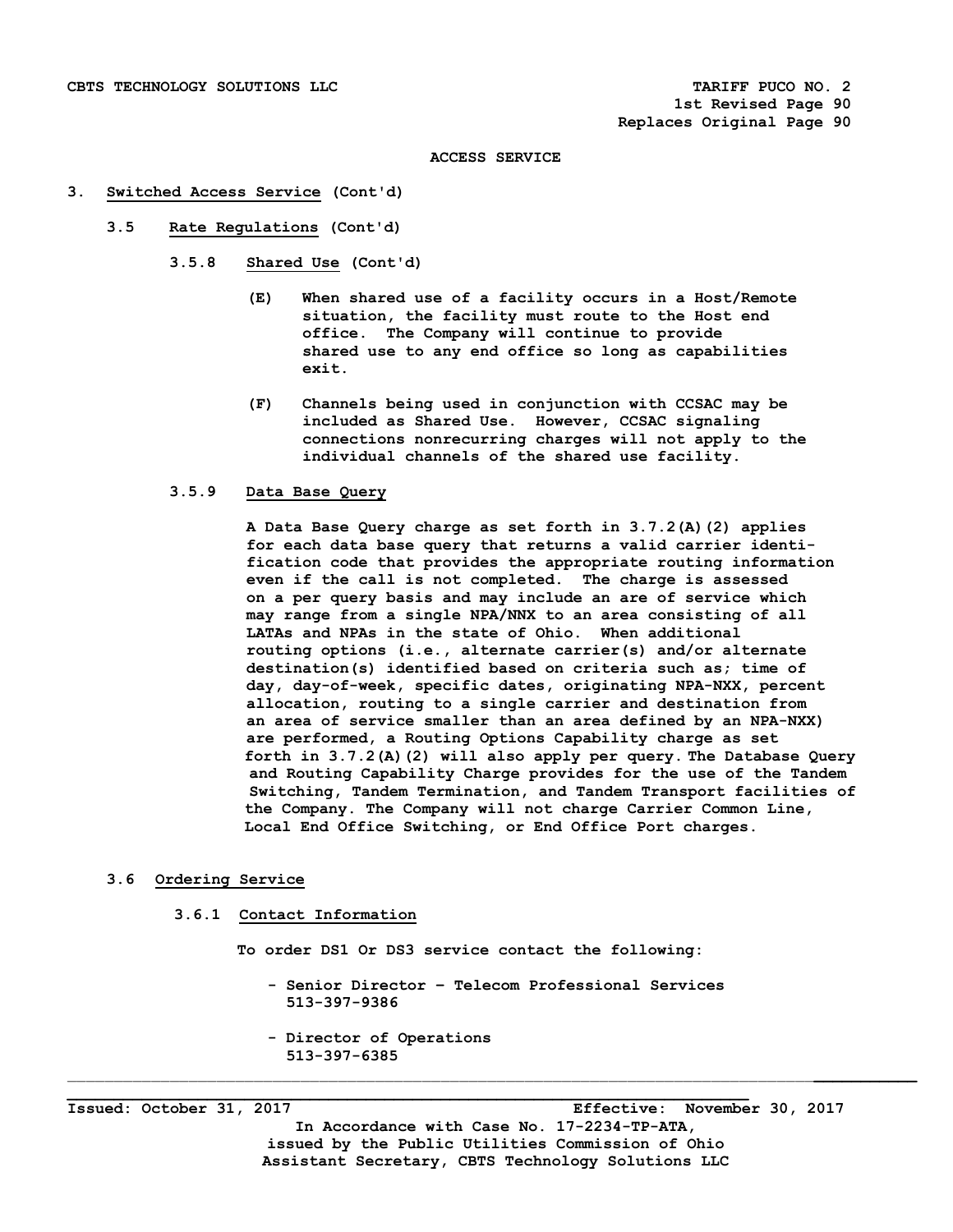# **3. Switched Access Service (Cont'd)**

# **3.7 Rates and Charges**

**3.7.1 Switched Transport (A) Entrance Facilities** 

 **Recurring Charges-Optional Payment Plan** 

| (1) | Mercury 1.5 (DS1) | <b>USOC</b>          | Monthly                             | \$  | 176.00 |
|-----|-------------------|----------------------|-------------------------------------|-----|--------|
|     |                   | EFYB1                | 36 Month                            |     | 73.00  |
|     |                   |                      | 60 Month                            |     | 70.00  |
| (2) | Mercury 45 (DS3)  | <b>USOC</b><br>EFYC1 | Monthly<br>Rates                    | \$. | 783.00 |
|     |                   |                      | Nonrecurring $$1,370.00$<br>Charges |     |        |

#### **(B) Switched Transport**

|  | $(1)$ Mercury 1.5 $(DS1)$ |  |  |
|--|---------------------------|--|--|
|--|---------------------------|--|--|

|     | Monthly, Optional<br>Payment Plan<br>Mileage Bands<br>USOC           |                                  | Monthly Rates<br>Per Mile<br>Fixed |                               |  |
|-----|----------------------------------------------------------------------|----------------------------------|------------------------------------|-------------------------------|--|
|     | Mileage Bands<br>0<br>Over 0 to 4<br>Over $4$ to $8$<br>Over 8 to 25 | 1YTX1<br>1YTX1<br>1YTX1<br>1YTX1 | \$34.24<br>34.24<br>34.24          | \$<br>13.96<br>13.96<br>13.96 |  |
|     | Over 25                                                              | 1YTX1                            |                                    |                               |  |
| (2) | Mercury 45 (DS3)                                                     | 1YTX1                            | \$367.00                           | \$57.30                       |  |

**\_\_\_\_\_\_\_\_\_\_\_\_\_\_\_\_\_\_\_\_\_\_\_\_\_\_\_\_\_\_\_\_\_\_\_\_\_\_\_\_\_\_\_\_\_\_\_\_\_\_\_\_\_\_\_\_\_\_\_\_\_\_\_\_\_\_\_\_\_\_\_\_\_\_\_\_\_\_\_\_\_\_\_\_ Issued: October 31, 2017 Effective: November 30, 2017 In Accordance with Case No. 17-2234-TP-ATA, issued by the Public Utilities Commission of Ohio Assistant Secretary, CBTS Technology Solutions LLC**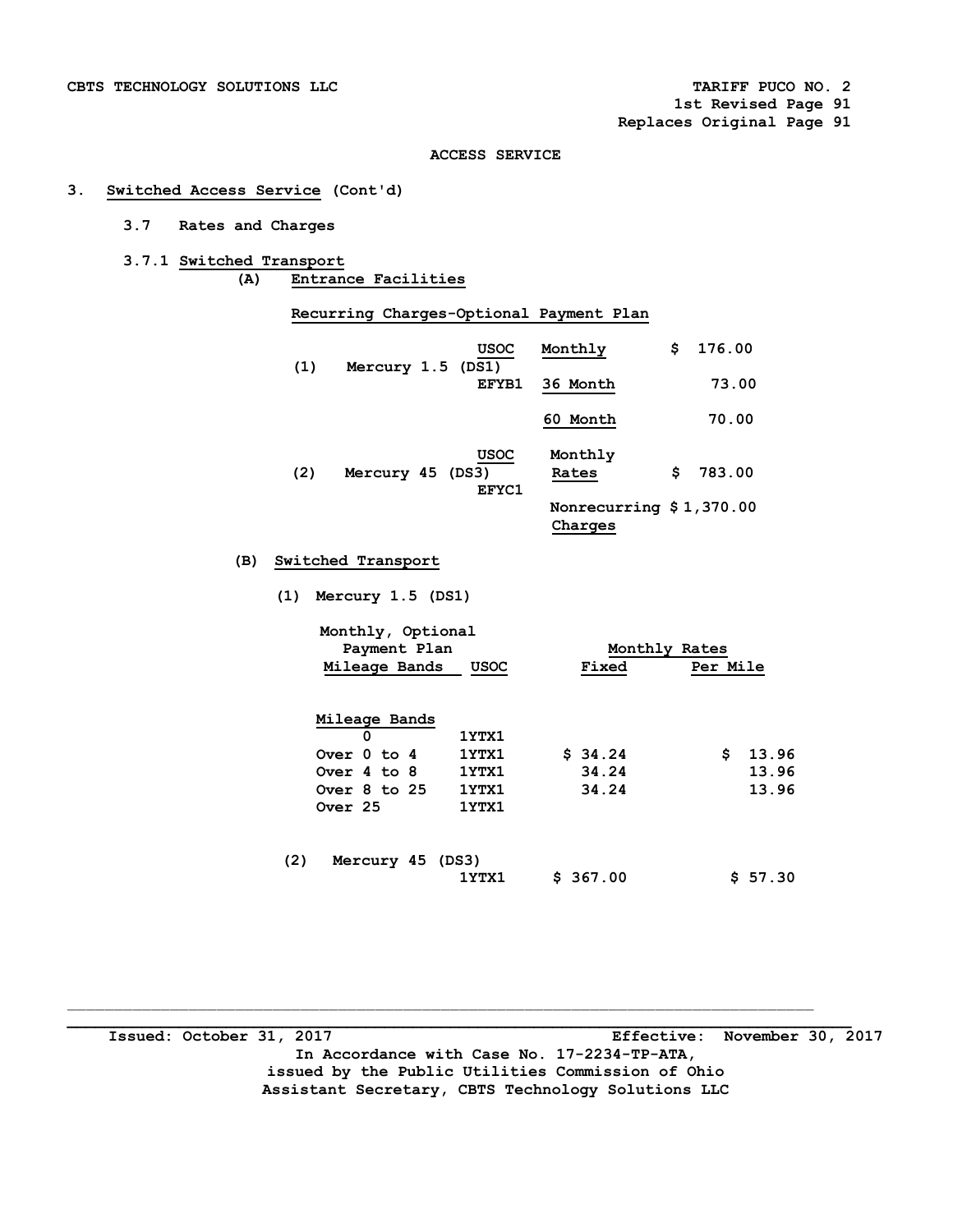#### **3. Switched Access Service (Cont'd)**

# **3.7 Rates and Charges**

#### **3.7.1 Switched Transport (Cont'd)**

 **(C) Tandem-Switched Transport Monthly Rates (1) Tandem-Switched Transmission PER MOU AND READER IN STATE AND READER I** Per MOU, Per Mile **Note** 1 (2) Tandem-Switching Note 1  **USOC Monthly Rate (3) Access Tandem Trunk Port Charge, Per Trunk PT8UX \$ 61.19 (D) Multiplexing (Including Tandem Monthly Rates Multiplexers-End Office Side of Access Tandem) (1) MercNET 1.544 (DS1) to Voice Grade - Per Arrangement MKW11 \$ 225.00 (2) Mercury 45 (DS3) to Mercury 1.5 (DS1) - Per Arrangement MKW31 \$ 515.00 Rate Per Access Minute (3) Tandem Multiplexing (EO Side of Access Tandem) Note 1 Nonrecurring**  (E) Installation **Charge Charge Charge Charge** Charge Charge Charge Charge Charge Charge Charge Charge Charge Charge Charge Charge Charge Charge Charge Charge Charge Charge Charge Charge Charge Charge Charge Charge Charge - Per Line or Trunk  **Rate Per Call Blocked (F) Network Blocking Charge Note 1** 

**Note 1: CBTS Technology Solution LLC intrastate switched access rates mirror the (T) current switched access rates of the underlying Incumbent Local Exchange Company ("ILEC") which serves the territory in which traffic originates or terminates as set forth in AT&T Access Tariff FCC No. 2 and CenturyLink Access Tariff FCC No. 9.**

**\_\_\_\_\_\_\_\_\_\_\_\_\_\_\_\_\_\_\_\_\_\_\_\_\_\_\_\_\_\_\_\_\_\_\_\_\_\_\_\_\_\_\_\_\_\_\_\_\_\_\_\_\_\_\_\_\_\_\_\_\_\_\_\_\_\_\_\_\_\_\_\_\_** 

**Issued: October 31, 2017 Effective: November 30, 2017 In Accordance with Case No. 17-2234-TP-ATA, issued by the Public Utilities Commission of Ohio Assistant Secretary, CBTS Technology Solutions LLC**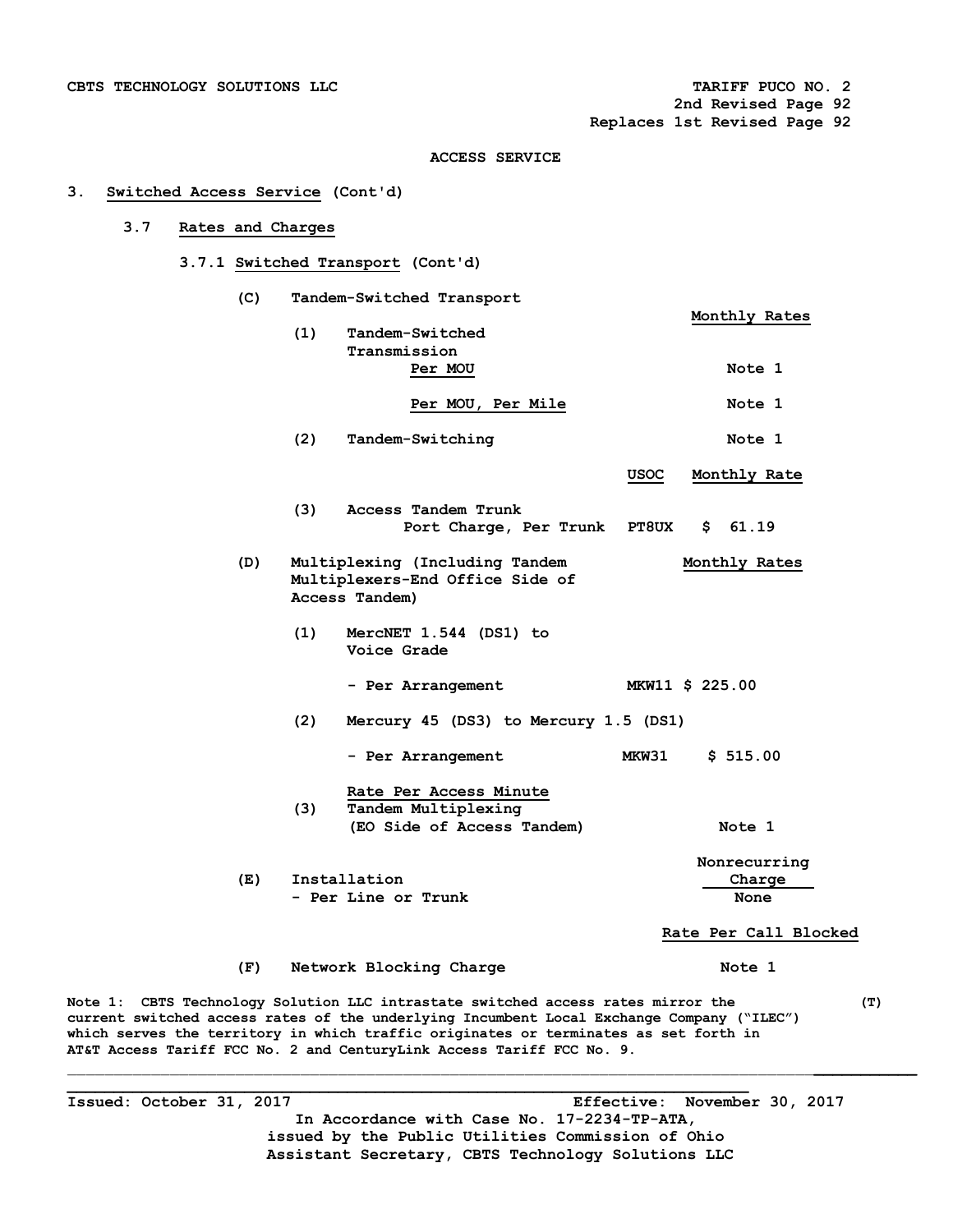# **3. Switched Access Service (Cont'd)**

# **3.7 Rates and Charges**

- **3.7.1 Switched Transport (Continued))** 
	- **(G) CCSAC Signaling Link and STP Port Termination Charges**

|                                                                      | USOC     | Monthly<br>Rates | Nonrecurring<br>Charge |
|----------------------------------------------------------------------|----------|------------------|------------------------|
| 1) CCSAC Signaling Link<br>a) Channel Termination*<br>- per DS1 link |          | \$176.00         | <b>NONE</b>            |
|                                                                      |          |                  | Nonrecurring<br>Charge |
| b) Channel Mileage**                                                 |          |                  |                        |
| - per DS1 link                                                       |          |                  |                        |
| Mileage Band                                                         |          |                  |                        |
| 0                                                                    | Fixed    | <b>NONE</b>      | <b>NONE</b>            |
|                                                                      | Per Mile | <b>NONE</b>      | <b>NONE</b>            |
|                                                                      |          |                  |                        |
| Over 0                                                               | Fixed    | \$34.24          | <b>NONE</b>            |
|                                                                      | Per Mile | 13.96            | <b>NONE</b>            |

 **\* One Channel Termination applies per CGSAC Signaling Link. \*\* Channel Mileage applies between Serving Wire Center and STP, but does not apply when mileage is zero.** 

**\_\_\_\_\_\_\_\_\_\_\_\_\_\_\_\_\_\_\_\_\_\_\_\_\_\_\_\_\_\_\_\_\_\_\_\_\_\_\_\_\_\_\_\_\_\_\_\_\_\_\_\_\_\_\_\_\_\_\_\_\_\_\_\_\_\_\_\_\_\_\_\_\_ Issued: October 31, 2017 Effective: November 30, 2017 In Accordance with Case No. 17-2234-TP-ATA, issued by the Public Utilities Commission of Ohio Assistant Secretary, CBTS Technology Solutions LLC**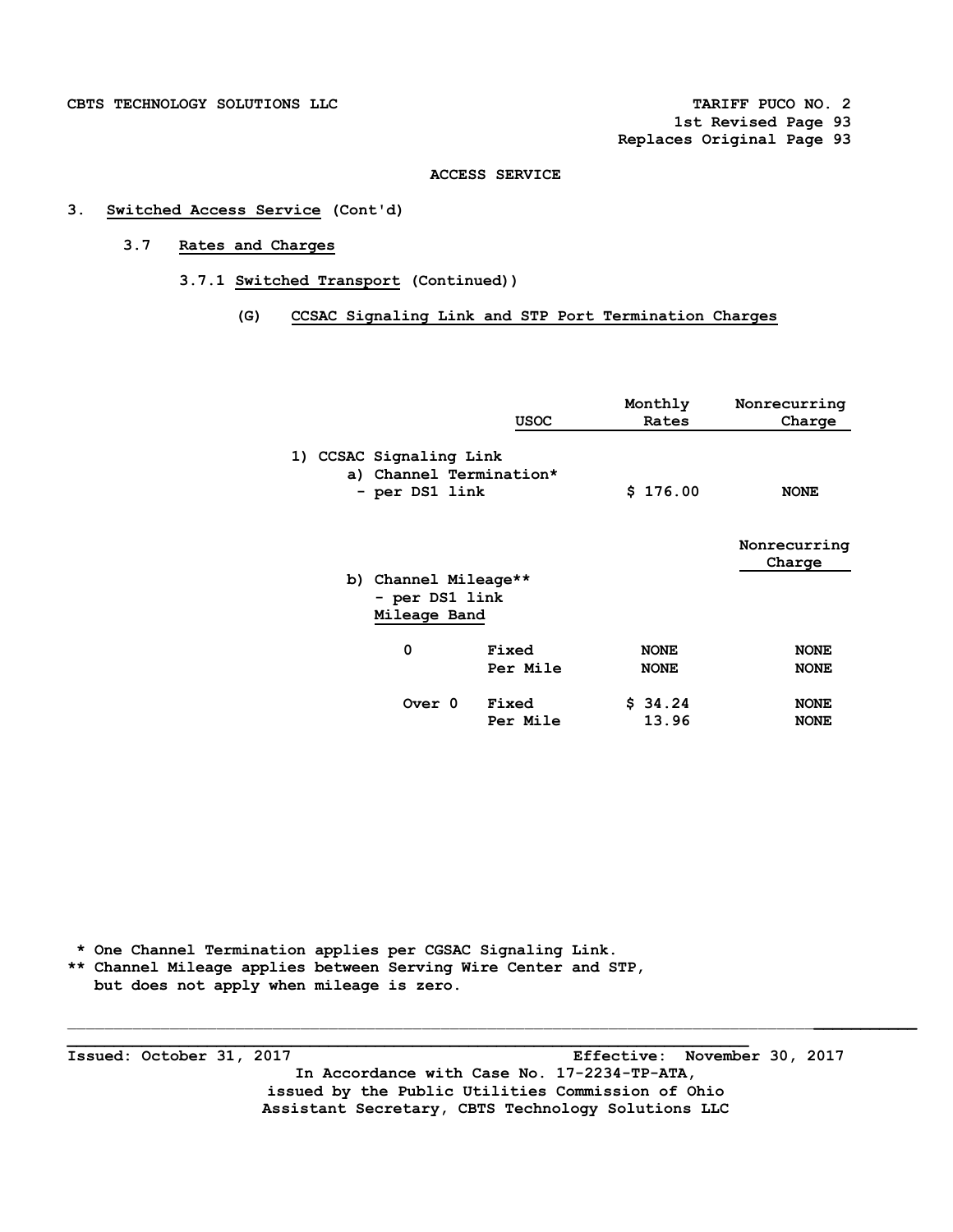# **3. Switched Access Service (Cont'd)**

# **3.7 Rates and Charges (Cont'd)**

 **3.7.1 Switched Transport (Cont'd)** 

 **(H) Signaling for Tandem Switching** 

|                                                                                                                                                                                                                                                                                                                                                 |                                                  |       | Nonrecurring           |     |
|-------------------------------------------------------------------------------------------------------------------------------------------------------------------------------------------------------------------------------------------------------------------------------------------------------------------------------------------------|--------------------------------------------------|-------|------------------------|-----|
|                                                                                                                                                                                                                                                                                                                                                 |                                                  | usoc  | Charge                 |     |
|                                                                                                                                                                                                                                                                                                                                                 | per end office, per<br>trunk group, per CIC      | CF3TZ | \$288.00               |     |
| (I)                                                                                                                                                                                                                                                                                                                                             | Carrier Identification Parameter (CIP)           |       |                        |     |
|                                                                                                                                                                                                                                                                                                                                                 |                                                  | USOC  | Monthly Rate           |     |
|                                                                                                                                                                                                                                                                                                                                                 | per trunk group                                  | U7CPG | \$<br>6.90             |     |
|                                                                                                                                                                                                                                                                                                                                                 |                                                  |       | Nonrecurring<br>Charge |     |
| 3.7.2 Local Switching                                                                                                                                                                                                                                                                                                                           |                                                  |       | 46.00<br>\$.           |     |
| (A)                                                                                                                                                                                                                                                                                                                                             | Usage Sensitive Rates                            |       | Rate                   |     |
|                                                                                                                                                                                                                                                                                                                                                 |                                                  |       | Per Access Minute      |     |
| (1)                                                                                                                                                                                                                                                                                                                                             | Local Switching                                  |       | Note 1                 |     |
|                                                                                                                                                                                                                                                                                                                                                 | (A) Common Trunk Port, per trunk                 |       | Note 1                 |     |
|                                                                                                                                                                                                                                                                                                                                                 |                                                  |       | USOC<br>Monthly Rate   |     |
|                                                                                                                                                                                                                                                                                                                                                 | (B)<br>Dedicated Trunk Port,<br>per trunk        |       | PT8GX Note 1           |     |
|                                                                                                                                                                                                                                                                                                                                                 |                                                  | USOC  | Monthly Rates          |     |
|                                                                                                                                                                                                                                                                                                                                                 | (C) STP Port Termination<br>Non-recurring Charge | PT85X | \$380.00<br>390.00     |     |
| Note 1: CBTS Technology Solutions LLC intrastate switched access rates mirror the<br>current switched access rates of the underlying Incumbent Local Exchange Company ("ILEC")<br>which serves the territory in which traffic originates or terminates as set forth in<br>AT&T Access Tariff FCC No. 2 and CenturyLink Access Tariff FCC No. 9. |                                                  |       |                        | (T) |

 $\mathcal{L}_\mathcal{L} = \{ \mathcal{L}_\mathcal{L} = \{ \mathcal{L}_\mathcal{L} = \{ \mathcal{L}_\mathcal{L} = \{ \mathcal{L}_\mathcal{L} = \{ \mathcal{L}_\mathcal{L} = \{ \mathcal{L}_\mathcal{L} = \{ \mathcal{L}_\mathcal{L} = \{ \mathcal{L}_\mathcal{L} = \{ \mathcal{L}_\mathcal{L} = \{ \mathcal{L}_\mathcal{L} = \{ \mathcal{L}_\mathcal{L} = \{ \mathcal{L}_\mathcal{L} = \{ \mathcal{L}_\mathcal{L} = \{ \mathcal{L}_\mathcal{$ **\_\_\_\_\_\_\_\_\_\_\_\_\_\_\_\_\_\_\_\_\_\_\_\_\_\_\_\_\_\_\_\_\_\_\_\_\_\_\_\_\_\_\_\_\_\_\_\_\_\_\_\_\_\_\_\_\_\_\_\_\_\_\_\_\_\_\_\_\_\_ Issued: October 31, 2017 Effective: November 30, 2017 In Accordance with Case No. 17-2234-TP-ATA, issued by the Public Utilities Commission of Ohio Assistant Secretary, CBTS Technology Solutions LLC**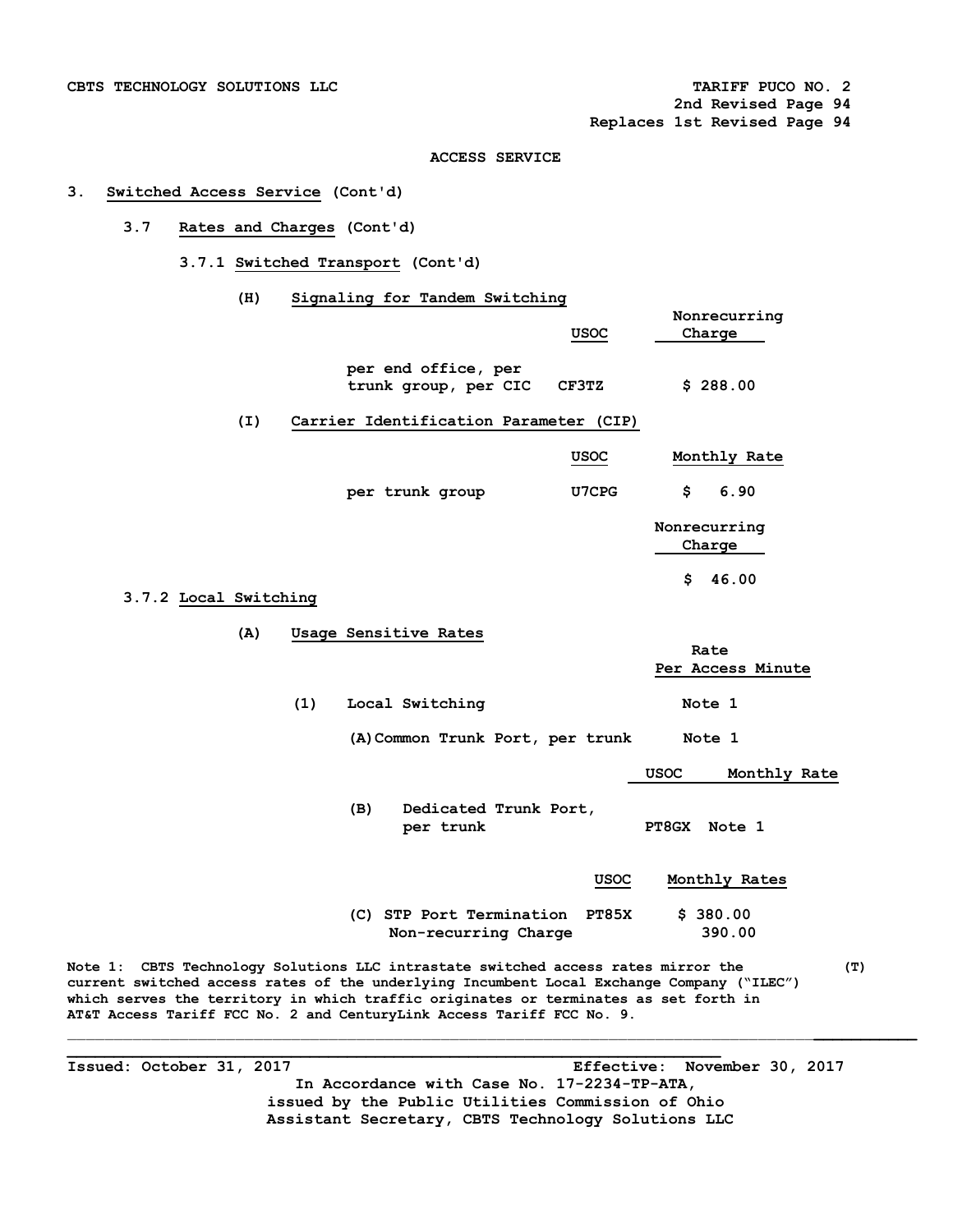#### **3. Switched Access Service (Cont'd)**

- **3.7 Rates and Charges (Cont'd)** 
	- **3.7.2 Local Switching (Cont'd)** 
		- **(A) Usage Sensitive Rates**

|                                         | <b>USOC</b> | Rate<br>Per Query |
|-----------------------------------------|-------------|-------------------|
| 800 Access Service                      |             |                   |
| Data Base Query Charge<br>per query     | 8QRY        | Note 1            |
| Routing Options Capability<br>per query |             | Note 1            |

**Note 1: CBTS Technology Solutions LLC intrastate switched access rates mirror the (T) current switched access rates of the underlying Incumbent Local Exchange Company ("ILEC") which serves the territory in which traffic originates or terminates as set forth in AT&T Access Tariff FCC No. 2 and CenturyLink Access Tariff FCC No. 9.**

**Issued: October 31, 2017 Effective: November 30, 2017 In Accordance with Case No. 17-2234-TP-ATA, issued by the Public Utilities Commission of Ohio Assistant Secretary, CBTS Technology Solutions LLC** 

**\_\_\_\_\_\_\_\_\_\_\_\_\_\_\_\_\_\_\_\_\_\_\_\_\_\_\_\_\_\_\_\_\_\_\_\_\_\_\_\_\_\_\_\_\_\_\_\_\_\_\_\_\_\_\_\_\_\_\_\_\_\_\_\_\_\_\_\_\_\_\_\_\_**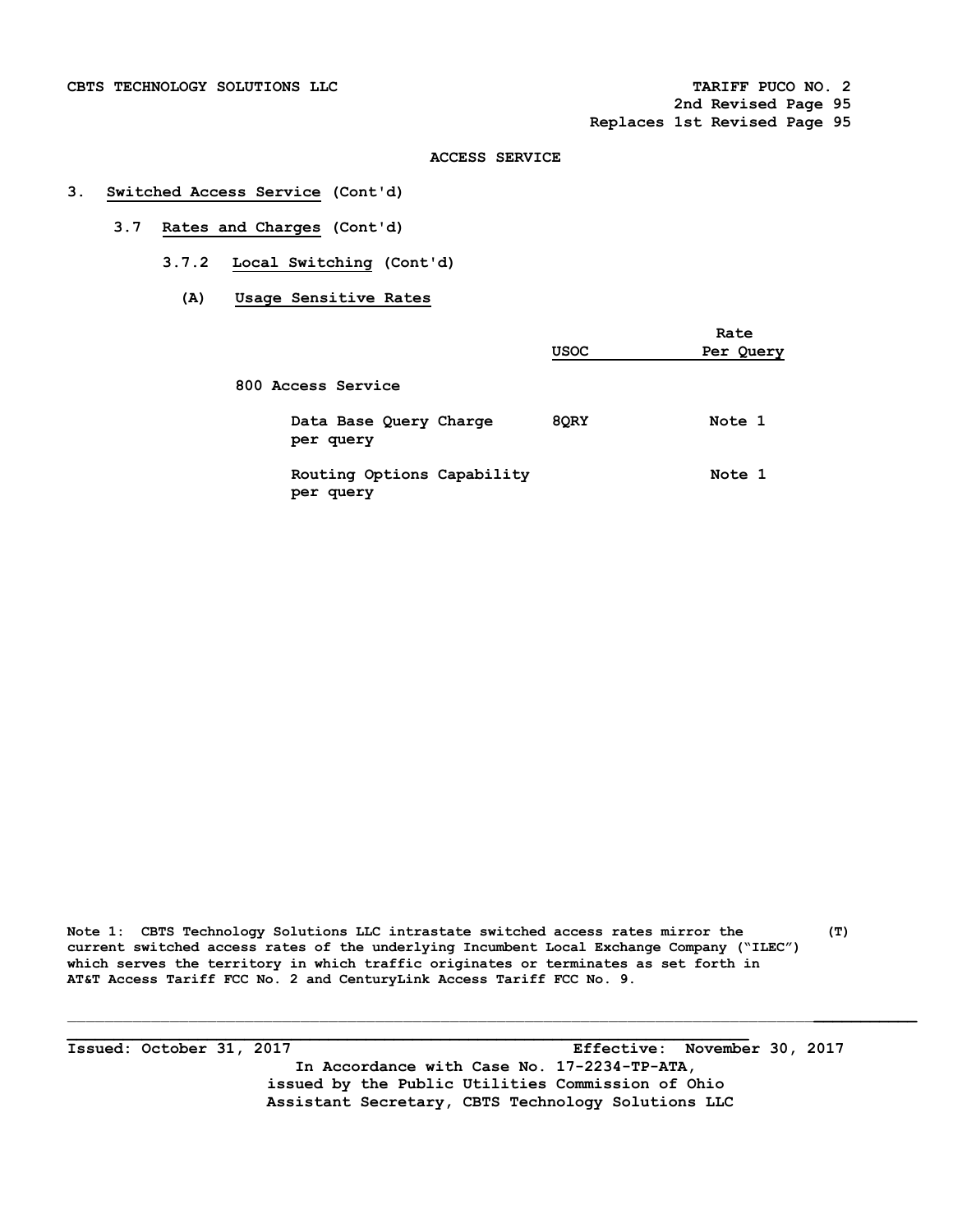## **4. Special Access Service**

#### **4.1 General**

 **Special Access provides a transmission path to connect customer designated premises.** 

#### **4.1.1 Rate Categories**

 **There are three basic rate categories which apply to Special Access Service:** 

- Channel Terminations (described in 4.4.1(A) following)
- Channel Mileage (described in 4.4.1(B) following)
- Optional Features and Functions (described in 4.4.1(C)  **following)**

#### **(A) Channel Termination**

**The Channel Termination rate category provides for the communications path between a Customer-designated premises and the Serving Wire Center of that premises. Included as part of the Channel Termination is a standard channel interface arrangement which defines the technical characteristics associated with the type of facilities to which the access service is to be connected at the Point of Termination (POT) and the type of signaling capability itself is provided as an optional feature as set forth in (C) following. One Channel Termination charge applies per is terminated. This charge will apply even if the Customerdesignated premises and the Serving Wire Center are located in the same Company building.** 

# **(B) Channel Mileage**

 **The Channel Mileage rate category provides for the transmission facilities between the serving wire centers associated with two customer designated premises, between a serving wire center associated with a customer designed premises and a Telephone Company hubs. There are two rates that apply for each band, i.e., a flat rate per band and a rate per mile.** 

**\_\_\_\_\_\_\_\_\_\_\_\_\_\_\_\_\_\_\_\_\_\_\_\_\_\_\_\_\_\_\_\_\_\_\_\_\_\_\_\_\_\_\_\_\_\_\_\_\_\_\_\_\_\_\_\_\_\_\_\_\_\_\_\_\_\_\_\_\_\_\_\_\_ Issued: October 31, 2017 Effective: November 30, 2017 In Accordance with Case No. 17-2234-TP-ATA, issued by the Public Utilities Commission of Ohio Assistant Secretary, CBTS Technology Solutions LLC**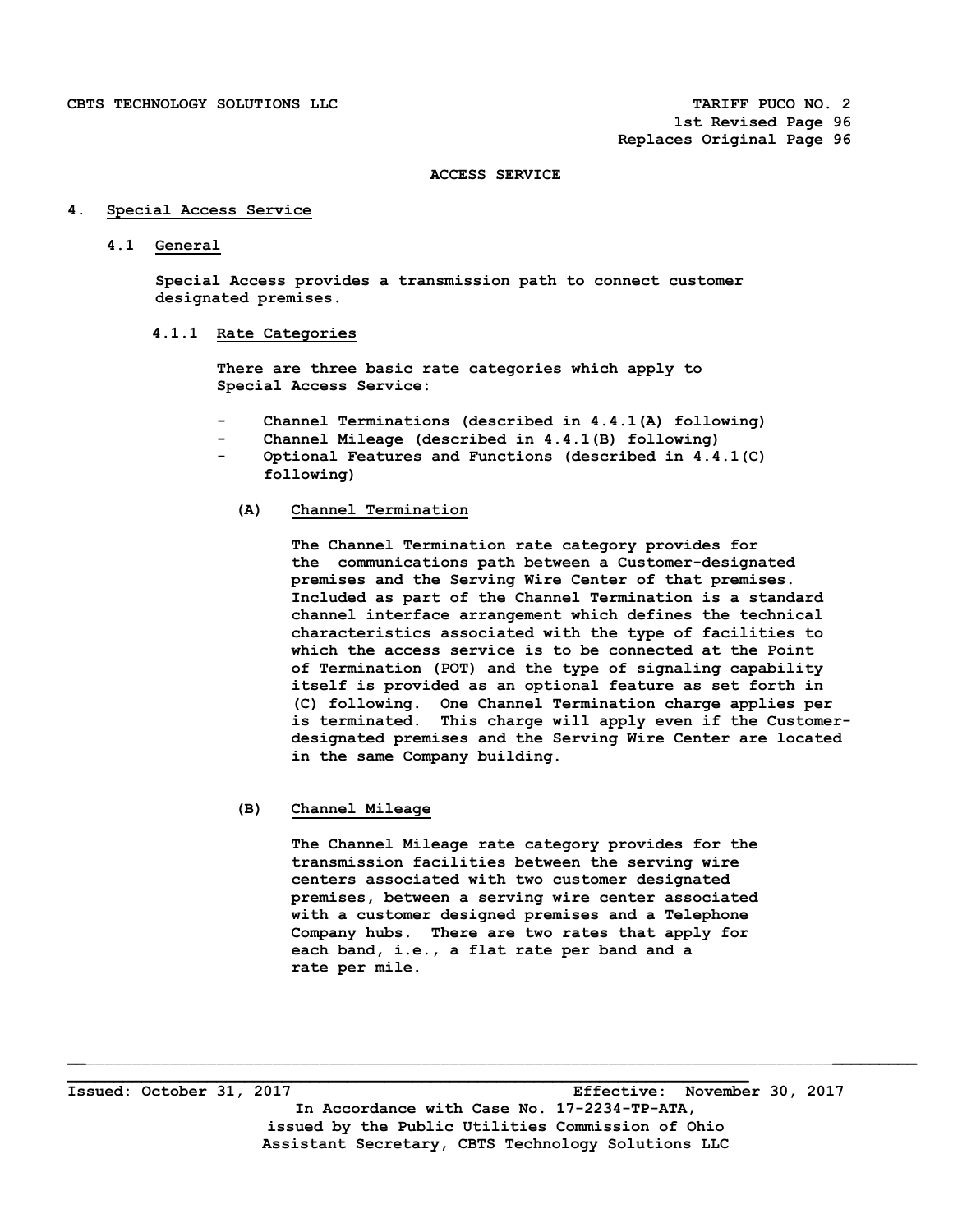- **4. Special Access Service (Cont'd)** 
	- **4.1 General (Cont'd)** 
		- **4.1.1 Rate Categories (Cont'd)**

# **(C) Optional Features and Functions**

**The Optional Features and Functions rate category provides for optional features and functions which may be added to a Special Access Service to improve its quality or utility to meet specific communications requirements. These are not necessarily identifiable with specific equipment, but rather represent the end result in terms of performance characteristics which may be obtained. These characteristics may be obtained by using various combinations of equipment. Although the equipment necessary to perform a specified function may be installed at various locations along the path of the service, they will be charges for as a single rate element.** 

### **4.2 Service Descriptions**

 **4.2.1 High Capacity Service\*** 

 **A High Capacity channel is a channel for the transmission of nominal 1.544 or 474.736 Mbps isochronous serial data. The actual bit rate and framing format is a function of the channel interface selected by the customer.** 

#### **4.3 Ordering Service**

 **4.3.1 Contact Information** 

 **To order DS1 Or DS3 service contact the following:** 

 **- Senior Director – Telecom Professional Services 513-397-9386** 

**\_**\_\_\_\_\_\_\_\_\_\_\_\_\_\_\_\_\_\_\_\_\_\_\_\_\_\_\_\_\_\_\_\_\_\_\_\_\_\_\_\_\_\_\_\_\_\_\_\_\_\_\_\_\_\_\_\_\_\_\_\_\_\_\_\_\_\_\_\_\_\_\_\_\_\_\_\_\_\_\_\_**\_\_\_\_\_\_\_\_\_\_**

 **- Director of Operations 513-397-6385** 

**\_\_\_\_\_\_\_\_\_\_\_\_\_\_\_\_\_\_\_\_\_\_\_\_\_\_\_\_\_\_\_\_\_\_\_\_\_\_\_\_\_\_\_\_\_\_\_\_\_\_\_\_\_\_\_\_\_\_\_\_\_\_\_\_\_\_\_\_\_\_\_\_\_** 

**\* Where available.** 

**Issued: October 31, 2017 Effective: November 30, 2017 In Accordance with Case No. 17-2234-TP-ATA, issued by the Public Utilities Commission of Ohio Assistant Secretary, CBTS Technology Solutions LLC**